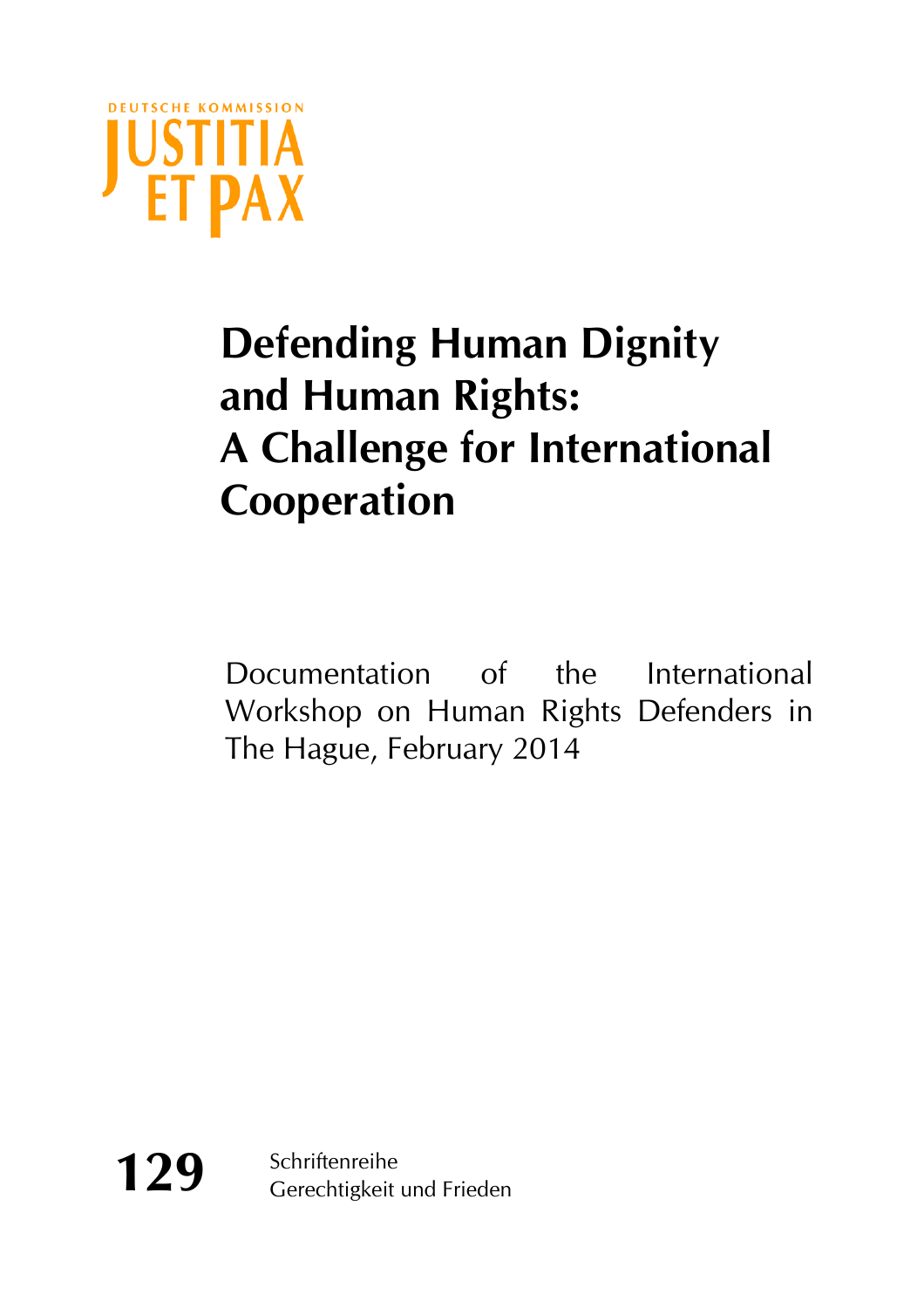Schriftenreihe Gerechtigkeit und Frieden Herausgeber: Deutsche Kommission Justitia et Pax Redaktion: Gertrud Casel

## **Defending Human Dignity and Human Rights: A Challenge for International Cooperation**

\_\_\_\_\_\_\_\_\_\_\_\_\_\_\_\_\_\_\_\_\_\_\_\_\_\_\_\_\_\_\_\_\_\_\_\_\_\_\_\_\_\_\_\_\_\_\_\_\_\_\_\_\_\_\_\_\_\_\_\_\_\_\_\_\_\_\_\_\_\_\_\_\_\_\_

 $\_$  , and the set of the set of the set of the set of the set of the set of the set of the set of the set of the set of the set of the set of the set of the set of the set of the set of the set of the set of the set of th

Documentation of the International Workshop on Human Rights Defenders in The Hague, February 2014

Schriftenreihe Gerechtigkeit und Frieden, Heft 129 Redaktion: Dr. Daniel Legutke ISBN 978-3-940137-55-5

Bonn, Januar 2015

Auslieferung:

Deutsche Kommission Justitia et Pax, Kaiserstr. 161, D – 53113 Bonn Tel: +49-228-103217 – Fax: +49-228-103318 Internet: www-justitia-et-pax.de - E-Mail: Justitia-et-Pax@dbk.de

 $\_$  , and the set of the set of the set of the set of the set of the set of the set of the set of the set of the set of the set of the set of the set of the set of the set of the set of the set of the set of the set of th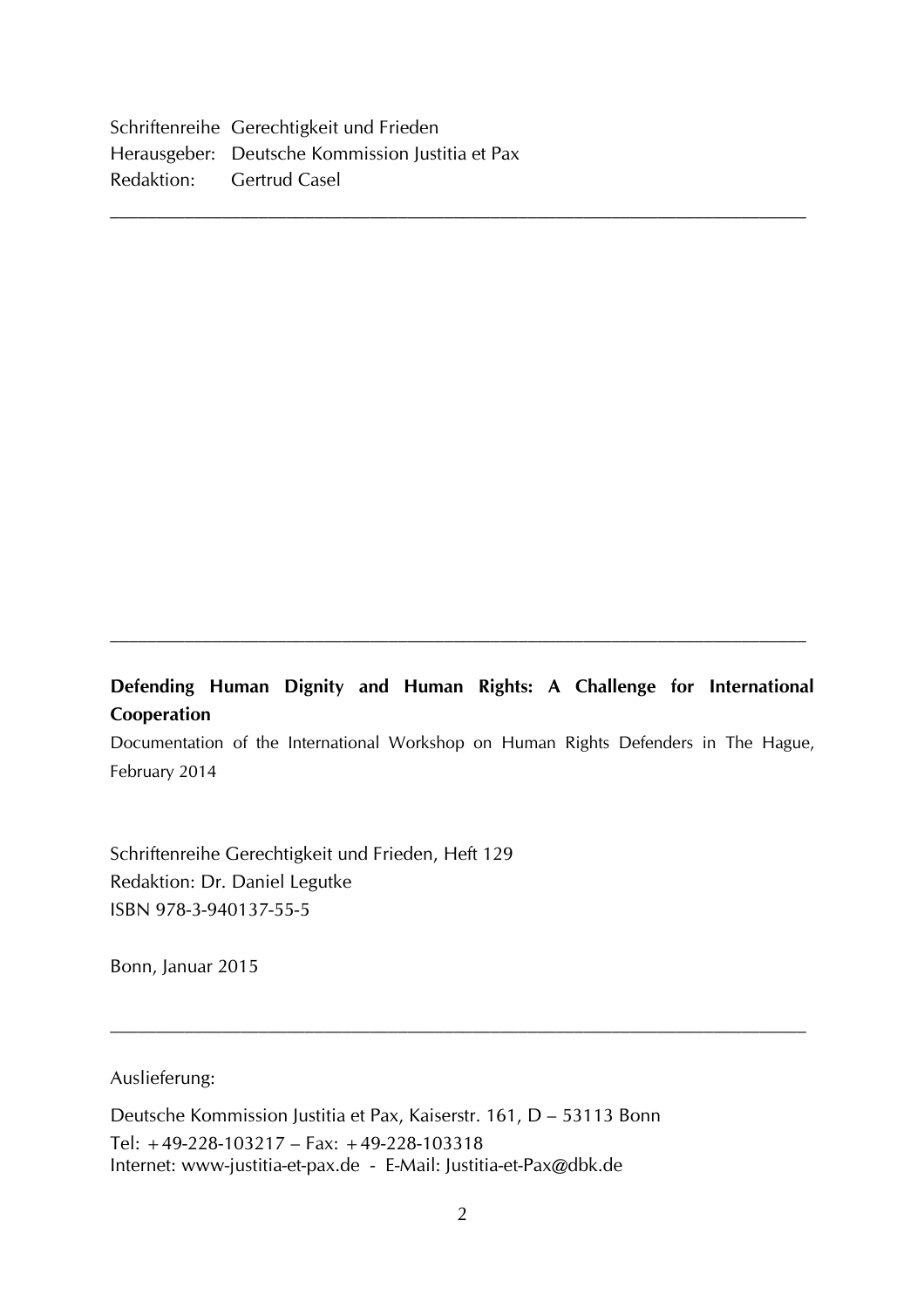# **Contents**

| <b>Preface</b>                                                        | 5  |
|-----------------------------------------------------------------------|----|
| Bishop Dr Stephan Ackermann                                           |    |
| <b>Final Declaration</b>                                              | 7  |
| Workshop "Defending Human Dignity and Human Rights: A Challenge for   |    |
| International Cooperation", February 2014                             |    |
| Introduction: The Work of Justice and Peace on Human Dignity          | 14 |
| <b>Gertrud Casel</b>                                                  |    |
| Africa Felix? Internal and External Factors in the History of African |    |
| <b>Economic Growth</b>                                                | 16 |
| Pieter Emmer                                                          |    |
| <b>Living History in Present Age</b>                                  | 23 |
| Fr Leonhard Chiti SJ                                                  |    |
| Human Rights Defenders in the Self-Understanding of the Church,       |    |
| <b>Her Teachings and Her Mission</b>                                  | 29 |
| Fr Joseph Komakoma                                                    |    |
| Development of Human Rights Obligations in the Field of Economic,     |    |
| <b>Social and Cultural Rights</b>                                     | 37 |
| Sebastiaan van der Zwaan                                              |    |
| Special Challenges in the Protection of Economic, Social and Cultural |    |
| <b>Rights Activists</b>                                               | 39 |
| Fr Rigobert Minani SJ                                                 |    |
| The Work of National Human Rights Commissions                         | 45 |
| John Kapito                                                           |    |
| The Support of Human Rights Defenders through Regional and            |    |
| <b>International Human Rights Commissions</b>                         | 48 |
| Clement Nyaletsossi Voulé                                             |    |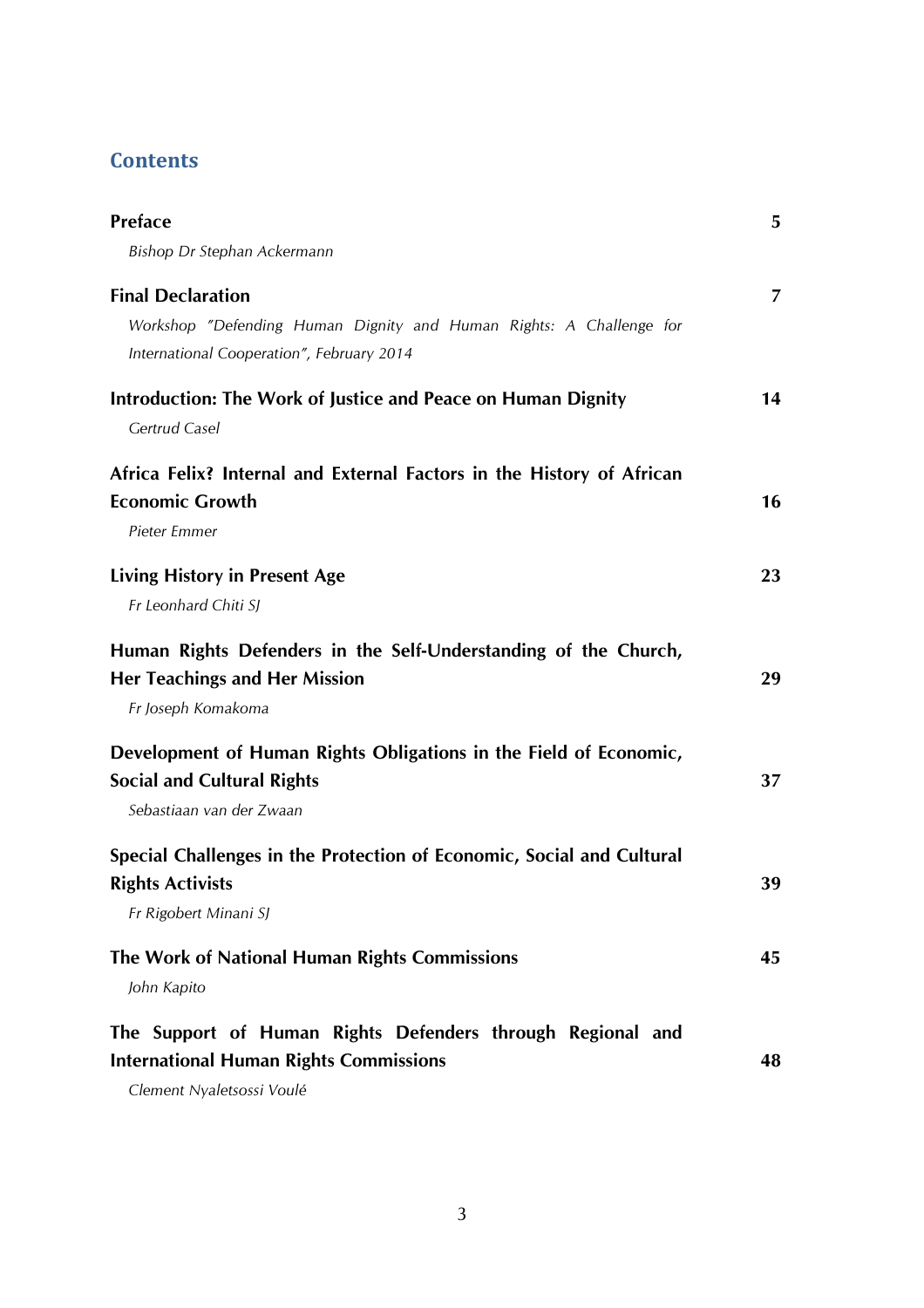|                             | Experiences from the Ground: Supporters and Obstacles to Human           |    |
|-----------------------------|--------------------------------------------------------------------------|----|
|                             | <b>Rights Work at Local Level</b>                                        | 53 |
|                             | Getrude Chimange                                                         |    |
|                             | <b>Churches and Human Right Defenders</b>                                | 57 |
| Fr Jan Stuyt SJ             |                                                                          |    |
| <b>List of Participants</b> |                                                                          | 62 |
|                             | <b>Program of the Conference</b>                                         | 64 |
|                             | Defending Human Dignity and Human Rights: A Challenge for International  |    |
|                             | Cooperation - International Workshop on Human Rights Defenders           |    |
| <b>Annex</b>                |                                                                          | 69 |
| Ι.                          | UN Declaration on Human Rights Defenders                                 | 69 |
| ΙΙ.                         | European Guidelines on Human Rights Defenders                            | 75 |
| Ш.                          | African Commission on Human and Peoples' Rights                          | 82 |
| IV.                         | Abschlusserklärung "Der Einsatz für Menschenwürde und                    |    |
|                             | Menschenrechte: eine Herausforderung für die internationale Kooperation" | 84 |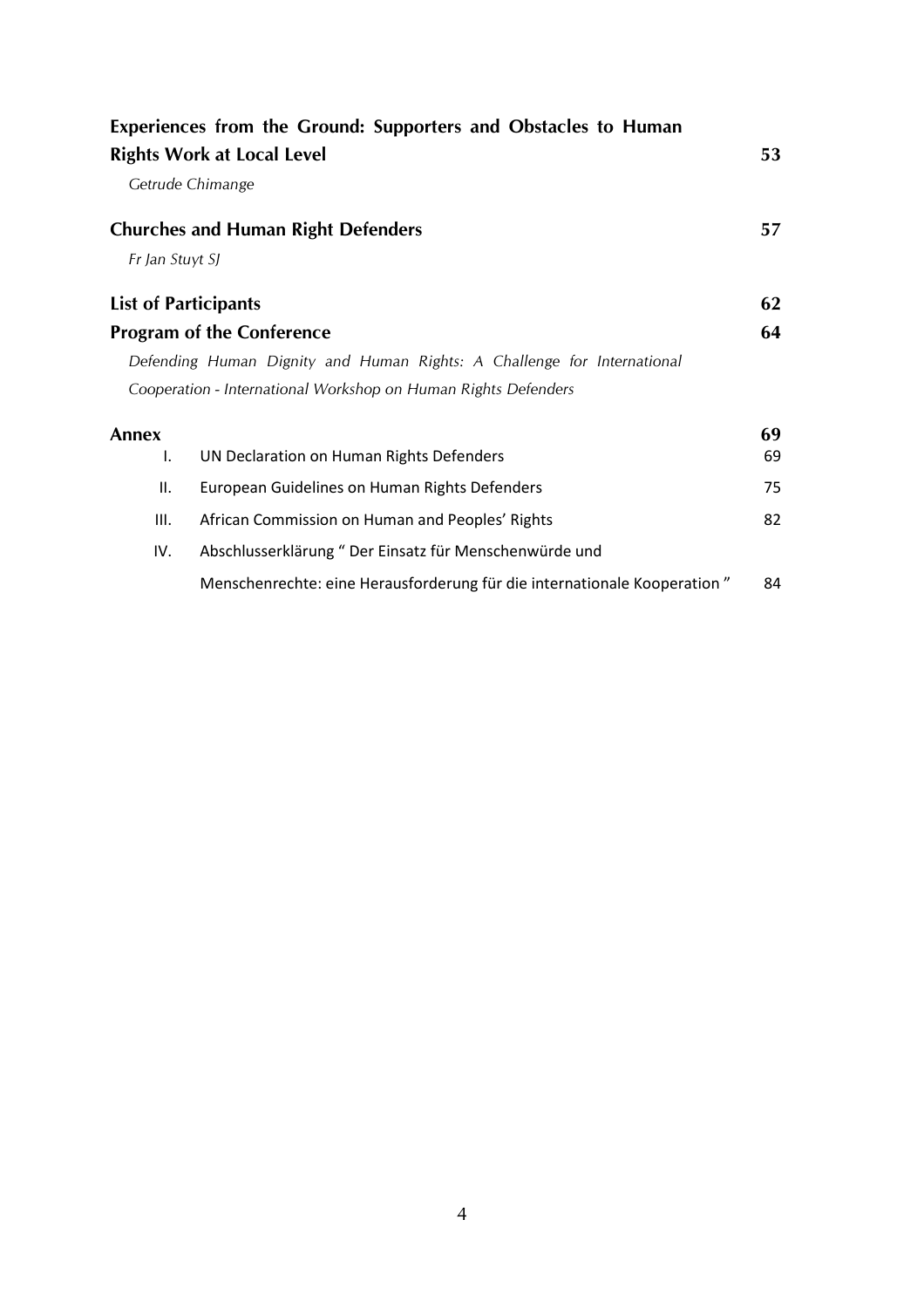# **Preface**

 $\overline{a}$ 

The present volume contains various contributions to the final workshop of the working group "Human dignity and human rights" which under the chairmanship of Professor Dr Heiner Bielefeldt organized a series of international dialogue events. Whereas in the beginning the working group focussed on a clarification of the relationship between human dignity and human rights<sup>1</sup>, in the contributions to this publication conclusions were developed as regards the practical cooperation the Church has to get involved in on an international level. As Joseph Komakoma says in his contribution, the great importance the Church attaches to the dignity of the human person urgently requires a commitment to human rights. For us this means: "The Christian vision of society is one that is oriented towards establishing the reign of God on earth. This goes beyond working only to cater for our individual needs, or limiting our efforts to the wellbeing of our immediate family, but oriented towards creating conditions in society that allows all humanity to flourish."

When dealing with the defence of human rights the economic, social and cultural rights are not always sufficiently taken into account. Still they are referred to as the "second generation of human rights". Not infrequently this implies that these rights are different from civil or political rights and that they are even subordinated. This is contrary to the commitment of the international community which emphasises the indivisibility and the interdependence of all human rights. For this reason it was a matter of great concern to the working group to focus on the defenders of economic and social rights. The contributions presented by Sebastiaan van der Zwaan and Rigobert Minani give special attention to the characteristics of these human rights and they talk about experiences made in the context of ecclesial work. John Kapito and Clement Voulé deal with different possibilities of national and international institutions and organisations aiming at effectively supporting defenders of economic and social rights. Finally Gertrud Chimange and Jan Stuyut talk about the different levels of Church human rights work and from this they deduce specific requirements.

Two articles which only indirectly address questions being raised in the context of human rights work open the volume. Piet Emmer and Leonard Chiti in different ways deal with the colonial burdens of the past which again and again are of importance in international human rights dialogues. Sometimes they are explicitly but more often they are implicitly mentioned, if responsibilities for the situation of the implementation of

<sup>&</sup>lt;sup>1</sup> Justitia et Pax (ed.), Menschenwürde. Impulse zum Geltungsanspruch der Menschenrechte (Bonn 2013) (=Schriftenreihe Gerechtigkeit und Frieden, Heft 127).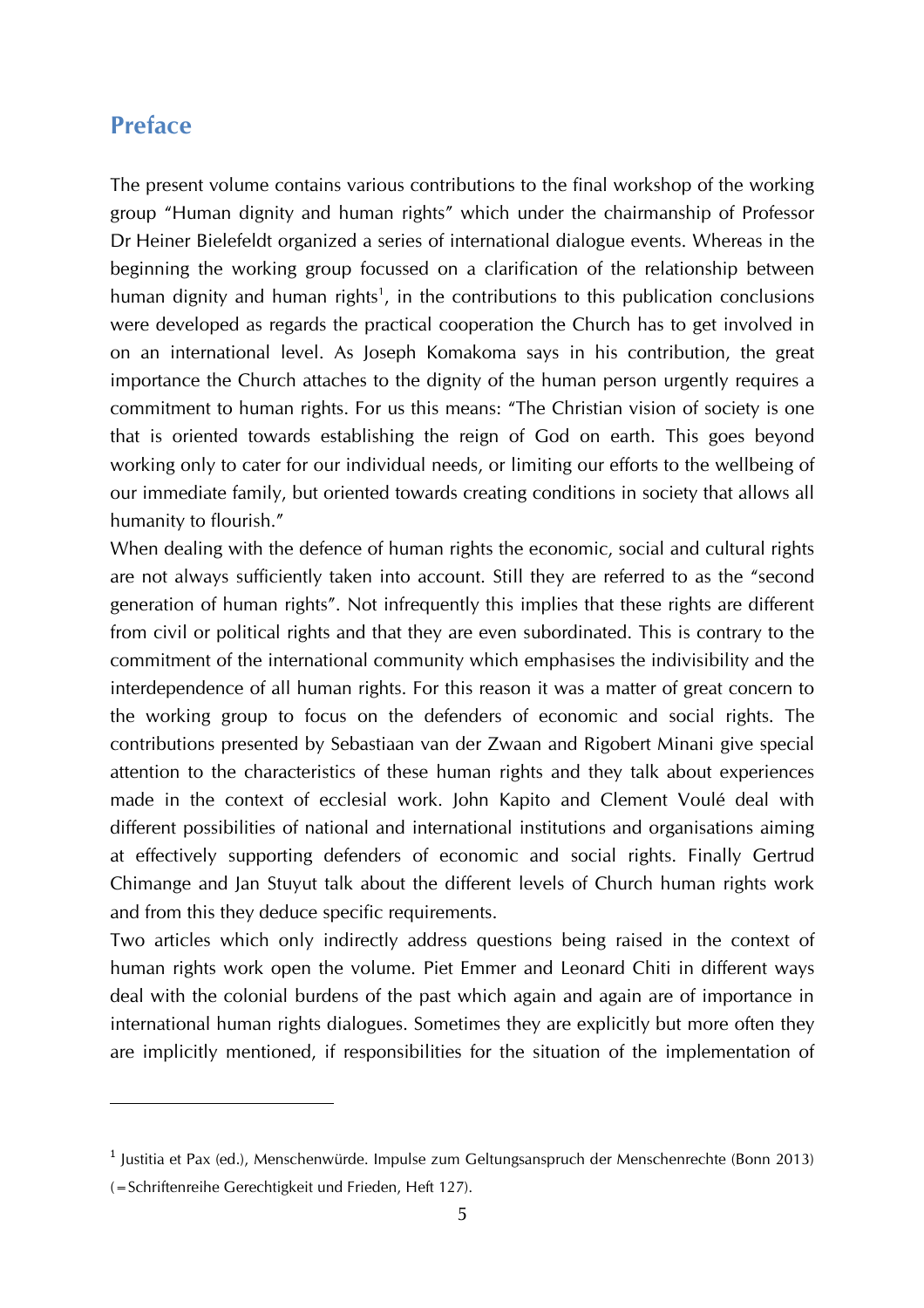human rights demands not only in the past but also in the present are taken into account. As a result the working group decided to open the conference with a special working module on the significance of the colonial past for the present human rights work. From this module two contributions could be included in the volume.

The volume starts with the final declaration of the participants in the conference as a summary, so to speak. The most important findings are presented briefly and demands to politics and to the Church as an actor for human rights are worded. Here it becomes obvious that in view of the increasing global involvements of states and economic systems also the human rights work of the Church, which in many places of the world is doing an excellent job, should be coordinated systematically and continuously and be highlighted more effectively on all levels of political decision-taking.

Not least the working group "Human rights and human dignity" has made an important contribution going beyond the clarification of factual issues. I would like to thank all of them, especially the chairman Heiner Bielefeldt and, as representatives of our cooperation partners, Fr Leonard Chiti SJ of the Jesuit Centre for Theological Reflection from Zambia as well as Dr Victor Scheffers of the Dutch Justice and Peace Commission for the commitment which was essential for the success of the cooperations. And lastly I'm thankful to Daniel Legutke for coordinating the working group and the preparation of the present publication.

Bishop Dr Stephan Ackermann President of the German Commission for Justice and Peace Bonn/Trier, Januar 2015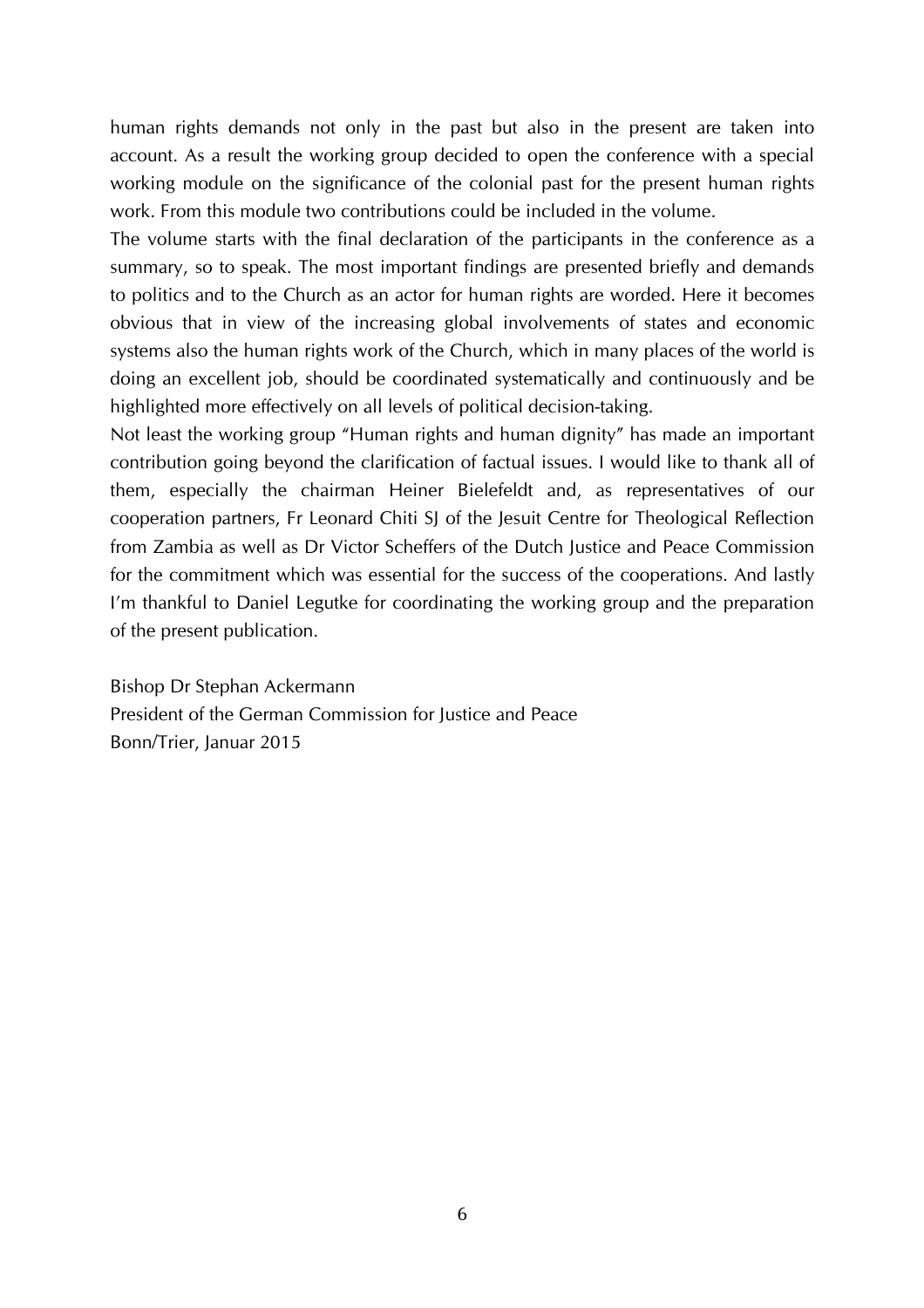# **Final Declaration**

*Workshop "Defending Human Dignity and Human Rights: A Challenge for International Cooperation", February 2014* 

#### **The Potential of the Church for Defending Human Rights**

"Our journey leads us from dialogue to joint action", declared Church representatives defending human rights and other human rights actors from African and European countries at the workshop "Defending Human Dignity and Human Rights: International Workshop on Human Rights Defenders" in The Hague, that took place from February 5th to 8th 2014. The workshop was the final meeting after previous subsequent workshops on "Human Dignity and Human Rights–Historical Experiences and Present Day Challenges" from May 24th to 25th 2012 in Berlin, and on "Defending Human Dignity and Human Rights–A Challenge for International Cooperation" from February 7th to 9th 2013 in Lusaka, Zambia. The workshop in The Hague provided input for enhanced cooperation, by focusing on the question about how the Church at the grassroots level can promote en strengthen human rights, and how this work can be properly linked to the work at the international level. During this workshop it was stated that "churches and civil society should work together in the promotion of human rights. To this end more systematic and closer cooperation is needed between the respective actors in the North and the South alike to hold States accountable".

This final declaration will function as a recommendation based on the findings in the workshop, by focusing on the joined cooperation in the promotion of human rights, and the important role the Church can play.

#### **I. Human rights in the teaching of the Church**

While the concept of human rights–understood as enforceable rights of freedom, equality and solidarity for everyone–is a modern accomplishment, its underlying principles belong to the core teachings of the Church. As testified by the book of Genesis, human beings have an inalienable dignity since they have been created in the image and likeness of God. Respect for this divinely endowed gift must include everyone on an equal footing. It is in this spirit that the encyclicals Pacem in Terris and Popolorum Progressio as well as the Second Vatican Council's pastoral constitution Gaudium et Spes embraced modern human rights as a necessary implication of respect for everyone's dignity. Recently the encyclical letter Deus Caritas est (DC) spelled out the political implications of respect for human dignity more concretely: "The Church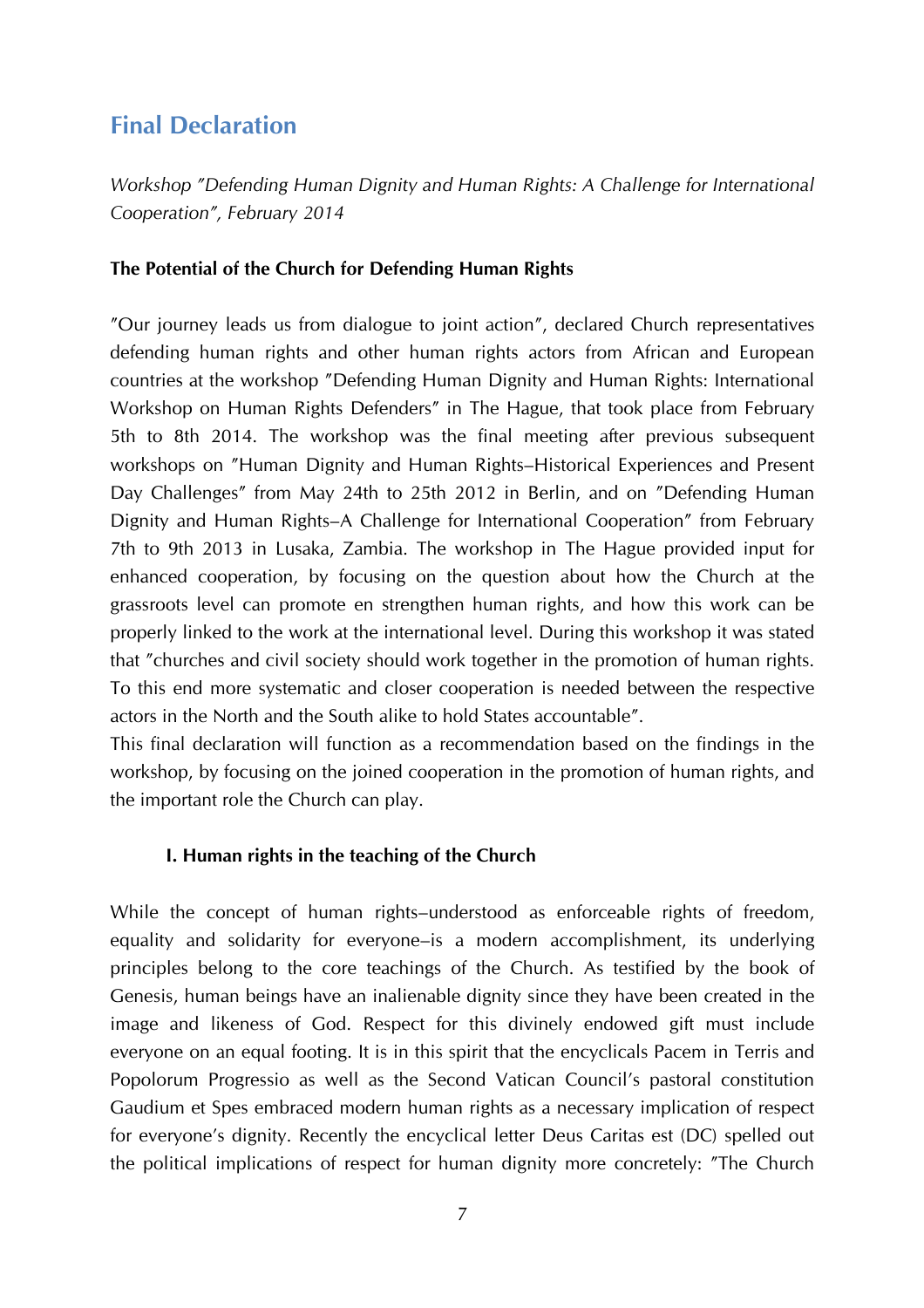cannot and must not take upon herself the political battle to bring about the most just society possible. She cannot and must not replace the State. Yet at the same time she cannot and must not remain on the side lines in the fight for justice. […] Yet the promotion of justice through efforts to bring about openness of mind and will to the demands of the common good is something which concerns the Church deeply" (DC, 28).

The Church understands human rights as an integral part of her pastoral work in the broadest possible sense. She has to give voice to the voiceless. When doing so, the Church reminds States, business corporations and other stakeholders of their duties to safeguard human dignity in a "most just society possible" (DC, 28). The role of the Church includes promotional activities aimed at popularizing human rights norms and instruments, practical support for those whose dignity and rights are violated as well as contributions to building an effective human rights infrastructure at local, regional and international levels. Practical commitment on behalf of human rights is not something merely "external" to the gospel; it constitutes a crucial part of the Church's task to bear witness and thus becomes a case of credible evangelization. When promoting human rights, the Church addresses "all people of good will", thus reaching out beyond her own followers.

#### **II. The specific potential of the Church for supporting human rights defenders**

The greatest asset of the Church for human rights work is her presence on the ground close to the people, evidenced by its various affiliate institutions and organizations dedicated to caring for those in need of support and protection. The Church is also present at regional levels–e.g. in structures of regional bishop's conferences–and the international level, not only through the institutions of the Holy See but also through a multiplicity of international organizations (e.g. religious orders, the worldwide net of faith based organizations, etc.). As a global body the Church brings together people from all regions of the world. Her ability of linking local, regional and international commitment is unique, and it is here where enormous potential lies for making human rights work more effectively.

Numerous people working in the Church see themselves as human rights defenders and manifest this self-understanding in their daily work as teachers, preachers, social workers, lawyers and in many other professional capacities. Additionally ordinary Church members often offer support to those in need. In many countries where the Church provides educational services through school, universities and civic education human rights is incorporated into the curricular.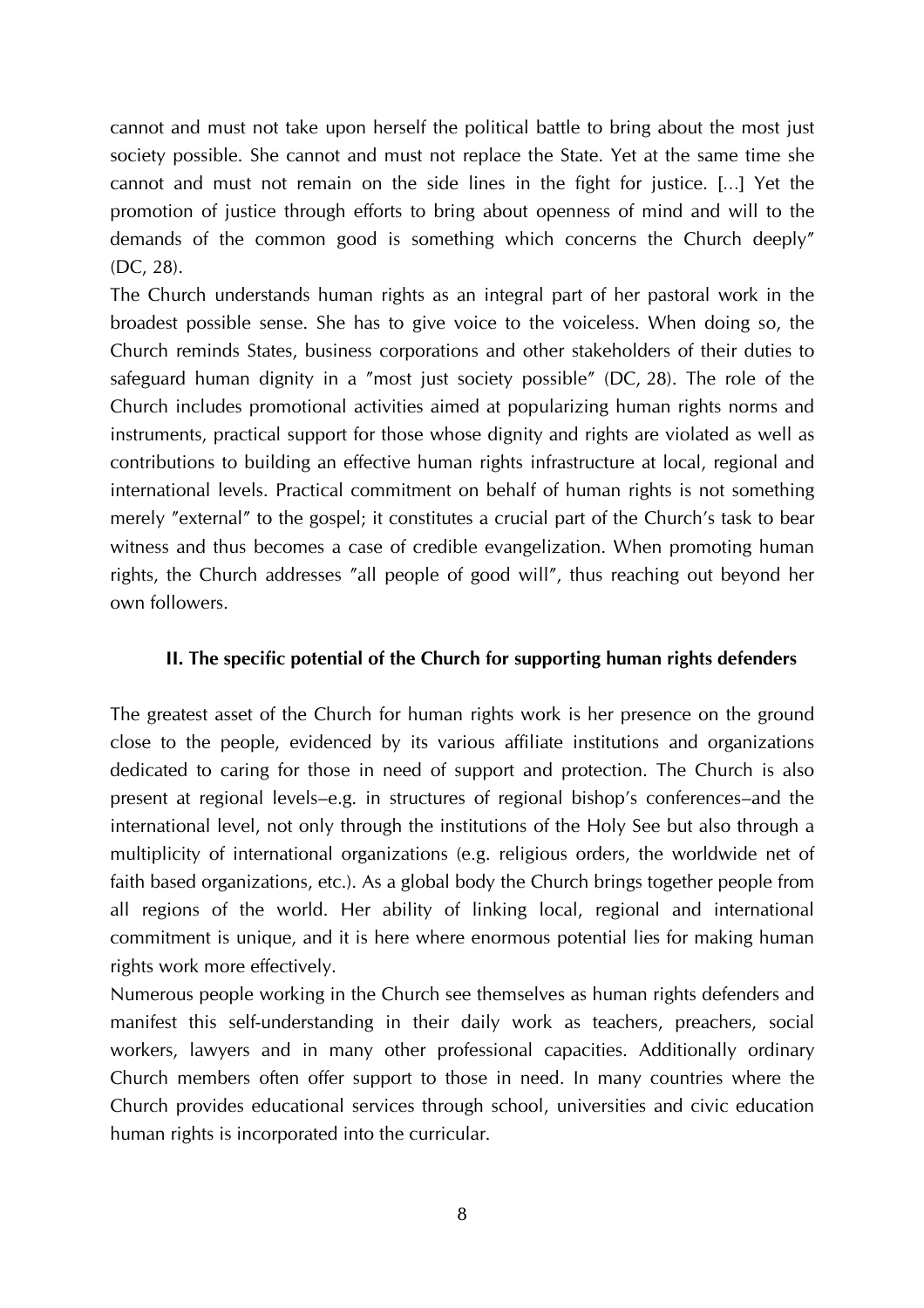In their daily work human rights defenders empower people to stand up for their rights and the rights of others, thereby challenging unequal power relations. A human rights based approach rejects any use of arbitrary power and requires that States establish credible institutions to promote and protect the rights of all. The 1993 World Conference on Human Rights has reaffirmed "the solemn commitment of all States to fulfil their obligations to promote universal respect for, and observance and protection of, all human rights and fundamental freedoms for all" (Vienna Declaration and Programme of Action, 1993).

However, despite of this obligation of the State, in many countries human rights defenders live in dangerous conditions. They experience public defamation, blackmail, physical threats and other forms of intimidation. As shown by the UN "a great many human rights defenders, in every region of the world, have been subject to violations of their human rights. They have been the target of executions, torture, beatings, arbitrary arrest and detention. Defenders have been the victims of false accusations and unfair trial and conviction". (UN Fact Sheet No. 29, Human Rights). This situation calls for more systematic work on behalf of the protection of human rights defenders. In other words, those lending their voices to the voiceless need national and international political support to be able to undertake their advocacy activities. Indeed, the need of strengthening human rights defenders has found increased attention in the international human rights debate. In December 1998 during the 50th anniversary of the Universal Declaration of Human Rights, the United Nations passed a declaration specifically dedicated to human rights defenders subsequently establishing the office of the Special Rapporteur on the Situation of Human Rights Defenders. The strategic significance of defending the defenders has also found recognition in other official documents of regional and international human rights bodies.

Although the Church has been giving numerous examples of praiseworthy human rights defence on the ground, the Church has to date not yet systematically explored her potential for protecting human rights defenders politically. The wide range of human rights commitment manifested on a daily basis at grassroots-level is not always adequately reflected in the Church's statements and policies at "higher levels". Existing activities in this area usually seem to remain ad hoc-measures in response to crisis situations. Regional conferences like IMBISA or COMECE and continental organizations like CCEE or SECAM should explore their potential more systematically to back up politically the existing grass-root human rights activists as they exist within the Church. Through the engagement of regional conferences with their political counterparts on questions related to human rights and human rights defenders, they can help to strengthen the position of human rights defenders within and outside the Church, as it has done concerning the right to freedom of religion and belief by European bishop's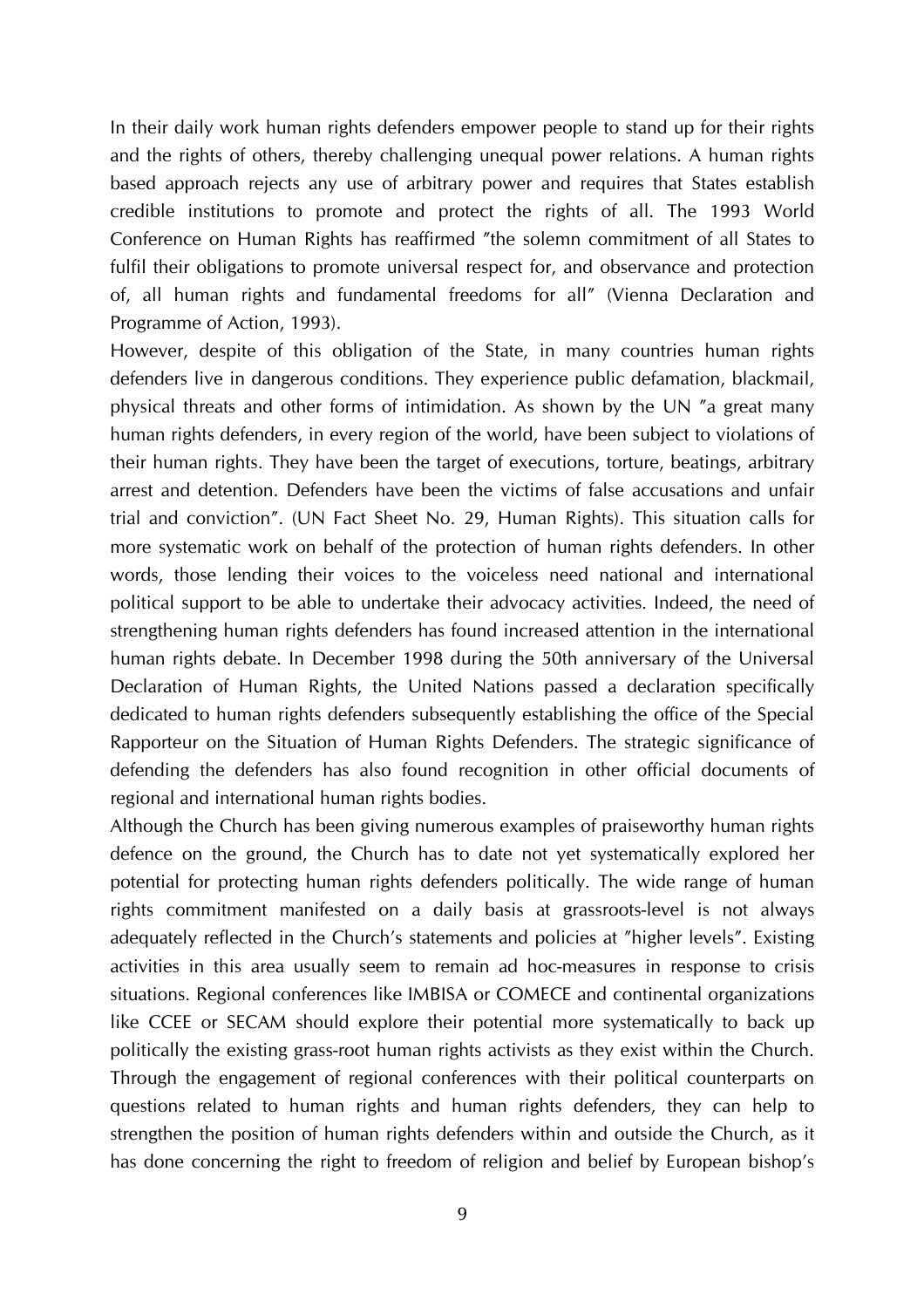conferences. Pope Francis reminds us: "The Church proclaims the Gospel of peace (Eph 6:15) and she wishes to cooperate with all national and international authorities in safeguarding this immense universal good. … In a culture which privileges dialogue as a form of encounter, it is time to devise a means for building consensus and agreement while seeking the goal of a just, responsive and inclusive society" (Apostolic Exhortation Evangelii Gaudium, 239).

#### **III. Enhancing cooperation beyond the Church**

Church agencies should also more systematically cooperate with other organizations working on human rights. This naturally includes cooperation with other religious (Christian and non-Christian) organizations. In the face of conflicts in many parts of the world which have or are perceived to have religious dimensions, interreligious cooperation, besides its practical advantages, also assumes a high symbolic significance. National Human Rights Institutes (NHRIs) are emerging as important and significant players in human rights discourse, particularly in Africa. And yet the cooperation and collaboration between NHRIs and the Church has been almost non-existent. It cannot be said how this ambivalent relationship is hurting the course of human rights as well as aggravating the plight of human rights defenders. In addition, there is the broad range of civil society organizations working on human rights. While there is real evidence of cooperation between civil society and the Church on the ground the same is not reflected at international level. In particular catholic organizations are strikingly absent at international or UN related meetings organized by civil society. This observation points to the necessity for the Church to clarify and improve her relations with civil society organizations as well with international institutions. Again Pope Francis pointed to the necessity to engage in fruitful dialogue: "For the Church today, three areas of dialogue stand out where she needs to be present in order to promote full human development and to pursue the common good: dialogue with States, dialogue with society–including dialogue with cultures and the sciences–and dialogue with other believers who are not part of the Catholic Church" (EG, 238). Consequently, the Church should raise its voice and be present in the defence of human rights wherever their presence is needed.

Cooperation with non-Church actors is particularly important for designing and implementing policies aimed at defending human rights defenders. The opportunities created for this purpose frequently are not even known among insiders. They inter alia include the already mentioned UN Declaration on Human Rights Defenders and the 2008 EU Guidelines on Human Rights Defenders by which EU Member States committed themselves to provide practical support for human rights defenders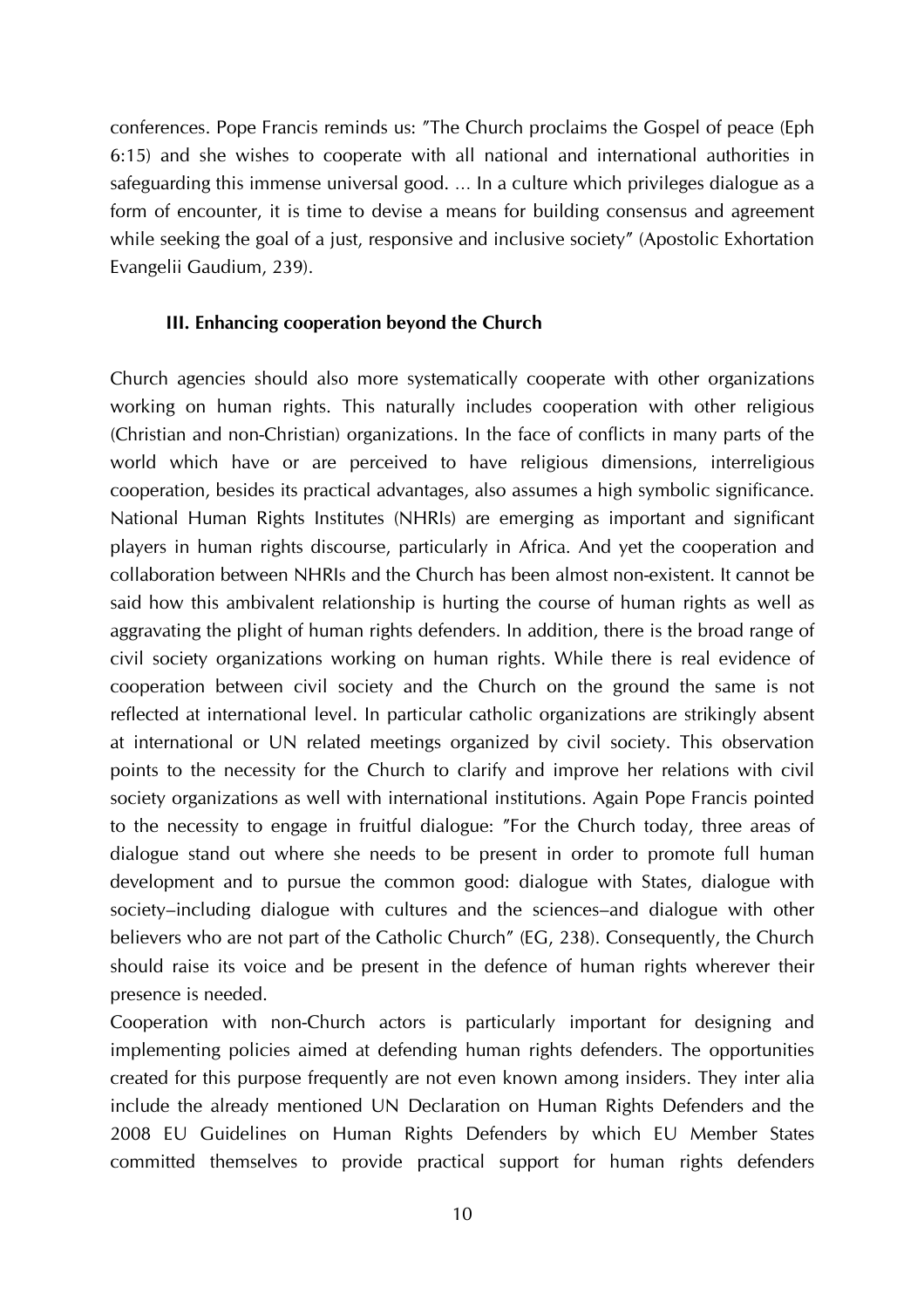worldwide. The African Commission on Human and Peoples' Rights by Resolution 69 adopted at its 35th meeting established the Special Rapporteur on Human Rights Defenders whose mandate includes raising awareness and promotion of the UN Declaration on Human Rights Defenders. The EU Guidelines are based on the UN Declaration. Although these declarations and resolutions aim at the wide range of the defence of all human rights, economic, social and cultural rights are often perceived as having a special status–being not in the same way justiciable as civic and political rights. Therefore the "Draft Guidelines and Principles on Economic, Social and Cultural Rights in the African Charter on Human and Peoples' Rights" (November 2011) clarify the understanding of economic, social and cultural rights in African contexts. Taken together these declarations can give clear ideas about the meaning, importance and practice of defending economic, social and cultural human rights and about the responsibility to protect human rights defenders. Those working in embassies and consulates of EU member States abroad have e.g. formal responsibility to network with defenders, to invite them to conferences, to engage in trial observations, to issue emergency visas in crisis situations etc. These pragmatic measures can help broaden the space (currently shrinking in many countries) for human rights defenders to operate. The problem, however, is that in order for the EU Guidelines and the draft Guidelines and Principles of the ACHPR to become effective more information, coordination and cooperation is needed. This is an area in which the Church obviously can take a meaningful role which still needs to be developed.

#### **IV. Encouragement for joint action**

During the workshop already existing good practices where highlighted in which potentials of mutual cooperation at the local, national, regional and international level became clear:

• As was already highlighted in this declaration, in many places human rights defenders live in dangerous conditions. For example, they take risks to give physical shelter and support to the marginalised. Often human rights defenders can rely on Justice and Peace Commissions and other faith based organizations but also on networks within wider civil society for protection. Also in Europe asylum seekers are accommodated and supported by the Church and its affiliates; they find shelter in Church asylums, many of the so-called "sans papiers" get advice by faith based organizations. In African countries the Church offers similar services to refugees and internally displaced persons. Churches speak out for the migrants and undocumented people all over the world. For the entire community of human rights activists it was an enormous encouragement, when Pope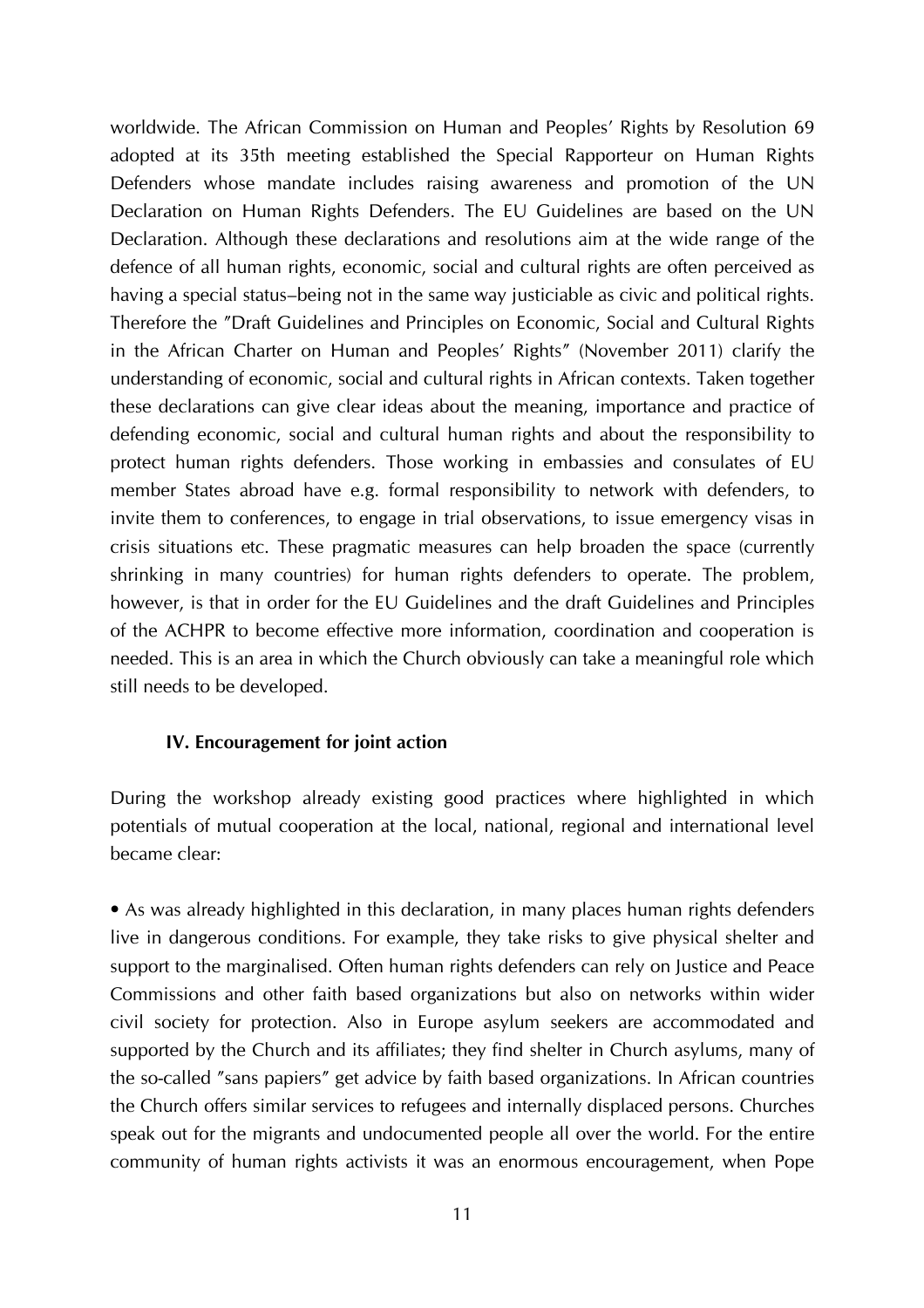Francis visited the Italian Island of Lampedusa and raised a flag on behalf of the dignity of all human beings and against what he called the "globalization of indifference" (EG, 54). This example highlights how religious people working at the grassroots level are encouraged by religious officials in continuing their working for the dignity of others.

• In existing or emerging conflicts the interreligious cooperation of the Catholic Church with Muslims and Muslim organizations opens opportunity to mediate between rival parties. Interreligious cooperation helps to prevent violence and gives shelter to victims and the most vulnerable. Churches in Europe through their close relation with their brothers and sisters in the South can give better clarity and understanding in the North by exposing those who falsely label politically, socially and ethnic motivated conflicts as being religious. Highlighting how religion can be used as a tool to overcome differences will do more truth to the practical value religions have as well.

• In the workshop we heard about successful joint actions at international fora like at the UN Human Rights Council in Geneva: The regular reports of treaty bodies are used as meaningful opportunities to engage Church and faith based organizations with local civil society in the preparation of so called shadow reports. Especially the newly introduced Universal Periodic Review opens up opportunities to address State's responsibility through inputs during the national level process and directly during the report's adoption at the Human Rights Council. More often than not it is international civil society organizations that are present and respond to State reports at the Human Rights Council. Considering the networks that the Church enjoys from the grassroots to its presence at the Human Rights Council through its organizations, the potential and opportunity has not been explored and used to leverage the Church as a critical partner and voice on human rights issues. There is need to exploit the obvious advantage that local voices have over international players in terms of authenticity and authority in these forums; indeed experience has shown that local participation draws more attention and engagement from members of the Human Rights Council. The Church could use her network to facilitate these encounters of local and grassroots actors with international society more often.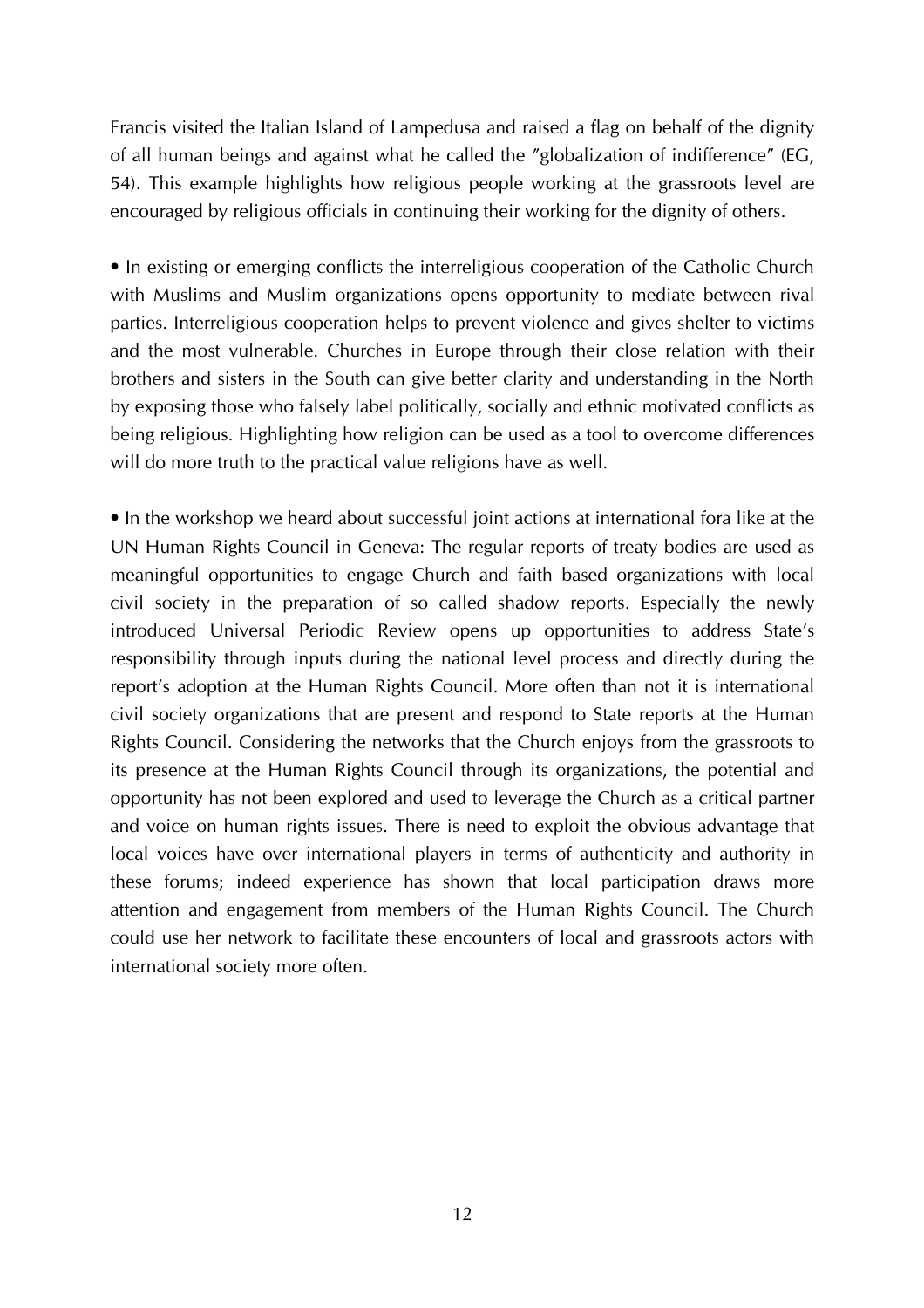We are grateful that in many examples we could discover the potentials of this worldwide network of the Church to defend human rights. A precondition for this joint cooperation of local and national organizations at international or global fora is having confidence in the relevance of experiences and messages we have to share with international society. It was summarised in the appeal of the representative of the Pontifical Council for Justice and Peace, Fr Jan Stuyt SJ, to the participants of the conference: "Don't be shy!". This is the message we want to share with everyone: Don't be shy to stand up for the rights of every human being.

March 2014 Bonn, Lusaka, The Hague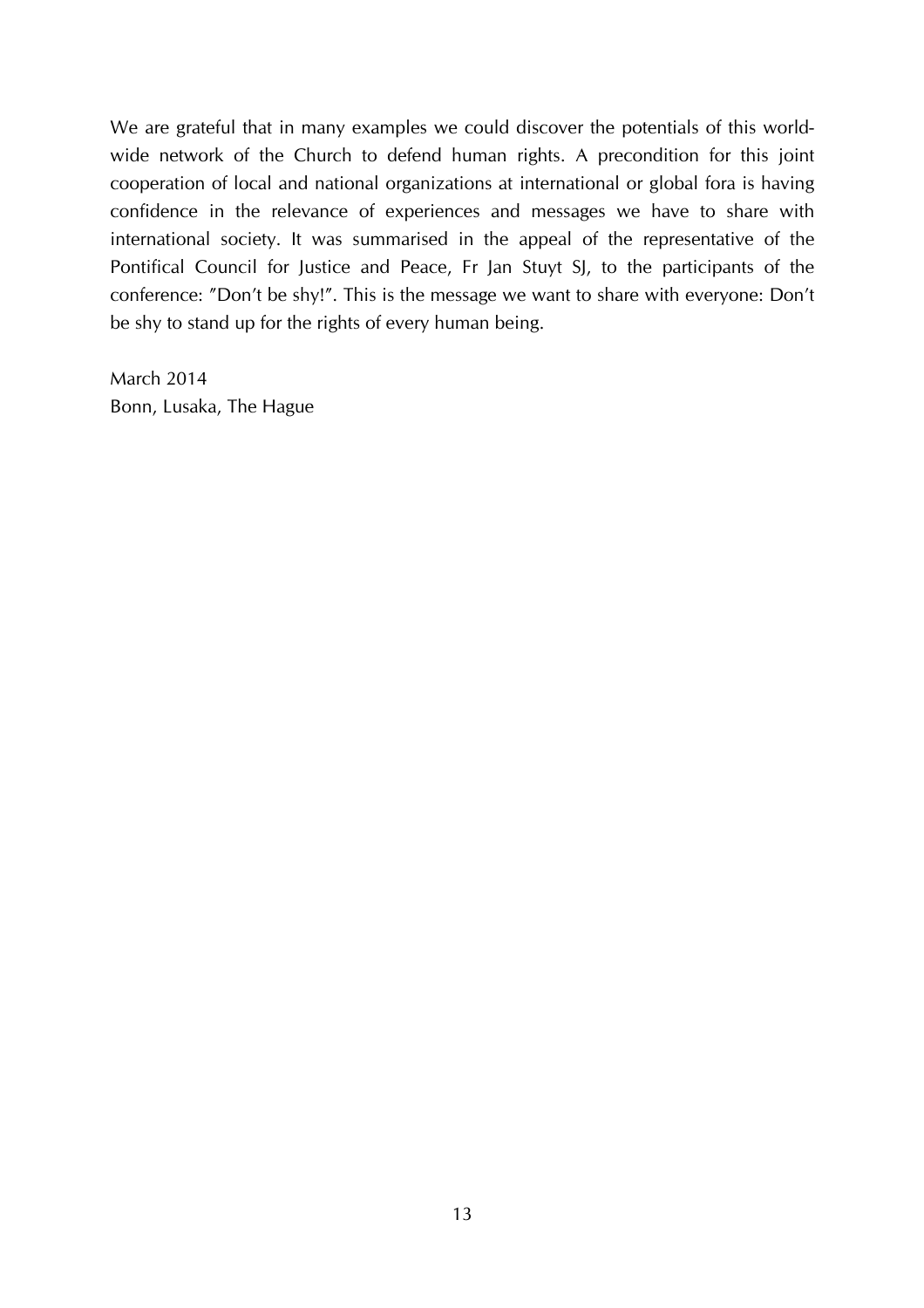# **Introduction: The Work of Justice and Peace on Human Dignity and Human Rights**

#### *Gertrud Casel*

When the German Commission for Justice and Peace decided on the working program on human rights in the year 2009, the commission voted for two steps: An initial fundamental debate on how to strengthen and justify the concept of human dignity as the basis for human rights should be followed by an international dialogue. We invited colleagues from European Justice and Peace Commissions to join us in this approach, among them Victor Scheffers from the Netherlands.

A working group had been set up under the guidance of Prof Dr Heiner Bielefeldt to enter into the dialogue, in order to promote clarifications and to reduce possible misunderstandings. At the same time the dialogue was aimed to support the acceptance and effectiveness of human rights mechanisms at national, regional and international level.

The invitation to our African partners to join the dialogue was due to several reasons. For us as church actors, the conceptual foundations of human dignity and human rights have been clearly defined and justified in a worldwide context by the Catholic social teaching since "Pacem in Terris" fifty years ago. But in the commitment to human rights, especially in international contexts, different judgements about priorities and mechanisms can be found also among church actors. Prominent examples are the debates about the International Criminal Court, but also about the Church's advocacy work in Geneva. Reasons for debates may lay in different political and cultural contexts. However, these differences indicate the necessity or at least make it appropriate to debate the meanings of human dignity and the political implementation of human rights. In the first workshop in Berlin in 2012 we touched a wide range of topics. We could hear about the amount of good work the Churches and faith based organizations are doing on the ground to better (improve) the human rights situation. We could identify the different levels of national, regional and international politics where people are struggling for the implementation of human rights. But we also discovered a lot of institutions, focussing all on human rights, which are not or only very loosely connected.

In this complex situation our objective to bring together engagement at local and international level and thus strengthen church commitment for human rights makes this dialogue more meaningful. In the following workshop almost exactly one year ago in 2013 in Lusaka we learned more about the different tasks of Lawyer Associations, National Human Rights Institutes, the different levels of Church Structures, the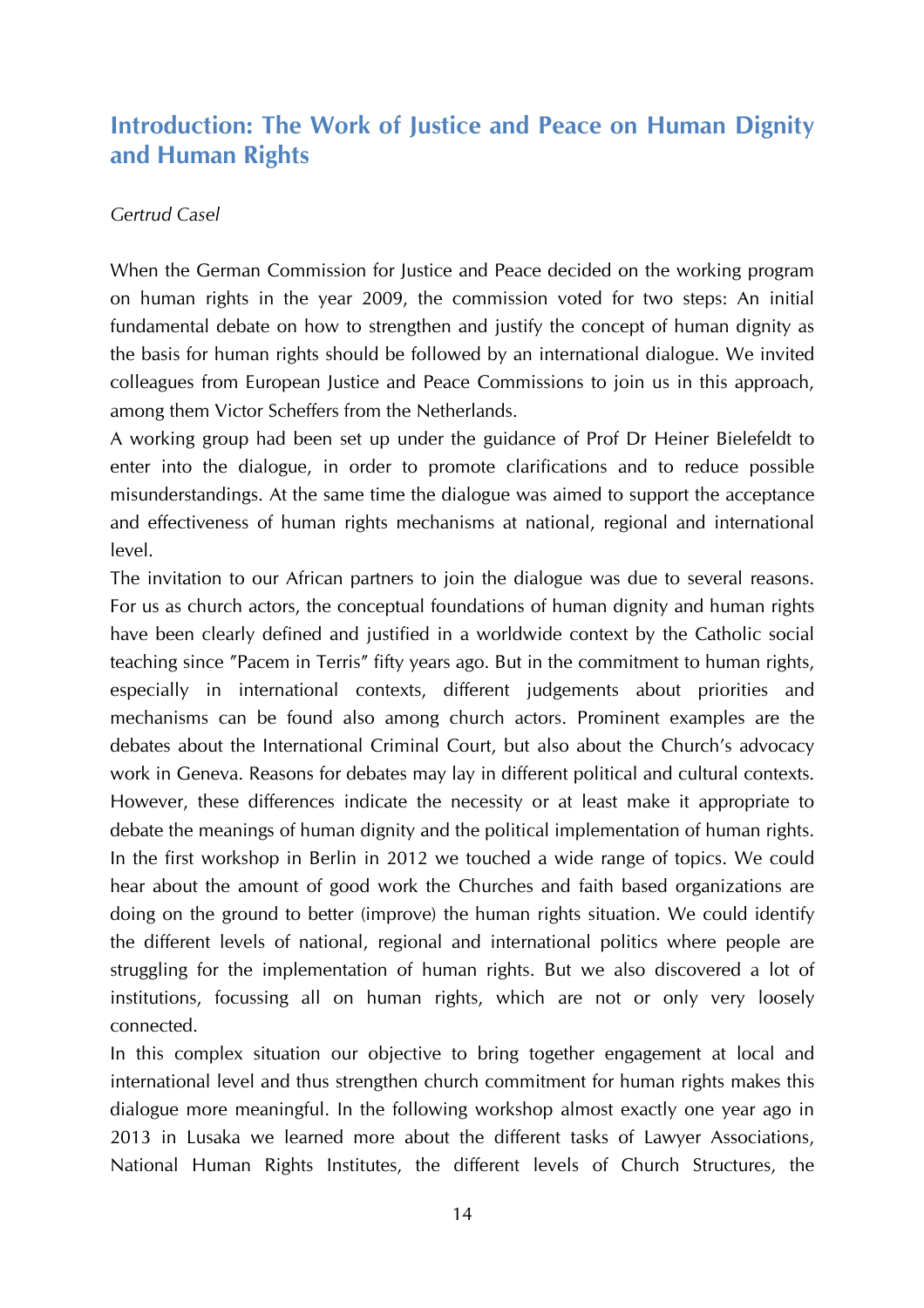Embassies etc. and their engagement for human rights. While speaking about the institutions, we also learned that one of the main problems we are all faced with, is the vulnerability of human rights defenders. They are attacked or harassed, they are criminalized by law. Often the importance of their engagement with human rights is not enough rewarded and supported. Especially when it comes to defenders of economic, social and cultural rights they sometimes not even are perceived nor recognized as human rights defenders. We meet here to speak about the support the different organizations including the Church can lend to such defenders. By doing this we hope to strengthen not only support, but at the same time to sensitize the different organizations for tasks and opportunities that normally are not so much in their focus. Maybe our conference could help to give inspiration and to support cooperation between institutions and people, who are present here in The Hague.

I appreciate The Hague as venue, since the International Criminal Court (ICC) is placed here, an institution where there are some different perceptions, when you look at it from African or European perspective. The Netherlands with their longer colonial history are perhaps deeper involved in shadows and lights of this period, maybe more sensitized for the consequences of this period? We will hear more about it in the following session.

It is crucial for the German Commission of Justice and Peace that this human rights dialogue with African partners is a joint venture right from the very beginning–the time of the common agenda-setting in the Berlin workshop, I already mentioned. With the JCTR and Fr Leonard Chiti SJ we could draw on long standing relationship between his Institute and Justice and Peace. In the course of the last years we could establish new relations and deepen older contacts. I'd like to mention especially Florence Simbiri Jaoko from Kenia, who became a key person in our networking and who enabled us to establish many new relations with African partners. Already now I express my gratitude to my colleague Daniel Legutke who prepared and coordinated the various steps of the working group and of the dialogue. And last but not least I thank Victor Scheffers, who participated in our working group from the beginning and finally took the main part of organizing this conference.

Thank you all for coming and may our efforts be blessed and our discussions inspired and fruitfull.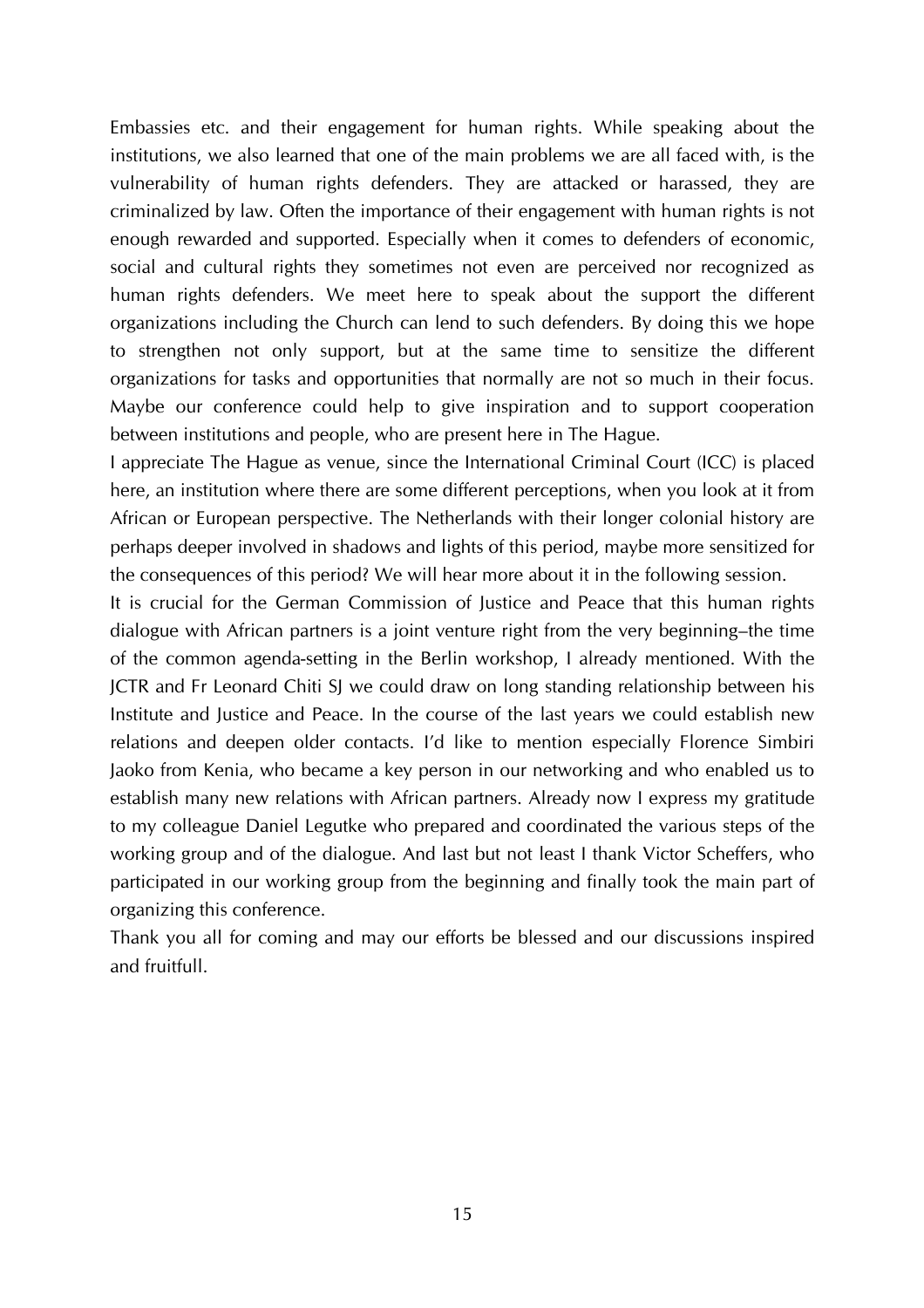# **Africa Felix? Internal and External Factors in the History of African Economic Growth<sup>2</sup>**

#### *Pieter Emmer*

 $\overline{a}$ 

In looking for the causes of Africa's problems such as poverty, corruption, and dictatorship, many point to the legacy of colonialism. Often that legacy is blamed for the fact that some African countries have the lowest per capita income in the world and that their economies show little growth. How else to explain that Ghana on the threshold of independence in 1957 had a higher per capita income than South Korea and now is far worse off? And that goes for some other African countries as well. It seems that Africa defies the simple law of demand and supply: as it is so poor, wages in Africa should be extremely low and in turn that should make this continent attractive to international investors. If this principle would apply, Africa should be full of assembly halls, textile factories, fruit and vegetable plantations, cattle raising farms, steel factories and so on, and so on. Why this is not the case, is puzzling.

After more than fifty years of giving money, most donor countries now realize that development aid is not the answer and has not provided Africa with a competitive economy. That is why the aid money that still goes to Africa is no longer expected to bring the African economy on a par with the West, but is donated in order to prevent Africa from falling ever further behind. If anything, the expectations about development over the past half century have been reduced to an all- time low and aid is now mainly provided as emergency relief rather than as a catalyst for economic growth. A "Marshall Plan" for Africa makes no sense. In contrast to Europe that was only temporarily affected by the devastation of WW II as it had its educational, medical, and transport infrastructure still in place, Africa has never possessed a sizeable group of educated administrators and industrialists nor an adequate infrastructure for transport and communication. Only in Western Europe and only during the period 1945-1955 has it been possible to achieve rapid economic growth with an extremely modest amount of outside aid. Strangely, that exceptional economic miracle has become the yardstick by which we measure the economic developments of other continents and we seem to have forgotten how long it has taken the West to arrive at a situation in which economic growth–albeit with ups and downs- has led to mass consumption. The massive destruction caused by WW I and II of buildings, roads and railroads in Europe cannot be

<sup>&</sup>lt;sup>2</sup> A previous, much shorter version has been published as Pieter C. Emmer, "Africa Addio? Afrika muss endlich in den Spiegel sehen", in: Der Überblick 3(2003), 62-64.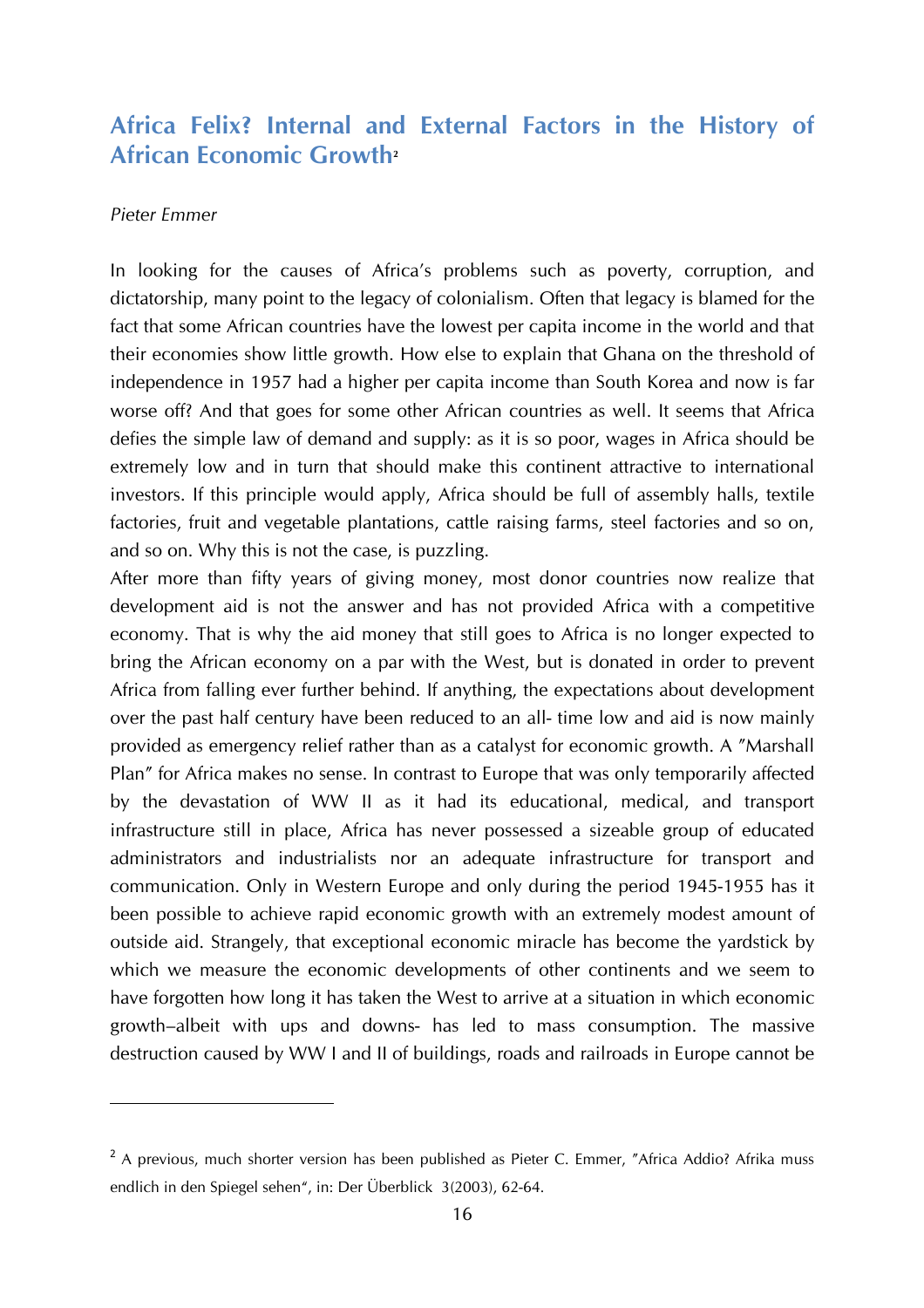compared to any other area or continent as the ravages of war had not affected literacy, the rule of law, and the educational system. That enabled Europe to quickly return to the *status quo ante*. Those conditions were and are still absent in Africa.

Africa's unresponsiveness to the law of demand and supply has caused many Africanists to resort to "special pleading" in explaining the low economic growth of sub-Saharan Africa. Somehow, Africa must have been more adversely affected by history than other continents and traditionally, many have pointed to the detrimental effects of colonialism rather than to the internal factors inhibiting growth in Africa. After WW II most experts in the capitalist West as well as in the communist block believed that all countries in the world could achieve rapid economic growth resulting in incomes per head of the population that were similar to those in the West, once the obstacles to growth had been removed. That colonialism was one such obstacle was shown by the US, one of the first decolonized countries in the world, that had become one of wealthiest countries in the world. That combination seemed clear proof of the fact that economic growth could only be achieved once the obstacles of colonialism had been removed. Over time, however, the view that colonialism had been a hindrance to economic growth was discredited as many of the countries in Latin America experienced much slower growth than the US, in spite of the fact that they had been decolonised nearly as long. In addition, during the 1960's several Asian countries started to show rapid economic growth while they had been colonized longer than most of Africa. Why then would colonialism in Africa have resulted in more obstacles to economic growth than elsewhere?

In resorting to "special pleading", some experts have argued that Africa could not develop like other continents, because the economic differences in Africa are too large between areas that are industrially developed and areas, where there are still huntergatherers. Again, this situation is not typical for Africa. When Europe started to industrialize after 1750, it still counted many regions where the economy was nearly self-sufficient and was hardly connected to the outside world. The Soviet Union is another case in point, where primitive agriculture existed next to a developed technological sector capable of sending manned spacecraft into orbit. In this respect, Africa was and is no exception.

Another argument that is frequently advanced in order to explain Africa's present economic predicament pertains to its borders. By just looking at a map of Africa, it seems obvious that several of these borders are artificial and have been demarcated by the colonial powers, some even with the help of a pencil and ruler, and do not respect ethnic and linguistic divisions. Again, we are faced with an example of special pleading, because continents with "natural" borders do not exist, least of all Europe. In fact, no borders have been so detrimental to peace, so inductive to wars and so unresponsive to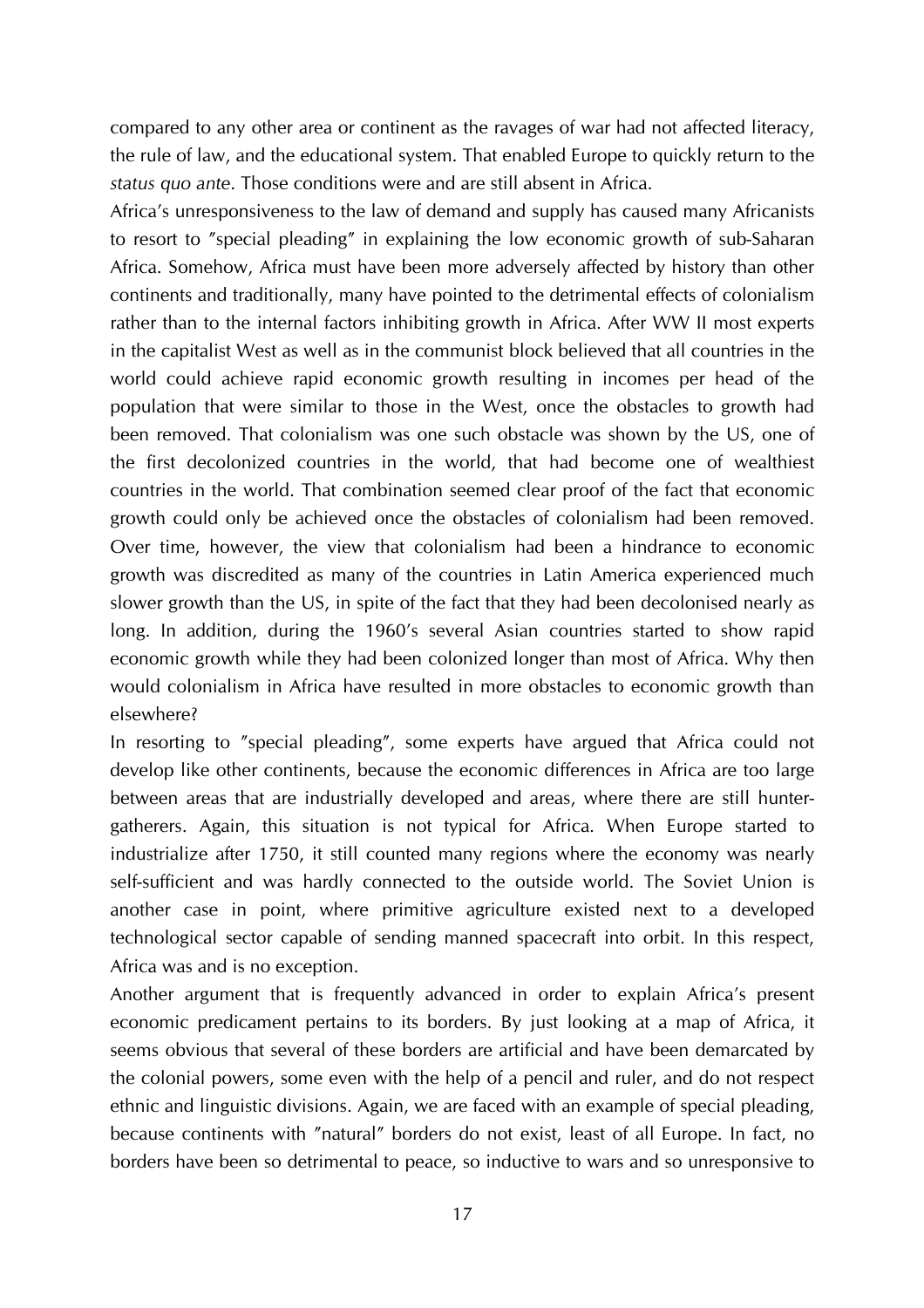differences in languages and customs as those of Europe, while at the same time lumping together ethnicities with little or no cohesion. Nevertheless, in spite of all these detrimental effects, European borders are one of the factors behind its wealth as they created a collection of small and middle-sized states stimulating development and interstate competition for primacy in education, the arts, economic growth and military strength. Why should borders in Africa only have negative effects and none of the positive ones that helped to create welfare and prosperity in Europe?

But what about the slave trade and slavery? Surely, that must have made Africa stand out. The Europeans alone transported more around 12 million slaves out of Africa. Without that human exodus, it seems obvious that Africa would have developed differently. Europe could only have achieved its high rates of economic growth as it did not have a slave trade and slavery. Africa, on the other hand, could not profit from a free labour market as it was destroyed by the slave traders from Europe. In sum, the Atlantic slave trade seems a key argument in explaining Africa's economic stagnation in the past. Yet, in spite of the fact that after 1500 slavery existed in Africa and not in Europe, the negative consequences of slavery constitute another case of special pleading. Many of the recent insights into the history of slavery and the slave trade do not square with the assumption that slavery always and everywhere stunted economic growth. The growth of the cotton South in North America was based on slave labour and far exceeded the growth rates elsewhere in the Western world, and there is good reason to assume that Africa has also profited from the slave trade and slavery economically. First of all, within Africa there existed an important internal slave trade before the Europeans had made contact and this internal slave trade continued after the Europeans had ended the Atlantic slave trade. The internal slave trade enabled the transfer of people from areas with lower rewards for labour to areas with higher rewards much like the internal migration in Europe at the time. Indeed, free migration would have been even more inductive to growth, but that type of migration did not develop, because of the endemic violence that made long-distance travel for individuals in Africa almost impossible. Slaves, on the other hand, migrated in groups protected by the slave traders and their helpers. When internal migration in Europe is seen as a key element in stimulating economic growth, in saving people from starvation and from the devastation caused by wars and climate changes, why should that be different in Africa? And the same beneficial effects that were the result of internal migrations, also occurred when Africans moved out of Africa in order to work as slaves in the New World or in the Arab World. Europe's economic growth has benefitted strongly from the fact that more than 60 million of its inhabitants moved to overseas shores between 1800 and 1960, because those who stayed behind had to share their resources with fewer people. Without the migration to other continents Europe would have been more densely populated, would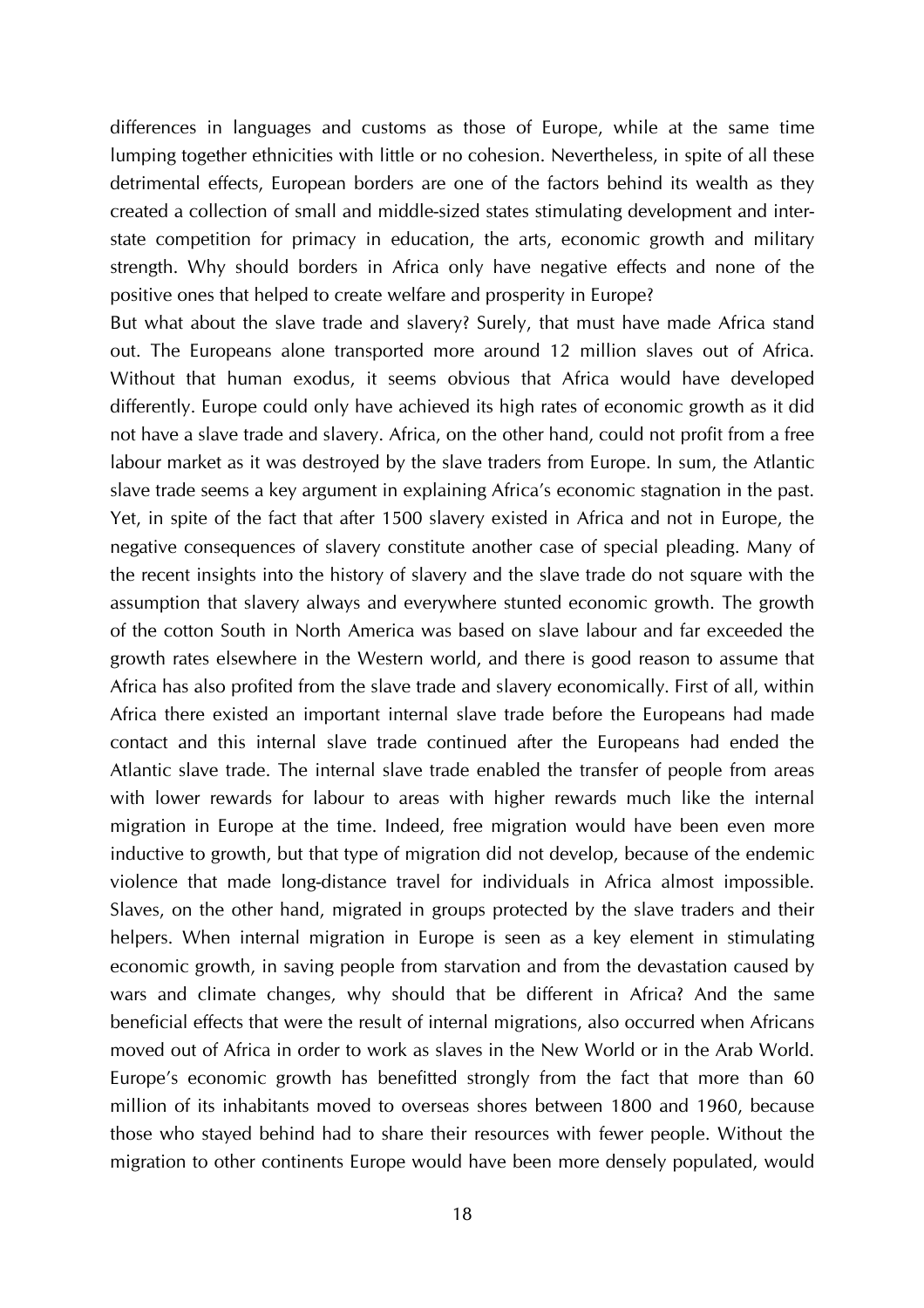have consumed more and saved less and would have experienced slower economic growth. Why should this have been different in Africa? True, the decision to move either internally or to overseas destinations was not taken by the forced migrants themselves but by their owners, but there is every good reason to suppose that the slave owners in Africa based their decision to retain or sell their slaves on the same grounds as the decision of the Europeans to move or to stay put.

Time and again, wars, insurrections, and political unrest are mentioned as obstacles to long-term investments and to economic development. In that respect colonialism can be accused to have slowed growth, because it caused warfare, armed resistance and insurrections such as the Mau Mau movement in Kenia and the Herero rising in Namibia. However, Africa was not unique. European colonialism in Asia also resulted in insurrections, wars and violent repression. Yet, India and Sri Lanka have been fully colonized and now show higher rates of growth than Afghanistan that has not been colonized. That is because colonial rule is known to have not only created violence, but at the same time reduced the violent tensions that had existed in Asia and Africa before the arrival of colonizers. It is even fair to say that–with a few exceptions- colonialism turned Africa turned into a rather peaceful continent in comparison with Europe, where the violence of the two World Wars far exceeded anything similar in Africa or Asia. Inter-colonial wars were rare, because the benefits of such wars would be small and the costs enormous. With a few exceptions, colonial rule provided law and order and brought public safety to Africa, both vital ingredients for economic growth.

Last, but not least the missionary activities should be mentioned as they seem to have been part and parcel of colonialism and the basis of the present religious clashes in Africa and Asia. To some extend that is true, but had Africa not been colonized, Christian missionaries still would have proselytized much of Africa, while the advance of Mohammedanism in Africa might have been far more extensive and more violent. Like most other continents Africa has been always religiously divided and those divisions seemed to have deepened after decolonisation. That is why there exists no direct link between colonialism and the recent violence between Christians and Muslims in sub-Saharan Africa as similar clashes occur in Egypt, a country that was never formally colonized.

#### **Internal factors inhibiting growth in Africa**

If we accept the thesis that the external factors were not the main culprits behind Africa's inadequate economic growth, the dysfunctional administrations, the endemic regional warfare and general lack of public safety, the low investments, and the inadequate infrastructure and health care, which internal factors should we single out in order to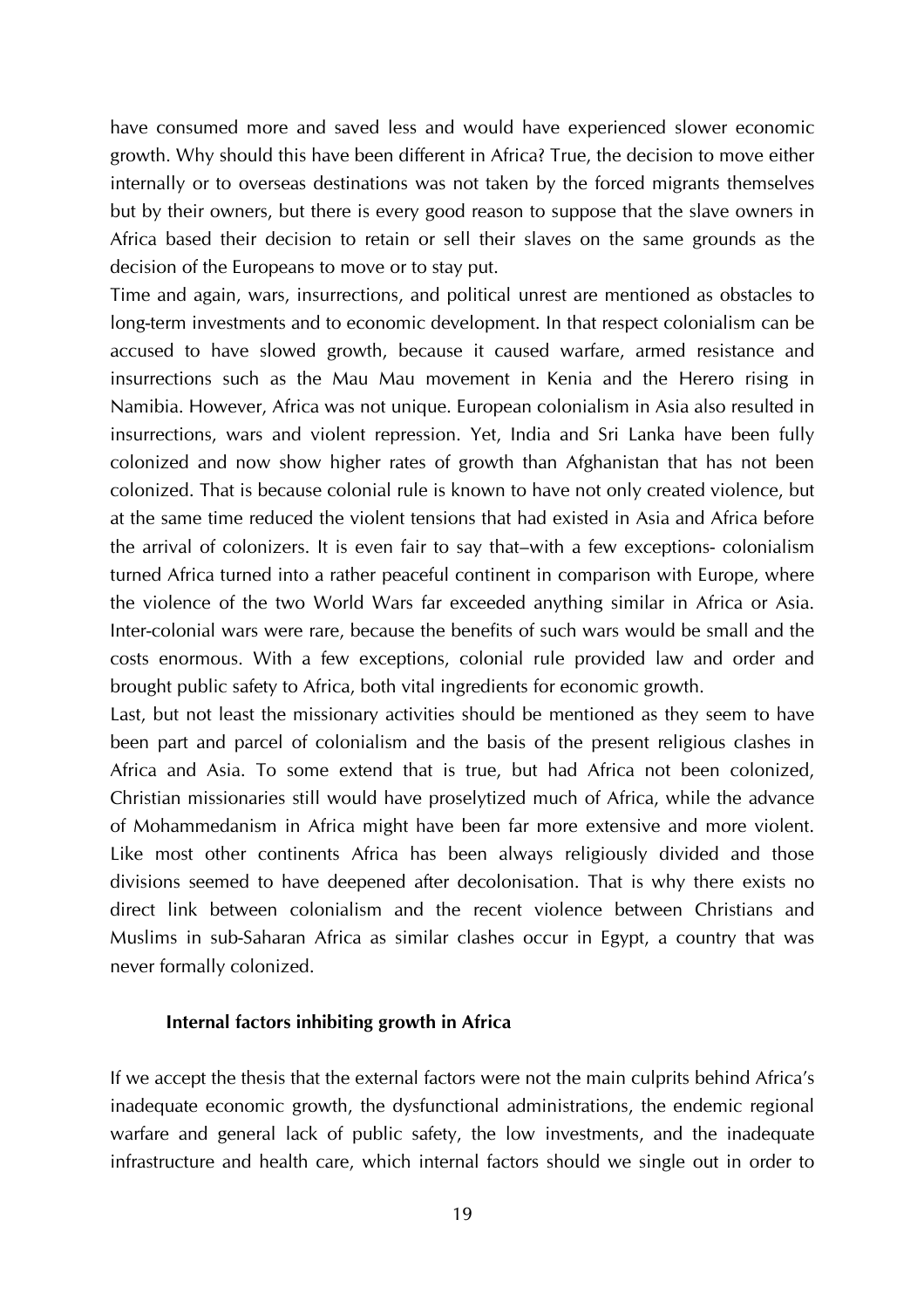explain Africa's present predicament? Looking at the economic history of the West during the past millennium, I would suggest that we discuss the following factors: private property, the role of the family, agricultural improvements, public safety, schooling, and the role of the elite.

Perhaps the most important difference between the Western world and Africa pertains to the role of the family. It is striking to read how three hundred years ago the captains of Dutch vessels trading on the coast of Africa already indicated that the education of children in Europe differed widely from that in Africa. In Europe, at least ideally, children were part of a two-headed family, and were supervised rather strictly. In Africa, children belonged to an extended family, usually that of the mother, while the father and mother had different sexual partners and, according to the Dutch captains, hardly seemed interested in creating a tightly knit family home. At the time, the African family model seemed better suited to the circumstances than the European family as mortality was very high making a small, two-headed family a very risky model indeed. However, over time mortality declined dramatically in the West and the subsequent period of rapid economic growth the two-headed family seemed the winning institution that prepared the new generations for upward mobility through schooling, the formation of family capital, and family solidarity among a limited number of family members . In Africa, on the other hand, the extended family structure and the ensuing extensive solidarity did not foster saving, the formation of private capital, and the kind of supervision needed to encourage learning. In explaining the economic take-off, the presence of savings to be used for investments as well as a literate population were both vital ingredients of the Industrial Revolution in Europe.

But that is not all, as there were other obstacles to economic growth in Africa. Most arable land in West Africa was communal, not private property. This African arrangement did not stimulate those, who worked the land, to improve its yield. In Europe, on the other hand, the "Industrial Revolution" could not have taken place without an earlier "Agricultural Revolution" improving yields and thus releasing sizeable number of people from working the land and allowing them to move to cities and to the factories. Until recently, Africa was unable to release substantial numbers of its inhabitants from agricultural labour.

The lack of public safety constituted another factor that inhibited economic growth in Africa. In Europe slowly, but gradually more and more states were able to impose public safety in towns and on the roads allowing travellers and goods to move without fear of being killed, robbed or taken hostage. However, wars continued to be fought in Europe causing extensive damage to crops and buildings, and could be so vicious as to cause the depopulation of large areas. The Thirty Years' War (1618-1648) was an extreme example reducing the population in some affected areas by about one third. After the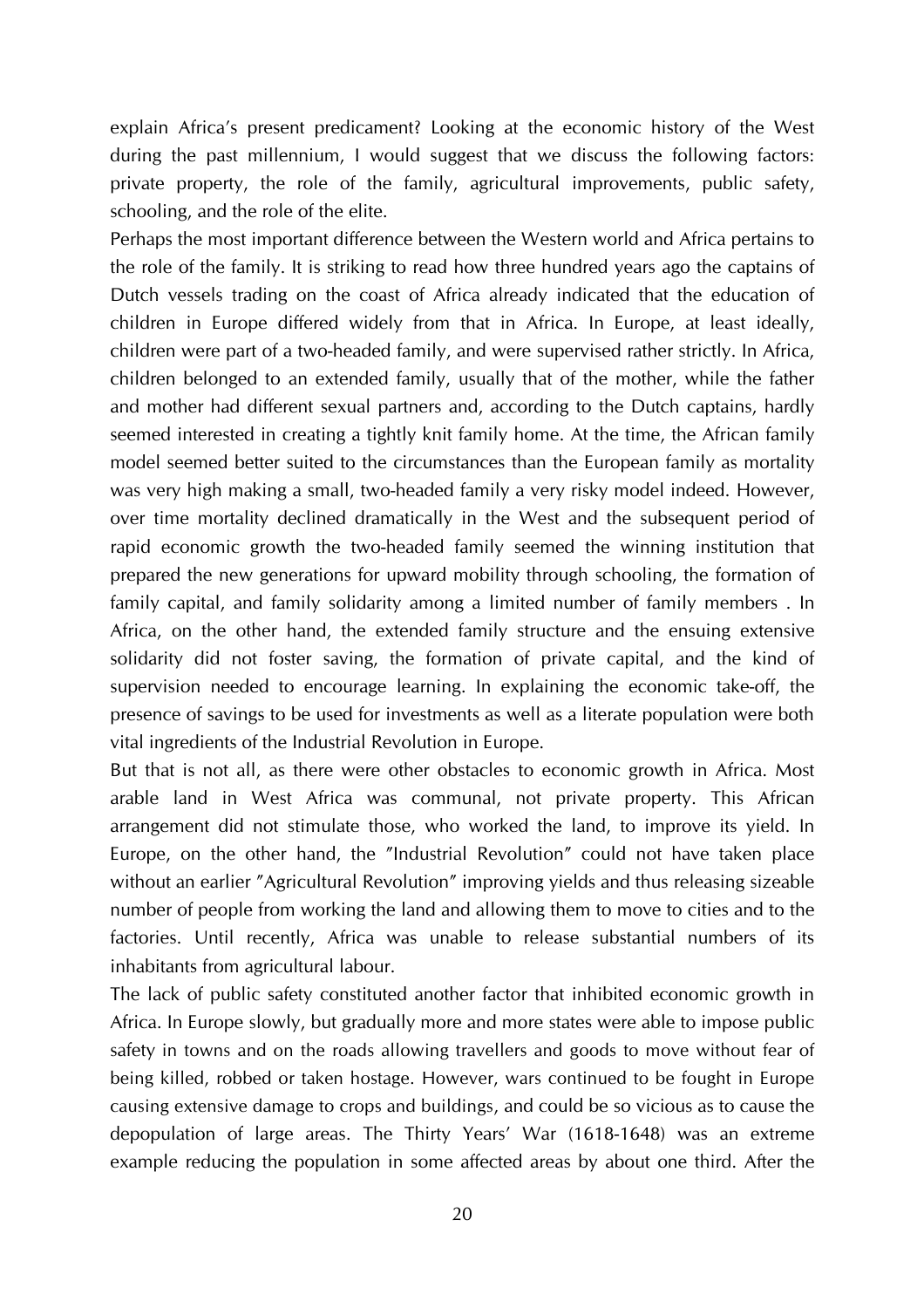peace of Westphalia in 1648 whole areas in Central Europe needed to be repopulated. Over time, however, waging war in Europe became the handicraft of a group of professional soldiers, and wars had a clear beginning and end with long periods of peace in between. In Africa, on the other hand, the lack of complicated weaponry might make the impact of wars less detrimental, but that effect was more than offset by the fact that many endless small-scale wars were fought by the male populations at large and not by a professional group of warriors. These endless hostilities were far more detrimental to economic development than clearly demarcated periods of war and peace. Even without wars, the lack of public safety in Africa did not allow for a large-scale bulk trade across long distances. Europe would never have developed an Industrial Revolution with an African level of warfare and public safety.

As far as schooling is concerned, a civilisation without literacy has many more difficulties in introducing techniques and inventions than civilisations based on written documents. That is why Africa never developed anything similar to the new, educated middle classes that were instrumental in introducing and financing new techniques and institutions in Europe. And there is more to add about the exceptional role of the elites in Europe, because in the course of the 19th century these elites started to undermine their own position in society by advocating a general franchise, by stimulating better housing and medical care for all, as well as clean drinking water, sewage systems, and compulsory schooling. In other continents, including Africa, elites were far more selfcentred and only tended to look after their own interests not the common good. In that respect European and North American elites were unique and without them the economy of the West would not have shown the exceptional growth curve unknown elsewhere.

#### **Conclusion**

In comparing the development of Africa on the one side and that of Europe and North America on the other, it is the remarkable economic growth of the West that stands out. Around 1500 that growth spurt was difficult to imagine as Europeans seemed worse off than the Africans. Europe was plagued by constant warfare, bitter religious strife, and the lengthy struggles for hegemony among the elite of various states, a high population density, rapidly spreading contagious diseases, and a cast-like social structure with little chance for social upward mobility. In comparison, Africans seemed to have a far less hierarchical society even if we take slavery into account. Unfortunately Africa can provide no hard data and it seems difficult to imagine any continent without hunger, warfare and disease at the time, but these ills might well have less impact in Africa as the population density in general was low.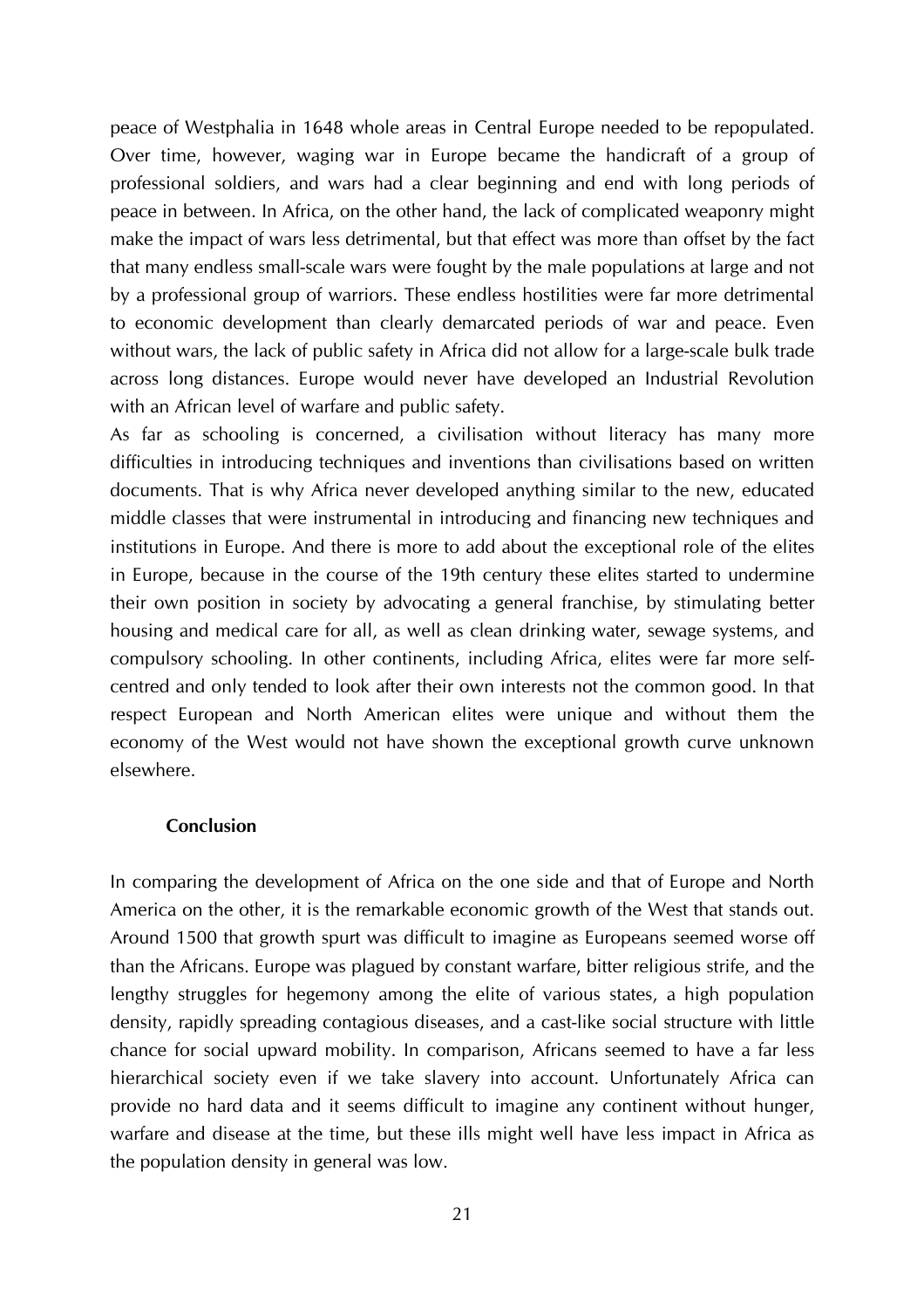All that changed after middle of the eighteenth century, when the West embarked on a course that deviated from those of all other continents. After an initial period of industrialisation during which life in Europe for the low-income population became even harsher than before, Europe's economy growth started to benefit an increasing share of its population allowing for the development of a welfare state in which contagious diseases, poverty, public violence, and illiteracy have been strongly reduced. Outside Western Europe and North America, the rest of the world continued to develop in a more normal way, i.e. with some economic growth, some decline and no substantial increase in income levels. Seen in this perspective, Africa has not been an exception. There is no need for "special pleading" by pointing to the consequences of the Atlantic slave trade and colonialism for Africa.

When we want an explanation for the fact that at present Africa produces the lowest of all growth curves and not only lags far behind Europe and North America, but also behind the new economic "tigers" in Asia and Latin America, we first need to look at the factors internal to Africa that inhibited and still inhibit growth such as the lack of public security, the low levels of literacy, the self-centred elites, and the weak two-headed family structure. Any effects of the internal and external slave trades in Africa, of colonialism and decolonisation should have worn off by now, while the obstacles to growth internal to Africa seem much more persistent.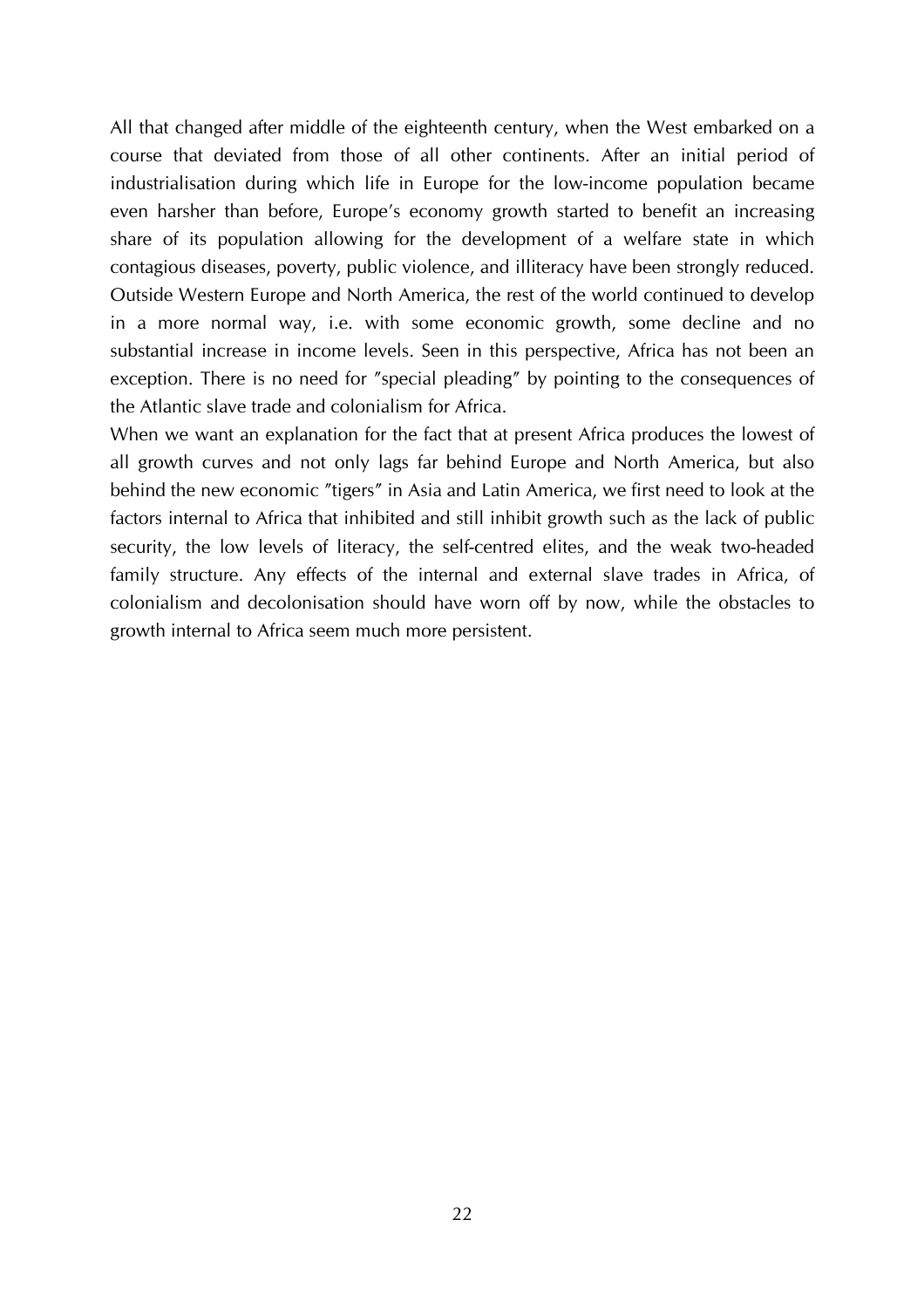# **Living History in Present Age**

*Fr Leonhard Chiti SJ* 

#### **Disclaimer**

I have been invited to speak to the notion of a "Burdened past and why the acceptance of the Ambivalence of modern European and African history with Human Rights makes a difference. " To begin with I wish to state from the outset that I am not a historian nor a lawyer BUT a development practitioner. I deal with development questions and examine causes and effects that might explain why a given phenomenon affects the citizens of my country Zambia in a positive or negative way.

Given this perspective I want to begin with a couple of anecdotes which I hope to relate to the discourse before us. I will suggest that the Past is certainly useful in appreciating what has gone before and can provide lessons for today and the future. This 'history' clearly needs critical interrogation in order to recover the TRUTH that can then inform our approach to contemporary questions such as development or indeed our discourse Human rights. The past can be a burden if we do not honestly confront it with courage and "flesh out" what is useful and keep it while discarding is not helpful. The past can be enlightening in the sense that it can offer lessons to be embraced or to be avoided. This exercise can sometimes means listening to unfamiliar voices that will speak about the truth in unfamiliar terms that can sometimes unsettle us. However, the truth is rarely comfortable.

#### **Two Anecdotes**

Scottish government minister's admission

In January 2014, the Jesuit Centre for Theological Reflection, JCTR, together with its partner, the Kasisi Agricultural Training Centre, KATC, hosted a member of the Scottish government. In his interactions with us he made a startling admission. He posited that the Europeans including his government should shoulder some of the blame for the current problems bedevilling the continent of Africa. He explained that during the time of colonialism many European empires were simply interested in exploiting the natural resources of the continent and cared very little about the development of the colonies. This truth claim is by no means unique. Many development theorists from the past, particularly those hailing from developing nations have said similar things before. What is new is hearing it from a representative of a former colonial master. He could have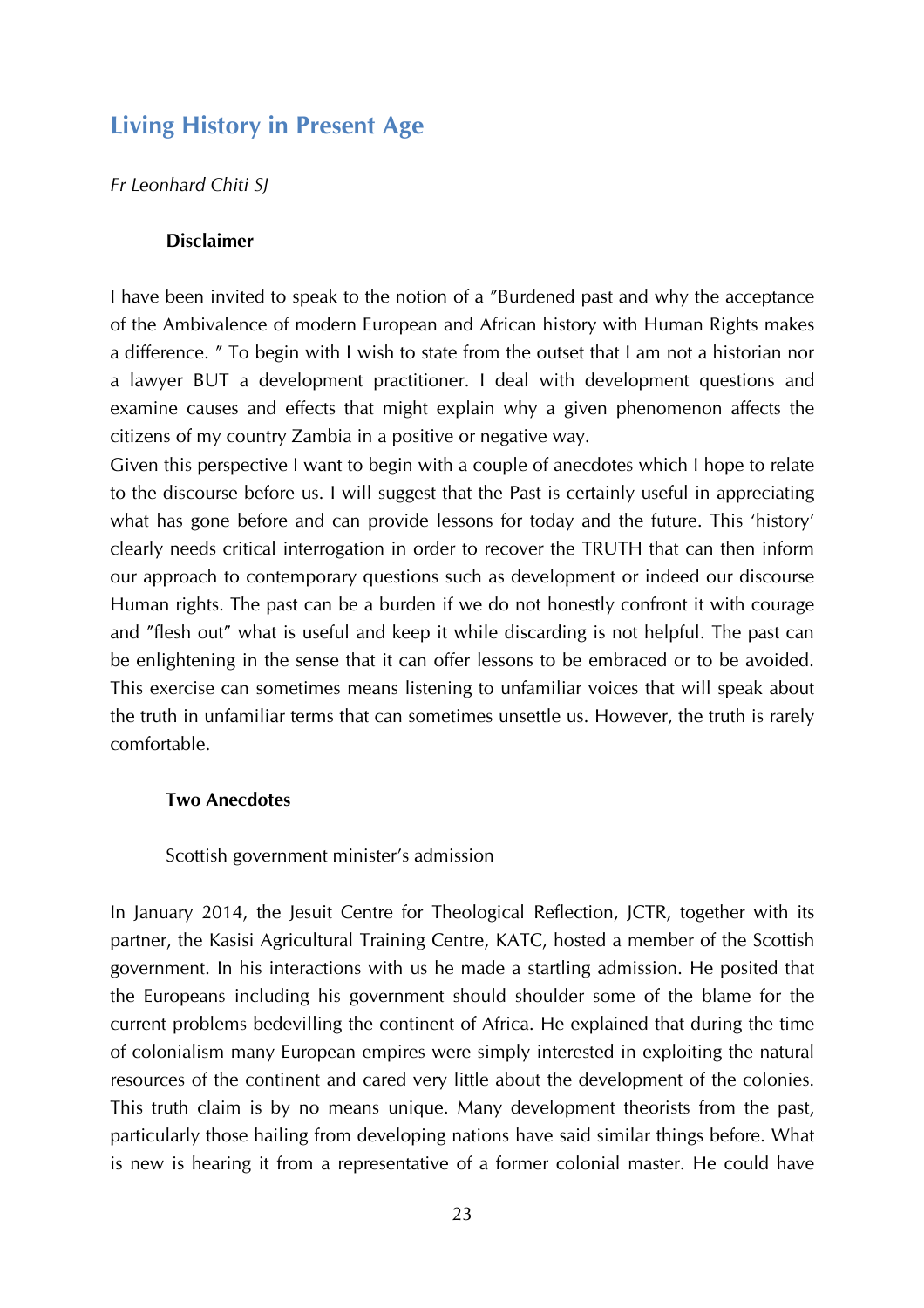been saying this in order to ingratiate himself to his hosts but I think he was candid and honest. What we can draw from this admission is the fact that the current situation of many African countries cannot simply be explained in terms of mistakes, bad governance practices and wickedness on the part of past and current crop of African leaders. The causes can be traced back to colonial times. The man from Scotland is one of those rare European politicians who is willing to explain the problems of Africa in terms of the historical injustices perpetrated by the colonial empires and whose effects are still felt today. I will come back to this point later in my presentation.

#### A Veteran Zambian civil servant's perspective

At about the same time that the Scottish government minister was visiting Zambia I had a conversation with a retired civil servant who served one of Zambia's former Presidents. This man when asked to comment on what was going wrong in our country placed the blame on the incompetence of the current administration. He looked back to the colonial times and admitted that in spite of their historical injustices there are some good things that the colonial masters bequeathed on nations such as Zambia. He said at the dawn of independence the departing colonial masters taught the incoming administration and bureaucrats on how to conduct government affairs. He claimed that over the course of our independence history we have departed from those sound and effective good governance practices. This, in his view, is partly to blame for the problems the country is facing.

It seems to me this African bureaucrat is doing something that is rarely done in Africa. He explains the problems of our nation in terms of our decisions to depart from standard operating procedures. This was sometimes done in the name of "nationalisation" and sometimes due to sheer incompetence. It is unfashionable to blame local people when it comes to issues of development. The tendency is to point to others.

#### **Two perspectives above are Atypical**

The two comments described above are atypical. And they are both interesting in two respects.

The first aspect is the revelation of something that no one talks about a lot these days. This is the notion of a colonial legacy hampering prospects for development and the second aspect speaks about the failures of indigenes to embrace best practices either because of ineptitude or simply for ideological reasons. It seems to me that this is the AMBIVALENCE one can point to in terms of how modern African nation states grapple with how to proceed on the path of development as they look back to the past while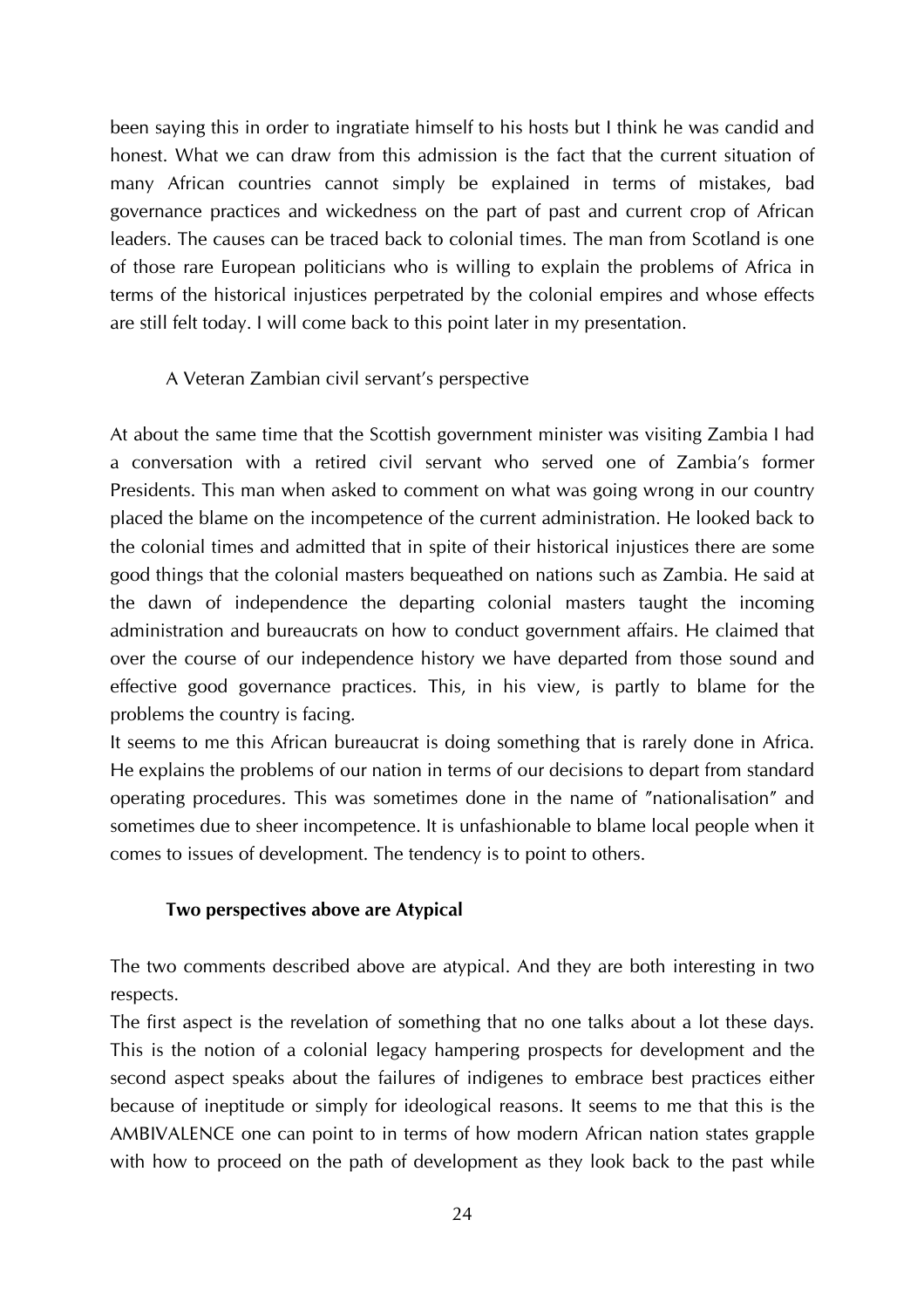confronting current challenges. The past is frequently dismissed off in negative terms while the present is explained in terms of foreign forces conspiring to limit the ability of nation states to prosper by failing to create conducive conditions to enable developing countries exploit areas of comparative advantage to forge ahead. For instance, many developing countries frequently today bemoan the uneven playing field when it comes to trading practices and complain that the rules of the gain are always tilted in favour of the developed north over and against the developing south. In their view this current practice in the trade relations is a continuation of colonialism in another form.

#### **What is typical?**

What is typical is that the blaming game which goes in both directions. Europeans blame Africans for their poor governance practices, lack of respect for human rights and sheer ineptitude. Africans blame Europeans for trying to impose a European hegemony and culture on Africa.

Just to provide another angle to the discussion I wish to briefly share an autobiographical note to demonstrate this "ambivalence". When I was growing up in the 1980s every domestic problem was explained in terms of external forces. One common feature of government rhetoric was how the lack of foreign reserves was blamed even on clear mismanagement of state owned enterprises by local heads of such enterprises. The fault was always with the external world. Because many leaders of such enterprises were relatives of the ruling class there was no motivation to perform to expectations when one was appointed to head such an enterprises. When one failed to perform he or she was simply moved to another enterprise. So in a real sense the lack of foreign reserves should be blamed on non performing chief executives. It never was. However the sense we got was it was the fault of foreigners and not locals.

We grew up thinking that in politics and economics all things foreign are bad. This became emblematic of attitude towards our country's foreign relations.

At the same time, many of us dreamed of having a good education that would enable us travel to places such as the United Kingdom, our former colonial masters. The television programmes we liked were imported from the UK and the United States of America. In culture, sports and recreation, everything foreign was good. Even our national leaders frequently flew to European capitals and returned back home laden with many foreign consumption items such as fashionable clothes and electronic devices. Here again we can see some ambivalence in some respects being exhibited in terms of what is good being local and what is bad being foreign. However, in some cases what is foreign is good and what is local is bad.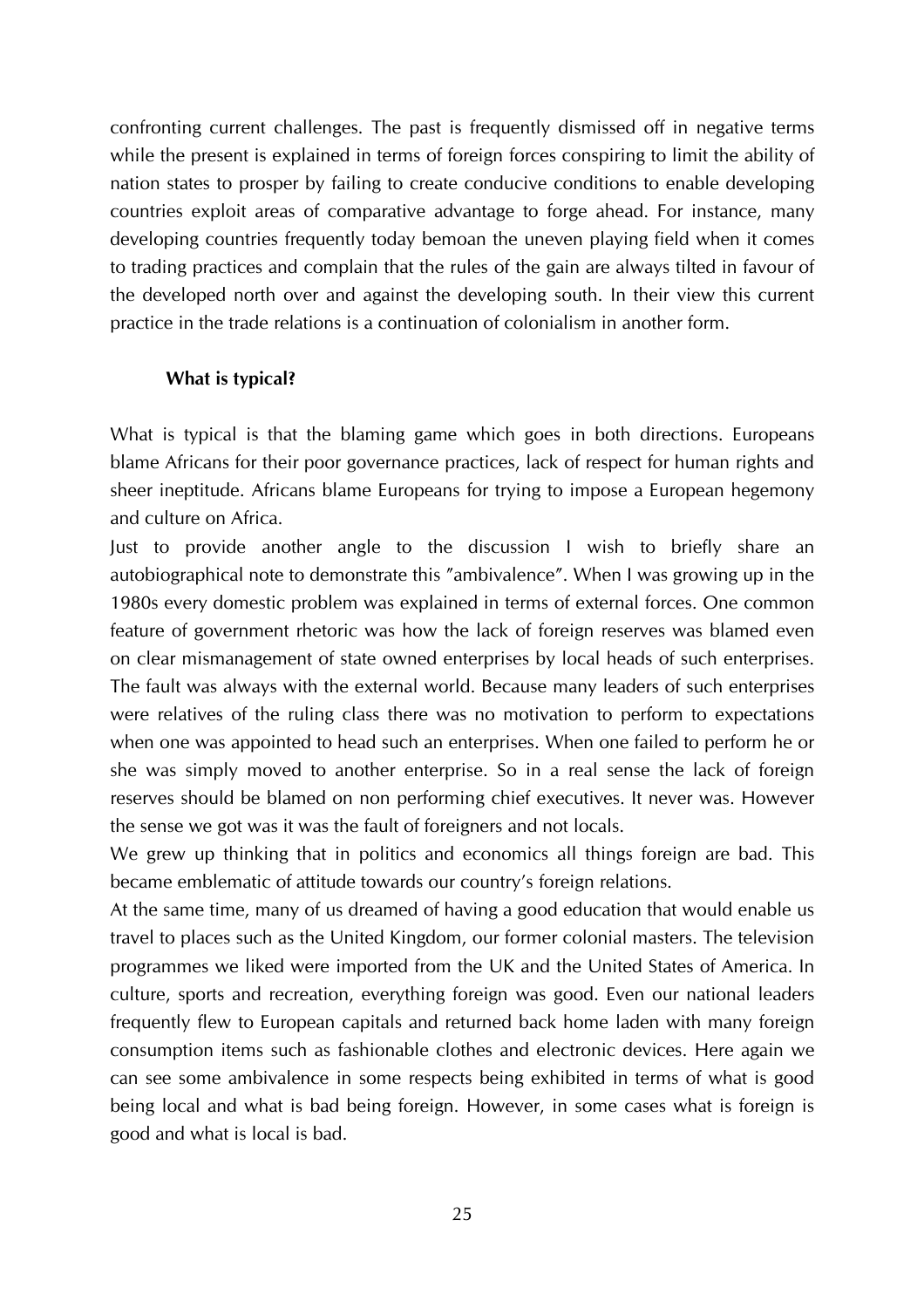The truth it seems to me lies somewhere in between the continuum of denial of African contribution to lack of progress and European attempts to perpetuate some form of hegemony not only in Africa but in other parts of the world.

## **Burdened past and why the acceptance of the Ambivalence of modern European and African history with Human Rights makes a difference**

What does the ambivalence represent and what should we do about it?

The two anecdotes described above provide me with an entry point into today's discourse. I wish to state that it is fashionable for externs to point to the failures of domestic leadership for the woes that a developing country is facing. It is equally fashionable for locals to blame external forces for domestic problems. The two men quoted above debunk the notion that foreigners and history are to largely to blame for our current challenges. At the same time the two people also acknowledge that there are some good things that colonialism introduced into Africa.

It must be stated unambiguously that the colonial legacy left Africa and the developing world with some benefits which we continue to enjoy today. The fact that I am addressing this gathering here at the Hague today using a language that is not my own is testament to some of the benefits that came with colonialism. At the same it cannot be denied that by and large the colonial legacy left many developing states with a poor selfidentity. It is sometimes ironic to see how many nation states unconsciously strive to "catch up" with the developed world in many aspects such as architecture, culture and recreation to name but a few.

#### **Ambivalence in Human Rights discourse**

The ambivalence described above pervades discourse on virtually all aspects of African life. A tension exists in many places which is frequently characterised by resistance, opposition and suspicion. This ambivalence is frequently typified in the following ways:

- Foreign versus local
- Modern versus tradition (culture)
- Religion versus secular

When it suits our national leaders something that is modern is against our traditions and vice versa.

For the purposes of our discussion today, let me quickly move to the issue of human rights. Today, in my country, the notion of human rights is understood in two basic ways. These two ways in some ways mirror the distinction between the first generation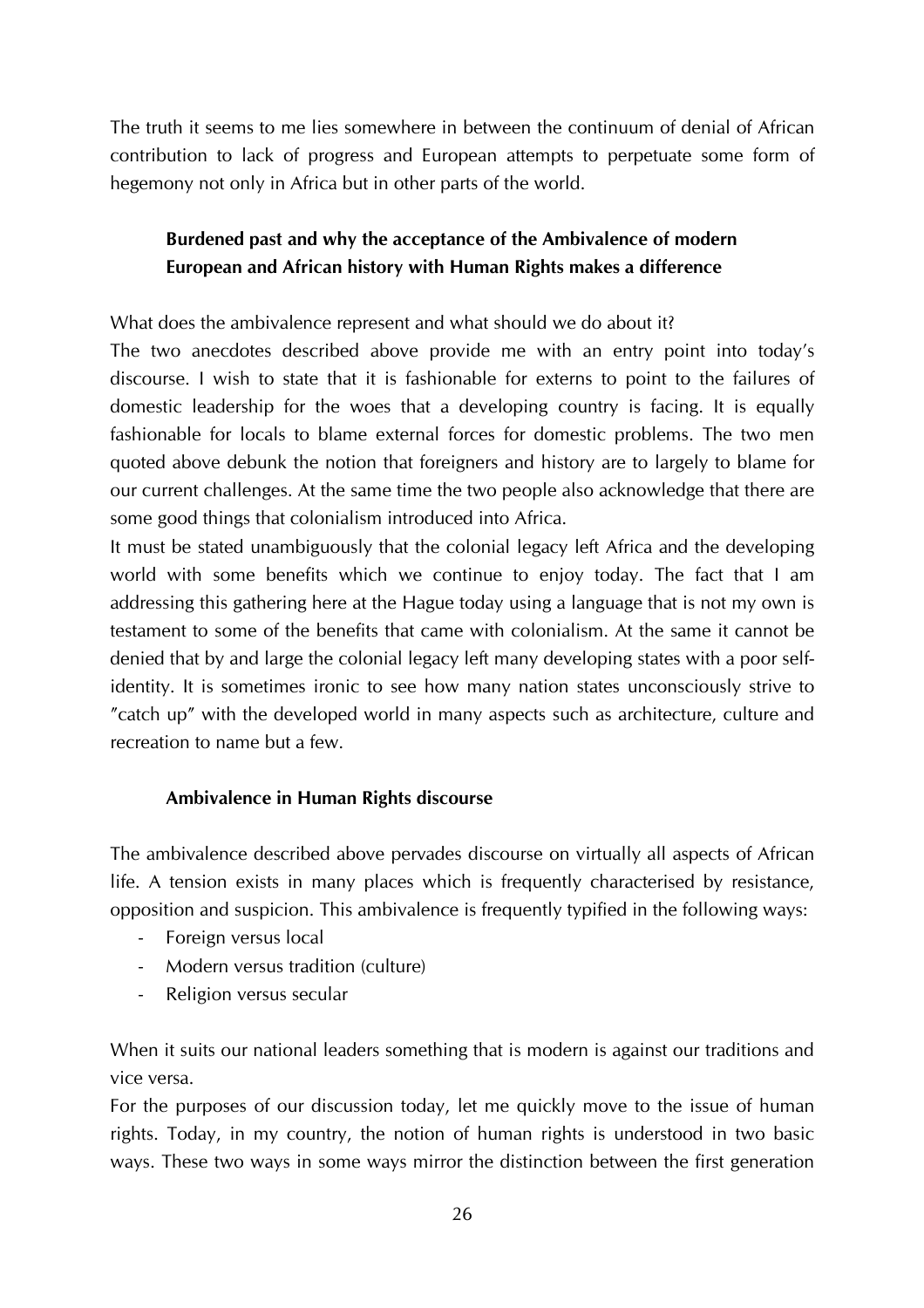human rights and the second generation human rights. For instance, no one argues against the one set of human rights that contained in the Bill of Rights of our current constitution. Everyone has right to free movement, association, speech etc. There is no dispute on this. However, when speaking about the second generation of human rights such as free access to social services, employment and minority rights, our government officials are reluctant even to discuss these rights openly. And when they do, they either dismiss them as utopian or as foreign impositions.

I think one can see here the ambivalence that has been talked about above. Specifically, many non-state actors have been accused of promoting foreign interests when they advocate for the promotion of minority rights. And yet in human rights discourse all human rights are equal, indivisible, inalienable, interdependent and universal. Our own government has signed up to many international human rights instruments, however when it suits them they reject some of them out rightly because they do not suit our African way of life. In this case to label anything foreign harks back to colonial times.

Another way in which this ambivalence rears its ugly head is the recourse to religion. Once again to use the case of minority rights, many national leaders use religion as an argument against adopting such lifestyles. Religious beliefs are often cited when rejected rights of minorities such as Lesbians, Gays, Bisexuals and transgender while the death penalty is retained on our statutes.

They claim that homosexual lifestyles for instance are against the Christian faith. At the same time, those who use religious arguments participate in corrupt activities depriving millions of Zambians an opportunity to prosper and lead decent lifestyle. In terms of relations between a party in government and opposition parties insults are hailed at those perceived to be against the part in government. The State even uses state institution to limit the enjoyment of civil liberties. So if religion is such an important facet of national life, it certainly is limited only to matters to do with adopting some rights perceived to be of foreign origin. Here again we can discern the same ambivalence displayed above.

From the foregoing it is apparent that the discourse on Human rights is not spared from this tendency to attribute problems to external influences and underplay internal influences. Questions can be asked on where to place emphasis and separate what pertains to modern and tradition, foreign and local and religious and secular.

For example, many Zambians are getting very rich very quickly, and so they want their wealth protected. They want to enjoy the right to private property. However, our traditional values encourages us to share with those who do not have. But when you recall that up to 60% of the population is classified poor then you realise that in this context the modern quest for wealth and security trumps the traditional virtue of community. The right to private property is accepted while the duty to share is cast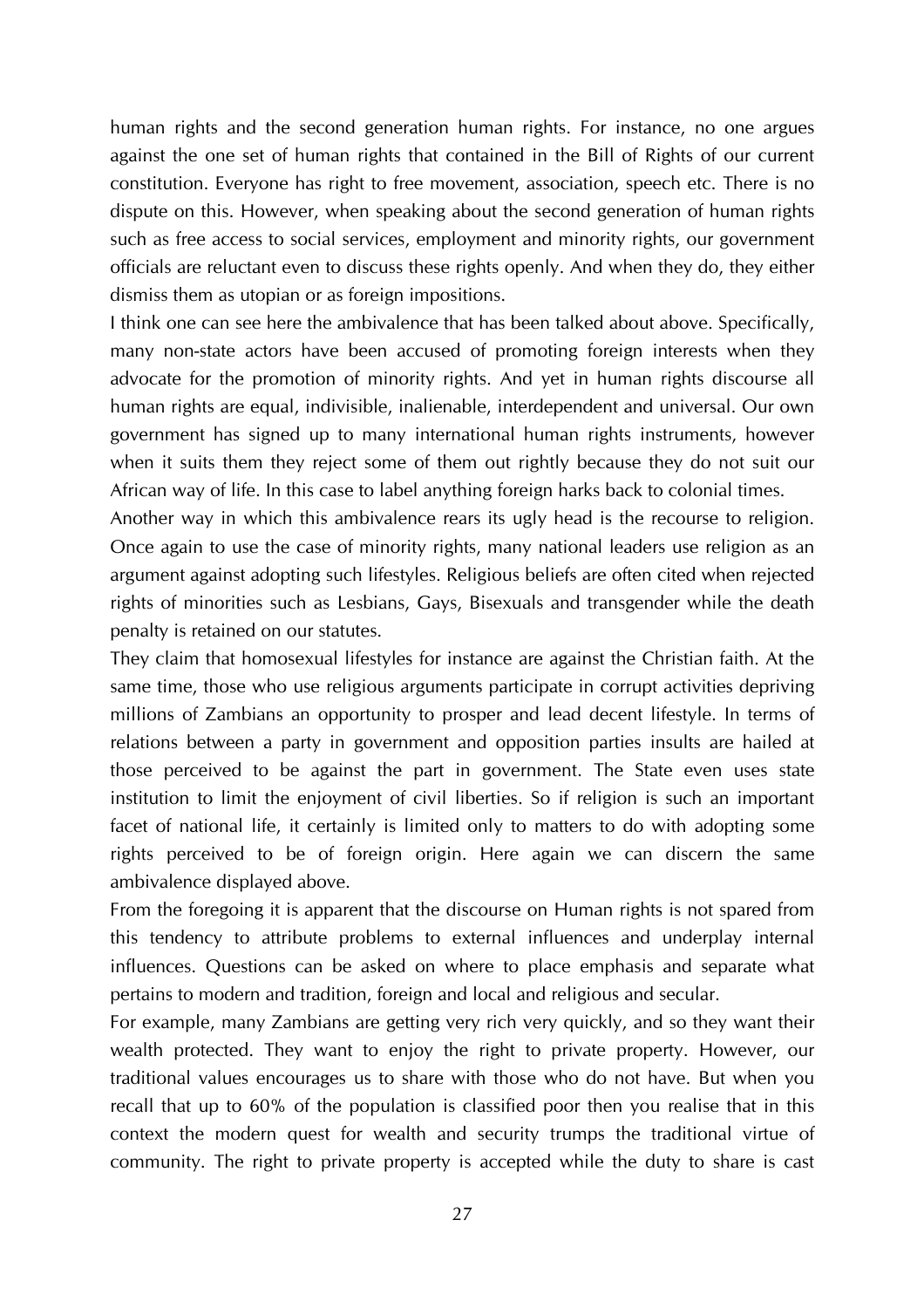aside. In religious terms, many of us gathered here would talk about the common good. So, to argue that some human rights are against religion and therefore we should reject them but ignore the imperative to love your neighbour as yourself smacks of hypocrisy.

#### **What to do with this ambivalence?**

The foregoing now brings us to what do about the ambivalence. Is it a question of accepting one and rejecting the other? In an attempt to suggest a way forward I want recall a couple of norms that I frequently employ when faced with tensions of a similar nature in the course of my work. The first norm is Jesuitical and it requires me to practice an attitude and disposition of listening to an argument at face value without rushing to cast judgement on what is being said. I may not be comfortable with what is being said but I suspend my judgement on it. Jesuits are trained to "give the benefit of the doubt" to the other. This is well expressed in the notion of putting a positive interpretation on the words of another. It seems to me that such a tool is useful when we are faced with ambivalences such as the one treated above. The past, in this sense colonialism, cannot be totally bad and the present cannot be totally good. There has to be a give and take.

Secondly, within the wider Christian community, our faith enjoins us to take a both/ and type of approach to conflicting truths. In this respect, there is certainly something valuable in the past and equally something not quite right in the present. So we cannot "throw out the baby with the dirty bath water." Our task is to keep the baby and throw out the dirt water. This is something good in the colonial legacy and it should be embraced. There is something bad in the colonial legacy and it should be rejected.

Equally, there is something good in the local and traditional and it should be retained. However, there is something bad in the local and traditional and it should be rejected.

My position on the topic above is clearly to adopt the Catholic approach (and I dare to say Jesuitical as well) to the ambivalence we have observed between the foreign and frequently colonial and the local and frequently modern African state.

We need to enter into a dialogue and listen to both the past and the present. We should be slow to resolve the tension that exist but seek to learn from it. It seems to me that we are not dealing with mutually exclusive issues. And it also seems to me that there is no real opposition between the past and present, foreign and local, modern and traditional as well as religion or secular. We should avoid falling into the trap of extremism and perpetuate the blame game.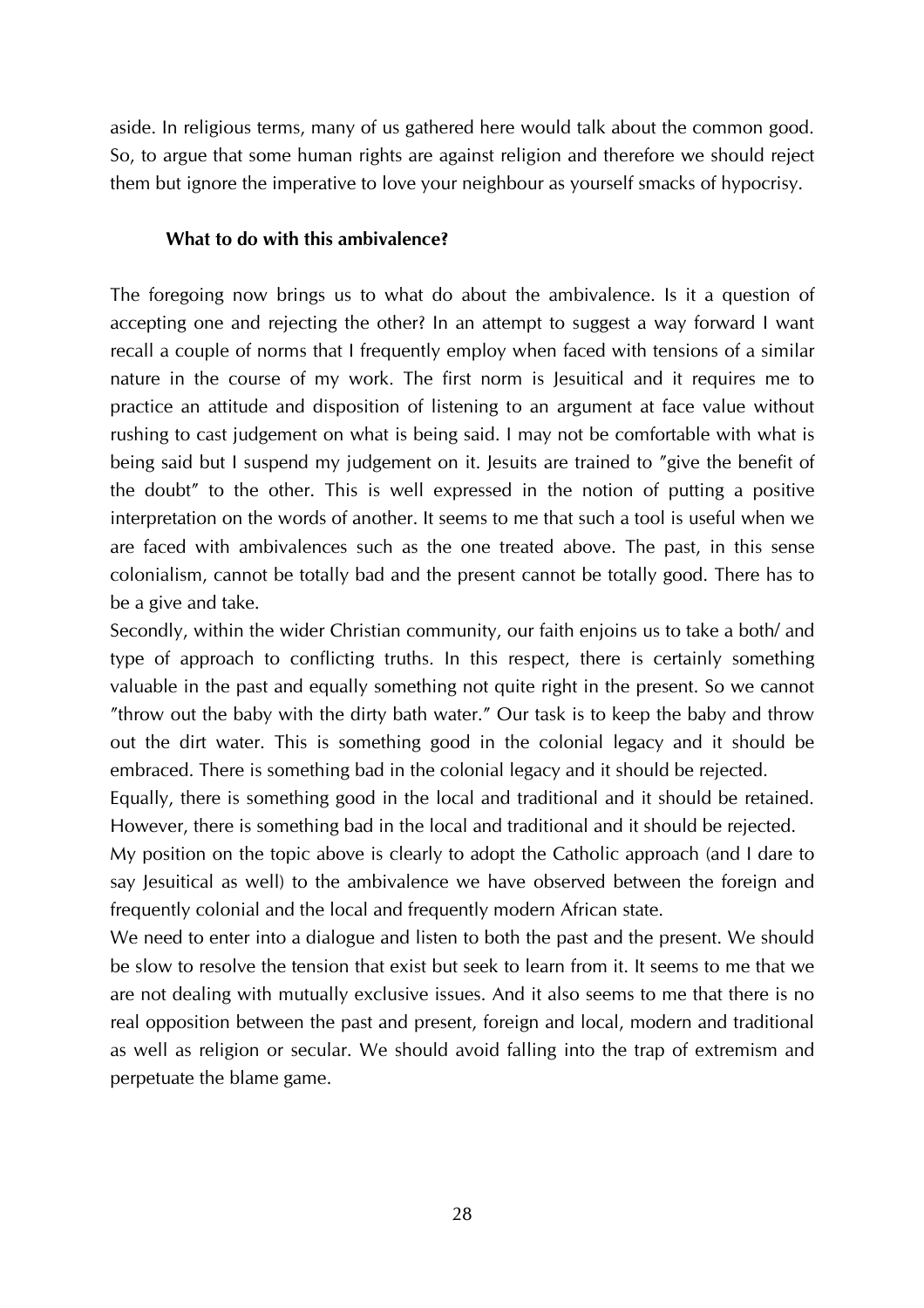# **Human Rights Defenders in the Self-Understanding of the Church, Her Teachings and Her Mission**

*Fr Joseph Komakoma* 

#### **Introduction**

Let me hasten to say from the outset, that the subject I have been given to treat is one that all of us in this room are very familiar with, as faith driven activists in the field of human rights, hence I am in the unenviable position of trying to "preach to the converted". In any case, it is always worthwhile to look back on what we already know and believe in, as far as that can hopefully open up space for new debates.

Secondly, it must be appreciated that the issue of human rights and the ensuing Church teaching on the same is a subject that has become very wide and one cannot do absolute justice to it in a 20 min presentation. There is therefore a very clear limitation to my presentation.

Thirdly, I am approaching this topic from the perspective of a pastor and not that of an academic since the defence of our human rights is basically one of our fundamental duties we have as Christians, which requires that we constantly engage in a process of self-reflection regarding our commitment to this aspect of our faith.

With that said, it is my contention that before one begins to discuss the subject of Human Rights Defenders in the context of the Church's self-understanding, one must inevitably go back to the basics of why, in the first place, the Church takes the subject of human rights as constitutive to her mission.

#### **The Church in the Modern World**

We all know that the Social Doctrine of the Church, or as it is called in our circles, the Church's Social Teaching (CST) underpins the Church's involvement in socio-economic, cultural and political issues. Needless to say why it is therefore imperative to be very familiar with this teaching if we have to make sense of what would be the Church's stance vis-à-vis human rights defenders.

What we have codified as the CST has been a product of the Church's self-reflection or self-understanding over a long period of time, using the Scriptures as the motivation and basis for reflection and social intervention.

The Church's position in the world, for want of a better term, is the fundamental question that the (Catholic) Church faced some 50, years ago (1963-1965) during the Second Vatican Council. The result of this reflection was the production of a Document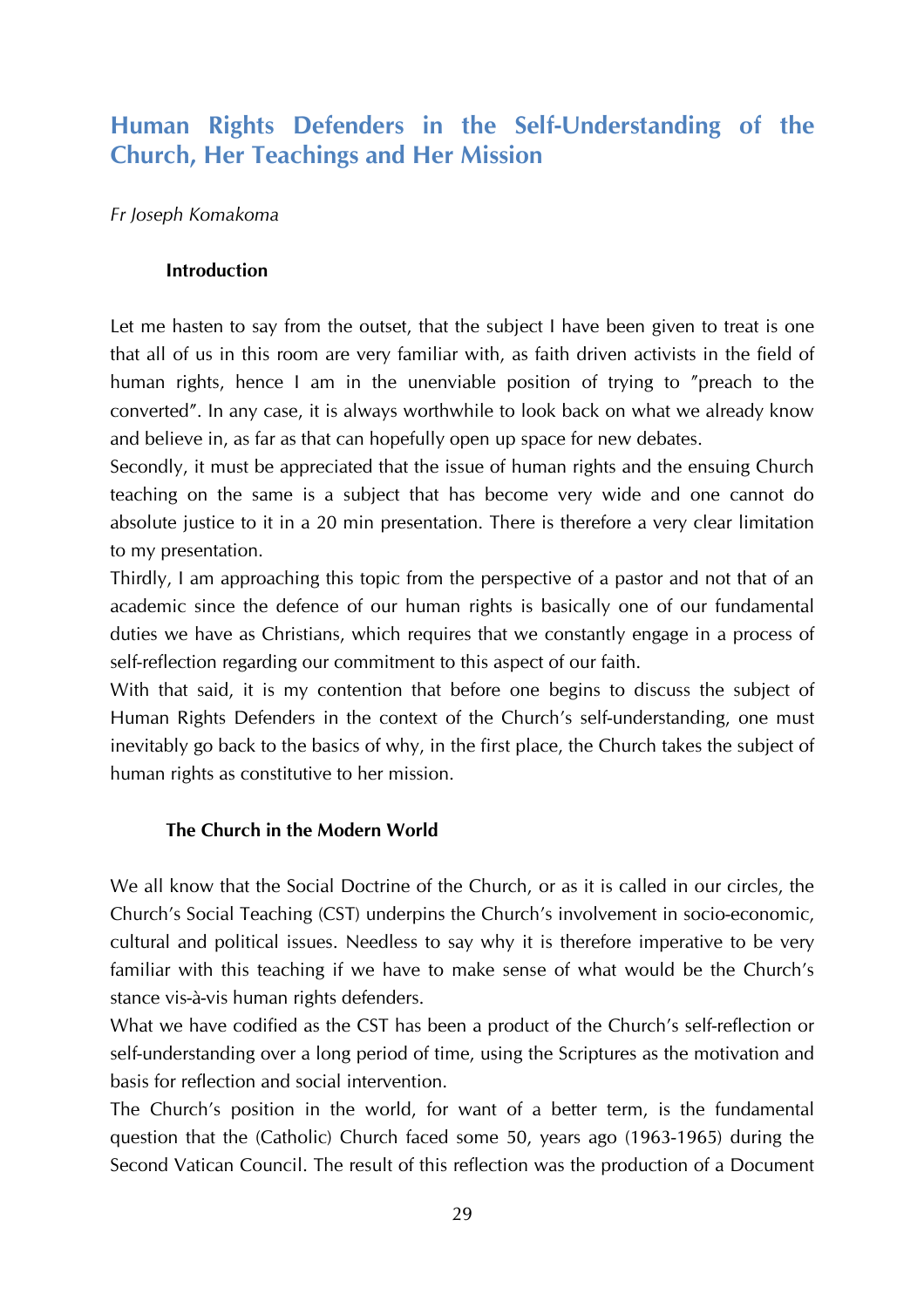called, *The Pastoral Constitution of the Church in the Modern World*, (*Gaudium et Spes*). The famous opening words to this document are well known:

"The joy and hope, the grief and anguish of the men (and women) of our time, especially of those who are poor or afflicted in any way, are the joy and hope, the grief and anguish of the followers of Christ as well."<sup>1</sup>

Without belabouring the point, it is clear that the Church cannot disengage from the world. The Church sees itself as being part of the world and shares in the day to day life of the world through the lives of individual Christians. In engaging with the world in the various spheres of human activity, the Church does not come with blue prints, or in other words, its own versions of political, economic, cultural or development models. The Church only plays her rightful role of being the "conscience of society". In other words, the Church applies biblically motivated moral principles to the various spheres of life (political, economic, social cultural...) with the sole interest of ensuring that the human person and the protection of the dignity of human life is at the centre of all social endeavours.

#### **The Order Created by God–Centrality of the Human Person**

The Church's involvement in the social sphere, endeavouring to promote social justice, protecting human life and dignity, and preaching solidarity and participation of all, comes from the Church regarding itself as a steward for God's creation. As a good steward, the Church strives to ensure that God's creation is not desecrated by human action.

In his famous Encyclical, "*Pacem in Terris"* (Peace on Earth), Pope John XXIII raised fundamental questions about interpersonal and structural relationships, especially those that encompass **human rights** and **duties** and the relationship between citizens and public authorities. He contended that these were questions that all societies are always confronted with. They therefore need to be constantly evaluated so as to remain relevant.

 $\overline{a}$ 

<sup>&</sup>lt;sup>1</sup> Gaudium et Spes, #1, see The Pastoral Constitution of the Church in the Modern World, Vatican II Documents, in: Flannery Austin, O.P (ed.), Vatican Council II: The Conciliar and Post Conciliar Documents (Mumbai, 2004).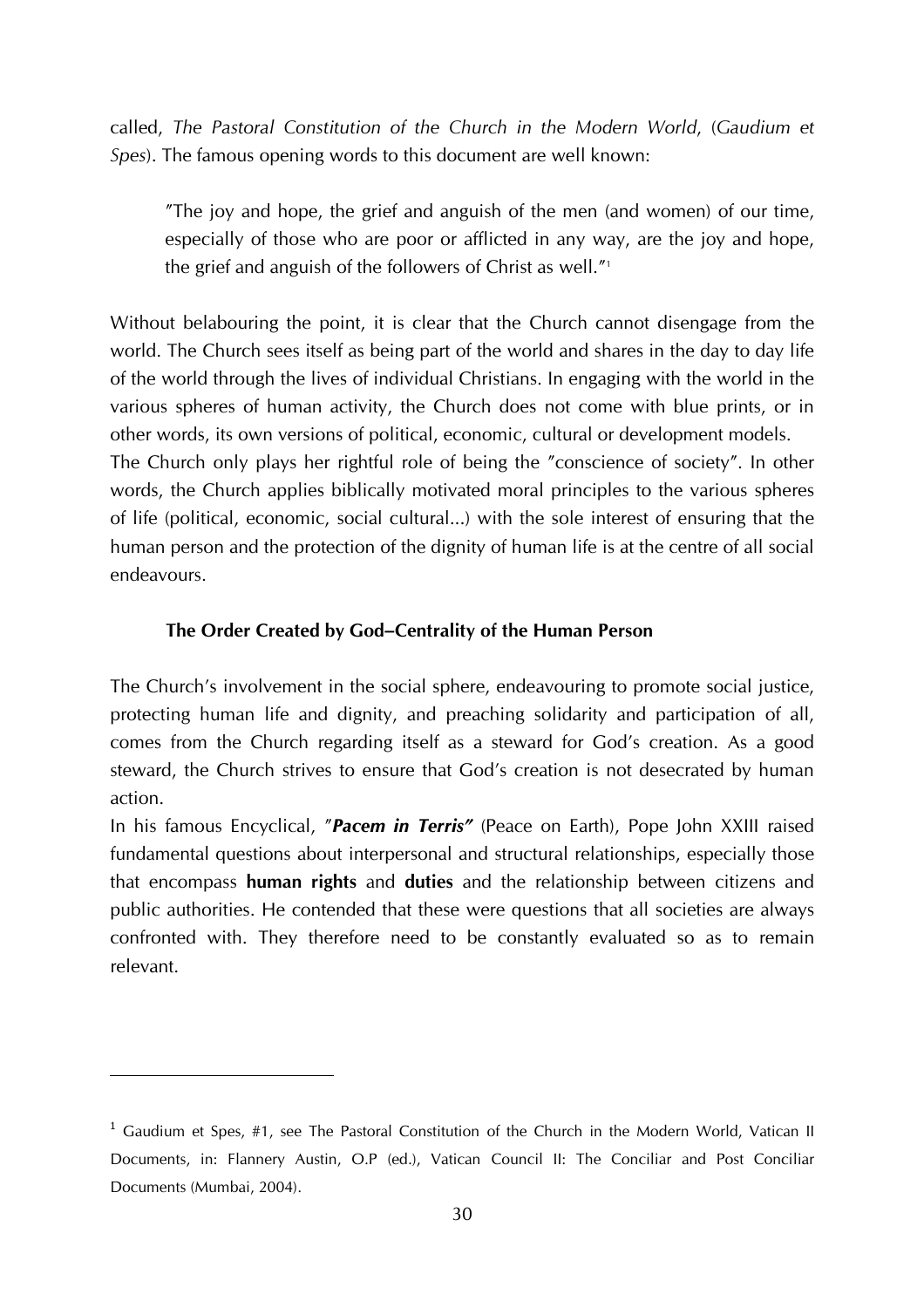The Pope's central theme was that the **peace** that all generations eagerly yearn for, here on earth, can only be firmly established "if the order laid down by God" was "dutifully observed".

#### **What is this order laid down by God?**

To fully understand *The Order Laid Down by God* is to realise that we are only **stewards** for God's wonderful creation, hence the need for us to be God-fearing. Once we are critically aware of our stewardship, it becomes possible for us to take good care of the wonderful creation, entrusted to us by God. Unfortunately we humans have sullied God's creation due to our greed, our craving for power and control, our pride, our carelessness, and our self-centredness.

Pope John XXIII reminded us that, regardless of our faults, we human beings are at the core of God's creation. We are there because we share in the image and likeness of God as we are told in the Book of **Genesis (1:26ff**). Therefore, it goes without saying, that each human being has a special dignity that no other human being, government, or international organisation, can take away.

The Encyclical has remained a must-read document for those who wish to understand the Church's Social Teaching (CST) regarding the rights and duties between individuals, between the citizens and the state, as well as between the states themselves.

The *order laid down by God* can only be attained if we human beings chose to live by Biblical values, values of justice, peace, fairness, love, solidarity, respect for human dignity, protection of the environment, positive tolerance, etc. These values are strengthened by such principles as the **common good** and **subsidiarity**. These are values and principles that make it possible for us to live together as a society.

When societies endeavour to follow this laid down order, peace and human advancement become possible. Failure to follow this order leads to chaos and social upheaval. For me personally, this is what makes action aimed at defending the *Order*  **Laid Down by God**, an imperative for all Christians, let alone human rights defenders. This is what probably prompted the Catholic Bishops meeting in a Synod on the theme of Justice in the World in 1971 to make a famous conclusion, that:

Action on behalf of justice and participation in the transformation of the world fully appear to us as a constitutive dimension of the preaching of the Gospel, or, in other words, of the Church's mission for redemption of the human race and its liberation from every oppressive situation [Art. 6]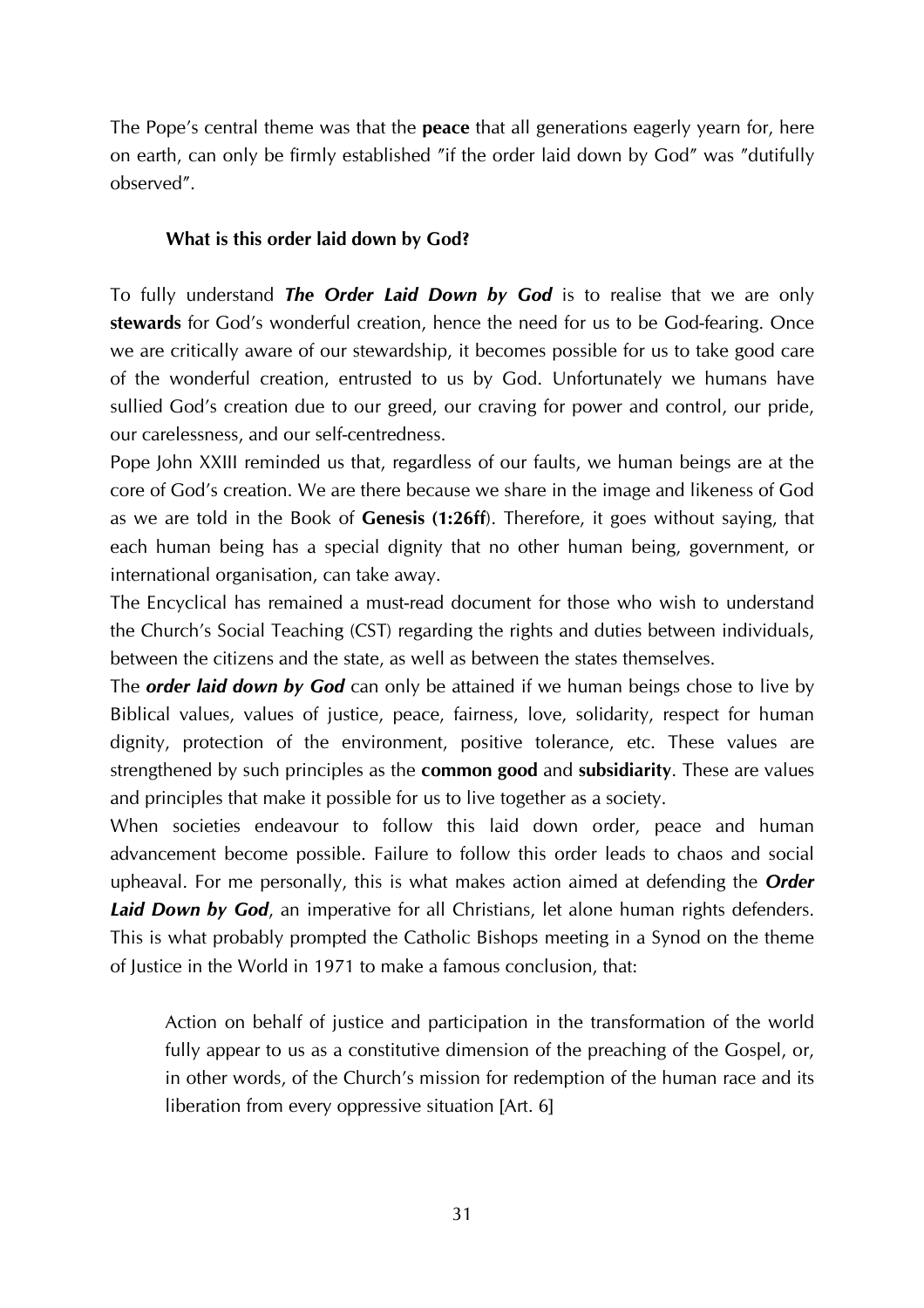## **Christian Calling–A Call to Action**

Indeed, the Church has received from Christ the mission of preaching the Gospel message–The Good News! This is why the Church has a right, and a duty, to courageously proclaim justice and denounce all instances of injustice at interpersonal, social, national and international level.

This Christian calling, which is dedicated to promoting the **Order Laid Down by God** is not a passive way of life. It is one that is active by definition. Christ himself defined his mission as one that was action oriented.

"But you shall receive power when the Holy Spirit has come upon you; and you shall be my witnesses in Jerusalem and in all Judea and Samaria and to the end of the earth." [Acts  $1:8$ ]<sup>2</sup>

Being witnesses to the Christian message means sharing in the Mission of Our Lord Jesus Christ who stated at the beginning of his public ministry that,

"The Spirit of the Lord is upon me, because he has anointed me to preach good news to the poor. He has sent me to proclaim release to the captives and recovering of sight to the blind, to set at liberty those who are oppressed, to proclaim the acceptable year of the Lord" [Luke 4.18-19]

To be called a Christian means to be identified as one who leads a particular way of life, a life of full commitment to Christ's own mission. This is the mission that human rights defenders ought to embrace. It means always working to:

- Protect, promote, and defend the fundamental dignity of the human person and the equality of all human beings
- Bring about Social Justice and Peace, and the integrity of creation
- Defend and build Solidarity particularly with those that are on the margins of society, the underprivileged and vulnerable.

 $\overline{a}$ 

<sup>&</sup>lt;sup>2</sup> All Biblical Quotations are from the Revised Standard Version (RSV) of the Bible.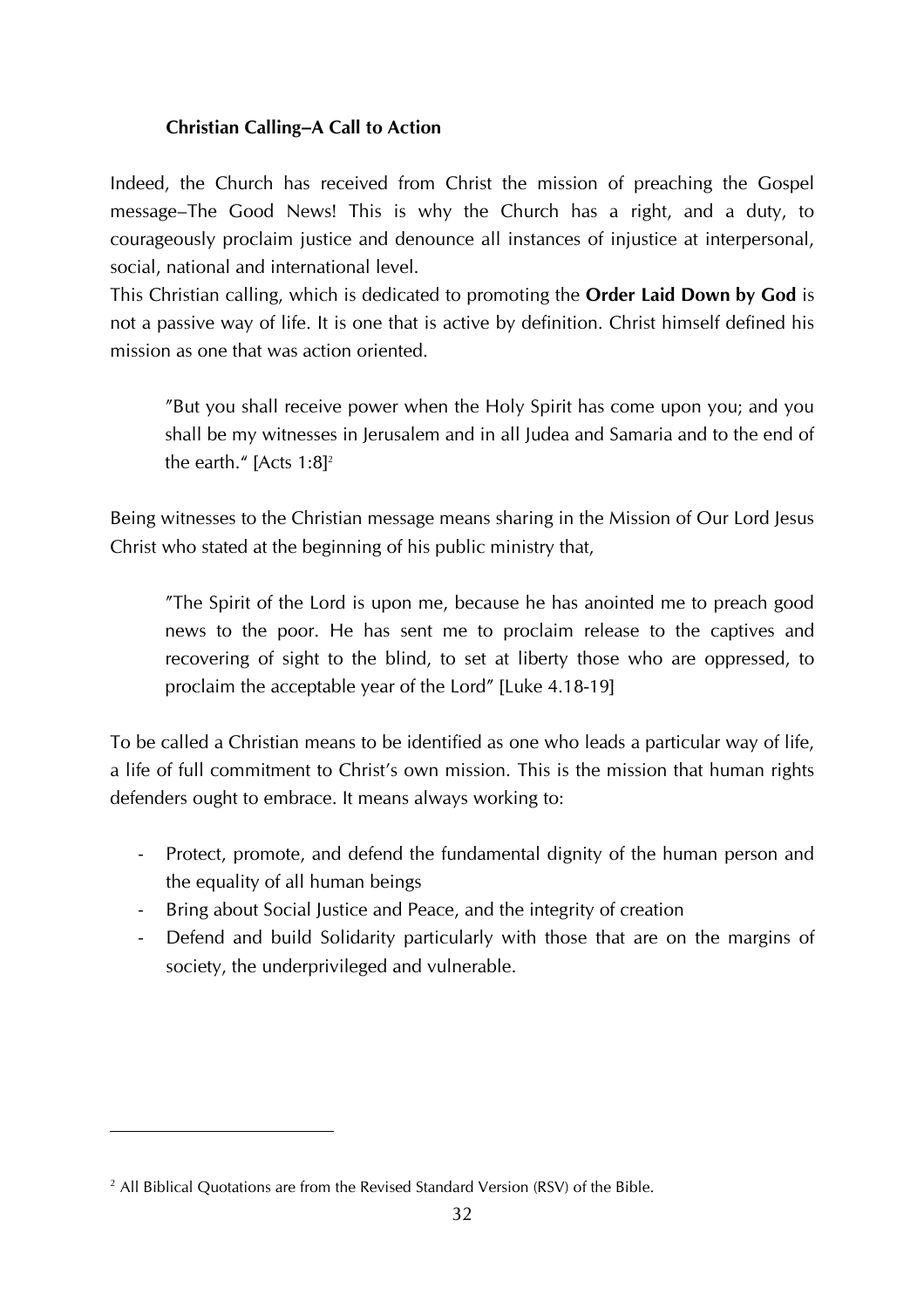# **Respect for the fundamental dignity of the human person and the equality of all human beings**

The United Nations holds that fundamental human rights are inviolable, inalienable, and universal.<sup>3</sup> This is a recognition that these rights are not gifts we get from the state but birth rights. By virtue of being born human, every person enjoys these rights regardless of race, tribe, nationality, religious affiliation, gender or physical outlook.

However, beyond what the United Nations recognises, we Christians take an interest in fundamental human rights because we believe that these rights emanate from the fact that each and every one of us is made in the image and likeness of God. $^{\text{4}}$ 

To violate these rights means we are going against God's own design for the wellbeing of the person. Hence the everlasting fight to promote, defend and protect them.

It is this which makes it imperative for Christians to see to it that the right to life, shelter, education, food, and various freedoms are safeguarded at all times. We even go to the political arena to defend and promote these rights.

#### **Working to bring about Social Justice and Peace**

In emulating Jesus Christ, we Christians are called upon to announce the Good News of the *peace of Christ*. Note that the peace of Christ is not the same as the tranquillity that comes about when there is absence of conflict, but to be understood as the peace that comes about when there is presence of all those conditions that allow people to attain their full potential.

The Christian must endeavour therefore to ensure that people, especially the most vulnerable are given the necessary space in which they too can attain their full potential. It is absurd, for instance, to speak about economic and social progress in the absence of economic justice. If, for instance, the majority of the people do not share in a claimed economic boom, then that is meaningless in as far as the Church is concerned. The Church believes that the economy, and all social endeavours, are there to serve the human person and not the other way round.

 $\overline{a}$ 

<sup>&</sup>lt;sup>3</sup> Universal Declaration of Human Rights, 1948.

<sup>4</sup> Genesis 1:26ff.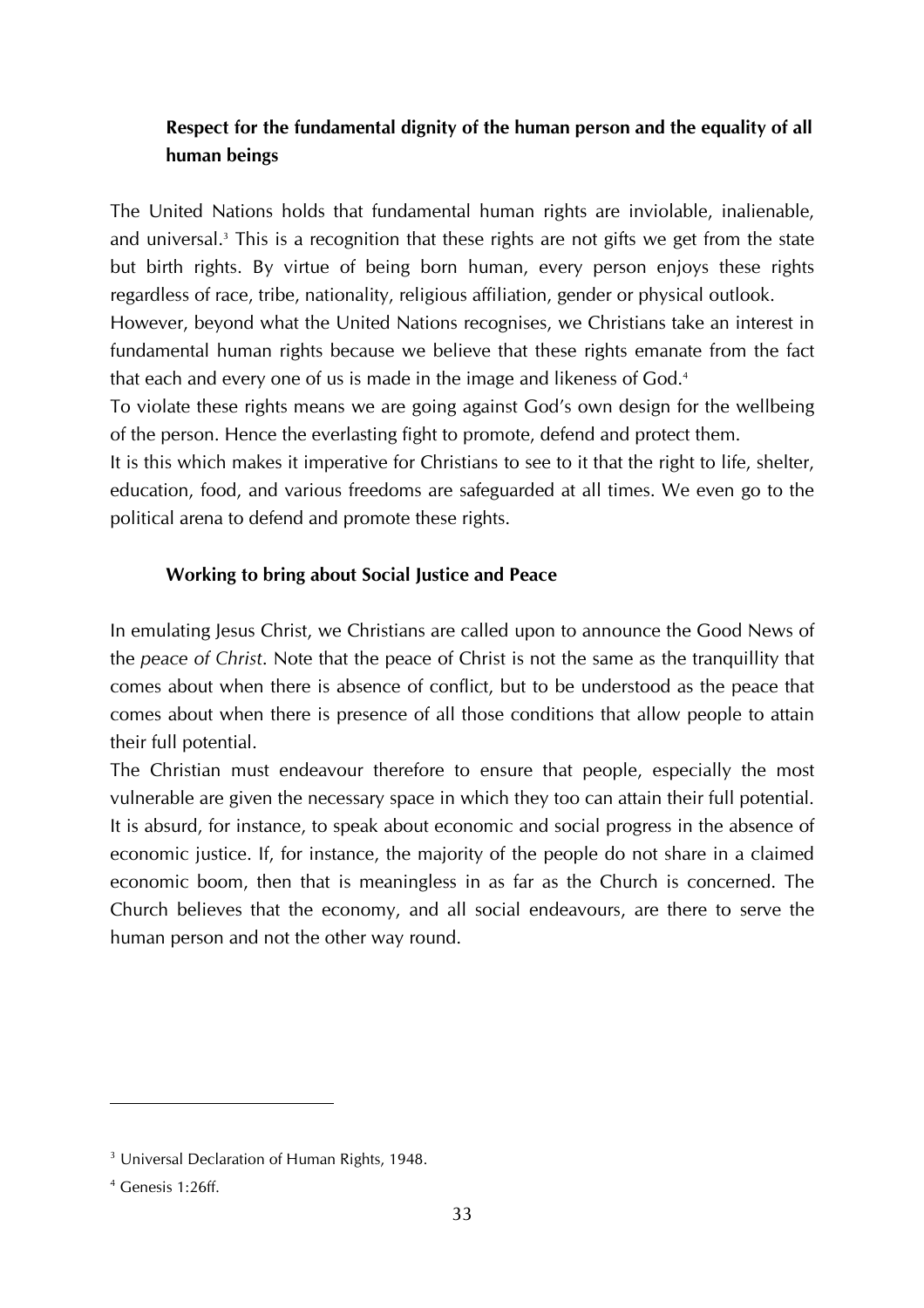#### **Human Rights and Duties**

Last evening, during Mass, *Fr Sjaak de Boer*, the Parish Priest of Our Saviour Parish, quietly reminded us of the importance of making a balance between human rights and duties.

The Church promotes the principle of the Common Good in recognition of the social nature of humanity. Living in community brings about the responsibility to look for, and work towards, those things that are beneficial to society as a whole.

The Christian vision of society is one that is oriented towards establishing the reign of God on earth. This goes beyond working only to cater for our individual needs, or limiting our efforts to the wellbeing of our immediate family, but oriented towards creating conditions in society that allows all humanity to flourish.

In the modern society that is more and more characterised by the quest for personal benefit, where individualism is being promoted as the ultimate good, it can only be due to the contribution of Christians–by social action, that this can be moderated.

#### **Challenge for Human Rights defenders**

From the preceding reflection, it seems the work for those of us in the realm of defending human rights is well cut out.

However, one of the initial challenges we face is ignorance of the Truth. This is the truth that is promoted by the Social Teaching of the Church. To a large extent this teaching remains esoteric to those of us who are activists in the justice and peace circles.

Try to speak about the meaning of the common good, of the principle of subsidiary, the full meaning of solidarity, economic justice etc, to an ordinary catholic, you get a blank stare–even among the most educated Catholics! It begs the question therefore that we have still not fully answered how we can go about to popularise this wonderful teaching within our Church and to the larger society.

Furthermore, and speaking from my own personal experience, when you become fully engaged and committed to the cause of social justice, it is not uncommon, within our own Church, to be accused of dabbling in politics. Hence, the challenge to mainstream the social justice ministry is essential to the preaching of the Good News.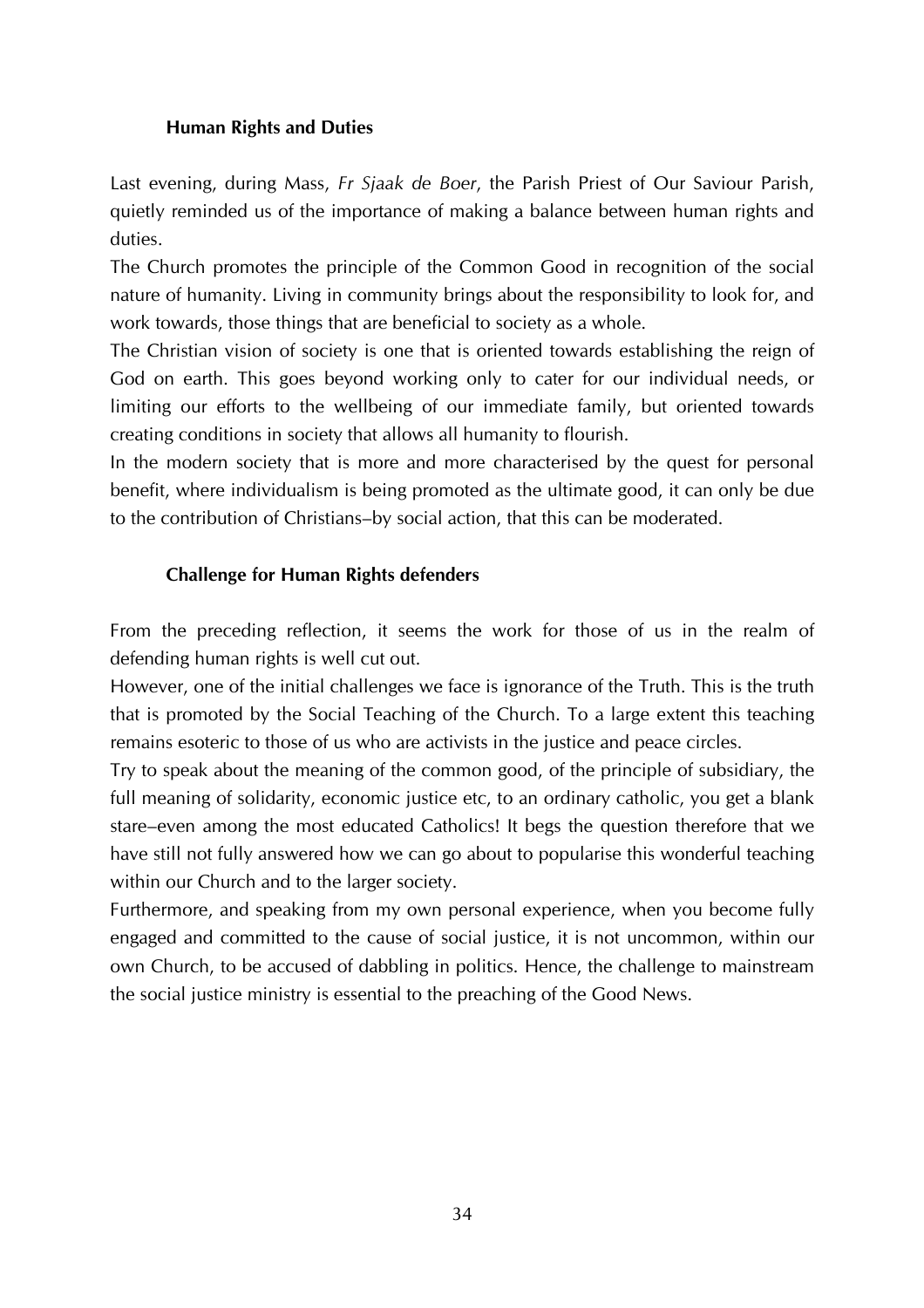### **True Discipleship**

Jesus left us a commandment; to love each other as he loved us. By this, He told us, everyone would know that we are his disciples. [John 13:34-35]

Furthermore, a true disciple is one who makes a fundamental shift towards the moral order proposed by Jesus Christ in every way possible. Hence, the following radical demands that Jesus put forward:

- Whoever comes to me and does not hate father and mother, wife and children, brothers and sisters, yes, and even life itself, cannot be my disciple. [Luke 14:26]
- Whoever does not carry the cross and follow me cannot be my disciple. [Luke 14:27]
- So therefore, none of you can become my disciple if you do not give up all your possessions [Luke 14:33].

Discipleship is not a blind following of Jesus; it is a conscious decision that comes from acknowledging who we are as Christians, and accepting to follow in the footsteps of Jesus' life. This kind of faith comes with making sacrifices in life.

It is not an easy task, but it is one that we cannot shy away from regardless of the challenges we face, including those that are life threatening.

Christian history is not short of role models, it is littered with thousands of saints and martyrs from whom we can draw courage and inspiration.

# **The Loneliness of the Long Distance Runner… parallels with human rights defenders**

Those of us who are of a certain age may remember the wonderful movie entitled "The Loneliness of A Long Distance Runner".

This was a movie about the anxieties that befall a long distance runner. Without an inexplicable quest to reach the end, it is a huge struggle to keep running when the end is so remote that you begin to ask yourself whether it is worth the effort. It often happens that you may find yourself running alone with some so far ahead of you that you cannot even see them and the same for those behind you. You only listen to your own footfalls and breathing…. You become you own motivator….

I see parallels with the work of being a faith motivated human rights defender. You often find yourself working in a situation where results for your efforts are not often apparent. There are times when it becomes very lonely.This is not to speak of the risks and sacrifices that you have to make.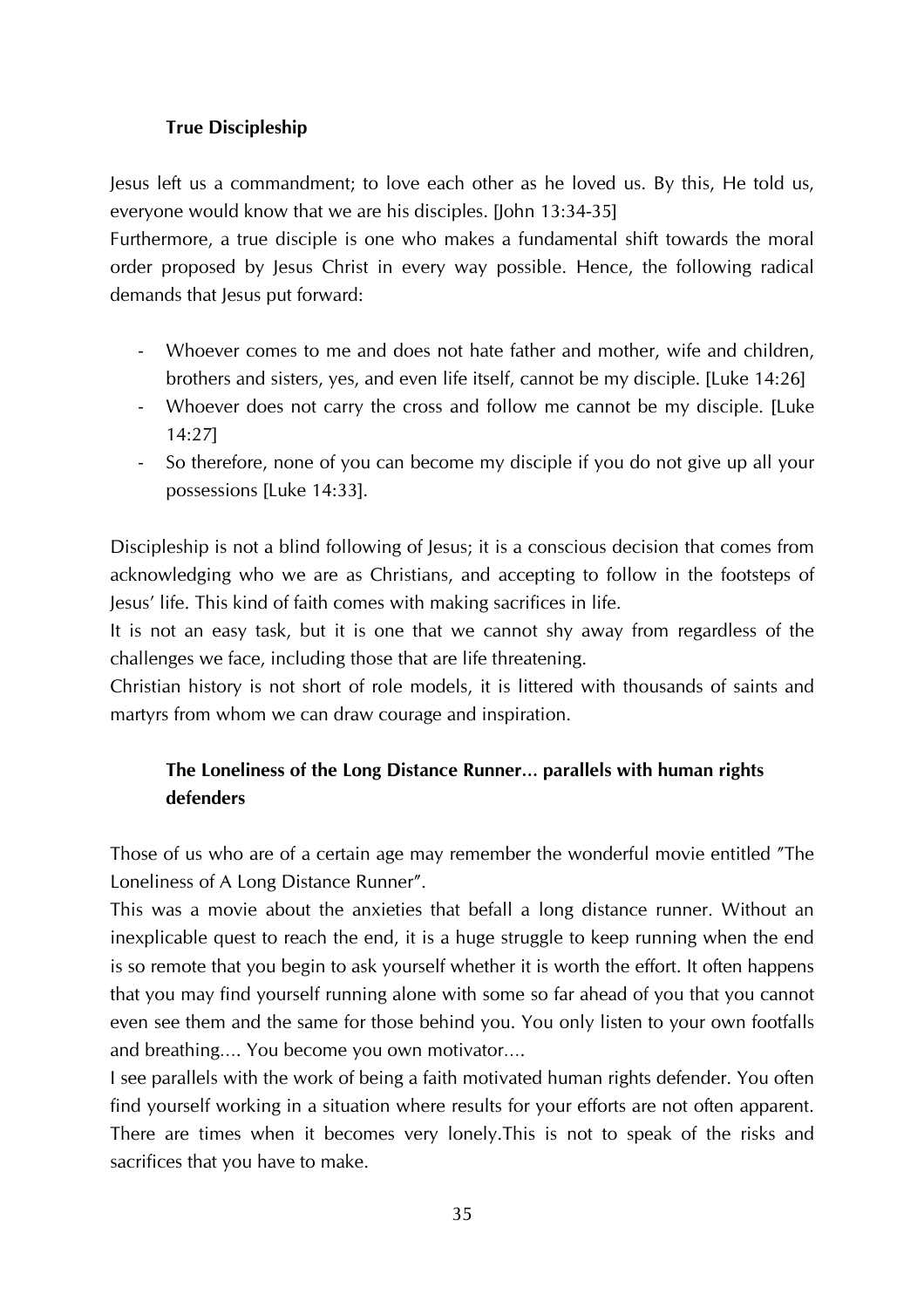Without a deep commitment to Christian values and pursuing the Truth of the Gospel one can become easily disillusioned and give up the fight.

## **Christian Hope**

Pope Benedict's second Encyclical *Spe salvi (*In Hope we are Saved) gives us a platform from which we can look to the future with confidence.

What does being saved in hope mean? The Pope explains himself in the introduction to his Encyclical when he says:

Redemption is offered to us in the sense that we have been given hope, trustworthy hope, by virtue of which we can face our present: the present, even if it is arduous, can be lived and accepted if it leads towards a goal, if we can be sure of this goal, and if this goal is great enough to justify the effort of the journey.

This is the Hope that comes from our Faith. As Christians we believe that we have a future that we are sure about because of the person of Jesus Christ, even before we have an experience of what that future holds for us (knowing without knowing). This is the "**Good News**" that we preach.

We also know with certainty that the "Good News" is life-changing and life-sustaining. It makes things happen. This is the hope that makes it possible for us to cope with difficulties of all kinds. To be without this kind of Hope, is to be without God.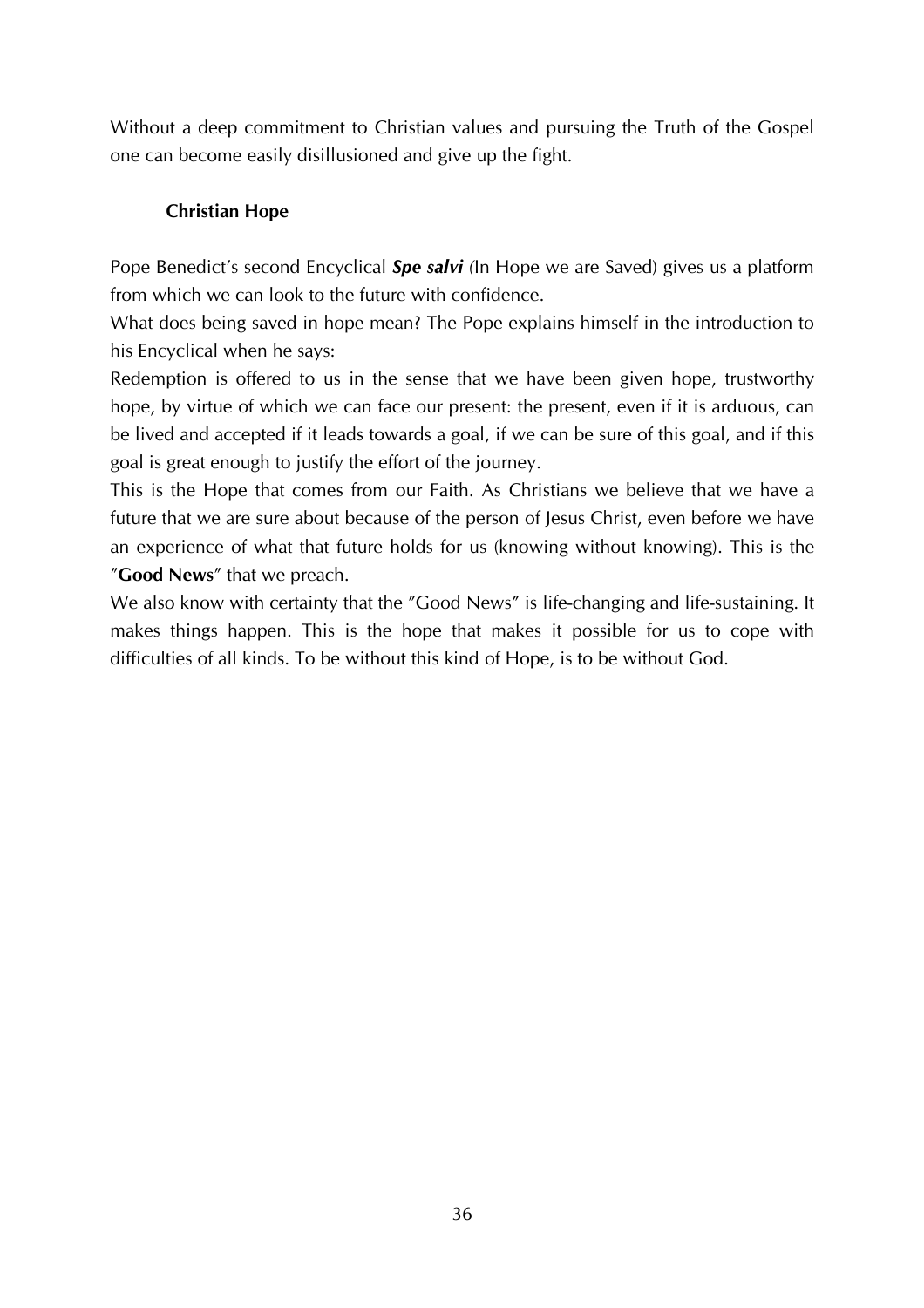# **Development of Human Rights Obligations in the Field of Economic, Social and Cultural Rights**

#### *Sebastiaan van der Zwaan*

Millions of people around the world continue to suffer from violations of economic, social and cultural rights (ESC rights), including abuses of the right to food, water, sanitation, adequate housing, health, work or education. As a Justice and Peace commission, JP Netherlands has worked with many justice and peace commissions and human rights defenders, and has supported them in developing strategies to claim their Economic, Social and Cultural rights. Developments of human rights obligations in the field of economic, social and cultural rights can, from our point of view, best be looked at by highlighting the developments that we see in the day to day work of our partners.

First of all we see a development in balancing human rights and business in which economic interests gain importance–also in our country–and prevail over human rights obligations. And although there is much lip service in western countries in support of economic, social and cultural rights, in practice they are often ignored. An important example of this is the large-scale violation of the right to water and land in countries like Myanmar, South Sudan or Sudan. Abusive policies are often carried out in the name of development: for example being forced from your land to make room for large investors. And they have led to numerous violations of ESC rights (including the right to water and land, but also access to food and adequate housing). This in turn has special negative impact on the basic needs of local communities. A second example are the labor conditions in the garment industry in countries like Bangladesh that continue to be violated by allowing western and local companies to continue to sell garments that are produced under degrading circumstances that are a violation of the right to good working conditions but also the right to health.

Another important issue that remains to be an obstacle for the enjoyment of Economic, Social and Cultural rights is the continuing resistance to equal enjoyment of economic and social rights of men and women in southern and northern countries. Especially equal access to education, equal pay for equal work and equality in the right to property are violations of ESC rights that we often see in our work.

A general development we see with regard to the work of our partners is that global counter terrorism rules and regulations have forced human rights defenders to work in a shrinking space when defending human rights. Important to stress is that human rights defenders working on civil and political rights and economic, social and cultural rights are equally challenged by state and non-state actors in this regard. Examples of shrinking space are trends of state sponsored defamation campaigns used to portray HRD's as a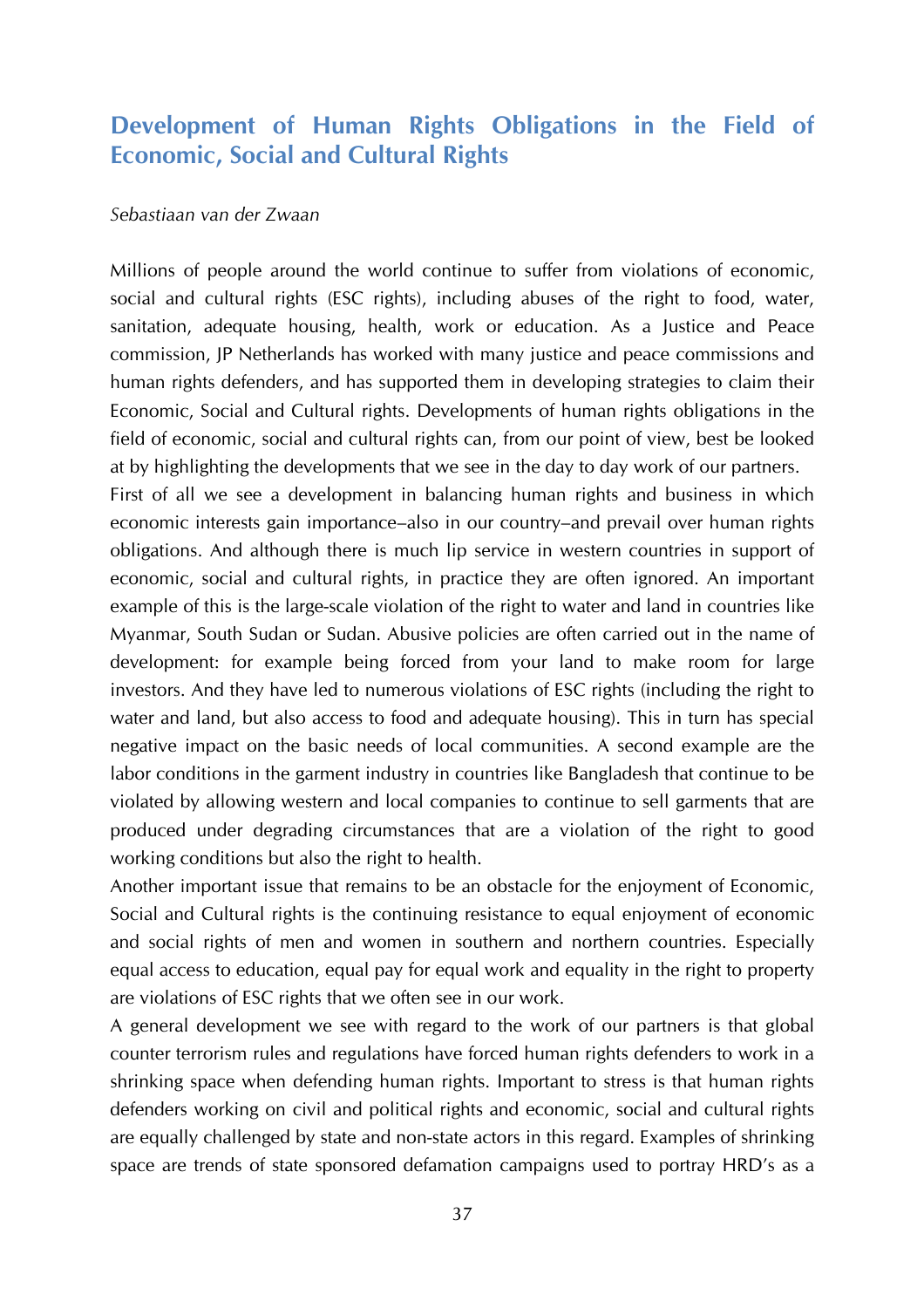threat, legislation introduced in more and more countries to undermine the operating space for HRD's and thirdly there is a negative development of increased surveillance and censorship of human rights defenders.

Although I describe a negative trend with regard to the development of Economic, Social and Cultural rights, I would also like to stress that Economic, Social and Cultural rights are more important than ever.

The trend highlights the need of a human rights approach, especially focusing on Economic, Social and Cultural rights, with regard to a development and (human) security agenda in the coming decade.

Only by implementing Economic, Social and Cultural rights we can work on the root causes of poverty and truly address the issue of inequality and exclusion.

Human rights, but especially Economic, Social and Cultural rights also give us standards to address not only States but also local and international corporations and organizations.

Only with Economic, Social and Cultural rights we ensure that we reach and improve the position of the poorest and most marginalized in our world.

And to underline the importance of this message I would like to quote Pope Francis who said: " The unjust distribution of goods persists, creating a situation of social sin that cries out to Heaven and limits the possibilities of a fuller life for so many of our brothers." (And sisters I might add).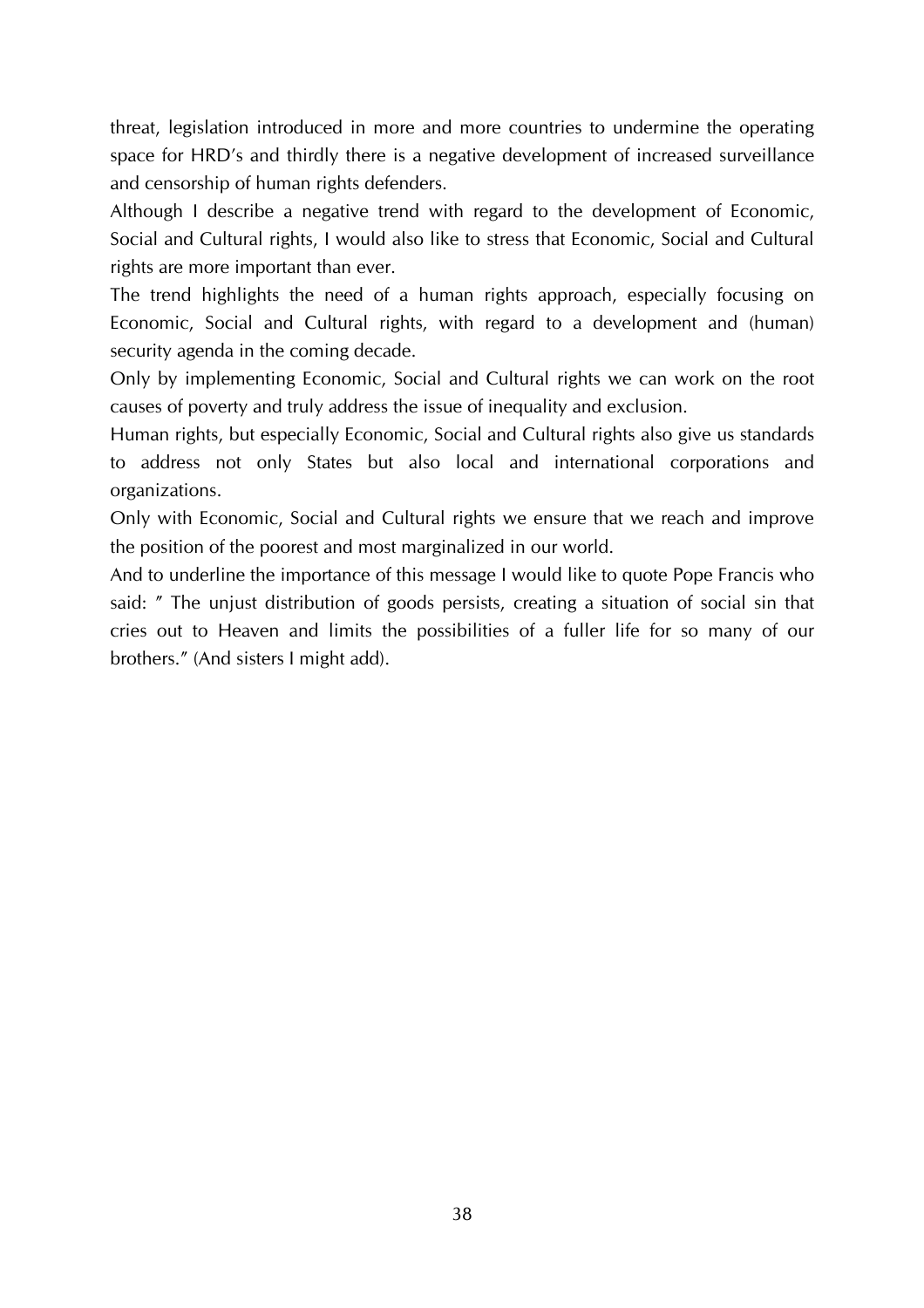# **Special Challenges in the Protection of ESC Rights Activists**

*Fr Rigobert Minani SJ* 

## **Introduction**

Promotion, defense and cooperation in economic, social and cultural rights, will be key words of my intervention. I will focus on some area to enhance cooperation between human right activists of Africa and those of other continents. I will try to show that it is very difficult to promote and defend Economic, Social and Cultural Rights from the grass roots level only. Today more than yesterday we need strong cooperation with the international level.

They are a broad category of human rights guaranteed in the **International Covenant on Economic, Social and Cultural Rights** and other legally binding international and regional human rights treaties. The majority of countries in the world are party to a legally binding treaty that guarantees these rights.

I will explore one particular right, "**rights at work or rights to work".** In general this means right to just and fair conditions of employment, protection against forced or compulsory labour and the right to form and join trade unions.

In order to fully understand challenges African human rights activists are facing daily to defend these rights one should remember what happened in South Africa the 16th August 2012. On this day South African Police shot and killed 34 workers of the platinum mining belonging to Lonmin Corporation's mine in Marikana, South Africa. This massacre of, August 16 2012 brings to mind the worse time of Apartheid. The question one may ask is how come that, almost 20 years after the end of Apartheid, this could again happen in South Africa?

Those killed were mineworkers who were striking and were asking better salary. More than one year later, the official investigation Commission of the massacre is still ongoing. But many South Africans do not hold much confidence in the government's ability to examine its own complicity in these events.

To understand what happened one should examine complexity and roles played by different actors:

- The African National Congress,
- The mine company,
- The National Union of Mineworkers….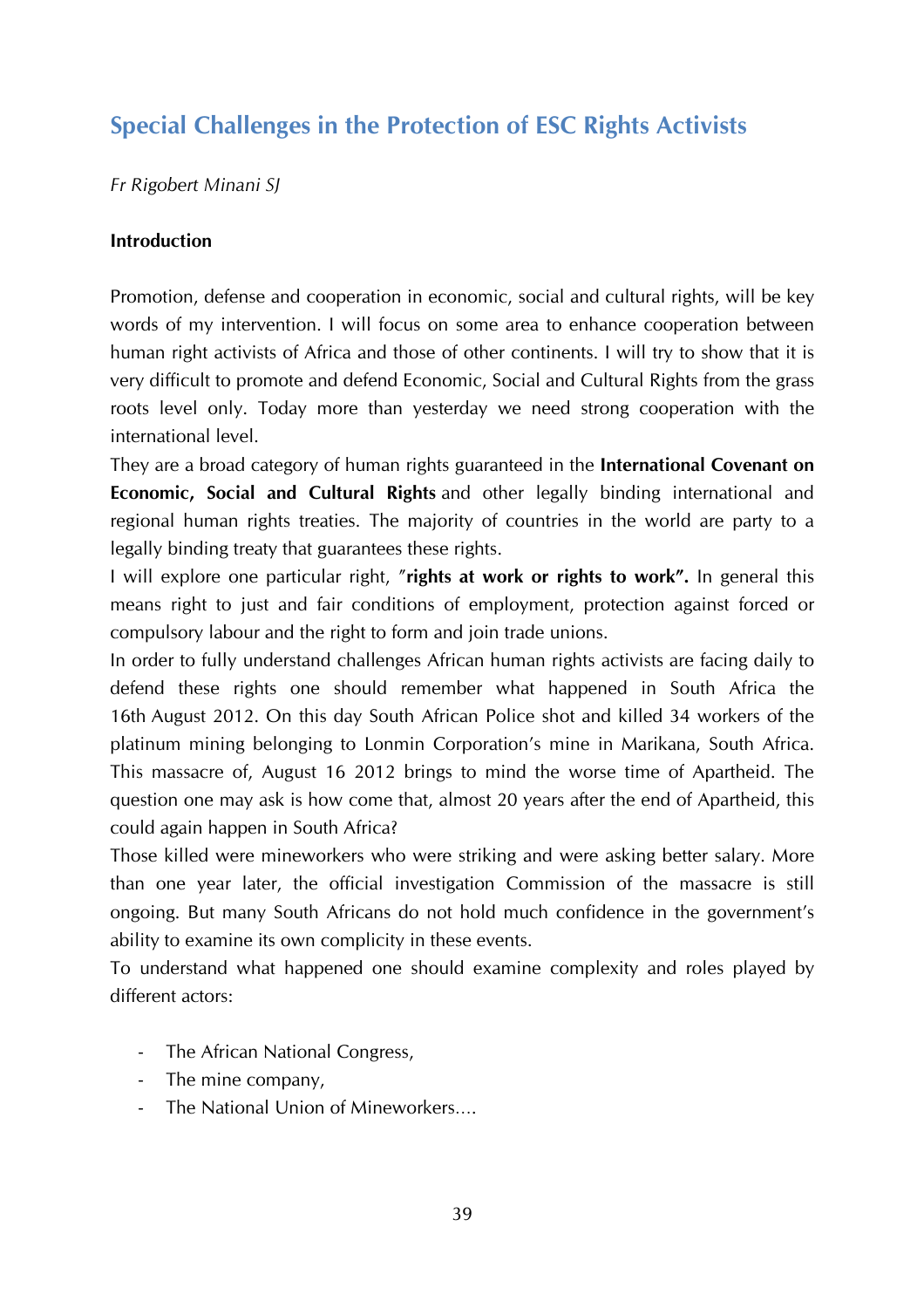to understand what is hidden behind the massacre of those trying to voice for their Economic, Social and Cultural Rights.

Marikana massacre reveals that defending Economic, Social and Cultural Rights is a deadly issue today in many part of Africa, as it has happened in 2014 when Anvil mining gave logistic support for the massacre in Kilwa, Katanga, DRC. While continuing our effort on defending political and civil right, there is need today in the continent to focus on Economic, Social and Cultural Rights.

## **Political and Civil Rights in Africa**

From the independence defending Political and Civil Rights has been at the top of the agenda of many organizations and activists in Africa. Today the assessment of 50 years of independence that more and more African countries celebrate **highlights the progress in this field**.

The democratization of many countries in Africa, for example, is one of the elements of emerging progress. Between 1989 and 1994, out of 54 African countries, 38 have held competitive elections. Since then, almost all countries have organized elections at least once. So after only a little more than twenty years of the inauguration of political pluralism, Africa has made remarkable progress.

**Cout d'Etat has been banned by Africa Union**. **Regular elections in several countries** are held as a routine. **Peaceful change of leadership** is also now more frequent than before. And there are signs (as shown in Madagascar, Mali, Guinea, Central African Republic) that **it is becoming increasingly difficult for leaders to ignore this practice.**  Today we can say that regular holding of elections and the alternation in power are indicators of the growth of democracy in the continent.

But the same time we have to affirm strongly that democracy cannot be defined only by elections. In other words there is not genuine democracy when the majority of youth do not find a Job, when people do not have enough to eat.

## **Democracy and Social and Economic Rights**

The challenge to come is not only to overcome pre and post election violence. Democracy in Africa must also be built **on the rock of accountability and economic growth**. There will not be sustainable democracy in Africa if Social, Economic and Cultural Rights are not respected. If there is no **right at work**, particularly available work, just and fair conditions of employment; **right to education**, specially ensuring that primary education is free and of acceptable quality, **right to healthy living conditions**,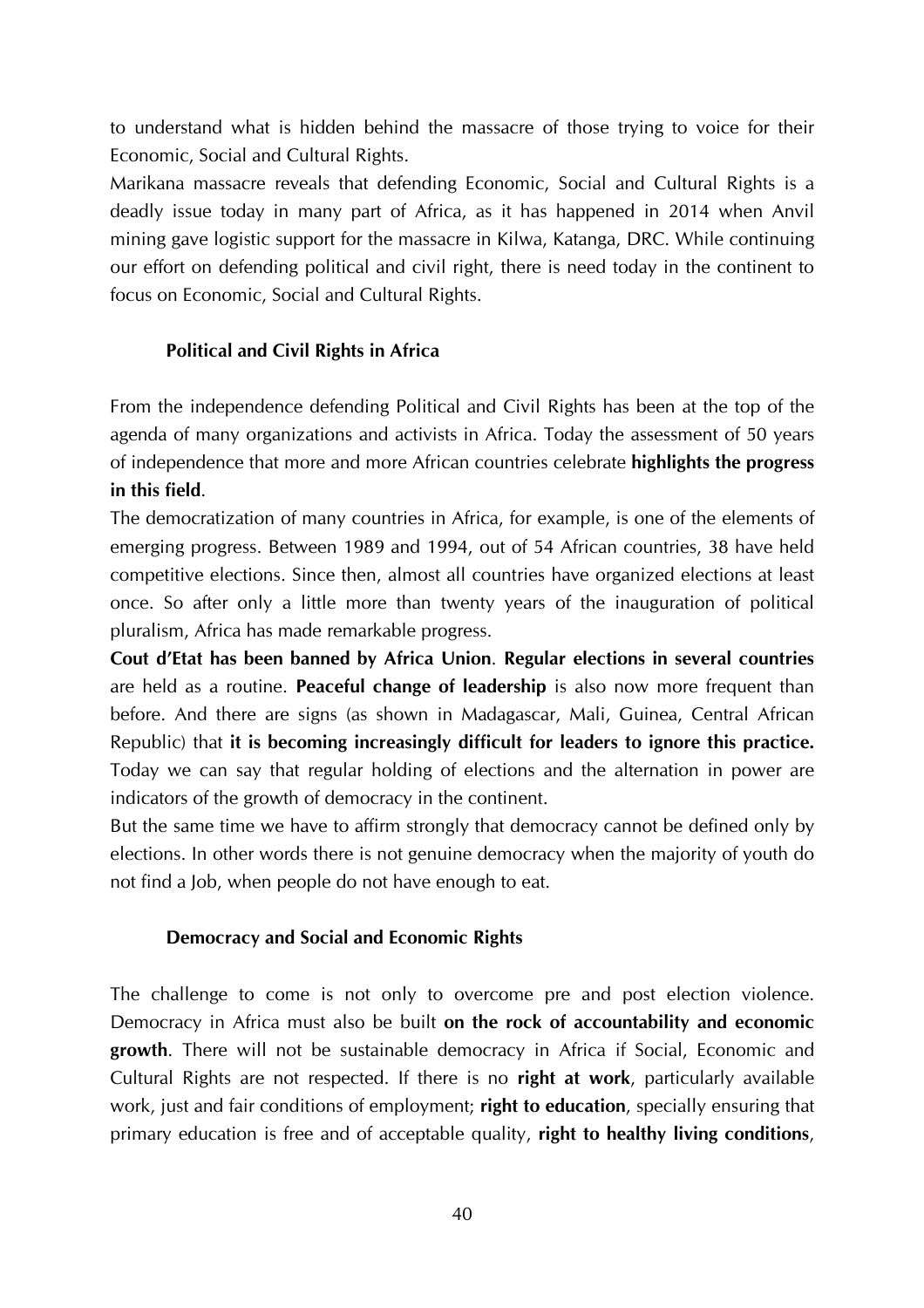**right to adequate housing**, **right to food**, **right to water**. **For all this rights, Africa still has a long way to go**.

# **Long way to go in Promoting and Defending Economic, Social and Cultural Rights in Africa**

Today Africa has an average growth of more than 5%. Oil, gas and mineral resources of Africa attract more numerous foreign investments. The demand for natural resources in China and other emerging markets boost like never the export prices and the trend is not currently showing signs of slowing. New prospecting operations on the continent have reported much larger reserves than that foreshadowed by prior knowledge, and several countries in Sub-Saharan Africa discover themselves a vocation of countries producing of oil, mining or forest.

Today in Africa, mining industry drains billions and could be a powerful engine of development. Indeed it is the first time in its history of the continent that we have in our hands the possibility to develop and respond to Economic, Social and Cultural Rights.

## **Paradox**

One would have expected that the gross increase of wealth has an impact of improving peoples lives. But paradoxically countries rich in natural resources are classified as the last in the human development index of the World Bank. On a total of 187 countries, Gabon is in the 106th position, Equatorial Guinea the 136th and DRC closing the list at the 187th position. Nine of last twelve on the list of the index of human development are countries rich in resources.

## *Reversing this trend is an existential question*

Africa should not, however, be mistaken. This situation will not last forever. Africa must consolidate now to avoid the risk, once emptied of its resources; it becomes like a squeezed lemon good for the trash.

Stewardship, equitable and efficient use of its resources is now able to lift millions of Africans out of poverty over the next decade, while giving hope to future generations. It could make the necessary income to invest in agriculture, food security, employment, health and education and be champion in promoting, defending social, economic and cultural rights. **To Waist this opportunity will be catastrophic, unforgivable and inexcusable.**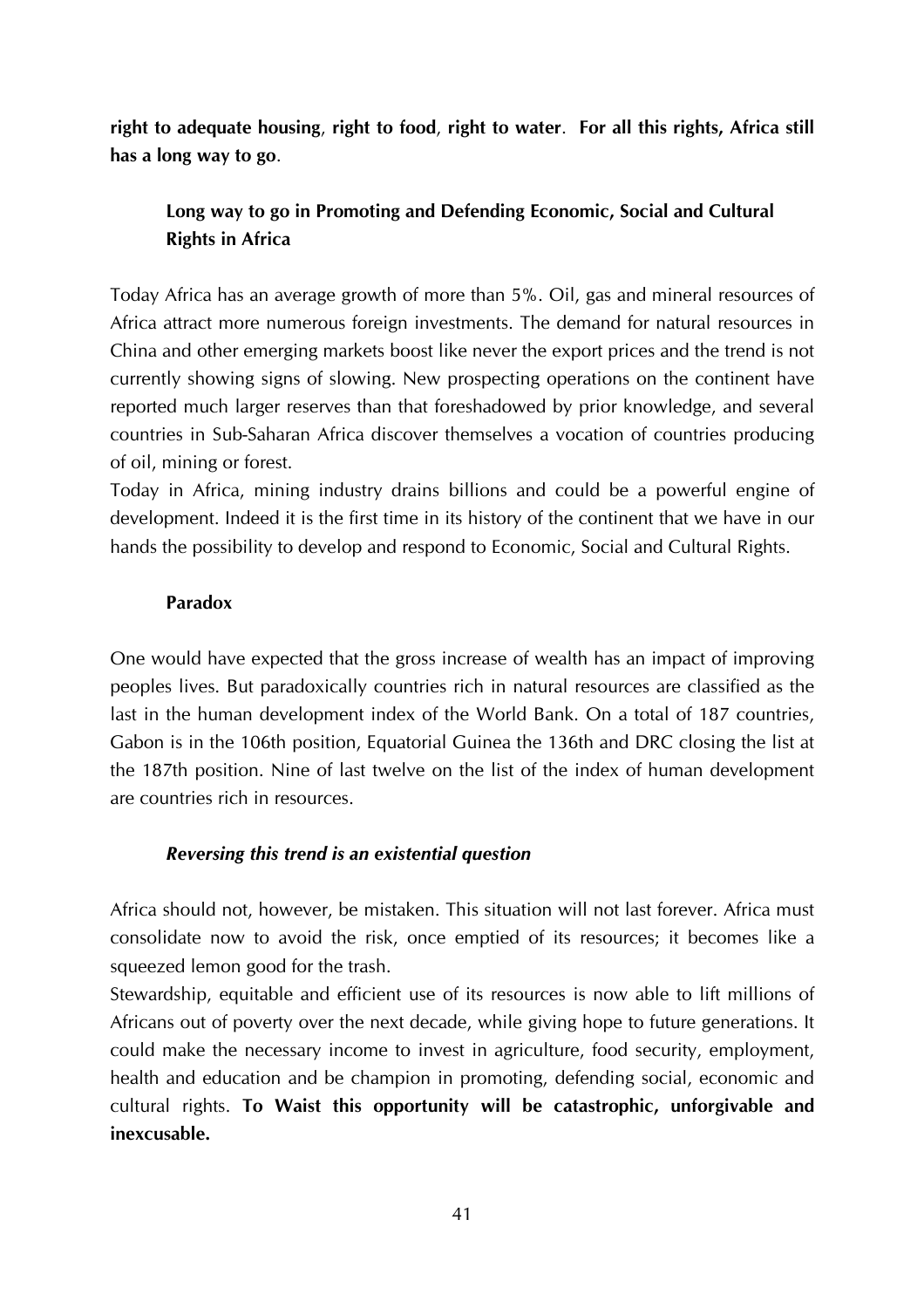## **Urgency and Challenges of Defending Economic, Social and Cultural Rights**

Many African researchers have discovered in a recent report published under the leadership of Koffi Annan by a international panel on May 10, 2013 entitled "Africa progress panel report" that the boom in the mining and natural resources exploitation in Africa causes a number of adverse effects on the continent that must be contained at all costs and rapidly.

Referring to this report we can note:

- A wide gap develops between the wealth generated by the resources and the well-being of the population.
- Many countries do not ensure that the benefits of growth are distributed equitably in society.
- The oil industry and the mining sector operate as islands outside the national economy. They create few jobs and do not have many links with local businesses.
- The raw minerals continue to be exported without bringing added value to the production.
- Some mining companies generate profits which do not benefit the government revenues due to excessive tax benefits, tax evasion and under-valuation of assets.

Among these adverse effects, we may draw particular attention to the issue of tax evasion because, according to the report of the Panel, Equity in Extractives:

- The majority of businesses in Africa operate in a secret environment that suits the companies and African leaders.
- Too many international investors use companies registered in tax havens and offshore centers and their transactions are mostly with their own affiliates, which permit them to hide the bulk of their profits.
- Tax evasion, illicit transfers wealth and sophisticated practices that set unfair prices are supported by global trading and financial systems, far more powerful than the states.
- The widespread use of offshore companies and shell companies prevents African tax authorities to properly assess the benefits and ensure the tax levy.
- By itself, the mispricing of trade losses by Africa in the form of illicit capital outflows is greater than what it receives in foreign aid and foreign direct investment. The proportion is 38 billion over 32 billion of cooperation.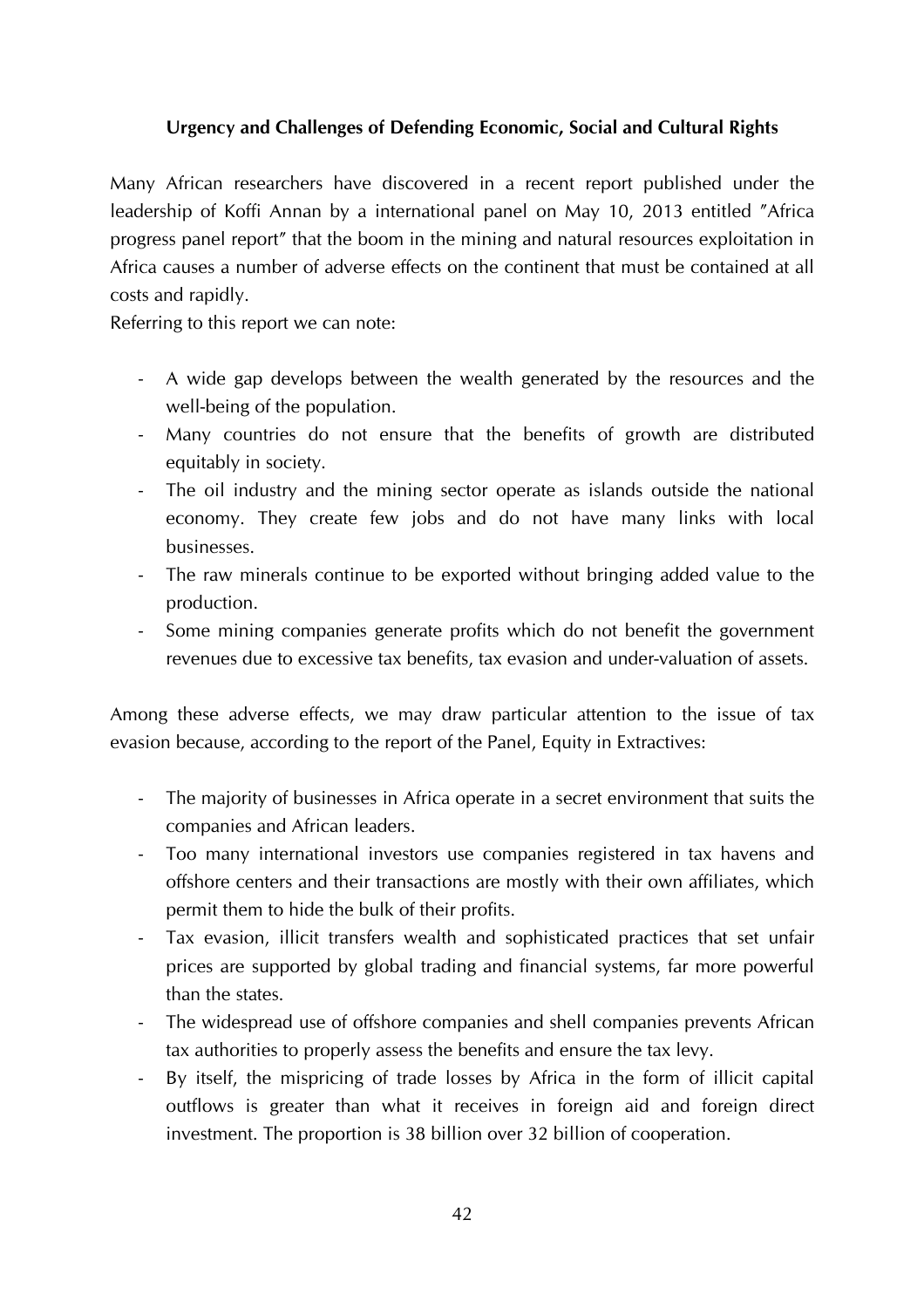## **Need for cooperation**

On the economic point of view, the consequences of such practices are tragic. Companies get so outrageously rich and some have become far richer than the states. Under these conditions, possibility of action for African economic political leadership is very limited. Two cases drawn from among others to help us to understand:

- Shell Oil Company in 2012 had an income of 467.2 billion, while Nigeria where it operates, had only 224.0 billion as gross domestic product, Angola had 104.3 billion and Gabon 17.1 billion.
- The mining company called Glencore realized in 2012 an income of 214.4 billion compared to Zambia where it operates that had 19.2 billion GDP and the DRC with an annual budget of \$7 billion in 2012.

It is this unbalance between political power and economic one that makes understandable the silence on Marina massacre.

## **Possible actions**

**Promoting** Economic, Social and Cultural Rights

- Africa cannot be a reserve for others and not for Africans themselves. It is urgent to encourage states to develop their own vision on the use of natural resources. Exploitation of resources should be at the service of sustainable growth and human development. We are not the last survivors of the planet. We cannot do what we want with these resources.
- Exploitation of resources in Africa should tally with the local economy. It should create jobs, promote local jurisdiction, to participate in the diversification of the economy in order to help the continent get out of dependence in medium-term on mining products which by definition are not eternal.

# **Defending** Economic, Social and Cultural Rights

- The wealth produced today should be distributed fairly and participate in the fight against poverty. Economic growth must be inclusive and benefit the people.
- The resources generated should be directed to investments in health, education and the necessary social protection, as well as to the infrastructure required to support dynamic growth.
- These actions will need to sustain and reinforce all the campaigns against corruption–a deadly activity in many countries.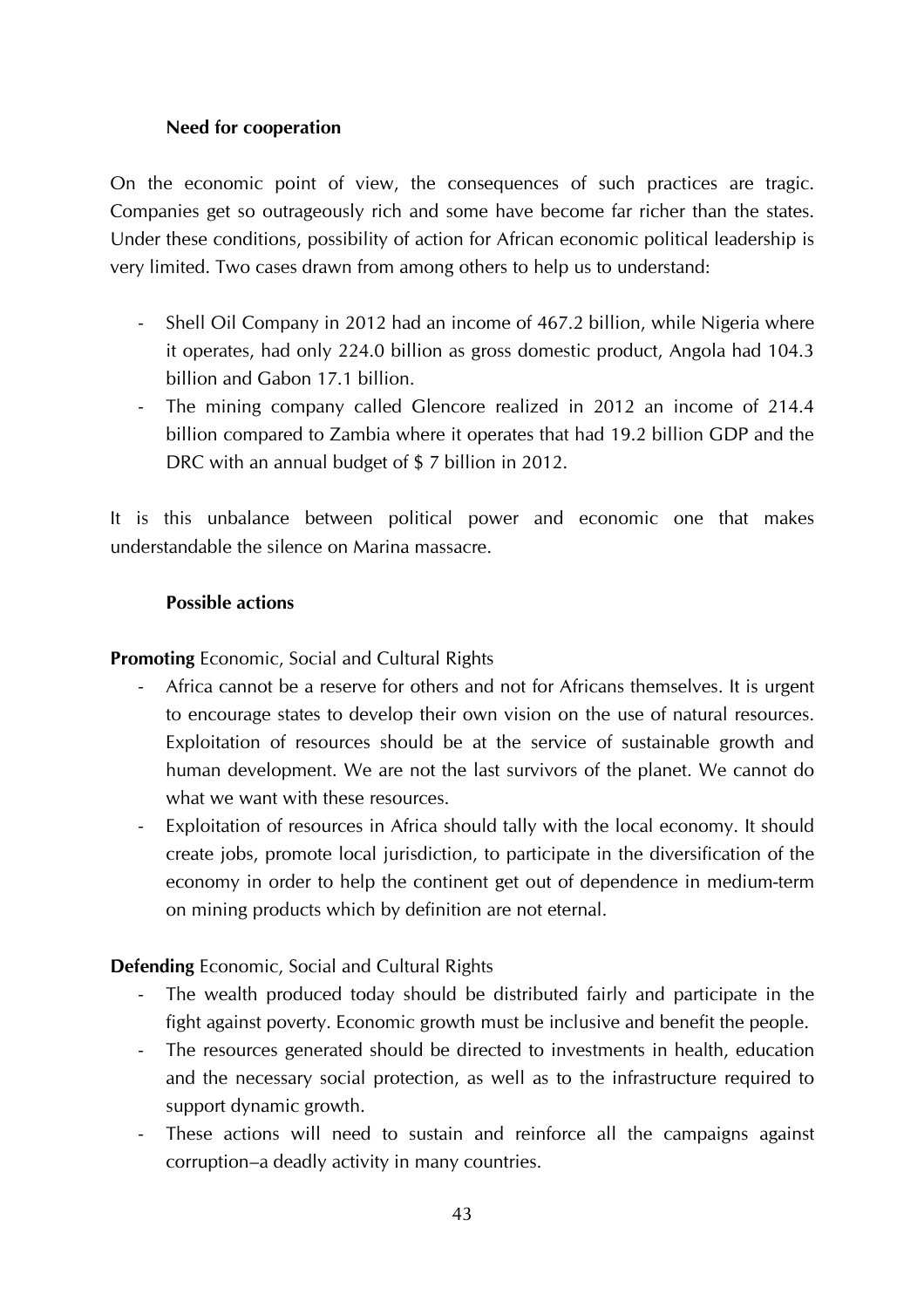## **Conclusion**

We have seen the task ahead of us is enormous. But the potentials for this task are also available. In 2025, Africa will have a population of 1.2 billion. Sensitized, equipped with skills and opportunities to these questions, the population of Africa predominantly young, could become a tremendous force for change.

That is why we insist that these issues are known by the majority and African and especially those involve in Defending Economic, Social and Cultural Rights governments, Human Rights activists, communities of business, trade unions, churches, youth etc.

If however the current generation refuses to give young people opportunities to reverse the curve and realize its full potential, today's children will be lost generations that will make us all pay for the current poor governance. That is why for me promoting and defending Economic, Social and Cultural Rights is more than just any challenge it is an existential challenge.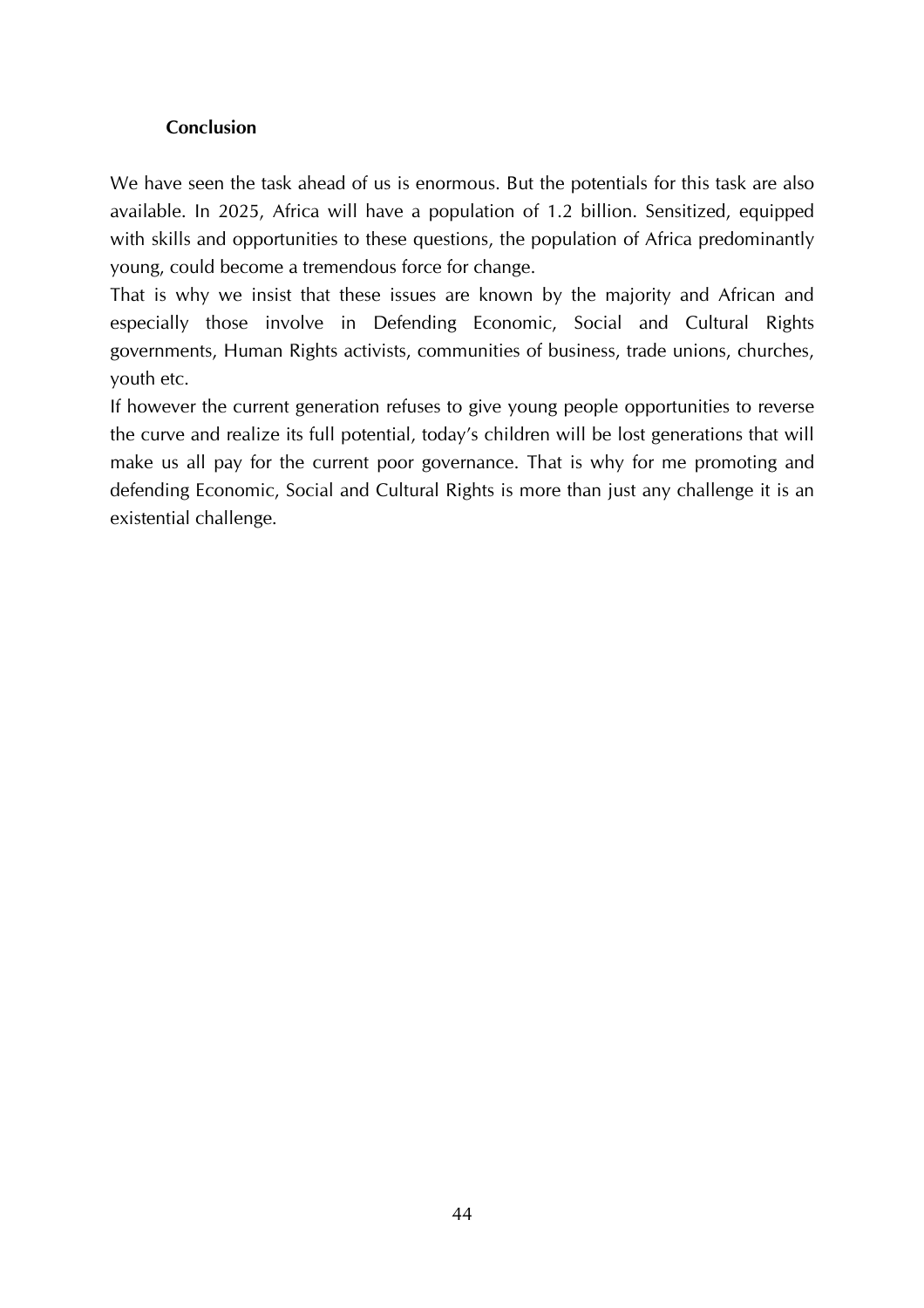# **The Work of National Human Rights Commissions**

## *John Kapito*

The Malawi Human Rights Commission (MHRC) is an independent National Human Rights Institution established under section 129 of the Republic of Malawi Constitution. Its mandate is to promote and protect Human Rights in the broadest sense possible and to investigate violations on human rights at the request of concerned people or on its own volition; The Malawi Human Rights Commission is also regulated by an Act under Chapter 3.08 of the Laws of Malawi.

## **Economic Social and Cultural Rights**

The International Covenant on Economic, Social and Cultural Rights was adopted and opened for signatures by the General Assembly on 16th December 1966, and entered into force on 3rd January 1976. However Malawi only Ratified the Economic Social and Cultural Rights Covenant on 22nd December 1993.

Malawi has never submitted a State Party Report on Economic, Social and Cultural Rights to the specialized agencies of the United Nations General Assembly; this has seriously affected the promotion and monitoring of the covenant.

## **Signing and Ratification of international Instruments in Malawi**

The Signing and Ratification of International instruments in Malawi is done by the Executive Arm of Government and this has had its challenges because once the process of signing or ratifying is done the information is not transmitted to other arms of Government such as Parliament, Judiciary and other key relevant stakeholders such as the Human Rights Commission those that are involved in the promotion and protection of Human Rights.

# **Documenting of Economic, Social and Cultural Rights**

During my tenure as Chairperson of the Human Rights Commission it was observed that there was a sharp rise of complaints on Economic, Social and Cultural Rights despite the State not committing resources for the promotion and protection of Economic Social and Cultural Rights.

The Principle of progressive realization has had its challenges in the promotion of Economic, Social and Cultural Rights as the State has continued to ignore its core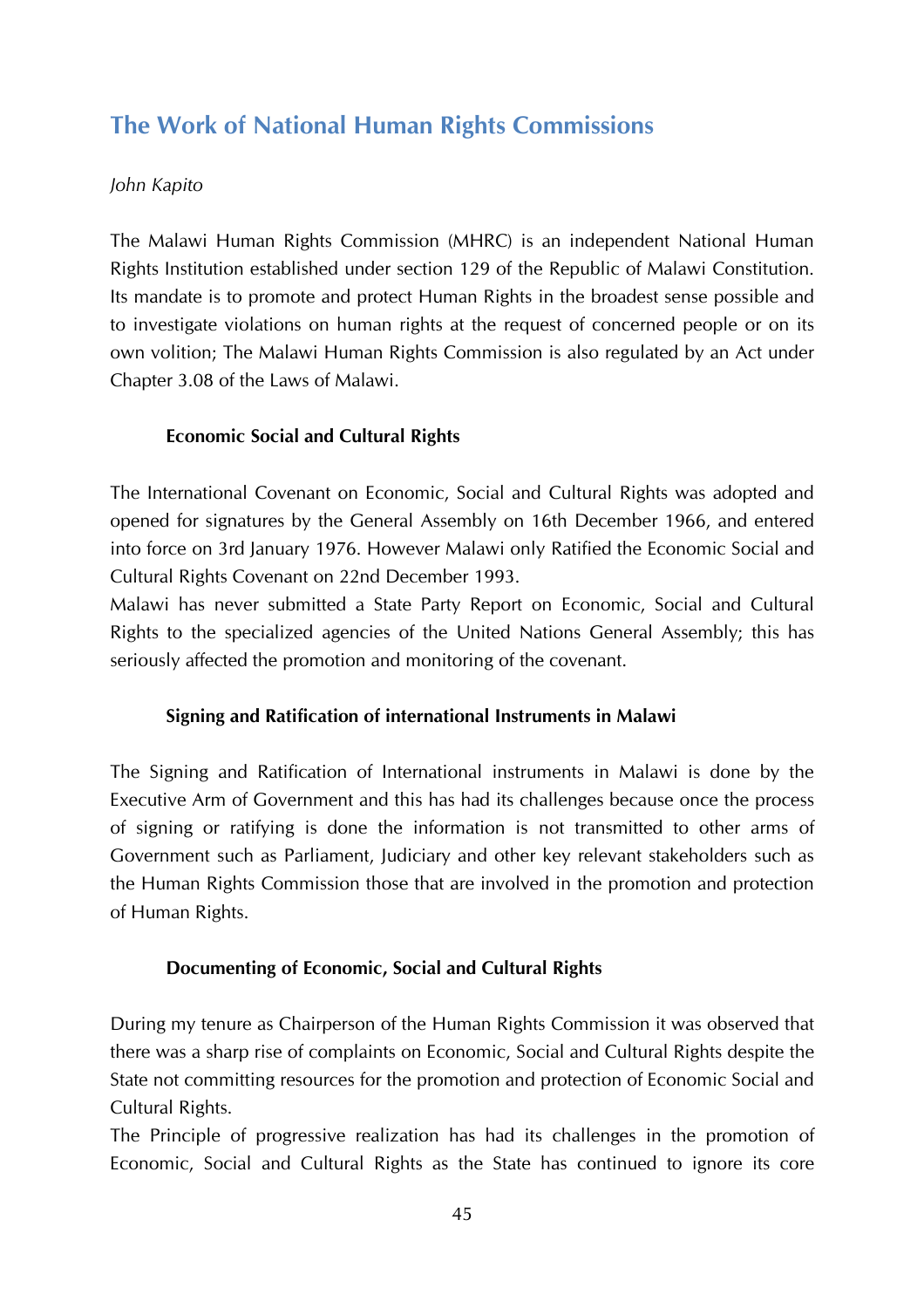obligation to put in strong measures: to protect its citizens from economic, social and cultural failures. The failure by the State to enact strong legislation, the absence of laws and establishment of enforceable rights with judicial remedies within national legal systems on Economic, Social and Cultural Rights has subjected many Malawians fail to realize their rights under this covenant.

## **Domestication of Economic, Social and Cultural Rights**

There is always a challenge among litigants who in one or the other believe that Economic, Social and Cultural rights are not justiciable however of late we have noted that Economic, Social and Cultural Rights like all other human rights do impose an obligation upon States, However of late the courts and other adjudicating bodies are now able to determine on them on case by case basis.

The Judiciary is also devising innovative legal strategies to enforce Economic, Social and Cultural Rights and the judicial activism is becoming a trend in Malawi in the absence of strong enforceable laws.

## **The Pretoria Declaration on Economic Social and Cultural Rights in Africa**

The (2004) Pretoria Declaration has been one tool that advocates for Human Rights Defenders in Africa continue to use to demand implementation of the ESCR. The Pretoria Declaration was a product of Twelve African States, Commissions and Civil Society groups having recognized the marginalization and lack of implementation of Economic, Social and Cultural rights. They made a number of recommendations and observations. Among the key observations were the following:

- Lack of good governance among African States;
- Lack of political will;
- Corruption, misuse and misdirection of financial resources by African Governments;
- Failure to ensure equitable distribution of income from its natural resources by member states, i.e. mining (a good classic case study is the Kayelekela uranium mining in Malawi by Paladin of Australia);
- Illiteracy and lack of awareness among many Africans;
- Under development of social amenities;
- Lack of protection of indigenous knowledge;
- Failure to enforce judicial decisions against the State;
- Privatization of essential services;
- Conditionality of aid and unserviceable debt burdens.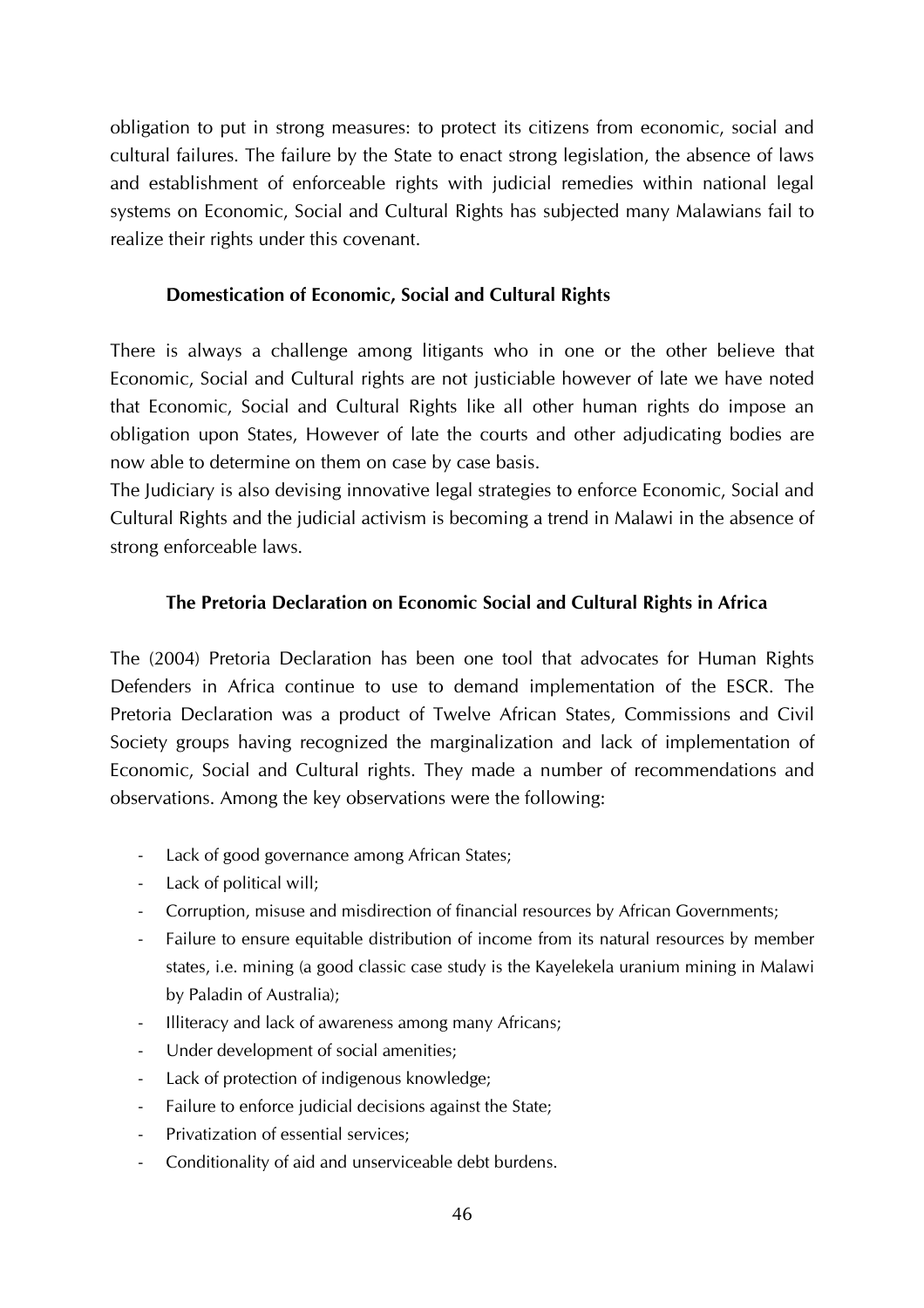These are among many challenges that National Human Rights Institutions and Human Defenders in Africa continue facing. And the Pretoria Declaration (2004) went further to demand all countries to ratify the covenant and incorporate the same into domestic laws to fully implement the provisions of the Regional and International Treaties on Economic, Social and Cultural Rights, Develop and implement National Action Plans which set out benchmark indicators for the progressive realization of Economic Social and Cultural Rights and review all laws that impinge citizens from realizing the Economic, Social and Cultural Rights. The challenges still remain a hurdle in the work of National Human Rights institutions and Human Rights Defenders in Africa as very little progress has been recorded.

### **Benchmarks for Economic, Social and Cultural Rights**

The continued use of the elusive phrases and concepts in the covenant such—as each party is to *"Achieve progressively"* the full realization of the rights recognized in the covenant "to the maximum of its available resources"—makes it difficult for Human Rights Defenders and the public to have a methodological framework and requirement to monitor, evaluate and hold the State accountable and hence it has made State Party reporting on the covenant a challenge by many poor States like Malawi.

While Benchmarking for Economic Social and Cultural Rights still remains a challenge by many member States including Human Rights defenders due to their inadequate representation of society. A poor country like Malawi would find it hard to measure the labor market insecurity in a broader way given that would require extending the measure to the wide range of community and voluntary work taking place outside the labor market and its impact to economic and social contribution.

**Corruption** is one key challenge in most countries that continue to affect the work of national Human Rights institutions and Human Rights Defenders in the realization and implementation of Economic, Social and Cultural Rights. It is the worst enemy for Economic Social and Cultural Rights. Corruption continues to take away scarce resources that could have been used in the full realization of ESCR. For example it is reported that almost 30% of the Malawi budget is lost to corruption.

That is money that could have changed the lives of many Malawians to access education, health services, adequate and nutritious food, and access to employment opportunities. The failure and lack of capacity by Human Rights Defenders to monitor national budgets and conduct awareness on Economic and Cultural Rights has also contributed significantly to failures to hold member States accountable and raise public demand on Economic, Social and Cultural Rights.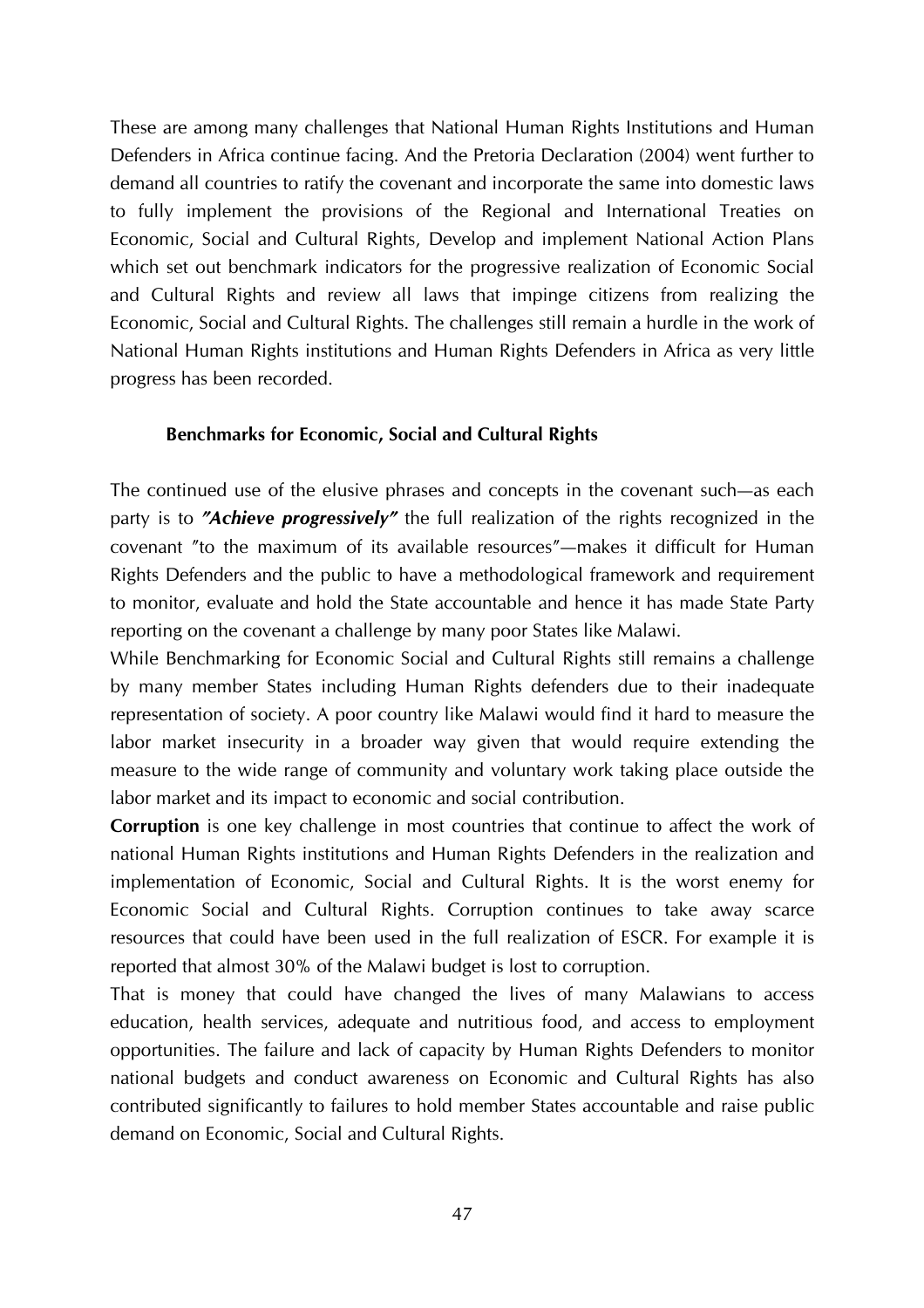# **The Support of Human Rights Defenders through Regional and International Human Rights Commissions**

## *Clement Nyaletsossi Voulé*

Since 1948, the Universal Declaration on Human Rights recognised economic social and cultural rights on a par with the civil and political rights. However the international community only started to mobilise its effort to implement these rights in recent years. The adoption of the international covenant on ESCR in 1966 didn't change the situation significantly. It took many years for ESCR to find their place in the international human rights system and for defenders working on ESCR to identify themselves as defenders and to be effectively recognised as such. In fact as recently as 2010, the UN Special Rapporteur on HRD noted that: **"their work is not always recognised as human rights work"**.

Yet the work of ESCR defenders is becoming more important not only at the community level but also around international and regional human rights bodies. Their interaction with human rights experts in these bodies help to hold states to account for their international obligations to promote and protect the economic social and cultural right of their citizens.

# **Community and national levels**

ESC rights defenders work predominantly at the community level, where they raise citizen's awareness about their rights to land, education, water and sanitation, to name a few. They are key to help communities to organize claims of such rights and are the key advocates for community and national level implementation of their governments' obligations.

ESC rights defenders are often the voice of the voiceless. Their struggle often focuses on structural inequalities. They are challenging established relationships of power between different segments of society.

From Sierra Leone to South Africa, from India to Brazil these defenders work to ensure that those who are most in need and are most marginalized can find a life of dignity and freedom from want.

## **International & regional levels**

The recognition of ESC defenders role as activists has grown slowly but surely. As this recognition has expanded so has the defenders own identification as part of a global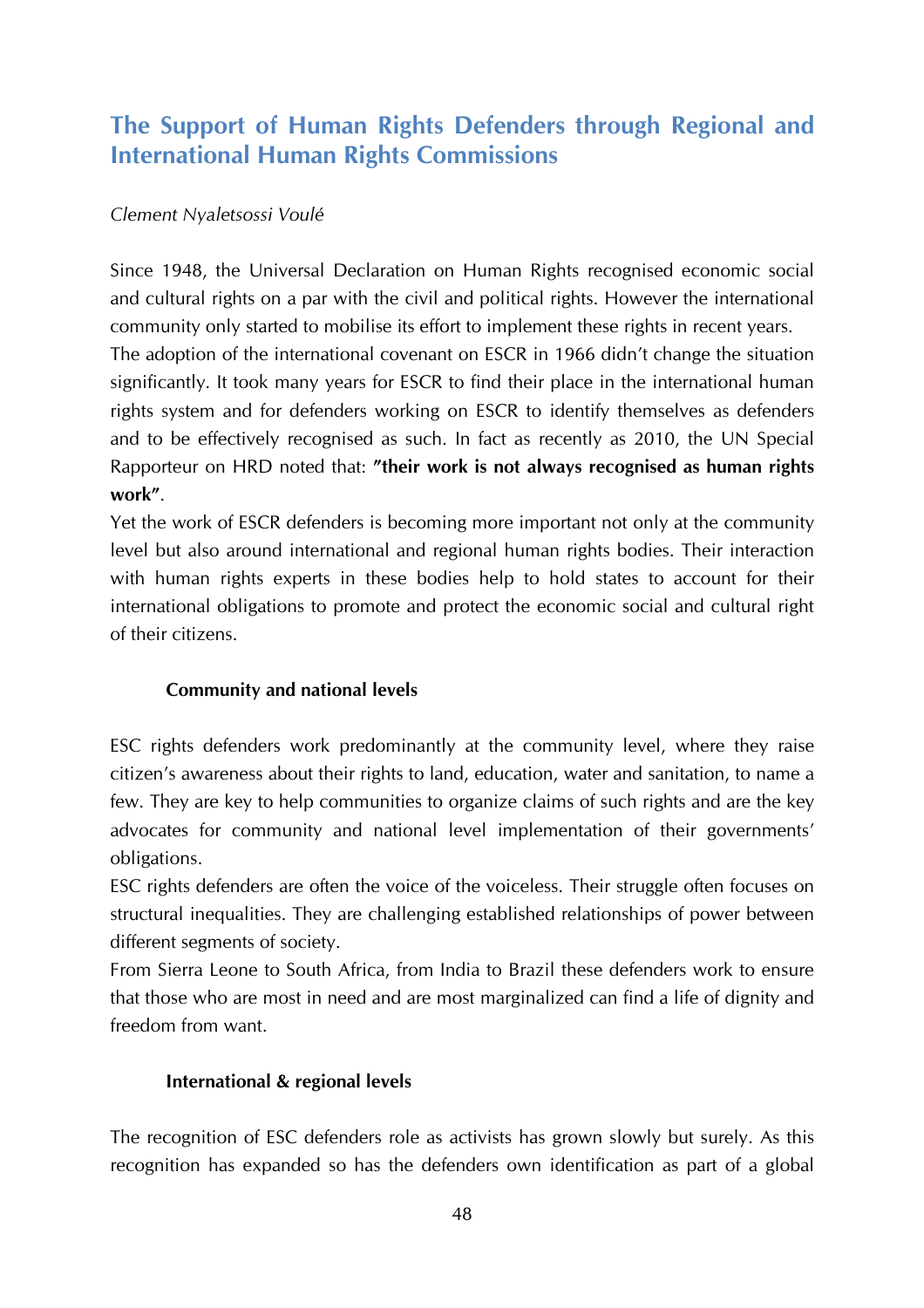human rights movement. Defenders have recognized that it is strategic and necessary to construct their struggle in terms of enforcement of human standards, with a strong focus on states' obligations.

As the ESC rights defenders movement has grown in strength and impact, regional and international bodies have developed their own jurisprudence and understanding of the content of these rights to reflect this growing evolution. ESC defenders advocacy at UN and regional levels has led to the appointment of experts on specific rights to engage government's about their performance, to assist in the interpretation of these rights and to promote their realization in close coordination with ESC rights defenders.

The UN now has several experts specifically covering issues such as right to adequate housing, the right to food and the question of extreme poverty. With the help of ESC rights defenders these mechanisms help link the international system to the community and help mobilize international attention for local struggles. These experts help to increase international pressure for change on the ground.

In the UN's Universal Periodic Review mechanism, where each member states rights record is reviewed by its peers, ESC rights are frequently discussed and opportunities for ESC rights activists to advocate for enforcement multiply.

Another less political and more technical tool available to ESC rights activists is the UN Treaty Body system. The UN Committee on economic, social and cultural rights, in particular, monitors how states parties to the Covenant on ESC tights enforce these rights. It is ESC rights defenders information that provides the basis on which the Committees' experts assess a state's performance. Based on each review, the Committee lists the recommendations that the State party should abide by to meet its obligations. The Committee's conclusions and recommendations can be used as roadmaps for ESC rights enforcement at the national level.

The adoption of a new protocol to the Covenant on economic, social and cultural rights in 2013, now also makes it possible for ESC rights defenders to bring individual cases of violations to the Committee, if the State party has acceded to the protocol.

In the African context, defenders advocacy has led the ACHPR to set up:

- a Working Group on economic and social rights to guide the ACHPR's actions in this field.
- The Working Group developed a set of Principles and Guidelines on economic, social and cultural rights focused on the enforcement of such rights on the African continent. These guidelines explicitly recognise in the point 41 and 42, the key role that African ESC rights defenders play in the promotion and protection of these rights on the continent.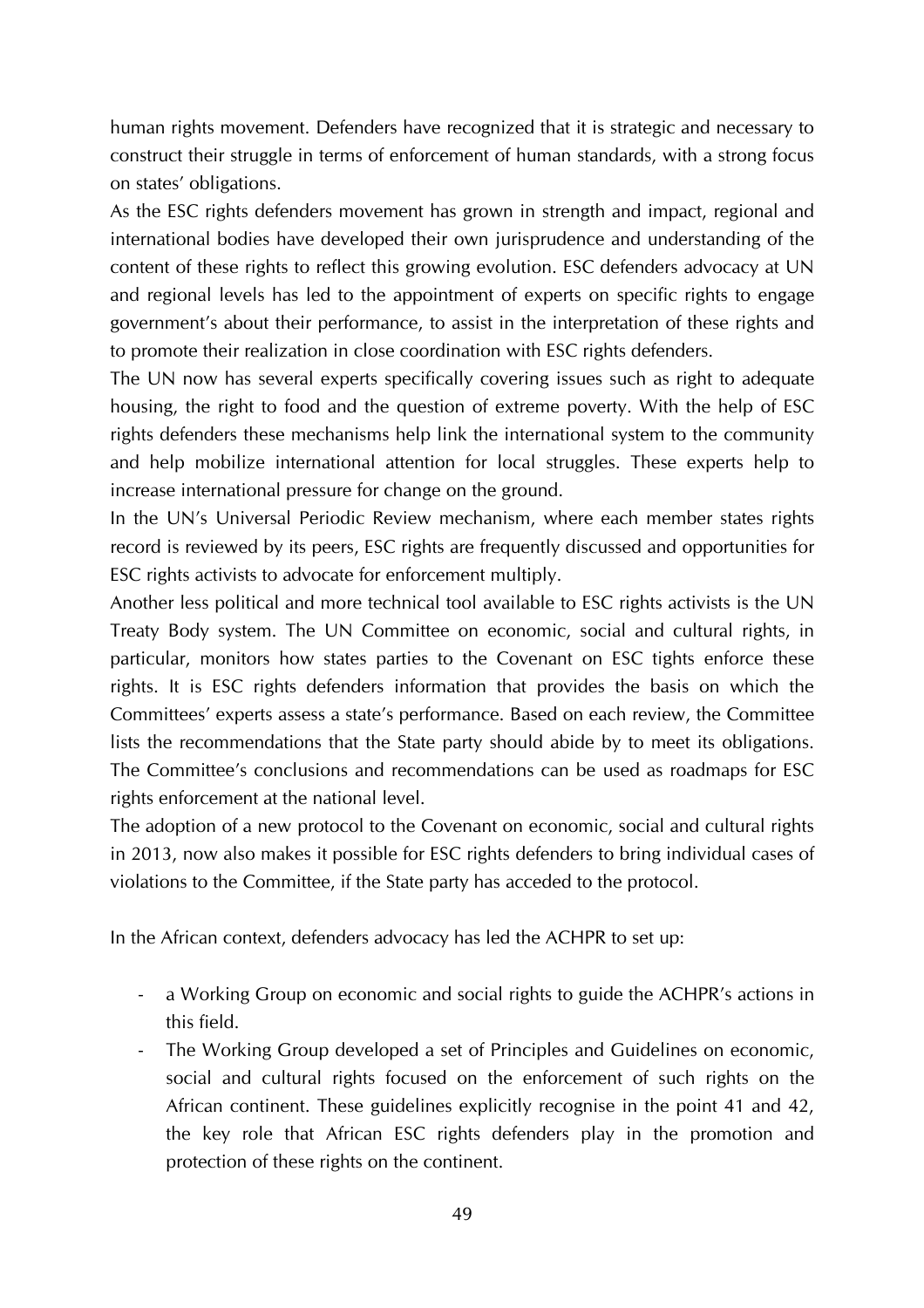In ACHPR, ESC rights activist have also been instrumental in the appointment on new expert bodies to monitor ESC rights–such as the working group on extractive industries in the African continent. Many resolutions focusing on ESC rights are also the work of tireless advocates. Resolutions focusing on issues such as human rights and the management of natural resources help raise awareness about State's obligations in this field, even vis a vis non state actors. The ACHPR Special Rapporteur on HRD has recognized the impressive role of ESC rights defenders in Africa and the need for their protection.

## **The risk faced by human rights defenders who work on ESCR**

As the impact of ESC rights defenders has grown so have the risks they face for doing their work. They are targeted not only by state agents but also by Non State actors whose interests are threatened.

According to the UN Special Rapporteur on HRD, "Violations of their rights seem to take all the forms that violations of the rights of defenders working in the field of civil and political rights take." There are some differences though, perhaps the most important being that HRDs working in the field of ESCR often have a harder time having their work accepted as human rights work.

Defenders working on issues in connection with extractive industries and construction and development projects have faced risks of attempted killings, attacks, assaults and illtreatment, excessive use of force by the police during demonstrations, threats and death threats, and different forms of intimidation and harassment.

For example in February 2014 a number of Russian civil society activists protesting against deforestation and environmental damage associated with construction projects for the Sochi Olympics were arrested and charged with offences such as "petty hooliganism". A February 2014 Human Rights Watch report on the impact of mining on human rights in Uganda found that "the government's increased focus on seeking foreign investment has been marked by increased hostility to civil society working on environmental, land, and corruption issues. " The report documents a range of attacks against NGOs, such as the Uganda Land Alliance, and concludes that "NGOs seeking to educate the public about the value of their land, community processes, and compensation rights face a variety of problems from government officials, including threats of deregistration, accusations of sabotaging government programs, and arrest. "

The non-justiciability of ESC rights makes it harder for ESC rights defenders to enforce state obligations. It pushes them to find new and creative ways to ensure enforcement, through social protest and other means, which increases the risks they face as activists. But as their movement spreads so has international attention to their struggles.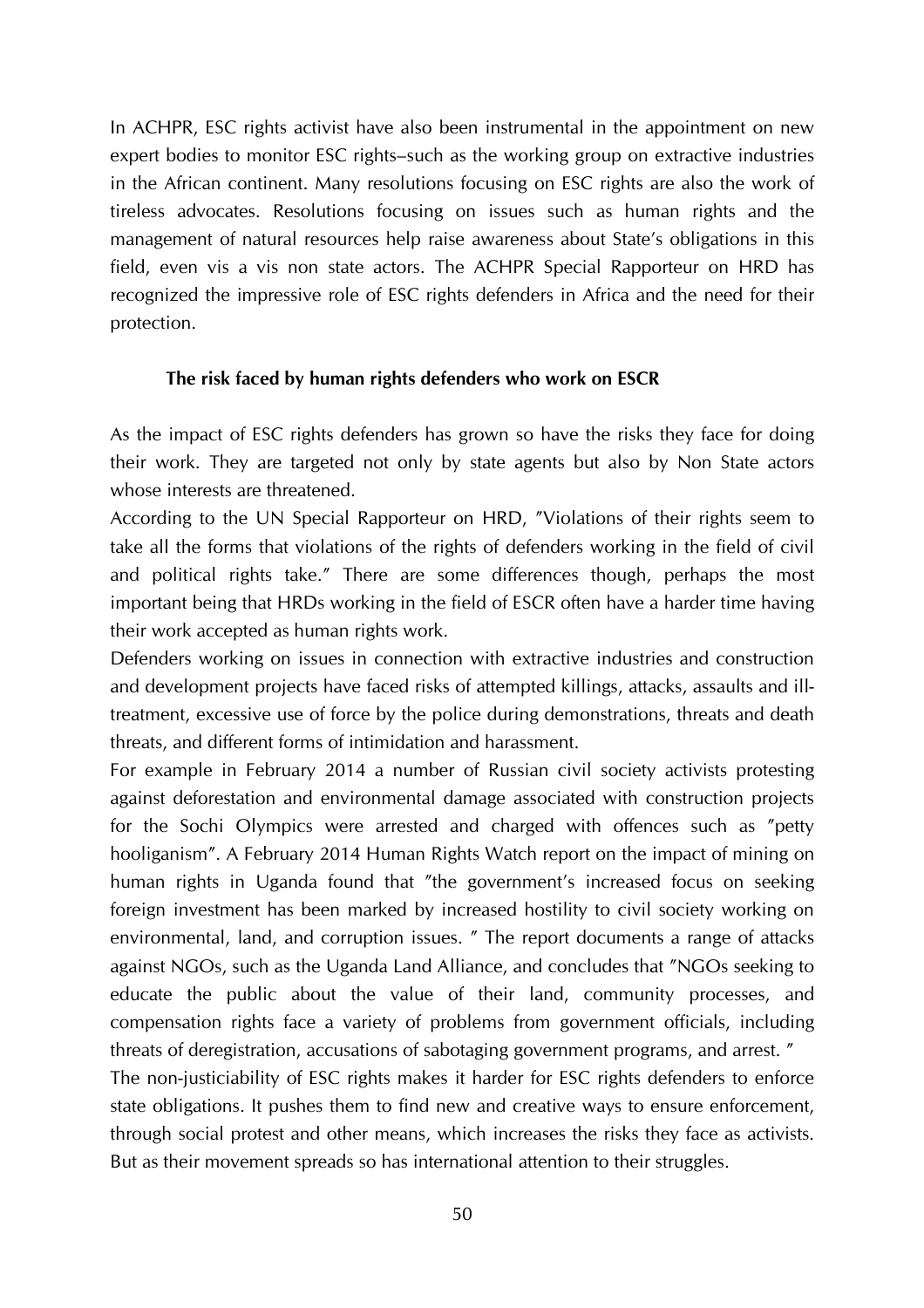Today the African and UN systems explicitly recognize the work of ESC rights defenders and advocate for the protection of their rights as defenders. Cases of ESC rights defenders being targeted or threatened are frequently taken up by regional and UN bodies with concerned Governments. The UN has even appointed a Specific Rapporteur on the right to freedom of association and assembly, who advocates regularly for ESC rights defenders' peaceful actions to be protected by States.

## **Indivisibility of ESC and civil and political rights**

The Arab Spring has taught us more than ever, that the separation between ESC and civil and political rights is becoming more and more blurred. The struggle of ESC rights defenders is intimately linked to the struggle for civil and political rights. ESC rights struggles often mobilize larger segments of society but claims for democracy; good governance and political freedoms are invariably seen as essential to the realization of ESC rights.

Recently we have seen hundreds of thousands of protestors taking to the streets in many countries demanding ESC rights–access to food, resources, jobs & education and denouncing the lack of transparency of their government, demanding accountability, good governance and democracy.

It is clear that the enforcement of ESC rights requires participation of citizens in the decision-making processes of States. In this sense ESC rights demands are re-shaping our understanding of what it means to have a real democracy. These popular uprisings have shown that ordinary citizens aspire to rights across the globe and are willing to enormous risks for a future of dignity.

Many of the UN and African system's experts and representatives have echoed the calls of defenders on these streets and have underlined the legitimacy of such struggles. But governments are less willing to concede.

## **Conclusion**

In order to succeed it is essential for ESC rights defenders to continue to strengthen their voice at international and regional levels, so that pressure to enforce rights at domestic levels is brought to bear on governments. Just as citizens have claimed domestic public squares to organize their protests and air their grievances, ESC rights defenders must claim their space in international and regional bodies. These bodies must become responsive to the realities on the ground and exercise real pressure on Governments who are denying citizens their most basic ESC rights.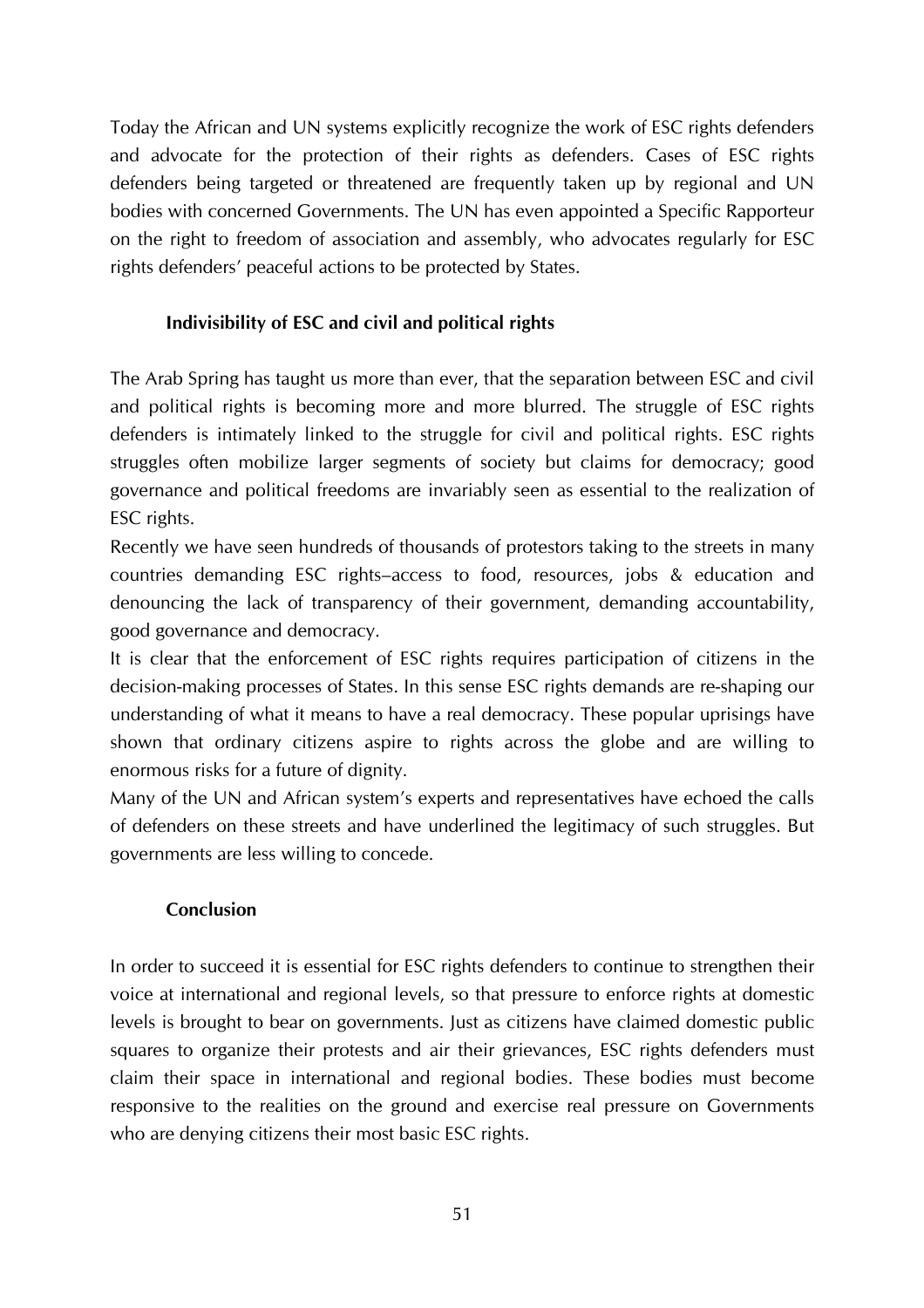It is only through sustained advocacy and presence in regional and international bodies that ESC rights defenders will succeed in truly connecting the local to the global. This will guarantee them better protection, through heightened international visibility and recognition.

Big steps have already been taken and many battles have already been won. Today for instance, it is globally accepted that every citizen has a right to adequate housing. No government can contest this. But it is the enforcement and implementation of these rights at local levels that challenge us today.

This is where ESC rights defenders must focus their attention on regional and international bodies to hold their governments to account, to mobilize international support and solidarity and to seek protection. The challenging job of ESC rights defenders on the ground can be lightened by a strong international and regional strategy to support them. This is essentially the role that international and regional bodies must play and that ESC rights defenders must demand from them.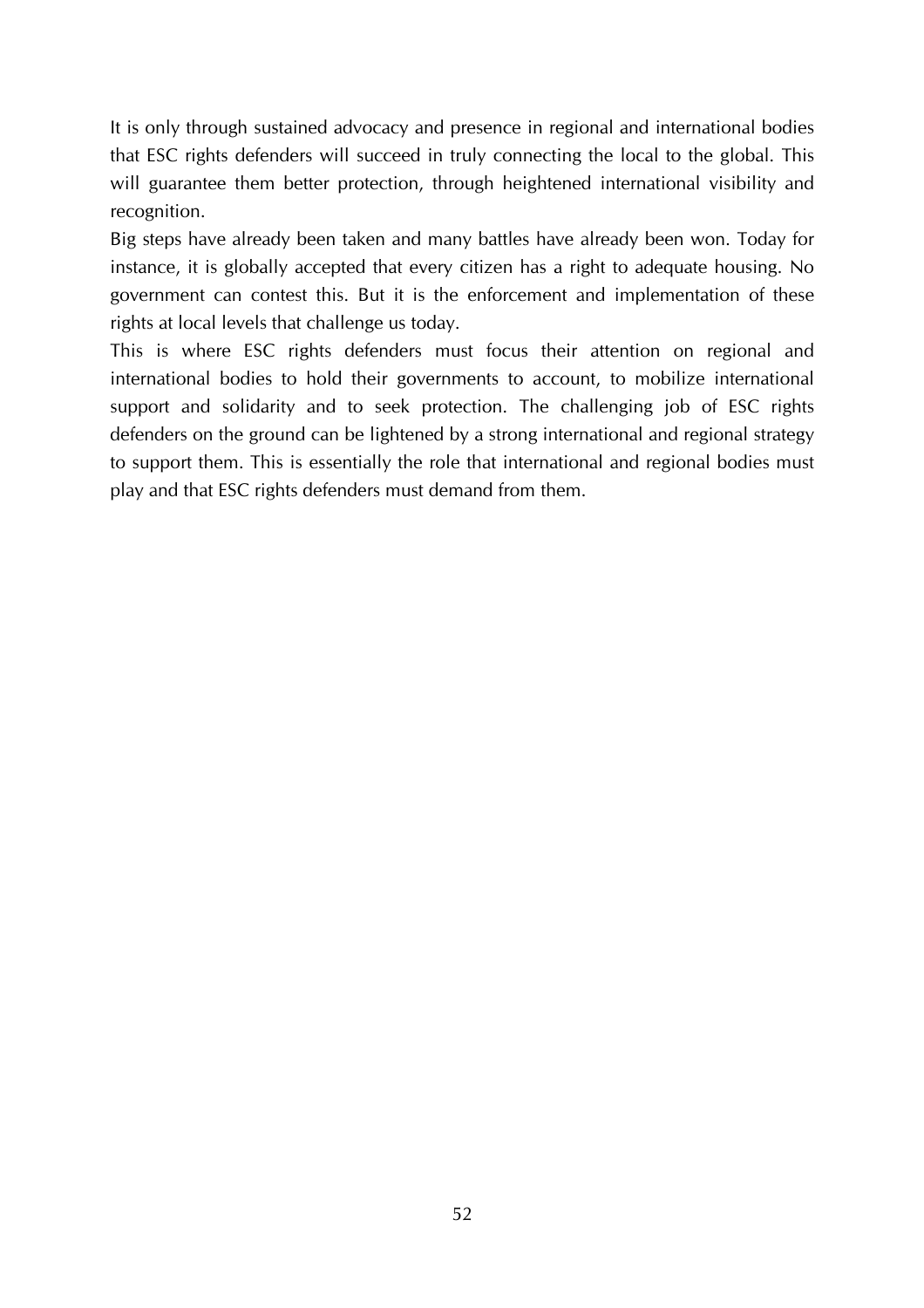# **Experiences from the Ground: Supporters and Obstacles to Human Rights Work at Local Level**

### *Getrude Chimange*

"It needs a strong will to venture into resource governance; though with its consequences!!"



**Getrude taking a picture from inside her moving vehicle; security zone area of relocated victims.** 

The mining sector has the potential to uplift the economic turnaround of any hosting community and the livelihoods of its citizens. However, it also has the potential to undermine communities' rights. The reality is that elites and mining companies enjoy the huge profits attained from minerals extraction, while hosting communities endure its negative impacts characterized by displacements without fair and adequate compensation, deforestation, environmental and land degradation, water and air pollution, destruction of cultural sites and limited economic benefits.



**Diverted river by a Russian Gold Mining Company near the city of Mutare.** 

The million dollar question to ask would be why the Church should, or put simply, why should a Human Rights Defender working for the Church care? The right of the Church is at the same time a duty, because she cannot forsake this responsibility without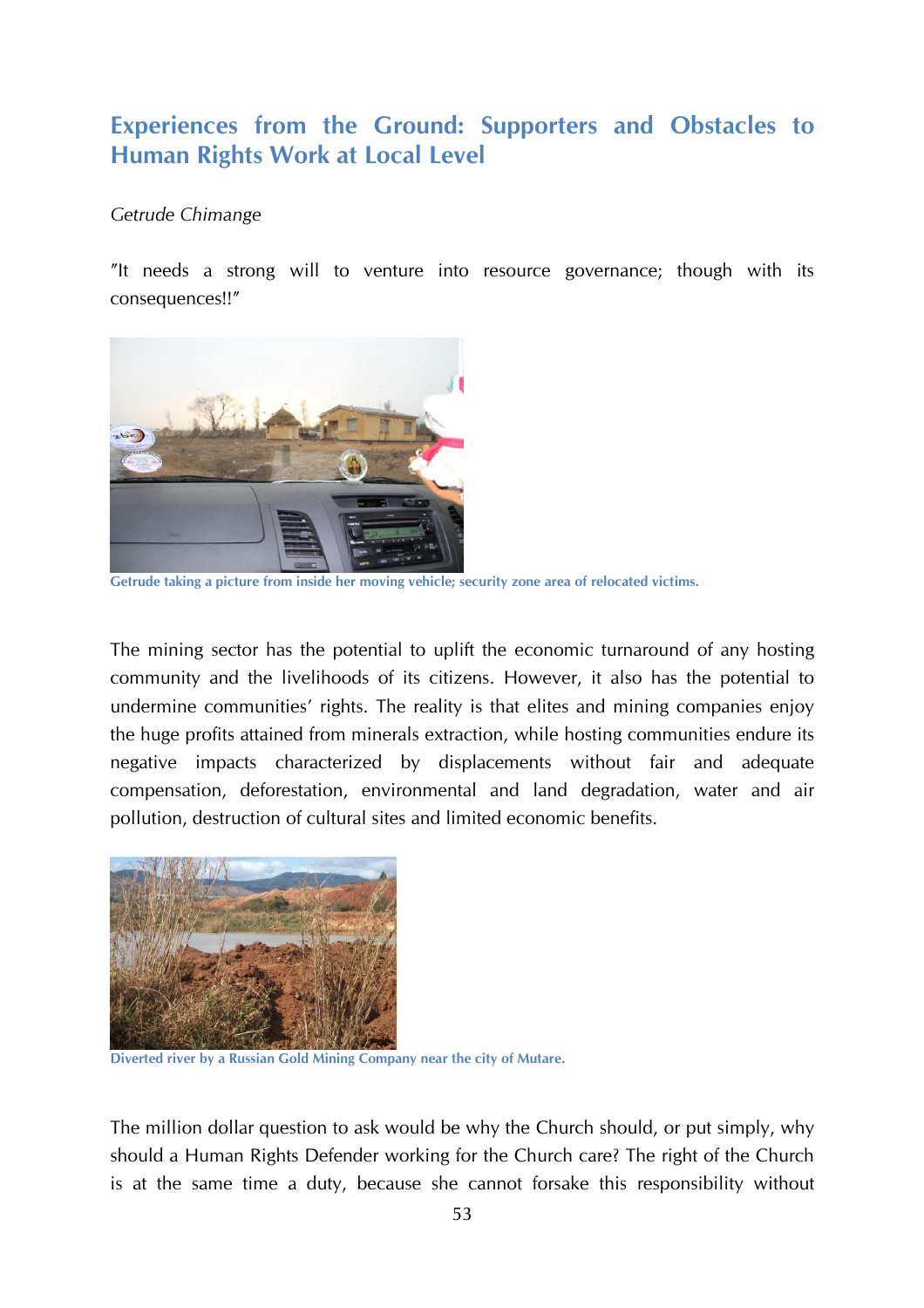denying herself and her fidelity to Christ: Because of the public relevance of the Gospel and faith, because of the corrupting effects of injustice, that is, of sin, the Church cannot remain indifferent to social matters. To the Church belongs the right always and everywhere to announce moral principles, including those pertaining to the social order and to make judgements on any human affairs to the extent that they are required by the fundamental rights of the human person or the salvation of souls. Thus the Church must be a caring community, which sees to it that order and harmony reign.

The Church has a responsibility to demand a call for responsible investment that takes care of the land and environment. Private corporations need not pursue profit with disregard to the destruction caused to land and the environment. Thus the Church; (you and i); has a moral obligation to make sure that leadership is remoralised in pursuit of a moral transformation so that the CST`s are practised both in faith and our daily living in homes and communities.

The objective of the work of a Human Rights Defender is to promote aspects of human rights in the extractive sector and in particular the environmental, economic, social and cultural rights of target communities. These activities are tailored to respond to the environmental, natural resources and human rights needs of poor and marginalised women, youths and men in rural and urban areas. They are also aimed at influencing policy and legal reforms in the Province/Country. Thus our work as HRD involves helping poor and disadvantaged communities to assert their Environmental, Economic, Social and Cultural Rights (EESCR) within the natural resources and environmental sectors. We seek to ensure that environmental and natural resources management laws and policies, respond positively to the needs of poor and marginalized women , men, youths living in urban and rural communities.

Alleged mismanaged revenues by governments and entrenched corruption, combined with inefficiencies and poorly designed development projects, have limited opportunities for communities to reap direct local economic benefit of large-scale projects and have left many communities living in poverty.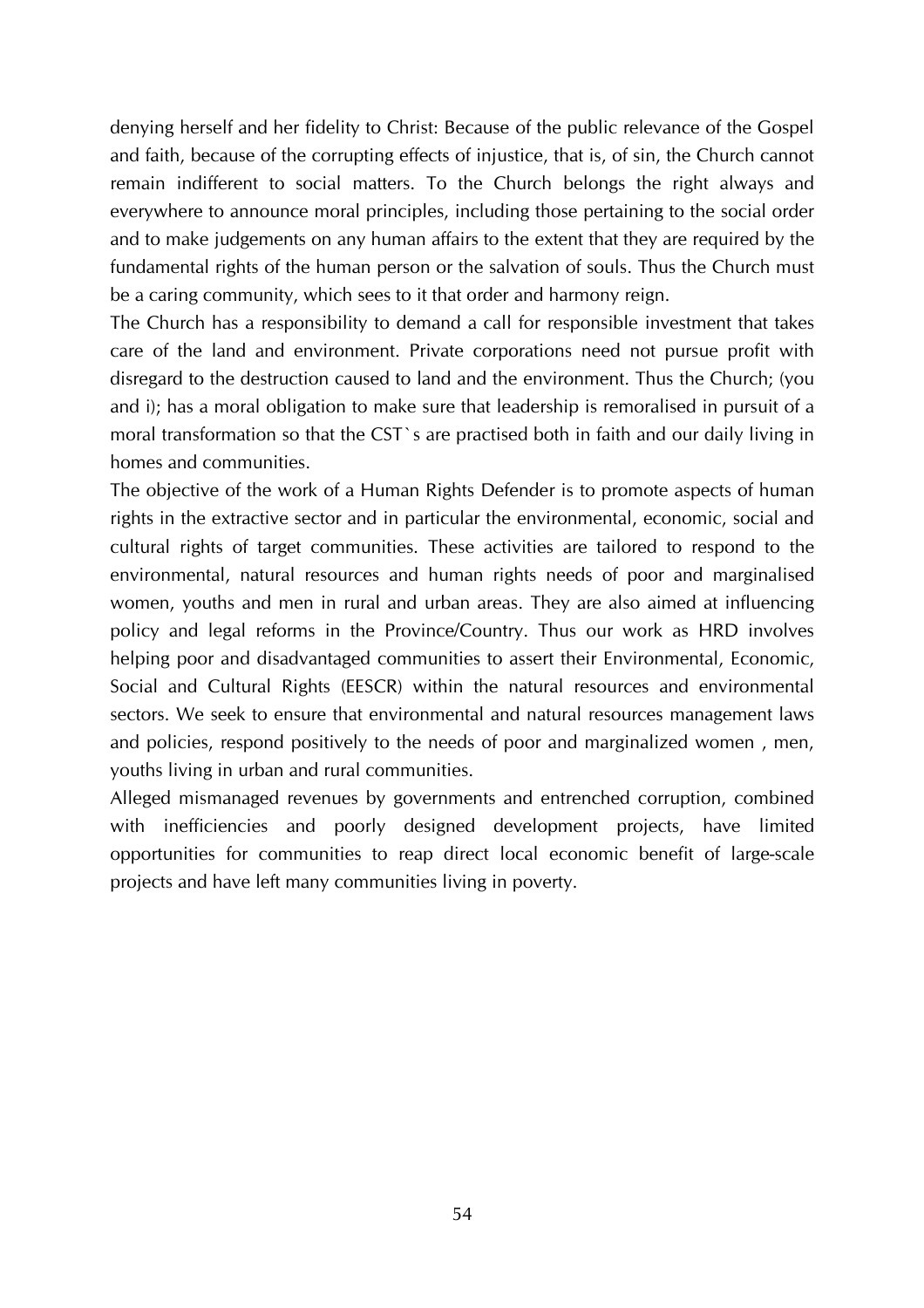

**Affluent being discharged in rivers where communities use the river as a source of water for consumption and animal survival.** 

According to the technology that is being used, the ferro-silicone must be recycled after the diamond extraction. Ferro-silicon is being discharged with waste water into rivers resulting in the problems of itchy skin and unusable water for irrigation and domestic use. The metal concentrations especially that of chromium which is carcinogenic (cancer causing), are of particular concern being close to or higher than W.H.O. standards for drinking water. The problems of bacterial contamination in the water are of serious concern and pose an immediate risk of outbreaks of waterborne diseases such as diarrhoea, cholera and typhoid.

Since it is not possible to gain access to the mining area and assess how mines dispose of their human waste, it will be prudent to make the assumption that they could also be contributing to the problem. It is quite obvious that the water quality problems in this region have far-reaching socioeconomic implications for the livelihoods of local communities and the mines must take full responsibility in accordance with the various legal instruments that protect the environment. There is need for a regular monitoring programme to be instituted to assess for seasonal changes in the water quality of these rivers.



**Veld fire outside a mining zone.**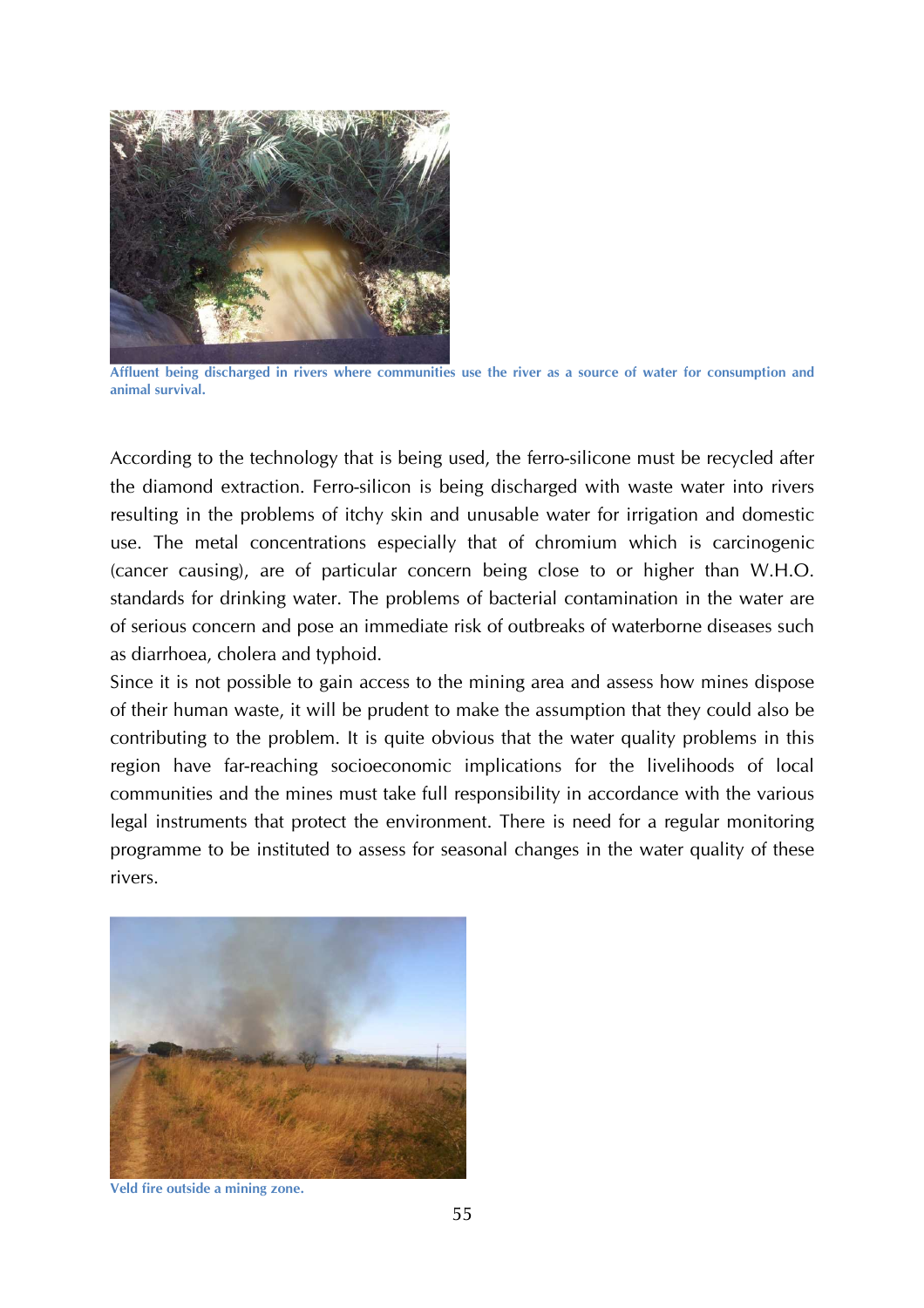As HRD we facilitate a process of empowering and capacity building for the disadvantaged communities so that they are able to articulate these issues to government officials and the companies that are involved. It is because of such work that HRDs face direct and indirect threats to their personal integrity at some instances, and otherwise face structural constrictions upon their rights to defend human rights. Mostly the work involves naming and shaming the culprits, while lobbying for justice to take its course.

Thus in the process of engaging HRDs have faced threats in the form of unlawful detainment; (for trespassing security zones as one tries to get information) and intimidation–as one names and shames corrupt government officials. In most instances, HRDs face structural forms of violence such as the unresponsiveness of duty-bearers (refusal to avail information pertaining to mining contracts and payment towards taxies/royalties). Sometimes one has to do research through visiting the communities and the institutions involved in the negotiation of contracts and this is where the frustration comes in. Many a times anonymous calls are made to scare one off from pursuing the matter, or one has to set interviews in secret places or late at night in order to access certain areas for example points of affluent discharge by companies.

It thus takes more than courage to engage in this, because when HRD suffer, it's not only his/her that is endangered. The whole family becomes endangered species yet will not have somebody else to rely on.

Sadly to say, while all human rights are said to be "equal, indivisible, interrelated, and interdependent", international enforcement mechanisms are strongest for civil and political rights, and their violation is considered more serious than that of economic, social and cultural rights. There are few international NGOs that focus on economic, social and cultural rights and there are few lawyers who have the knowledge or experience to defend economic, social and cultural rights at a national or international level. HRDs of Economic, social and cultural rights are less likely than civil and political rights to be protected whether at National, Regional NAD International level.

References:

- Karel, Vasak (2006): A 30-year struggle; the sustained efforts to give force of law to the Universal Declaration of Human Rights.
- Compendium of the Catholic Social Doctrine of the Church.
- Zimbabwe Environmental Law Association 2013: Issues In Zimbabwe.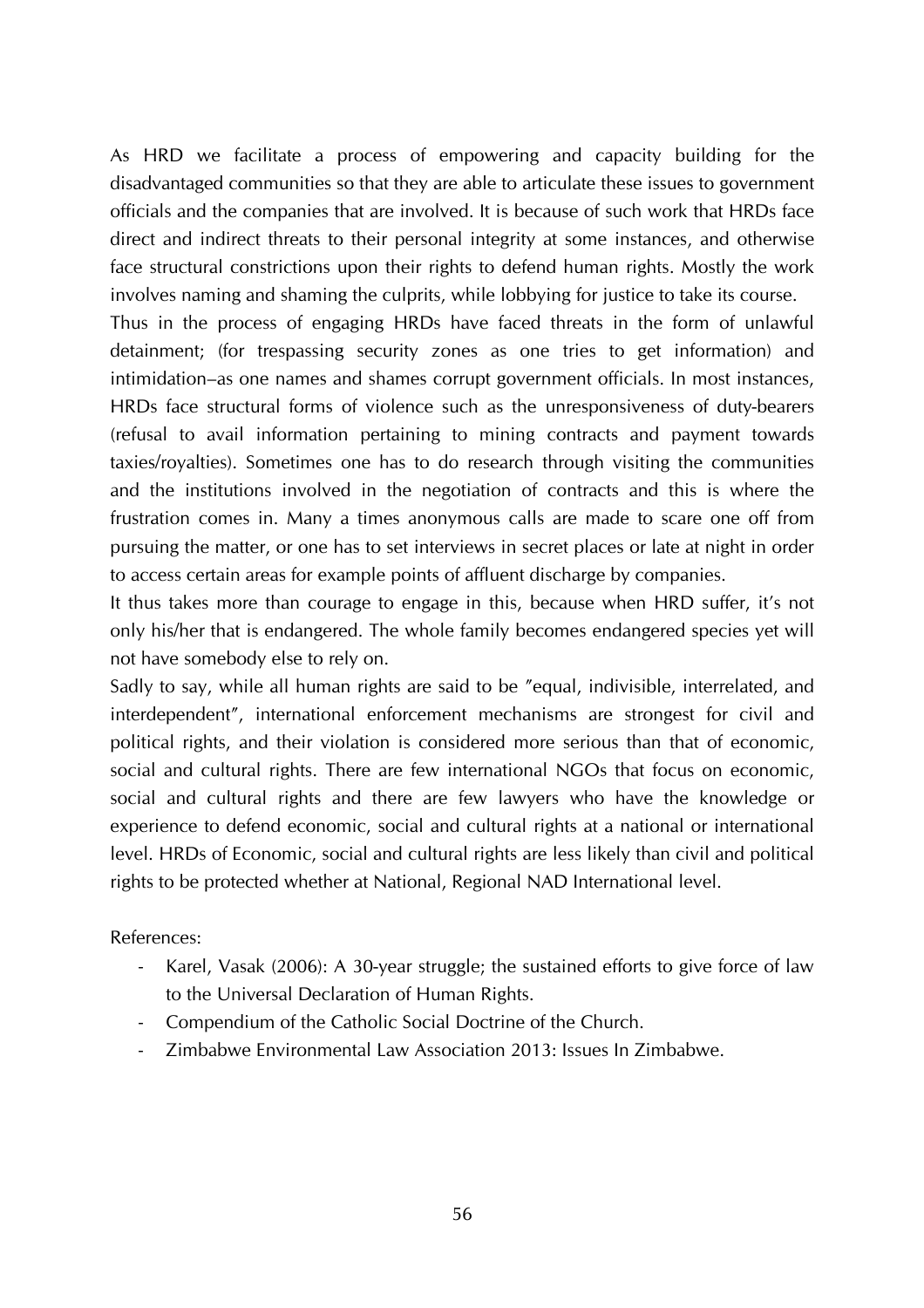# **Churches and Human Right Defenders**

*Fr Jan Stuyt SJ* 

## **Part One: Talking Points**

## **Why bother**

Why should we defend human rights? First, because the gospel tells us to defend the weak and Human Rights defenders do just that, so we help them. It is consistent with Catholic Social Teaching (see the second part below). Diakonia is core business of the Church, not just an optional extra. When people near you suffer, you cannot do nothing.

### **Where to act**

We act first close to home, where we see injustice. Secondly we defend friends and colleagues who speak up. The Church has a special calling to speak up for those without a voice, c.f. the undocumented migrants in one's country of residence. We can also speak for those who are threatened far away, like Amnesty International does very well. We also speak up because our friends elsewhere ask us to do. Finally we defend those who defend God's creation and we can learn from groups like Greenpeace.

## **Churches come in sizes and attitudes**

The Catholic Church has great assets: it is a worldwide Church, its central government can be a help, especially when there is a charismatic leader like Pope Francis. It is so big that there are many flavours. The orthodox churches are often national churches with close links to their governments. Protestant churches vary enormously: we at Justitia and Pax know the Lutheran World Federation, the Quakers and the Mennonites as good and reliable worldwide partners.

## **Strengths of the Church in Human Rights Work**

Many Catholic organisations have a qualified professional staff: Pax Christi, Caritas. There is an enormous network that we can consult and should consult much more: the Catholic network is not used enough. The Catholic Church is both national and international: this is our greatest asset–that we have both the knowledge of the place and the international perspective. When the Church speaks out it is often heard: c.f Pope Francis in Lampedusa. Charismatic leaders like Mother Teresa and the reputation of "the good sisters" give us in many places goodwill.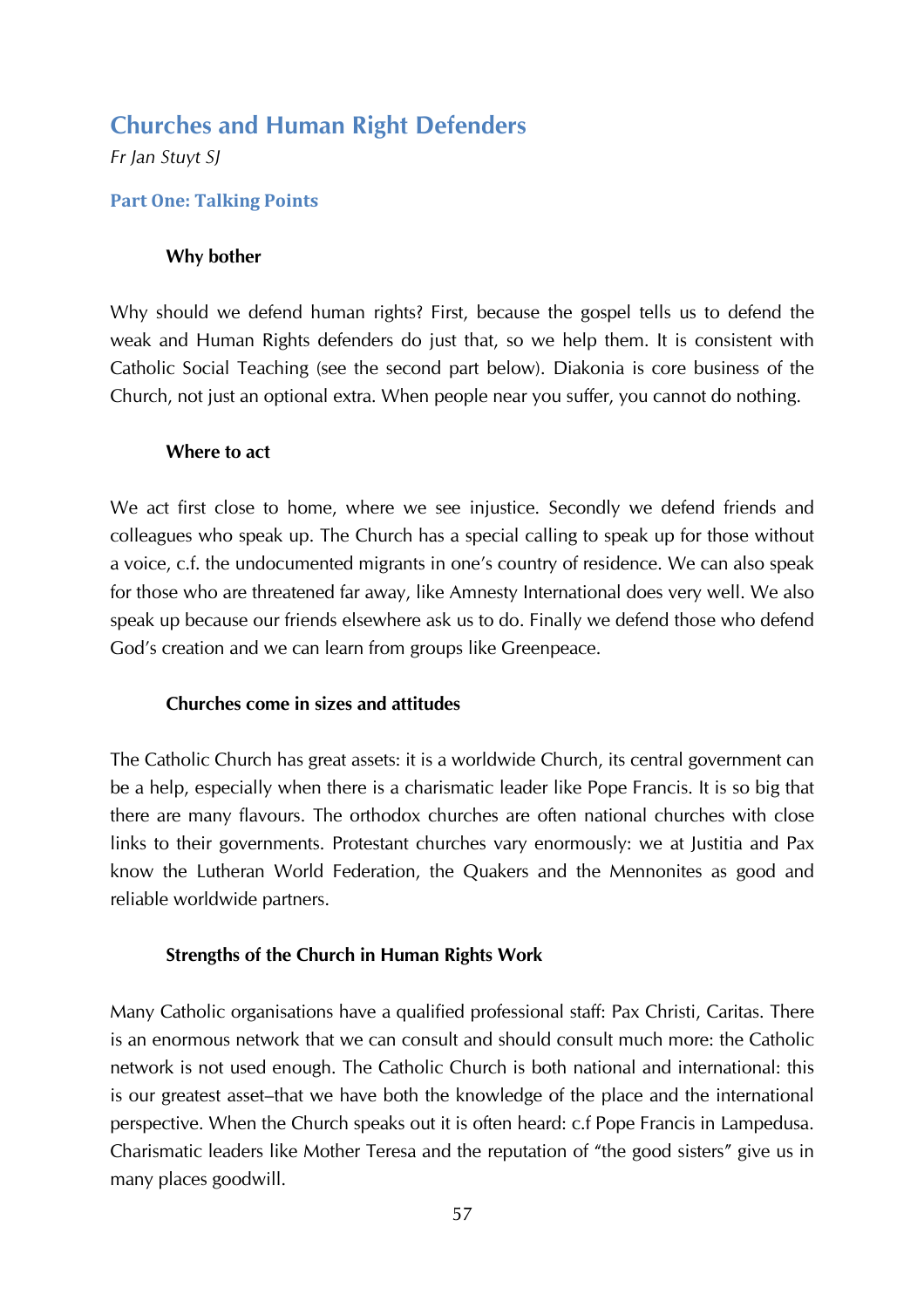#### **Pitfalls for the Church in Human Rights Work**

Sometimes those in authority in the Church are very close to the establishment–we all remember the Argentine junta and its bishop friends. The culture where an independent NGO can freely criticize the government is not widespread: Westerners should not underestimate the risk that their colleagues run in most other countries. The brand mark 'Catholic' is not copyrighted, sometimes very weird people speak in 'our' name. In a place like the European Parliament it is really easy to get access a first time. But you get only one shot. If you do sloppy work there is no second chance. Advocacy is a job that demands expertise, timing and the right partners. It is easy to make mistakes. And we are often too shy. I heard more than once from government officials that we should speak up louder.

### **CONSOLATION**

Sometimes just being there is enough, as election monitor, or when the nuncio is silently present, just listening.

You are not the Saviour of the World, that title has been given already to someone else, you do not have to do the impossible.

In this kind of work our partners and colleagues are a great gift. You will meet wonderful generous expert people.

Finally you will know that you have made a difference and not committed the sin of doing nothing.

### **Part Two: Notes on Catholic Social Teaching**

Using Infrastructure at Different Levels to Protect Human Rights Defenders: Church and Human Rights Defenders

Human rights defenders undertake a great responsibility for they are called to commit themselves to the defense of all human rights. As the *Compendium of the Social Doctrine of the Church* (CSD) tells us, "(h)uman rights are to be defended not only individually but also as a whole: protecting them only partially would imply a kind of failure to recognize them." They correspond to the demands of human dignity and entail, in the first place, the fulfilment of the essential needs of the person in the material and spiritual spheres. "These rights apply to every stage of life and to every political, social, economic and cultural situation. Together they form a single whole, directed unambiguously towards the promotion of every aspect of the good of both the person and society ... The integral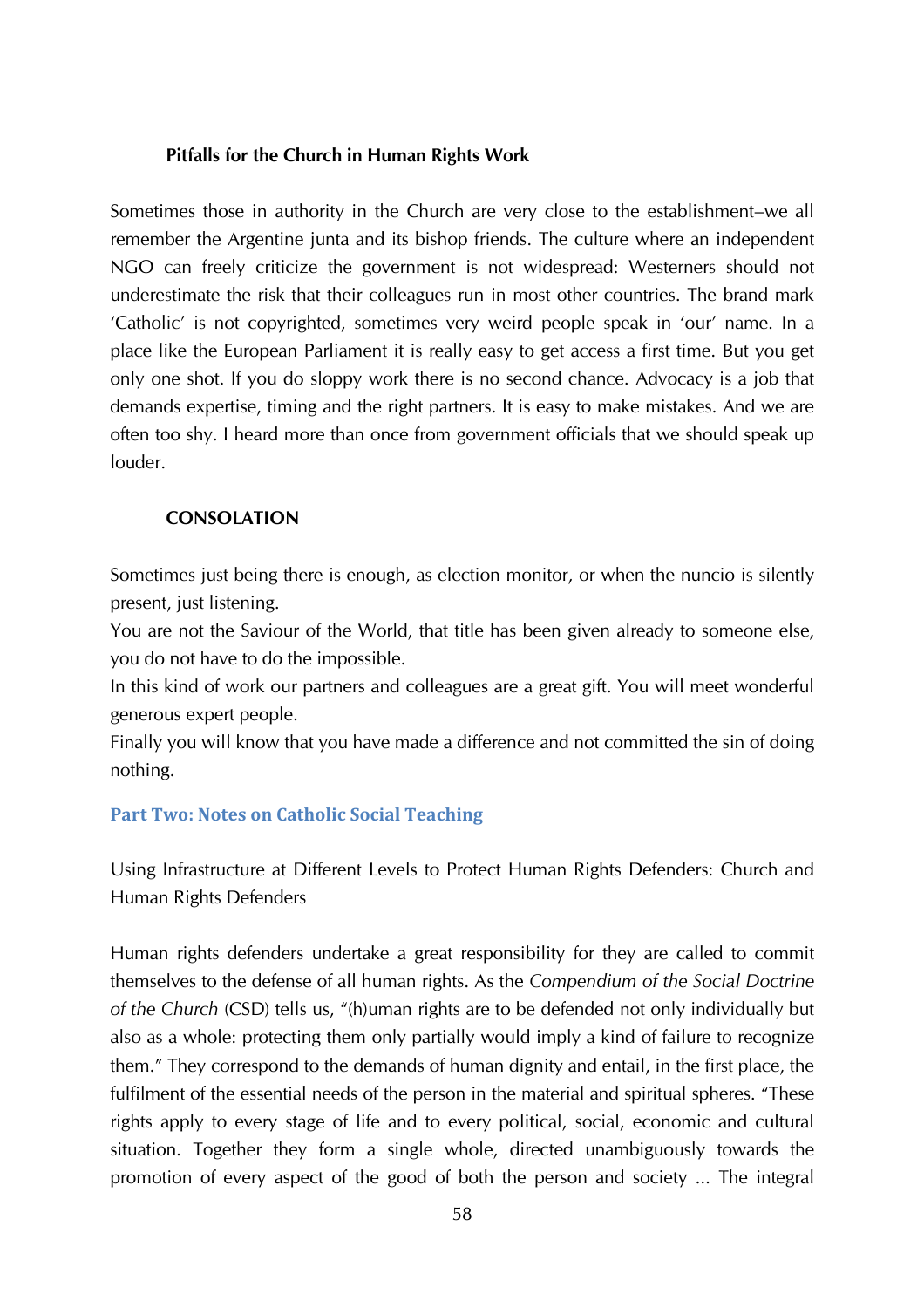promotion of every category of human rights is the true guarantee of full respect for each individual right". Universality and indivisibility are distinctive characteristics of human rights. They are "two guiding principles which at the same time demand that human rights be rooted in each culture and that their juridical profile be strengthened so as to ensure that they are fully observed" (CSD, 154).

Citing, in part, the encyclical *Pacem in Terris* of Blessed John XXIII, the *Catechism of the Catholic Church* affirms that "respect for the human person entails respect for the rights that flow from his dignity as a creature. These rights are prior to society and must be recognized by it. They are the basis of the moral legitimacy of every authority: by flouting them, or refusing to recognize them in its positive legislation, a society undermines its own moral legitimacy. If it does not respect them, authority can rely only on force or violence to obtain obedience from its subjects. It is the Church's role to remind men of good will of these rights and to distinguish them from unwarranted or false claims" (Catechism, no 1930).

In the encyclical *Centesimus annus* blessed John Paul II drew up a list of human rights and enumerated them as follows, namely "right to life, an integral part of which is the right of the child to develop in the mother's womb from the moment of conception; the right to live in a united family and in a moral environment conducive to the growth of the child's personality; the right to develop one's intelligence and freedom in seeking and knowing the truth; the right to share in the work which makes wise use of the earth's material resources, and to derive from that work the means to support oneself and one's dependents; and the right freely to establish a family, to have and to rear children through the responsible exercise of one's sexuality. In a certain sense, the source and synthesis of these rights is religious freedom, understood as the right to live in the truth of one's faith and in conformity with one's transcendent dignity as a person." (CA, 47).

It is important to remember always that the right to life is the first of all rights. As the *Compendium of the Social Doctrine of the Church* tells us, the right to lie "is the condition for the exercise of all other rights." (CSD, 15).

Addressing the link between rights and duties, Benedict XVI in his encyclical *Caritas in Veritate* has written that "nowadays we are witnessing a grave inconsistency. On the one hand, appeals are made to alleged rights, arbitrary and non-essential in nature, accompanied by the demand that they be recognized and promoted by public structures, while, on the other hand, elementary and basic rights remain unacknowledged and are violated in much of the -world. A link has often been noted between claims to a "right to excess", and even to transgression and vice, within affluent societies, and the lack of food, drinkable water, basic instruction and elementary health care in areas of the underdeveloped world and on the outskirts of large metropolitan centres" (CV, 43).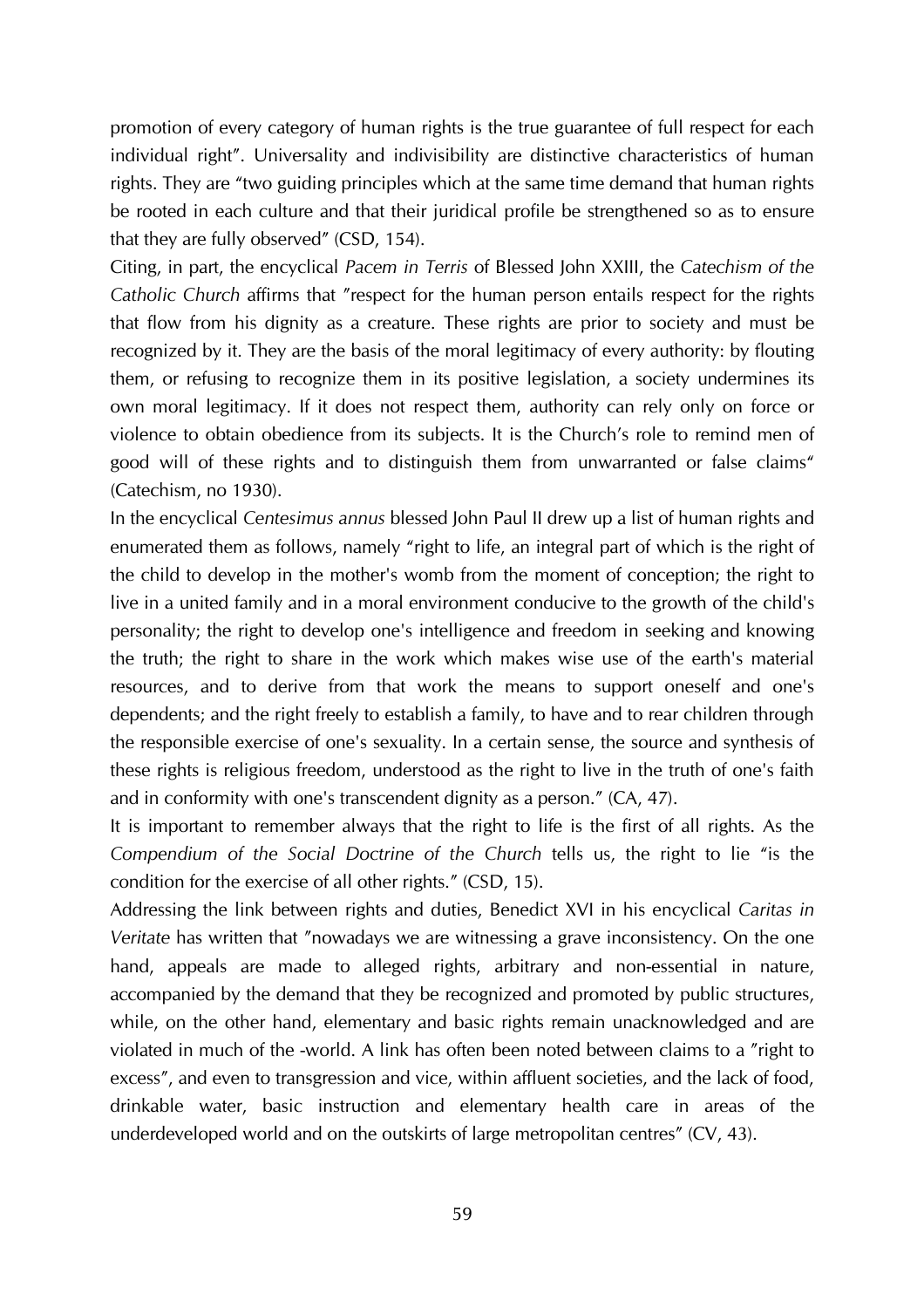In his apostolic exhortation *Evangelii Gaudium*, Pope Francis affirms the responsibility of all followers of Christ to promote human rights and thus better the world in which we live. As he writes, the Church "cannot and must not remain on the sidelines in the fight for justice." All Christians, their pastors included, are called to show concern for the building of a better world. This is essential, for the Church's social thought is primarily positive: it offers proposals, it works for change and in this sense it constantly points to the hope born of the loving heart of Jesus Christ (EG, 183).

In *Evangelii Gaudium*, Pope Francis draws attention to many of those who are more prone to suffering grave violations of human rights and the responsibility that we have toward them, namely, the poor as well as all who are in vulnerable situations, that is, the homeless, those suffering from addiction, refugees, indigenous peoples, the elderly, migrants, victims of human trafficking, "women who endure situations of exclusion, mistreatment and violence," and unborn children—whom he refers to as "the most defenseless and innocent among us" (EG, 210-213).

The Catholic Church is committed to affirming, defending, and promoting human rights. The Holy See does this both bilateral with individual governments and also between and among governments within intergovernmental organizations, for example, at the United Nations both in New York and Geneva, the Organization for American States, and the Council of Europe.

The Catholic Church is concerned for the wellbeing of human rights defenders especially those working in difficult situations. Recently, the Holy See has expressed concern for women human rights defenders in particular, and, in this regard, has stated at the Human Rights Council that "(u)nstable situations marked by violence present the risk of particularly aggressive behavior against the more defenseless groups of society. A grave concern of the Holy See is that the protection of women from violence be provided in these contexts, with special concern for women who are human rights defenders. Judicial impunity, cultural and social norms that tolerate discrimination and fail to address violent acts such as female infanticide or sex-selective abortion must be addressed and rejected" (Intervention of Archbishop Silvano M Tomasi, Permanent Observer of the Holy See to the United Nations and other international organizations in Geneva, Human Rights Council, 20th regular session, 26 June 2012).

"The Church's deepest nature is expressed in her three-fold responsibility: of proclaiming the word of God (kerygma-martyria), celebrating the sacraments (leitourgia), and exercising the ministry of charity (diakonia). These duties presuppose each other and are inseparable. For the Church, charity is not a kind of welfare activity which could equally well be left to others, but is a part of her nature, an indispensable expression of her very being". *Deus Caritas Est*, God is Love, Pope Benedict XVI. (DC, 25, abridged).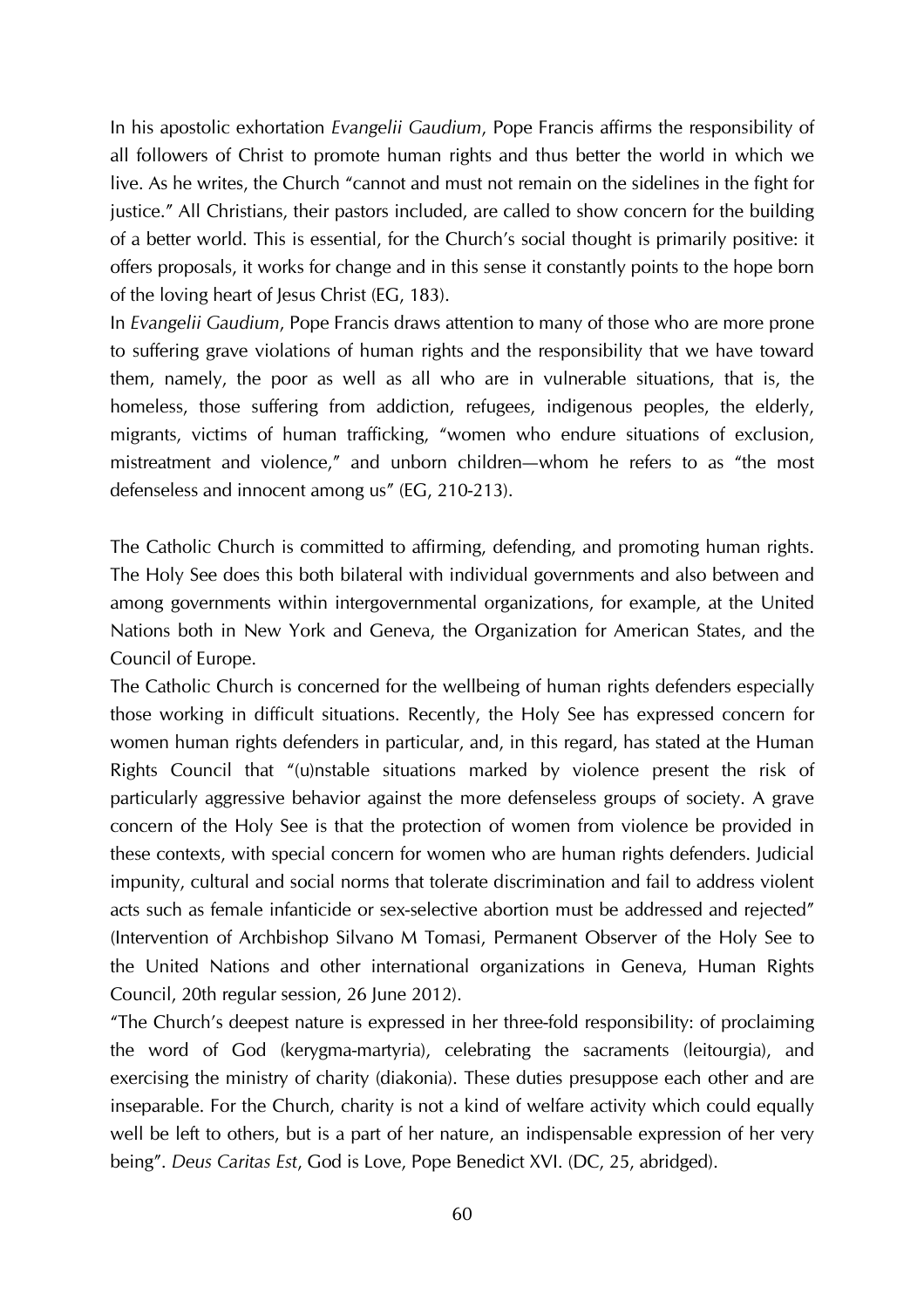"The Church cannot and must not take upon herself the political battle to bring about the most just society possible. She cannot and must not replace the State. Yet at the same time she cannot and must not remain on the sidelines in the fight for justice. She has to play her part through rational argument and she has to reawaken the spiritual energy without which justice, which always demands sacrifice, cannot prevail and prosper. A just society must be the achievement of politics, not of the Church. Yet the promotion of justice through efforts to bring about openness of mind and will to the demands of the common good is something which concerns the Church deeply". (DC, 28, abridged).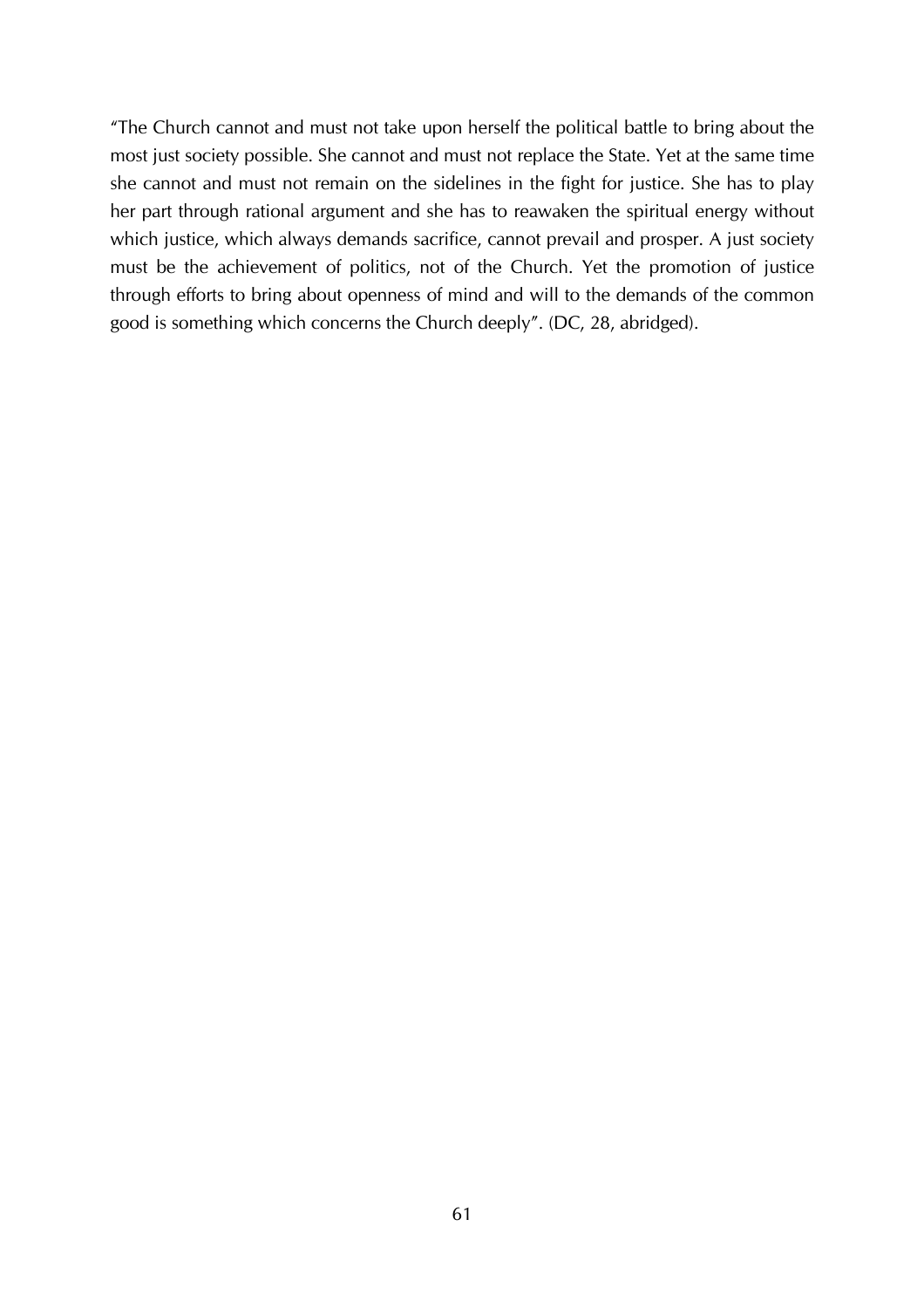# **List of Participants**

#### Bielefeldt Heiner

Erlangen, Germany, UN-Special Rapporteur for Freedom of Religion and Belief

#### Casel Gertrud

Bonn, Germany, Secretary General of the German Commission of Justice and Peace

#### Chimange Getrude

Mutare, Zimbabwe, CCJP Mutare

#### Chiti SJ Fr Leonard

Lusaka, Zambia, Director of the JCTR

### Cissé van den Muijsenbergh Catherine

The Hague, The Netherlands, Executive Director of the Institute for Historical Justice and Reconciliation

#### Däubler-Gmelin Herta

Tübingen, Berlin, Germany, Lawyer, former Federal Minister of Justice in Germany and Chairperson of Human Rights Commission at German Parliament

### De Korte Mgr Gerard

Groningen, The Netherlands, Bishop of Groningen-Leeuwarden, Justice and Peace, The Netherlands

### Emmer Pieter

Leiden, The Netherlands, Professor Emeritus, History of European Expansion Leiden University

### Justenhoven Heinz-Gerhard

Hamburg, Germany, Institute for Theology and Peace

### Jaoko Simbiri Florence

Nairobi, Kenya, Lawyer, former Chairperson of the Kenyan National Human Rights Commission

## Kapito John

Lilongwile, Malawi, Executive Director of Consumers Association of Malawi, former Chairperson of the Malawi Human Rights Commission

### Komakoma Fr Joseph

Accra, Ghana, Secretary General of SECAM

#### Legutke Daniel

Bonn, Germany, German Commission of Justice and Peace

#### Marcinkowski Christoph

Aachen, Germany, Missio Aachen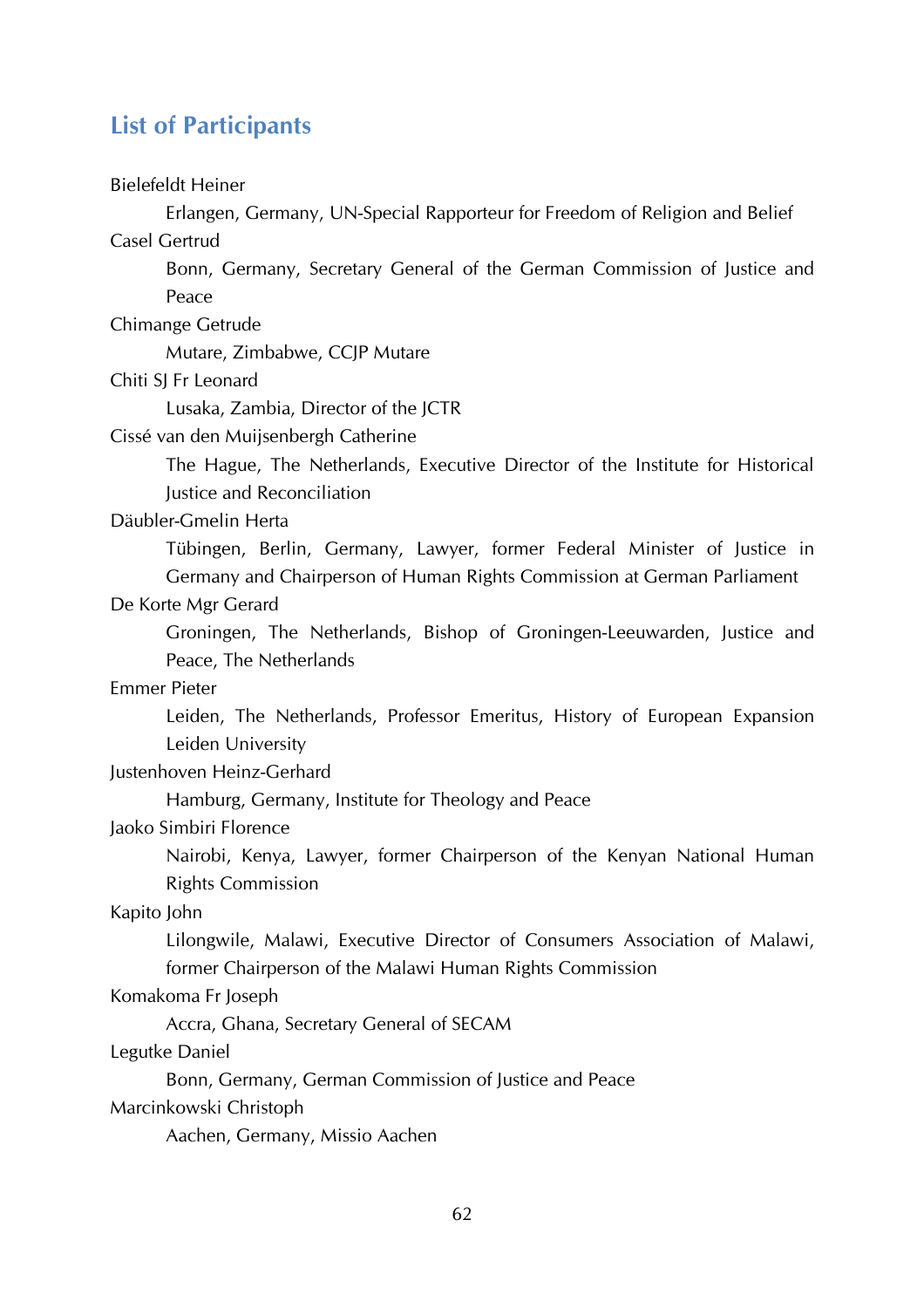Menatsi Fr Richard

Harare, Zimbabwe, General Secretary at IMBISA Centre, The Inter-Regional Meeting of the Bishops of Southern Africa

#### Minani SJ Fr Rigoberto

Nairobi, Kenya, Director of Jesuit African Social Centers Network JASCNET

# Nedte Fr Edward

Harare, Zimbabwe, Catholic Parliamentary Liaison Office

Nzivu Elizabeth Nduku

Nairobi, Kenya, Catholic University of Eastern Africa

#### Okero Betty

Kisumu, Kenya, Executive director of Civil Society Organizations Network

#### Renz Mgr Thomas Maria

Rottenburg, Germany, German Commission of Justice and Peace, Aux. Bishop in Rottenburg-Stuttgart

#### Scheffers Victor

The Hague, The Netherlands, General Secretary of Commission for Justice and Peace

### Stuyt SJ Fr Jan

Brussels, Belgium, Representative of the Pontifical Council for Justice and Peace, Secretary of the Jesuit Provinces of The Netherlands and Flanders

#### Tak Peter

Nijmegen, The Netherlands, President Justice and Peace Netherlands

## Veer Lionel

The Hague, The Netherlands, Netherlands Human Rights Ambassador

#### Vellguth Klaus

Aachen, Germany, Missio Aachen

#### Visser Janita

The Hague, The Netherlands, Justice and Peace Netherlands

#### Voulé Nyaletsossi Clement

Program Manager, States in Transition, and African Commission Advocacy Coordinator, International Service for Human Rights, Geneva

#### Woods Samuel Kofi

Monrovia, Liberia, former head of the Justice and Peace Commission of the Catholic Church in Liberia, former minister of Labor and of Public Works in Liberia

### Zwaan Sebastiaan van der

The Hague, The Netherlands, Deputy Director Justice and Peace Netherlands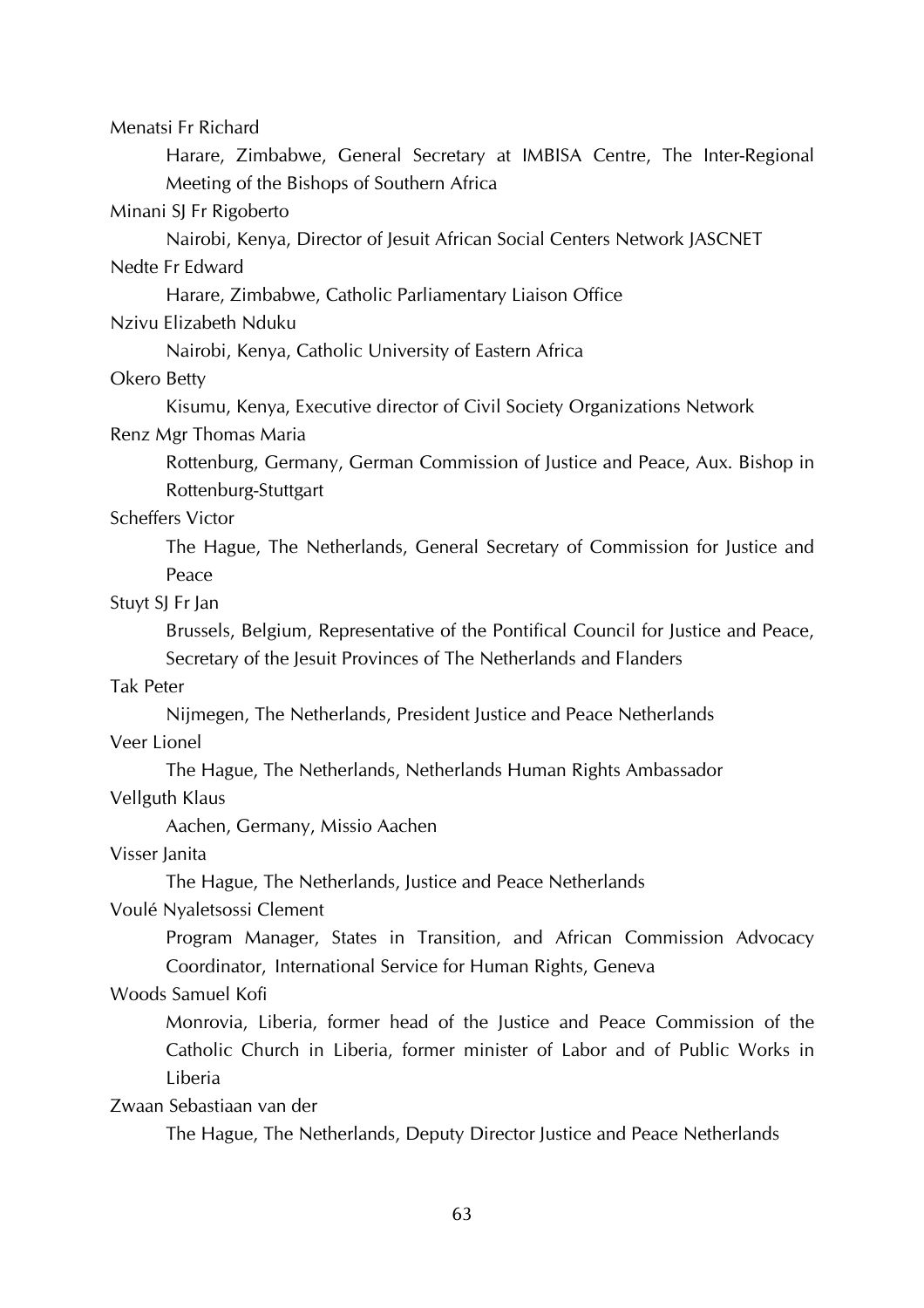# **Program of the Conference**

*Defending Human Dignity and Human Rights: A Challenge for International Cooperation, International Workshop on Human Rights Defenders* 

## **Wednesday 5th February 2014**

Morning Arrival of Participants

Afternoon Opening of the International Workshop

Venue: The English Speaking International Roman Catholic Church of Our Saviour, Koningin Marialaan 2, 2595 GB, The Hague

## 12:30 Lunch

## 14:00 *Welcome Addresses*

- Gerard de Korte (Bishop of Groningen-Leeuwarden, Justice and Peace The Netherlands)
- Gertrud Casel, Secretary General, Commission of Justice and Peace Germany)
- Dr. Manfred Emmes (Chargé d'Affaires a.i., German Embassy in the Hague)
- Fr Sjaak de Boer (pastor, Parish of Our Saviour)

## *Theme: History and Reconciliaton*

Chair: Daniel Legutke (Justice and Peace, Germany)

14:30 The Precursors of Modern Imperialism and the Scramble for Africa

- Introduction: Prof. Piet Emmer (Professor Emeritus in the History of European Expansion, Leiden University)
- Discussion

## 15:30 Coffee Break

16:00 Panel Discussions–Burdened Past. Why the Acceptance of the Ambivalence of Modern European and African History with Human Rights Makes a Difference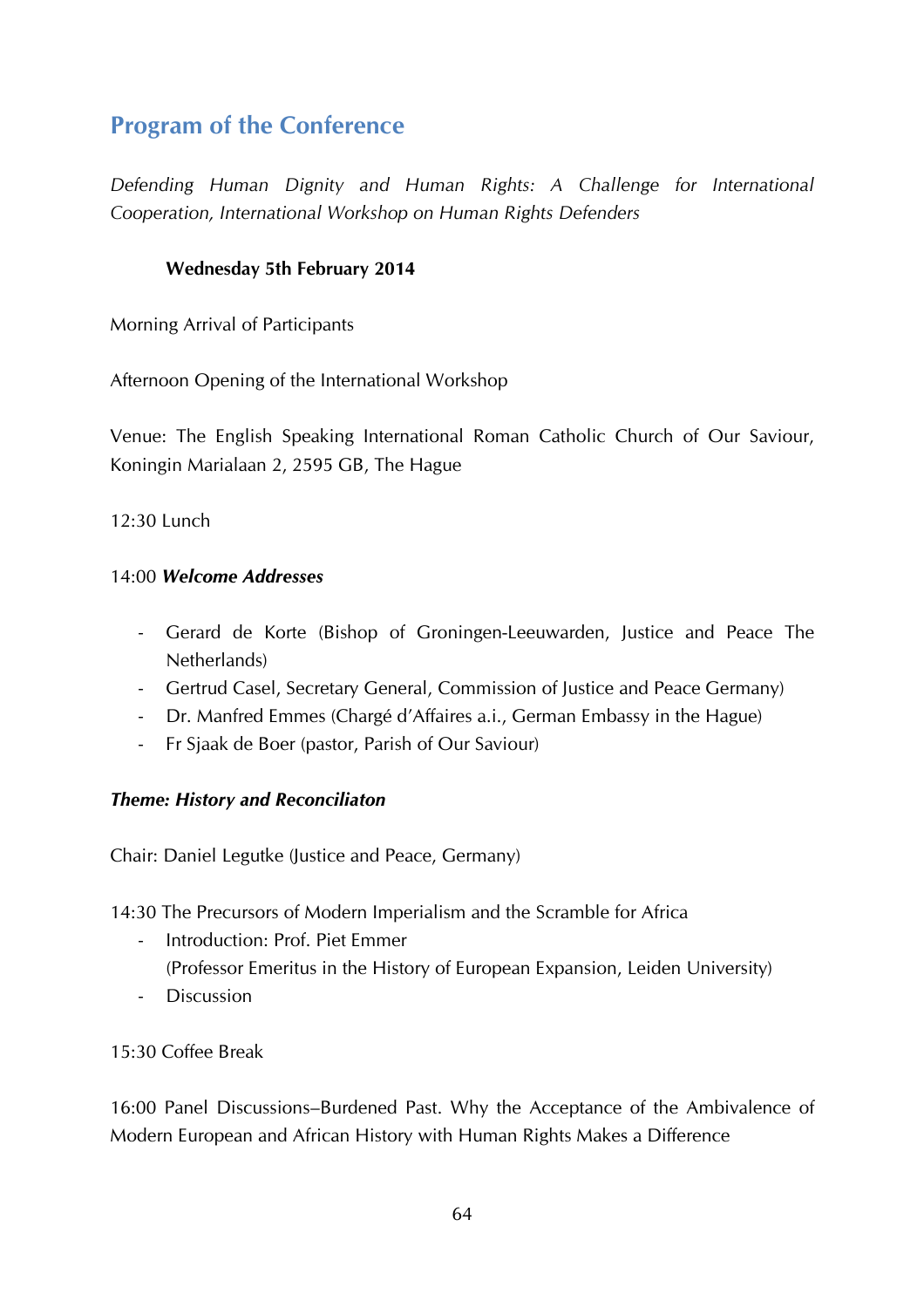- Catherine Cissé van den Muijsenbergh (Executive Director of the Institute for Historical Justice and Reconciliation in The Hague)
- Prof. Piet Emmer
- Fr Leonhard Chiti Sj (Director of the Jesuit Center for Theological Reflection)
- Florence Simbiri Jaoko (Lawyer, Kenya)

17:30 Closure

18:00 Mass

19:00 Dinner

Evening, until 21:30 : Informal Meeting with the African Community of the Parish

## **Thursday 6th February 2014**

Venue: NH Hotel The Hague, Prinses Margrietplantsoen 100 2595 BR, The Hague

# *Theme: Broadening the Concept of Human Rights Defenders: Activism for Economic, Cultural and Social Rights?*

Chair: Heiner Bielefeldt (UN Special Rapporteur for Freedom of Religion and Belief)

09:00 Keynote Speech–Human Rights Defenders in the Self-Understanding of the Church, Her Teachings and Her Mission

- Fr Joe Komakoma (Secretary General SECAM)

10:00 Coffee Break

10:30 Panel with Statements

- Development of Human Rights Obligations in the Field of Economic, Social and Cultural Rights
	- Sebastiaan van der Zwaan (deputy director Justice and Peace Netherlands)
- Defending Economic, Social and Cultural Rights: Special Challenges in the Protection of Economic, Social and Cultural Rights Activists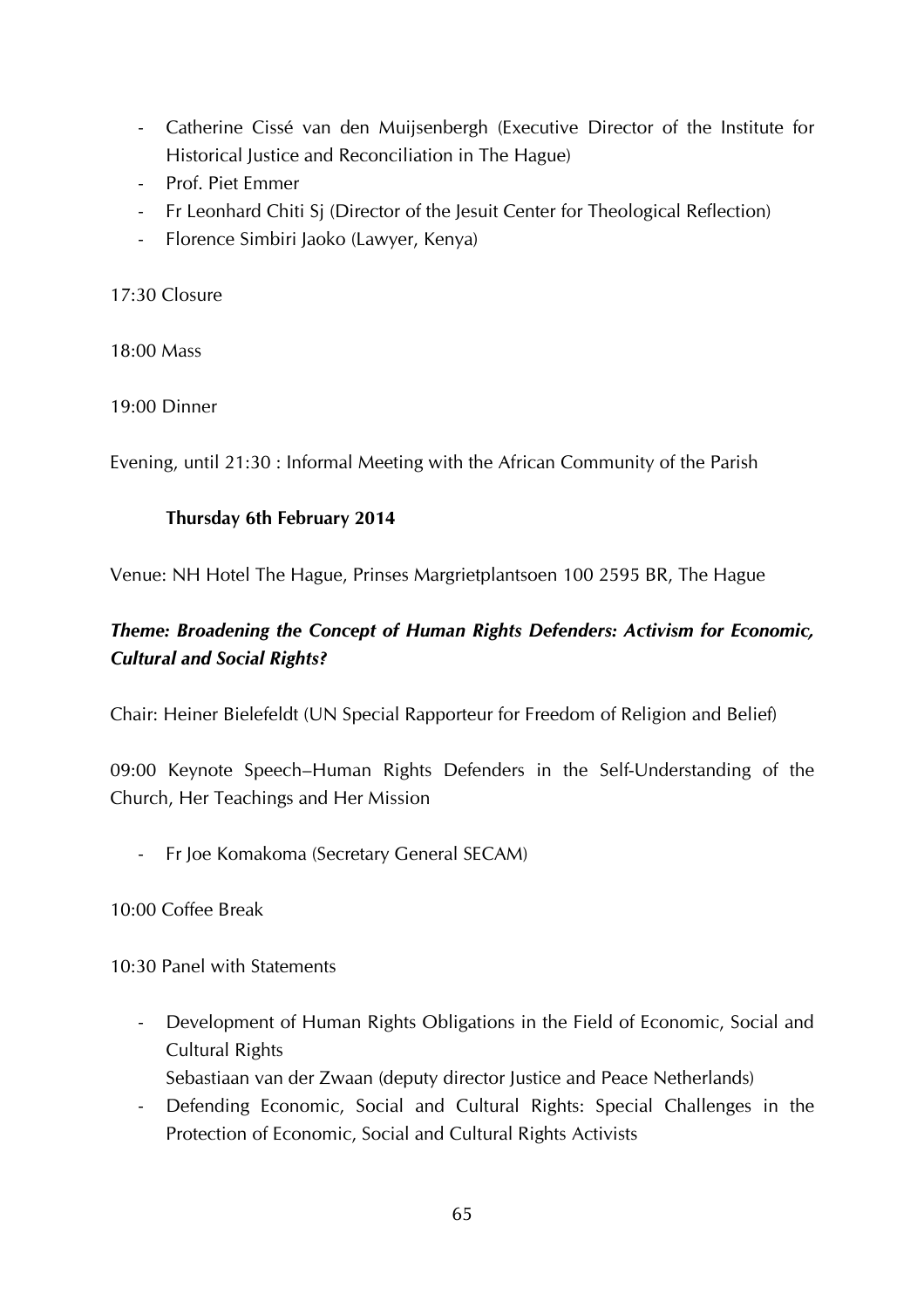Rigobert Minani SJ (Director of Jesuit African Social Centers Network (JASCNET); Nairobi, Kenya)

- Defending Economic, Social and Cultural Rights: The Work of National Human Rights Commissions

John Kapito (Executive Director of Consumers Association of Malawi; Lilongwile, Malawi)

12:30 Lunch

# *Theme: Supporting the Work of Activists for Economic, Cultural and Social Rights*

Chair: Heinz-Gerhard Justenhoven (Institute for Theology and Peace; Hamburg, Germany)

14:00 Keynote Speech–Defending ESC Rights; The Support of Human Rights Defenders through Regional and International Human Rights Commissions

- Clement Voulé (Program Manager, States in Transition, and African Commission Advocacy Coordinator, International Service for Human Rights, Geneva)

15:00 Coffee Break

15:30 Panel with Statements

- The Possibilities in International Law to Address Violations of ESC rights Judge Joyce Aluoch (Representative of the ICC)
- Experiences from the Ground: Supporters and Obstacles to Human Rights Work at Local Level

Gertrude Chimange (Catholic Commission of Justice and Peace; Mutare, Zimbabwe)

17:30 Closure

19:00 Dinner

# **Friday 7th February 2014**

Venue: NH Hotel The Hague, Prinses Margrietplantsoen 100 2595 BR, The Hague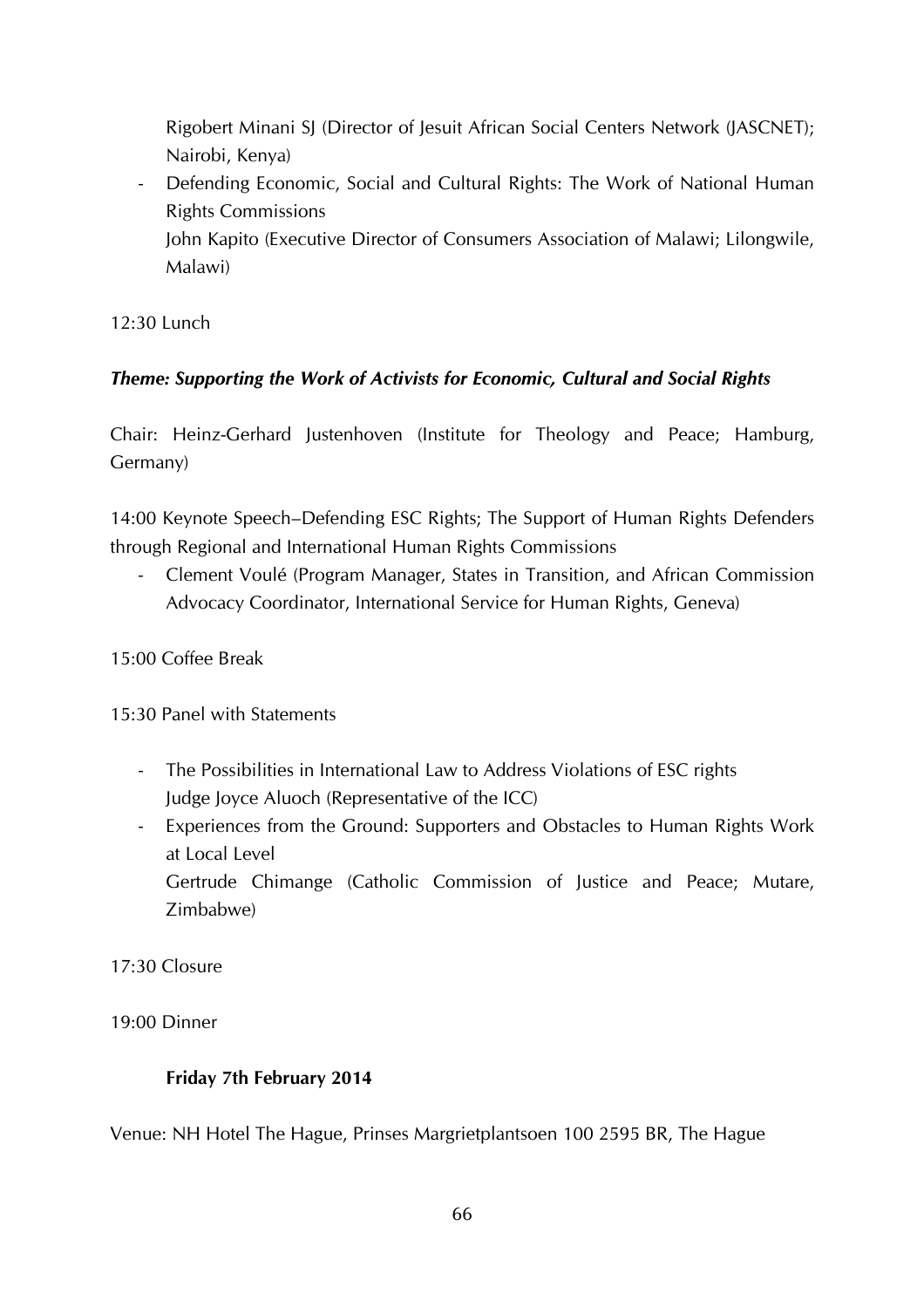# *Theme: Using Infrastructure at Different Levels to Protect Human Rights Defenders: Practical Opportunities.*

Chair: Peter Tak (President Justice and Peace Netherlands)

09:00 Keynote Speech–Church and Human Rights Defenders

- Fr Jan Stuyt (representative of the Pontifical Council for Justice and Peace, secretary of the Jesuit Provinces of The Netherlands and Flanders)

10:00 Coffee Break

## 10:30 Panel with Statements

- Different Tasks of Different Institutions and Organizations at Local, National, Regional and International Level Herta Däubler-Gmelin (Lawyer, Prof. at Free University Berlin, former Federal Minister of Justice; Germany)
- Ways of Enhancing the Implementation of the EU Guidelines Lionel Veer (Netherlands Human Rights Ambassador)
- Possibilities to better link National Human Rights Institutes and Human Rights **Networks** Betty Okero (Executive director of Civil Society Organizations Network, Kisumu, Kenya)

# 12:30 Lunch

- 13:30 Policy Dialogue, Dutch Ministry of Foreign Affairs
	- Meeting at the International Criminal Court

## 18:30 Dinner

## Evening

- Working Group: Draft to React on the Questions from the Lusaka Conference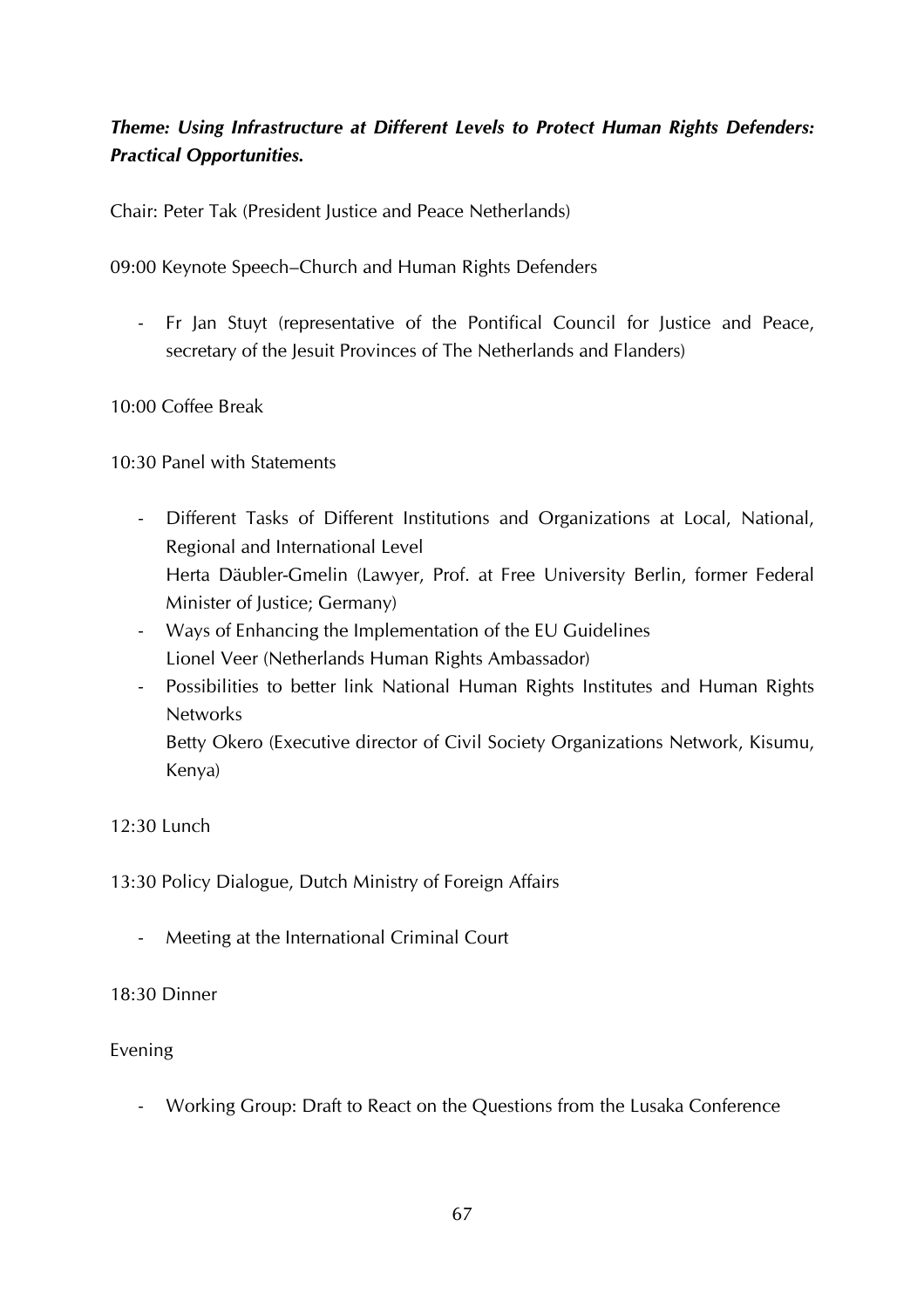## **Saturday 8th February 2014**

Venue: The English Speaking International Roman Catholic Church of Our Saviour, Koningin Marialaan 2, 2595 GB, The Hague

## *Theme: How to Move from Here? Commitments and Draft of a Final Declaration*

Chair: Victor Scheffers (Justice and Peace Netherlands)

09:00 Session in Plenary

11:00 Closure

## 11:30 Sending Mass

12:30 Lunch and Departure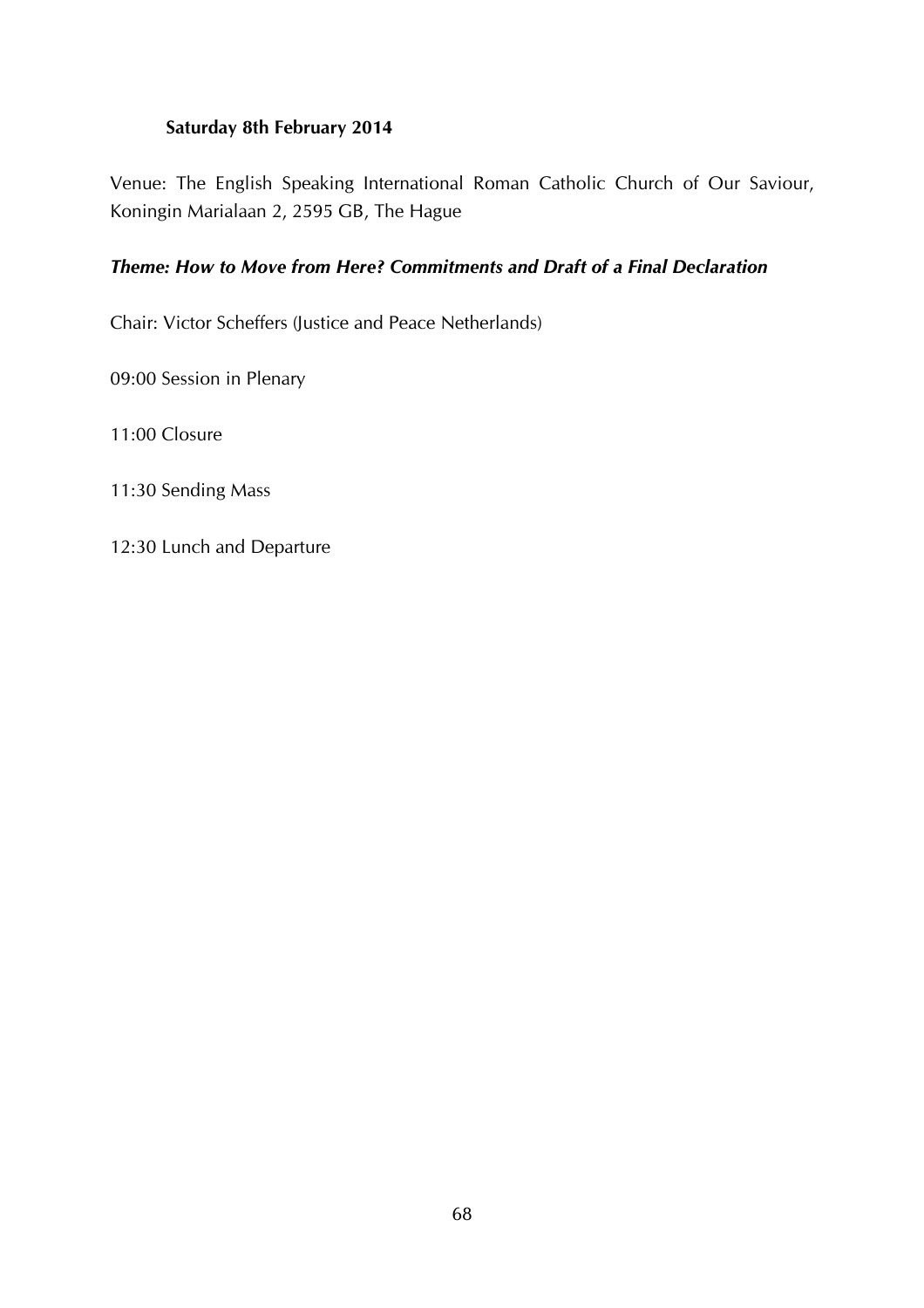## **Annex**

#### **I. UN Declaration on Human Rights Defenders**

# **Declaration on the Right and Responsibility of Individuals, Groups and Organs of Society to Promote and Protect Universally Recognized Human Rights and Fundamental Freedoms (A/RES/53/144)**

#### The General Assembly,

**Reaffirming** the importance of the observance of the purposes and principles of the Charter of the United Nations for the promotion and protection of all human rights and fundamental freedoms for all persons in all countries of the world,

Reaffirming also the importance of the Universal Declaration of Human Rights2 and the International Covenants on Human Rights as basic elements of international efforts to promote universal respect for and observance of human rights and fundamental freedoms and the importance of other human rights instruments adopted within the United Nations system, as well as those at the regional level,

**Stressing** that all members of the international community shall fulfil, jointly and separately, their solemn obligation to promote and encourage respect for human rights and fundamental freedoms for all without distinction of any kind, including distinctions based on race, colour, sex, language, religion, political or other opinion, national or social origin, property, birth or other status, and reaffirming the particular importance of achieving international cooperation to fulfil this obligation according to the Charter,

Acknowledging the important role of international cooperation for, and the valuable work of individuals, groups and associations in contributing to, the effective elimination of all violations of human rights and fundamental freedoms of peoples and individuals, including in relation to mass, flagrant or systematic violations such as those resulting from apartheid, all forms of racial discrimination, colonialism, foreign domination or occupation, aggression or threats to national sovereignty, national unity or territorial integrity and from the refusal to recognize the right of peoples to self-determination and the right of every people to exercise full sovereignty over its wealth and natural resources,

**Recognizing** the relationship between international peace and security and the enjoyment of human rights and fundamental freedoms, and mindful that the absence of international peace and security does not excuse non-compliance,

Reiterating that all human rights and fundamental freedoms are universal, indivisible, interdependent and interrelated and should be promoted and implemented in a fair and equitable manner, without prejudice to the implementation of each of those rights and freedoms,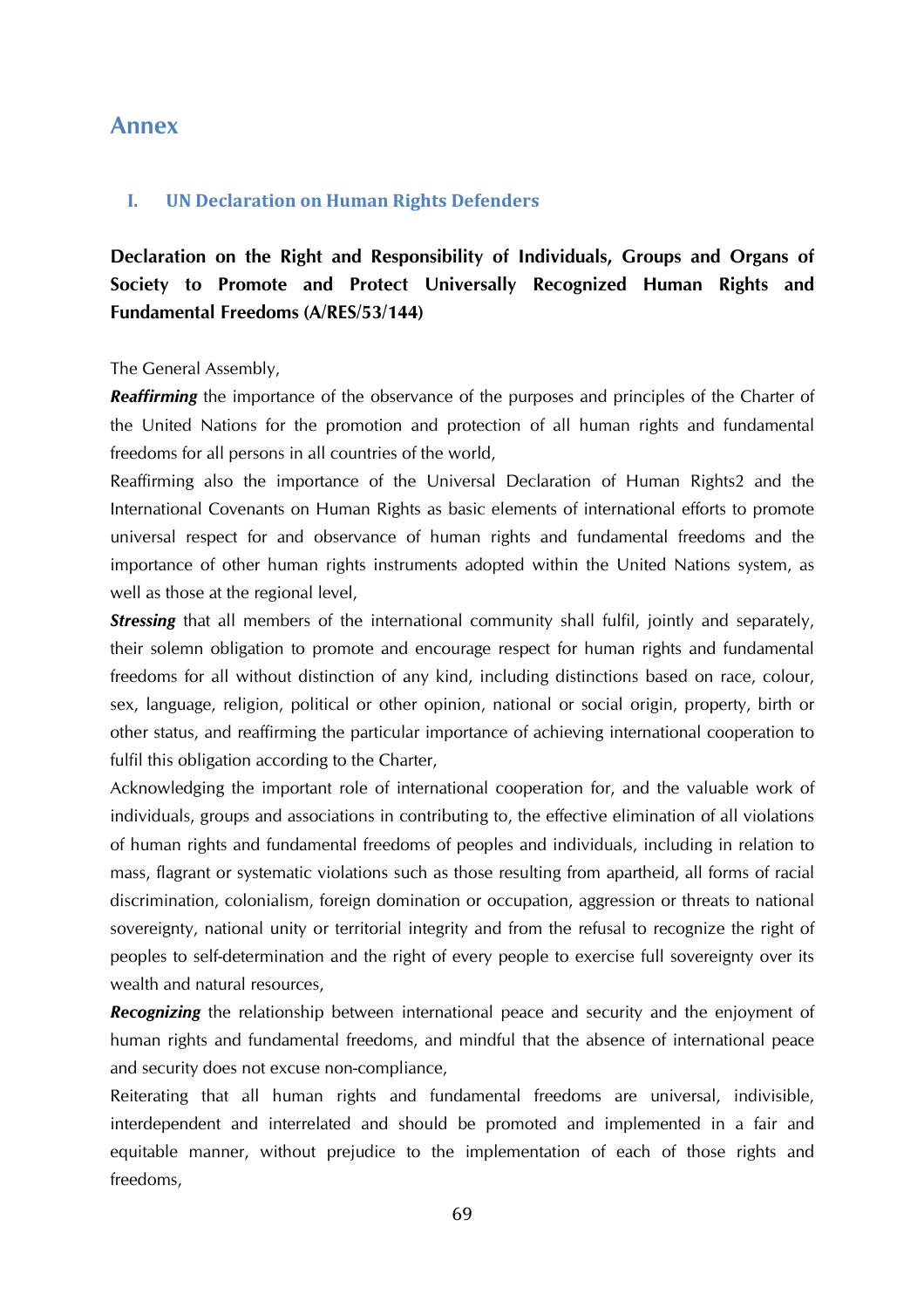**Stressing** that the prime responsibility and duty to promote and protect human rights and fundamental freedoms lie with the State,

Recognizing the right and the responsibility of individuals, groups and associations to promote respect for and foster knowledge of human rights and fundamental freedoms at the national and international levels,

#### **Declares**:

1. Everyone has the right, individually and in association with others, to promote and to strive for the protection and realization of human rights and fundamental freedoms at the national and international levels.

2. Each State has a prime responsibility and duty to protect, promote and implement all human rights and fundamental freedoms, inter alia, by adopting such steps as may be necessary to create all conditions necessary in the social, economic, political and other fields, as well as the legal guarantees required to ensure that all persons under its jurisdiction, individually and in association with others, are able to enjoy all those rights and freedoms in practice.

Each State shall adopt such legislative, administrative and other steps as may be necessary to ensure that the rights and freedoms referred to in the present Declaration are effectively guaranteed.

3. Domestic law consistent with the Charter of the United Nations and other international obligations of the State in the field of human rights and fundamental freedoms is the juridical framework within which human rights and fundamental freedoms should be implemented and enjoyed and within which all activities referred to in the present Declaration for the promotion, protection and effective realization of those rights and freedoms should be conducted.

4. Nothing in the present Declaration shall be construed as impairing or contradicting the purposes and principles of the Charter of the United Nations or as restricting or derogating from the provisions of the Universal Declaration of Human Rights,2 the International Covenants on Human Rights and other international instruments and commitments applicable in this field.

5. For the purpose of promoting and protecting human rights and fundamental freedoms, everyone has the right, individually and in association with others, at the national and international levels:

(a) To meet or assemble peacefully;

(b) To form, join and participate in non-governmental organizations, associations or groups;

(c) To communicate with non-governmental or intergovernmental organizations.

6. Everyone has the right, individually and in association with others:

(a) To know, seek, obtain, receive and hold information about all human rights and fundamental freedoms, including having access to information as to how those rights and freedoms are given effect in domestic legislative, judicial or administrative systems;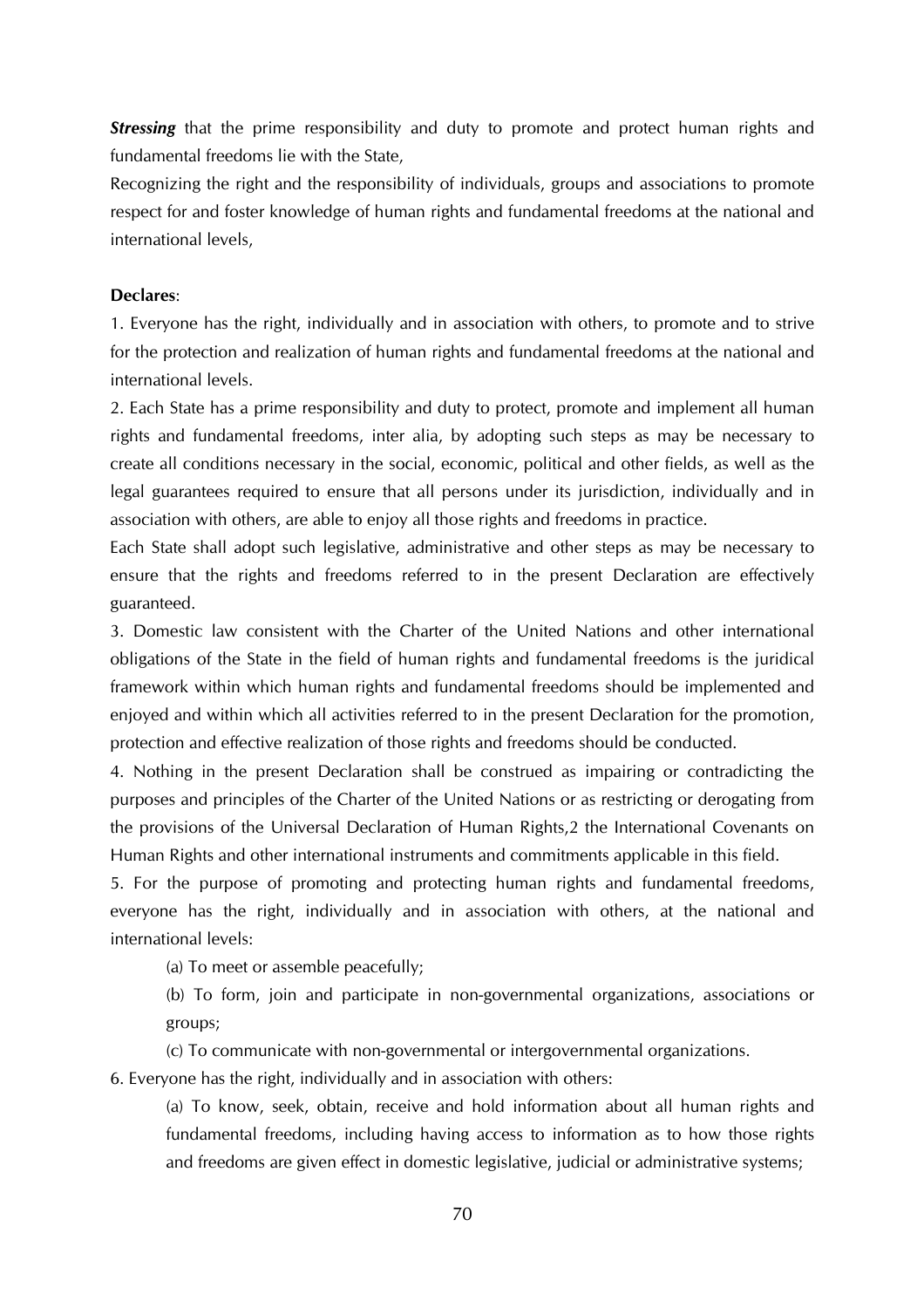(b) As provided for in human rights and other applicable international instruments, freely to publish, impart or disseminate to others views, information and knowledge on all human rights and fundamental freedoms; 16

(c) To study, discuss, form and hold opinions on the observance, both in law and in practice, of all human rights and fundamental freedoms and, through these and other appropriate means, to draw public attention to those matters.

7. Everyone has the right, individually and in association with others, to develop and discuss new human rights ideas and principles and to advocate their acceptance.

8. 1. Everyone has the right, individually and in association with others, to have effective access, on a non-discriminatory basis, to participation in the government of his or her country and in the conduct of public affairs.

2. This includes, inter alia, the right, individually and in association with others, to submit to governmental bodies and agencies and organizations concerned with public affairs criticism and proposals for improving their functioning and to draw attention to any aspect of their work that may hinder or impede the promotion, protection and realization of human rights and fundamental freedoms.

9. 1. In the exercise of human rights and fundamental freedoms, including the promotion and protection of human rights as referred to in the present Declaration, everyone has the right, individually and in association with others, to benefit from an effective remedy and to be protected in the event of the violation of those rights.

2. To this end, everyone whose rights or freedoms are allegedly violated has the right, either in person or through legally authorized representation, to complain to and have that complaint promptly reviewed in a public hearing before an independent, impartial and competent judicial or other authority established by law and to obtain from such an authority a decision, in accordance with law, providing redress, including any compensation due, where there has been a violation of that person's rights or freedoms, as well as enforcement of the eventual decision and award, all without undue delay.

3. To the same end, everyone has the right, individually and in association with others, inter alia:

(a) To complain about the policies and actions of individual officials and governmental bodies with regard to violations of human rights and fundamental freedoms, by petition or other appropriate means, to competent domestic judicial, administrative or legislative authorities or any other competent authority provided for by the legal system of the State, which should render their decision on the complaint without undue delay;

(b) To attend public hearings, proceedings and trials so as to form an opinion on their compliance with national law and applicable international obligations and commitments;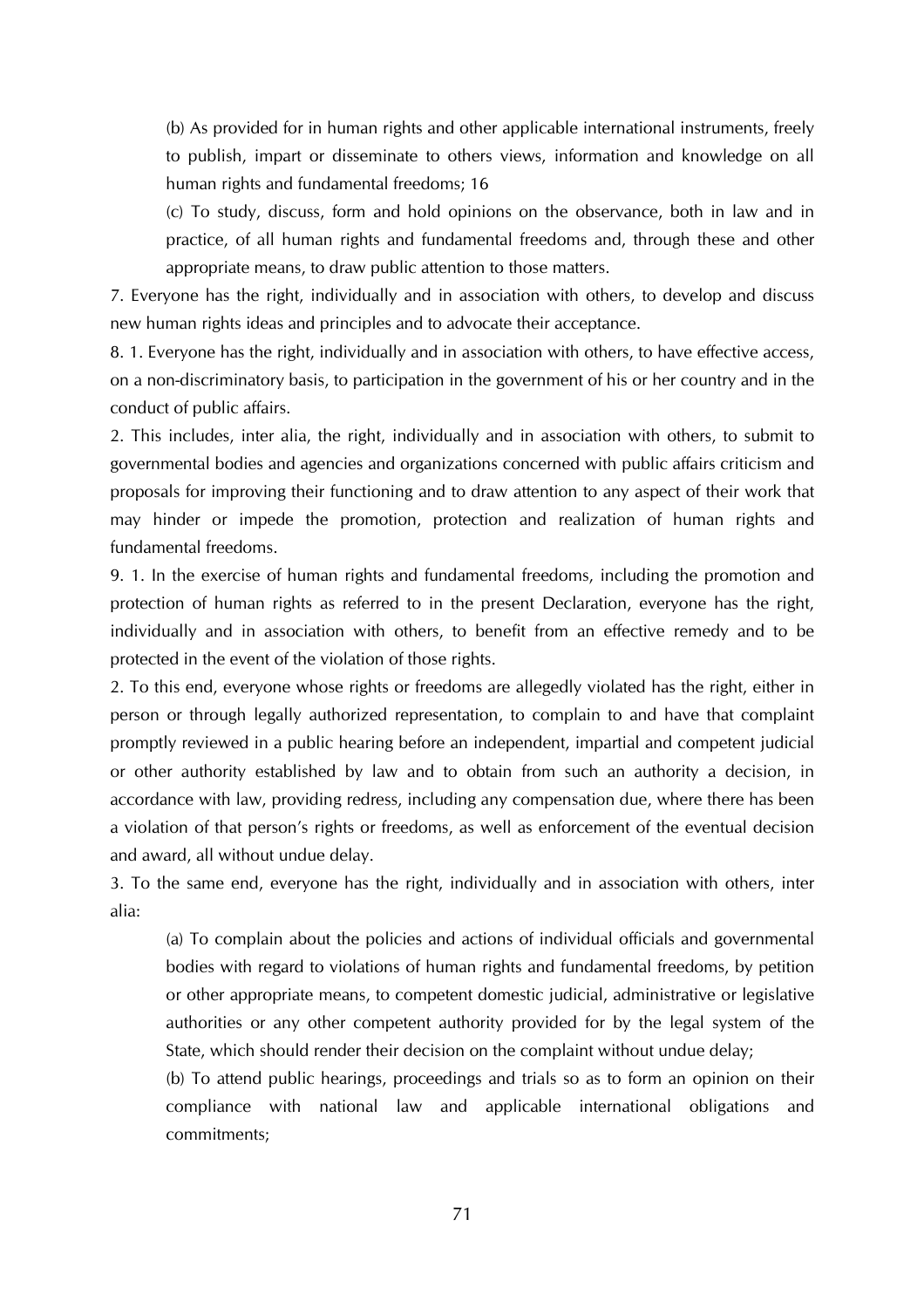(c) To offer and provide professionally qualified legal assistance or other relevant advice and assistance in defending human rights and fundamental freedoms.

4. To the same end, and in accordance with applicable international instruments and procedures, everyone has the right, individually and in association with others, to unhindered access to and communication with international bodies with general or special competence to receive and consider communications on matters of human rights and fundamental freedoms.

5. The State shall conduct a prompt and impartial investigation or ensure that an inquiry takes place whenever there is reasonable ground to believe that a violation of human rights and fundamental freedoms has occurred in any territory under its jurisdiction.

10. No one shall participate, by act or by failure to act where required, in violating human rights and fundamental freedoms and no one shall be subjected to punishment or adverse action of any kind for refusing to do so.

11. Everyone has the right, individually and in association with others, to the lawful exercise of his or her occupation or profession. Everyone who, as a result of his or her profession, can affect the human dignity, human rights and fundamental freedoms of others should respect those rights and freedoms and comply with relevant national and international standards of occupational and professional conduct or ethics.

12. 1. Everyone has the right, individually and in association with others, to participate in peaceful activities against violations of human rights and fundamental freedoms.

2. The State shall take all necessary measures to ensure the protection by the competent authorities of everyone, individually and in association with others, against any violence, threats, retaliation, de facto or de jure adverse discrimination, pressure or any other arbitrary action as a consequence of his or her legitimate exercise of the rights referred to in the present Declaration.

3. In this connection, everyone is entitled, individually and in association with others, to be protected effectively under national law in reacting against or opposing, through peaceful means, activities and acts, including those by omission, attributable to States that result in violations of human rights and fundamental freedoms, as well as acts of violence perpetrated by groups or individuals that affect the enjoyment of human rights and fundamental freedoms.

13. Everyone has the right, individually and in association with others, to solicit, receive and utilize resources for the express purpose of promoting and protecting human rights and fundamental freedoms through peaceful means, in accordance with article 3 of the present Declaration.

14. 1. The State has the responsibility to take legislative, judicial, administrative or other appropriate measures to promote the understanding by all persons under its jurisdiction of their civil, political, economic, social and cultural rights.

2. Such measures shall include, inter alia:

(a) The publication and widespread availability of national laws and regulations and of applicable basic international human rights instruments;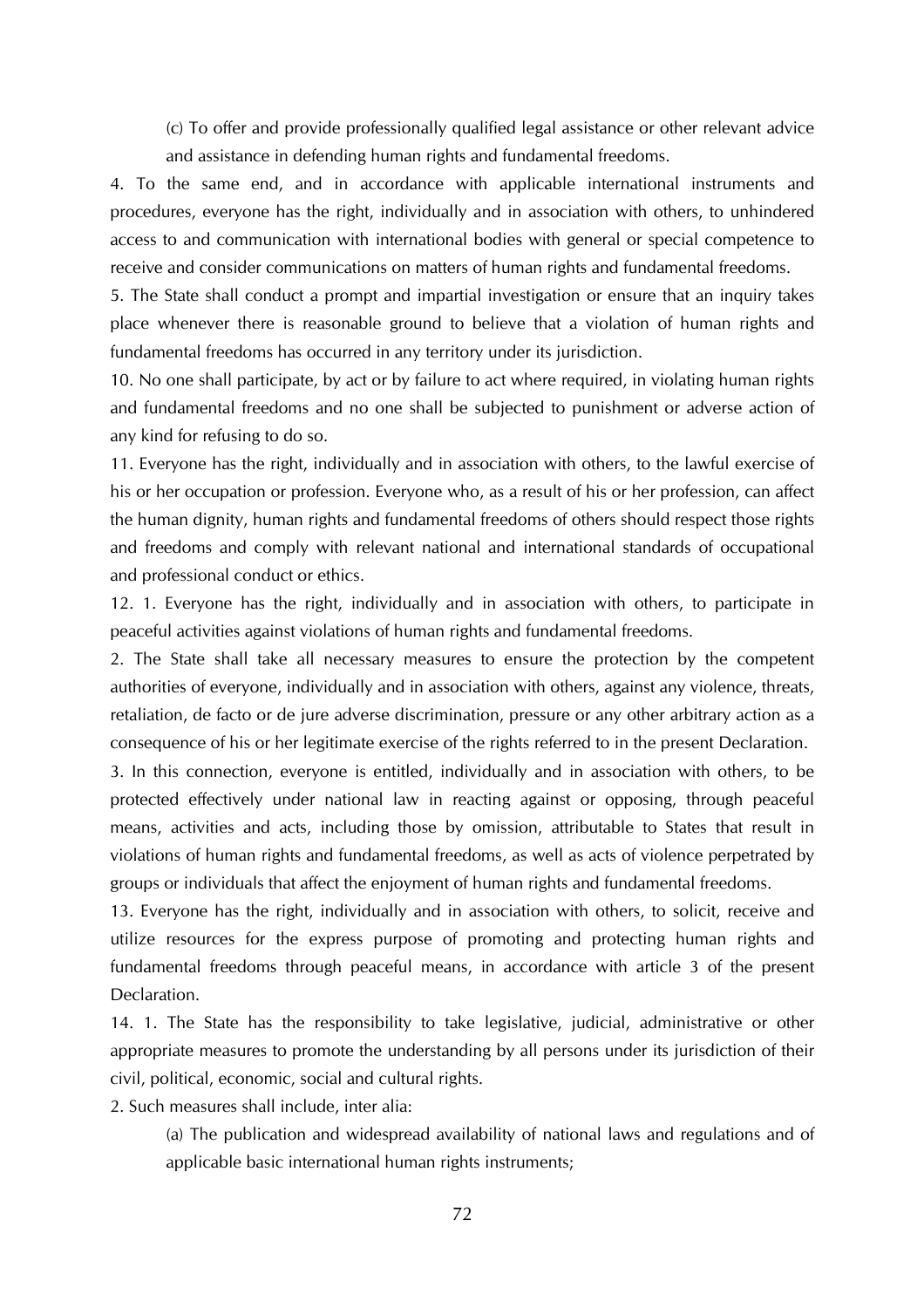(b) Full and equal access to international documents in the field of human rights, including the periodic reports by the State to the bodies established by the international human rights treaties to which it is a party, as well as the summary records of discussions and the official reports of these bodies.

3. The State shall ensure and support, where appropriate, the creation and development of further independent national institutions for the promotion and protection of human rights and fundamental freedoms in all territory under its jurisdiction, whether they be ombudsmen, human rights commissions or any other form of national institution.

15. The State has the responsibility to promote and facilitate the teaching of human rights and fundamental freedoms at all levels of education and to ensure that all those responsible for training lawyers, law enforcement officers, the personnel of the armed forces and public officials include appropriate elements of human rights teaching in their training programme.

16. Individuals, non-governmental organizations and relevant institutions have an important role to play in contributing to making the public more aware of questions relating to all human rights and fundamental freedoms through activities such as education, training and research in these areas to strengthen further, inter alia, understanding, tolerance, peace and friendly relations among nations and among all racial and religious groups, bearing in mind the various backgrounds of the societies and communities in which they carry out their activities.

17. In the exercise of the rights and freedoms referred to in the present Declaration, everyone, acting individually and in association with others, shall be subject only to such limitations as are in accordance with applicable international obligations and are determined by law solely for the purpose of securing due recognition and respect for the rights and freedoms of others and of meeting the just requirements of morality, public order and the general welfare in a democratic society.

18. 1. Everyone has duties towards and within the community, in which alone the free and full development of his or her personality is possible.

2. Individuals, groups, institutions and non-governmental organizations have an important role to play and a responsibility in safeguarding democracy, promoting human rights and fundamental freedoms and contributing to the promotion and advancement of democratic societies, institutions and processes.

3. Individuals, groups, institutions and non-governmental organizations also have an important role and a responsibility in contributing, as appropriate, to the promotion of the right of everyone to a social and international order in which the rights and freedoms set forth in the Universal Declaration of Human Rights and other human rights instruments can be fully realized.

19. Nothing in the present Declaration shall be interpreted as implying for any individual, group or organ of society or any State the right to engage in any activity or to perform any act aimed at the destruction of the rights and freedoms referred to in the present Declaration.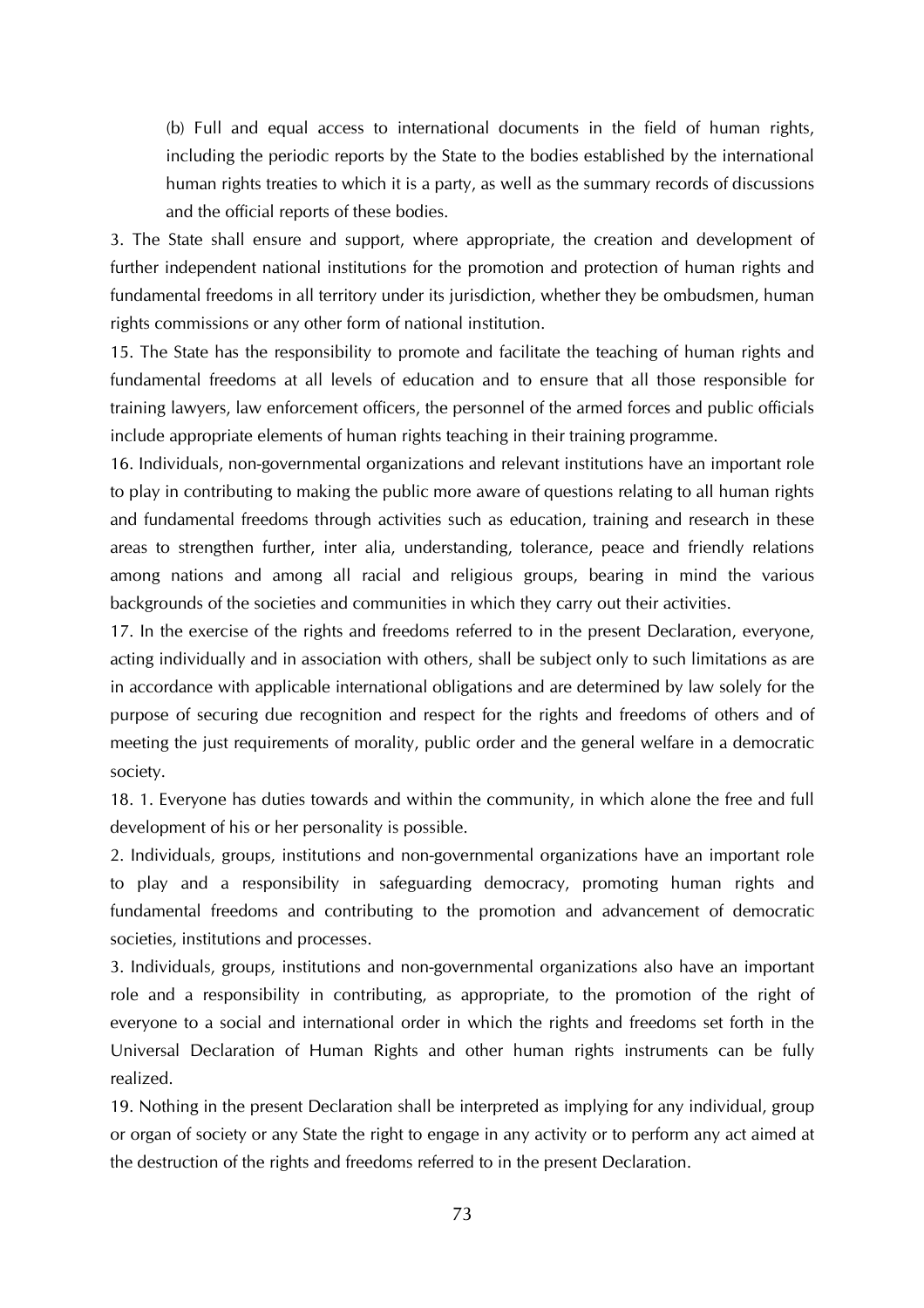20. Nothing in the present Declaration shall be interpreted as permitting States to support and promote activities of individuals, groups of individuals, institutions or non-governmental organizations contrary to the provisions of the Charter of the United Nations.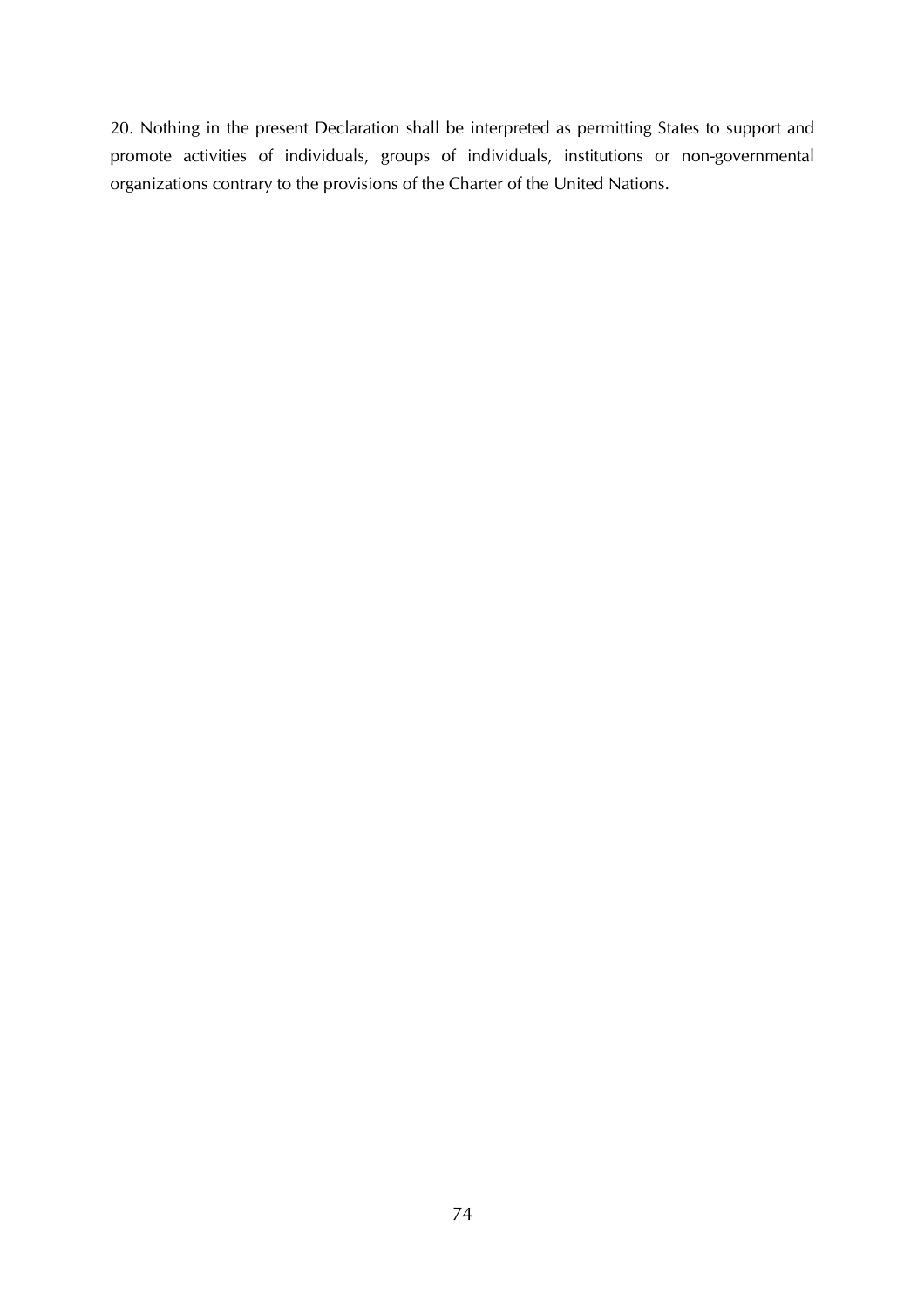### **II. European Guidelines on Human Rights Defenders**

### **Ensuring protection – European Union Guidelines on Human Rights Defenders**

#### **I. PURPOSE**

1. Support for human rights defenders is already a long-established element of the European Union's human rights external relations policy. The purpose of these Guidelines is to provide practical suggestions for enhancing EU action in relation to this issue. The Guidelines can be used in contacts with third countries at all levels as well as in multilateral human rights fora, in order to support and strengthen ongoing efforts by the Union to promote and encourage respect for the right to defend human rights. The Guidelines also provide for interventions by the Union for human rights defenders at risk and suggest practical means of supporting and assisting human rights defenders.

An important element of the Guidelines is support for the Special Procedures of the UN Human Rights Council, including the UN Special Rapporteur on Human Rights Defenders and appropriate regional mechanisms to protect human rights defenders. The Guidelines will assist EU Missions (Embassies and Consulates of EU Member States and European Commission Delegations) in their approach to human rights defenders. While the primary purpose of the Guidelines is to address specific concerns regarding human rights defenders, they also contribute to reinforcing the EU's human rights policy in general.

#### II. **DEFINITION**

2. The definition of human rights defenders, for the purpose of these Guidelines, draws upon operative paragraph 1 of the UN Declaration on the Right and Responsibility of Individuals, Groups and Organs of Society to Promote and Protect Universally Recognised Human Rights and Fundamental Freedoms (see Annex I), which states that "Everyone has the right, individually and in association with others, to promote and to strive for the protection and realisation of human rights and fundamental freedoms at the national and international levels".

3. Human rights defenders are those individuals, groups and organs of society that promote and protect universally recognised human rights and fundamental freedoms. Human rights defenders seek the promotion and protection of civil and political rights as well as the promotion, protection and realisation of economic, social and cultural rights. Human rights defenders also promote and protect the rights of members of groups such as indigenous communities. The definition does not include those individuals or groups who commit or propagate violence.

#### III. **INTRODUCTION**

4. The EU supports the principles contained in the Declaration on the Right and Responsibility of Individuals, Groups and Organs of Society to Promote and Protect Universally Recognised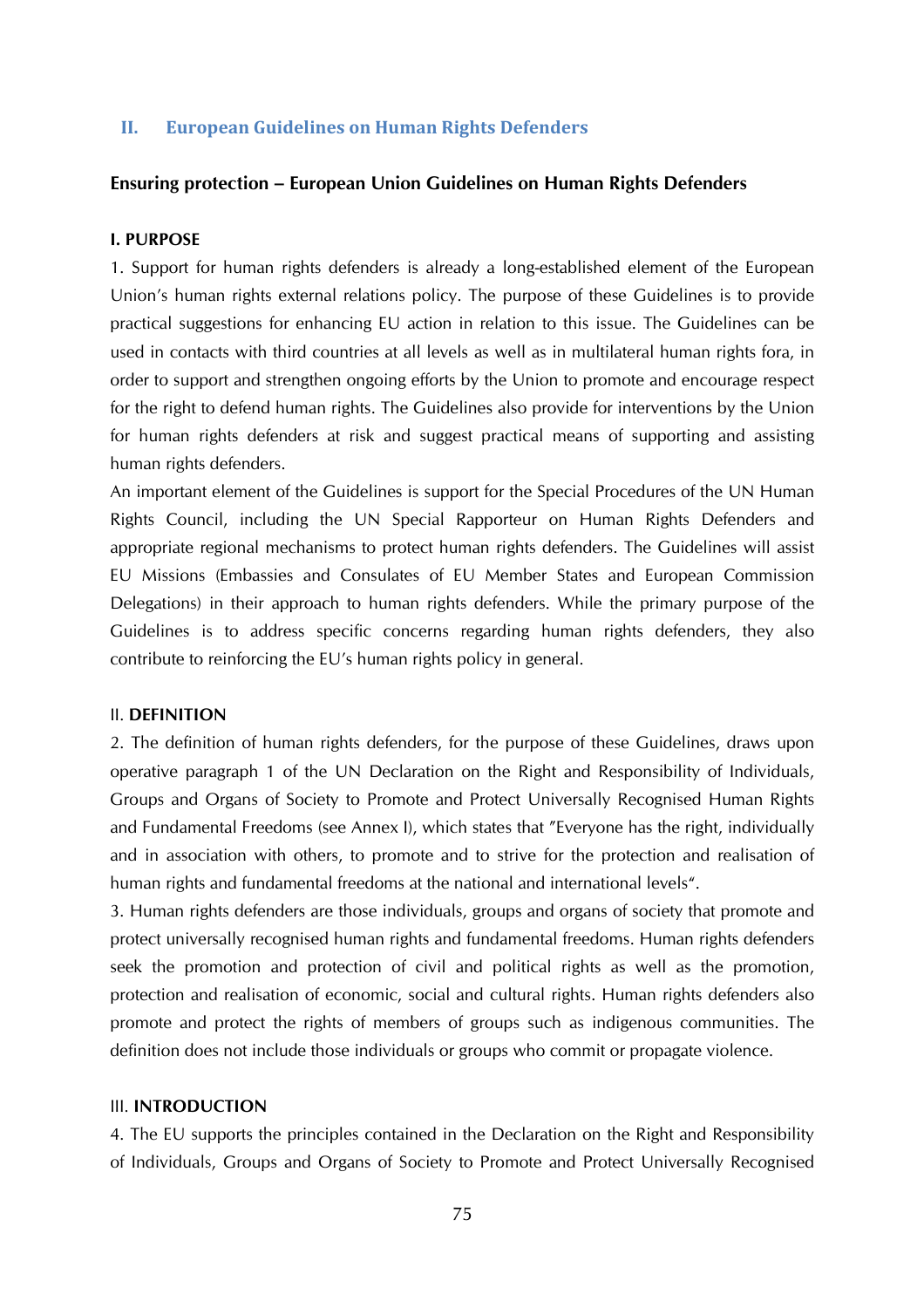Human Rights and Fundamental Freedoms. Although the primary responsibility for the promotion and protection of human rights lies with States, the EU recognises that individuals, groups and organs of society all play important parts in furthering the cause of human rights. The activities of human rights defenders include:

- documenting violations;

- seeking remedies for victims of such violations through the provision of legal, psychological, medical or other support;

- combating cultures of impunity which serve to cloak systematic and repeated breaches of human rights and fundamental freedoms; and

- mainstreaming human rights culture and information on human rights defenders at national, regional and international level.

5. The work of human rights defenders often involves criticism of government policies and actions. However, governments should not see this as a negative. The principle of allowing room for independence of mind and free debate on a government's policies and actions is fundamental, and is a tried and tested way of establishing a better level of protection of human rights. Human rights defenders can assist governments in promoting and protecting human rights. As part of consultation processes they can play a key role in helping to draft appropriate legislation, and in helping to draw up national plans and strategies on human rights. This role too should be recognised and supported.

6. The EU acknowledges that the activities of human rights defenders have over the years become more widely recognised. They have increasingly come to ensure greater protection for the victims of violations. However, this progress has been achieved at a high price: the defenders themselves have increasingly become targets of attacks and their rights are violated in many countries. The EU believes it is important to ensure the safety of human rights defenders and protect their rights. In this regard it is important to apply a gender perspective when approaching the issue of human rights defenders.

### **IV. OPERATIONAL GUIDELINES**

7. The operational part of these Guidelines is meant to identify ways and means of effectively working towards the promotion and protection of human rights defenders, within the context of the Common Foreign and Security Policy.

### Monitoring, reporting and assessment

8. EU Heads of Mission are already requested to provide periodic reports on the human rights situation in their countries of accreditation. The Council Working Party on Human Rights (COHOM) has approved the outline of fact sheets to facilitate this task. In line with these fact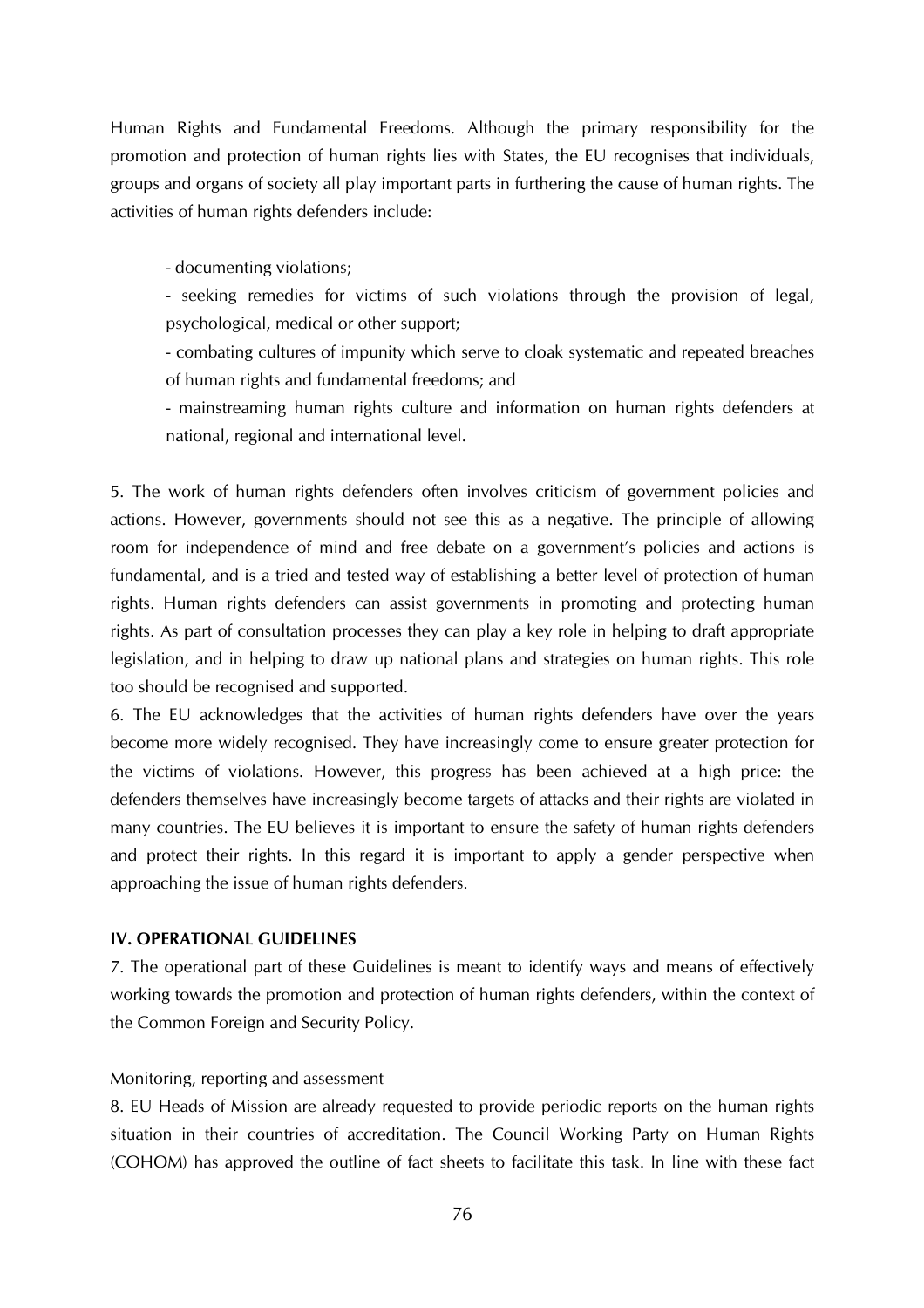sheets Missions should address the situation of human rights defenders in their reporting, noting in particular the occurrence of any threats or attacks against human rights defenders. In this contexts HoMs should be aware that the institutional framework can have a major impact on the ability of human rights defenders to undertake their work in safety. Issues such as legislative, judicial, administrative or other appropriate measures, undertaken by States to protect persons against any violence, threats, retaliation, de facto or de jure adverse discrimination, pressure or any other arbitrary action as a consequence of their legitimate exercise of any of the rights referred to the UN Declaration on Human Rights Defenders are all relevant in this regard.

9. The EU Heads of Mission are requested to deal with the situation of human rights defenders at meetings of local working groups on human rights. Where it is called for, HoMs should make recommendations to COHOM for possible EU action, including condemnation of threats and attacks against human rights defenders, as well as for demarches and public statements where human rights defenders are at immediate or serious risk. HoMs may decide to conduct an urgent local action to support human rights defenders who are at immediate or serious risk, and to report on their action to COHOM and other relevant working parties with recommendations concerning the scope for following up the European action. HoMs should also report on the effectiveness of EU action in their reports. Furthermore, Missions should pay particular attention to the specific risks faced by women human rights defenders.

10. The HoM reports and other relevant information, such as reports and recommendations from the Special Rapporteur on Human Rights Defenders, other UN Special Rapporteurs and Treaty bodies and the Commissioner for Human Rights of the Council of Europe as well as nongovernmental organisations, will enable COHOM and other relevant working parties to identify situations where EU action is called for and decide on the action to be taken or, where appropriate, make recommendations for such action to PSC/Council.

### Role of EU Missions in supporting and protecting human rights defenders

11. In many third countries, EU Missions (Embassies of EU Member States and European Commission Delegations) are the primary interface between the Union and its Member States and human rights defenders on the ground. They therefore have an important role to play in putting into practice the EU's policy towards human rights defenders. EU Missions should therefore seek to adopt a proactive policy towards human rights defenders. They should at the same time be aware that in certain cases EU action could lead to threats or attacks against human rights defenders. They should therefore, where appropriate, consult with human rights defenders in relation to actions which might be contemplated. If action is taken on behalf of the EU, EU Missions should provide feedback to human rights defenders and/or their families. Measures that EU Missions could take include:

- preparing local strategies for the implementation of these guidelines, with particular attention to women human rights defenders. EU Missions will bear in mind that these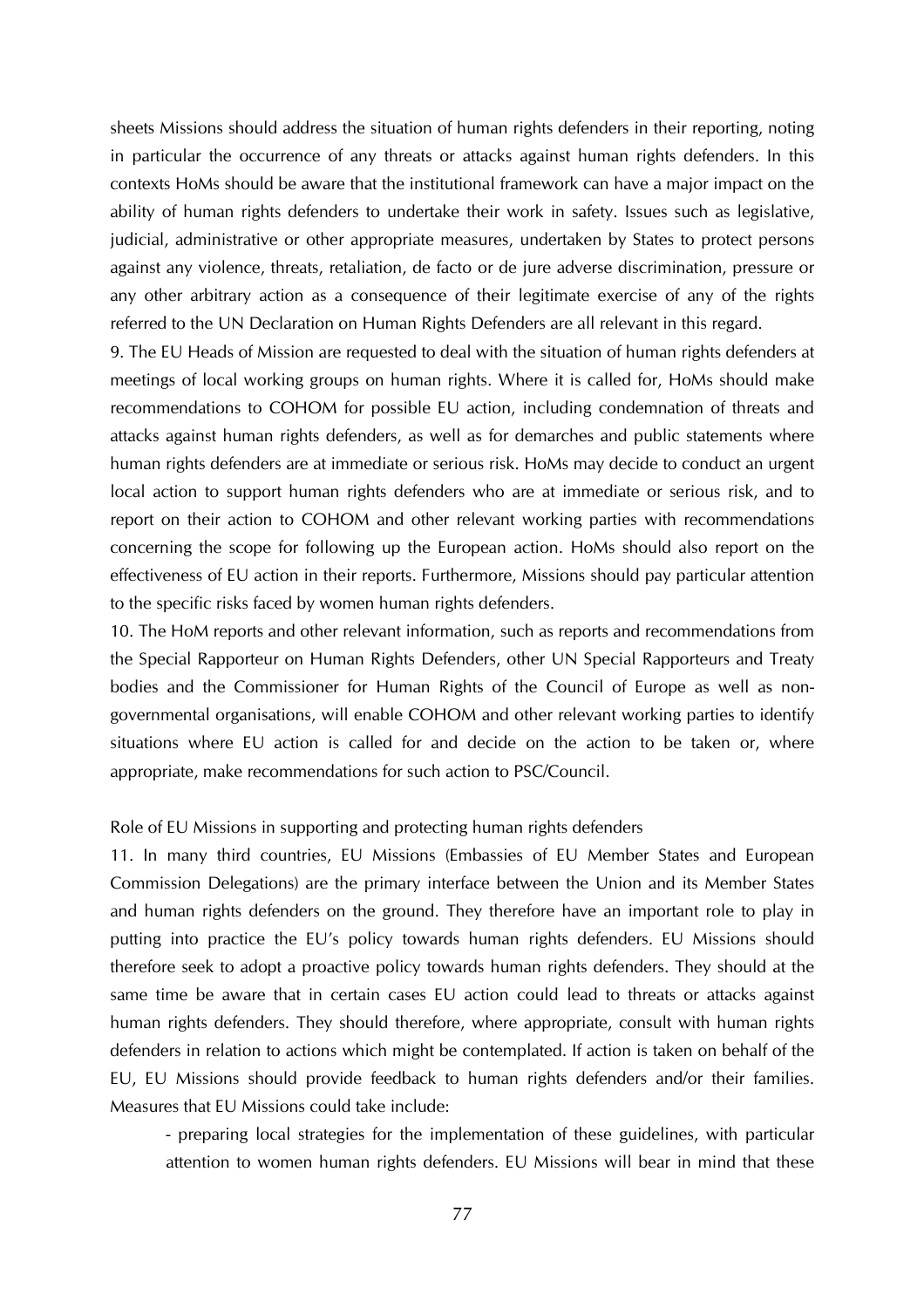Guidelines cover human rights defenders who promote and protect human rights, whether civil, cultural, economic, political or social. EU Missions should involve human rights defenders and their organisations in the drafting and monitoring of local strategies; - organising at least once a year a meeting of human rights defenders and diplomats to discuss topics such as the local human rights situation, EU policy in this field, and application of the local strategy for implementing the EU Guidelines on human rights defenders;

- coordinating closely and sharing information on human rights defenders, including those at risk;

- maintaining suitable contacts with human rights defenders, including receiving them in Missions and visiting their areas of work; consideration could be given to appointing specific liaison officers, where necessary on a burden-sharing basis, for this purpose;

- providing, as and where appropriate, visible recognition for human rights defenders and their work, through appropriate use of the media–including the internet and new information and communication technologies–publicity, visits or invitations for such purposes as presenting prizes they have obtained;

- where appropriate, visiting human rights defenders in custody or under house arrest and attending their trials as observers.

Promoting respect for human rights defenders in relations with third countries and in multilateral fora

12. The EU's objective is to influence third countries to carry out their obligations to respect the rights of human rights defenders and to protect them from attacks and threats from non-State actors. In its contacts with third countries, the EU will, when deemed necessary, express the need for all countries to adhere to and comply with the relevant international norms and standards, in particular the UN Declaration. The overall objective should be to bring about an environment where human rights defenders can operate freely. The EU will make its objectives known as an integral part of its human rights policy and will stress the importance it attaches to the protection of human rights defenders. Actions in support of these objectives will include the following:

- where the Presidency or the High Representative for the Common Foreign and Security Policy or the Personal Representative of the SG/HR on Human Rights or EU Special Representatives and Envoys or representatives of the Member States or the European Commission are visiting third countries, they will, where appropriate, include meetings with human rights defenders during which individual cases and the issues raised by the work of human rights defenders are addressed, as an integral part of their visits;

- the human rights component of political dialogues between the EU and third countries and regional organisations, will, where relevant, include the situation of human rights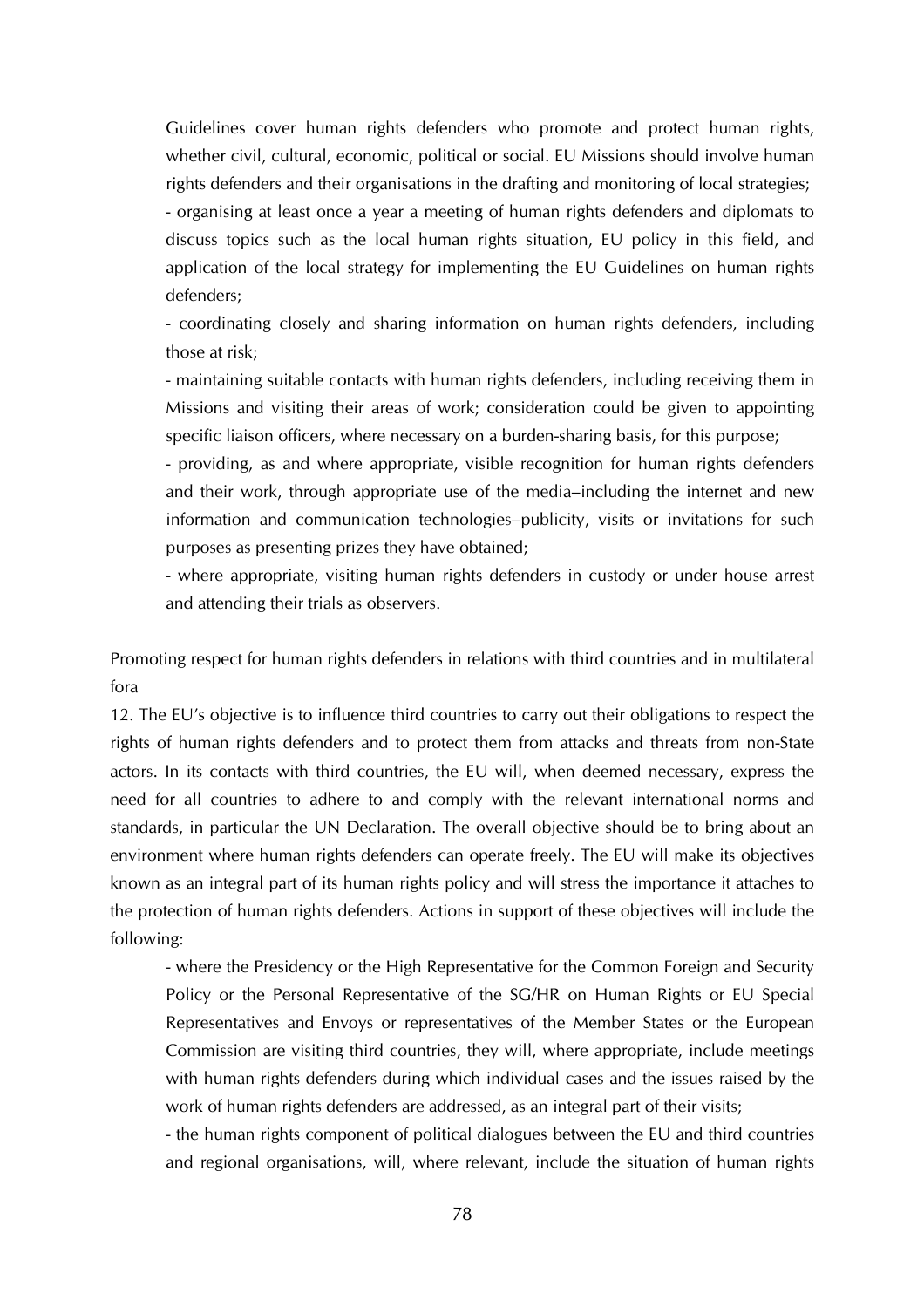defenders. The EU will underline its support for human rights defenders and their work, and raise individual cases of concern whenever necessary. The EU will be careful to involve human rights defenders, under the most appropriate arrangements, in the preparation, follow-up and assessment of the dialogue in accordance with the EU Guidelines on human rights dialogues;

- EU Heads of Mission and EU Embassies will remind third countries' authorities of their obligation to implement effective measures to protect human rights defenders who are or could be in danger;

- working closely with other like-minded countries notably in the UN Human Rights Council and the UN General Assembly;

- recommending, where appropriate, to countries when they are under the Universal Periodic Review of the Human Rights Council that they bring their legislation and practices into line with the UN Declaration on Human Rights Defenders;

- promoting the strengthening of existing regional mechanisms for the protection of human rights defenders, such as the focal point for human rights defenders and national human rights institutions of the OSCE Office for Democratic Institutions and Human Rights, the Commissioner for Human Rights of the Council of Europe, the Special Rapporteur on Human Rights Defenders of the African Commission on Human and Peoples' Rights and the special Human Rights Defenders Unit within the Inter-American Commission on Human Rights, and the creation of appropriate mechanisms in regions where they do not exist.

Support for Special Procedures of the UN Human Rights Council, including the Special Rapporteur on Human Rights Defenders

13. The EU recognises that the Special Procedures of the UN Human Rights Council (and the individuals and groups carrying them out: Special Rapporteurs, Special Representatives, Independent Experts and Working Groups) are vital to international efforts to protect human rights defenders because of their independence and impartiality and their ability to act and speak out on violations against human rights defenders worldwide and undertake country visits. While the Special Rapporteur on Human Rights Defenders has a particular role in this regard, the mandates of other Special Procedures are also of relevance to human rights defenders. The EU's actions in support of the Special Procedures will include:

- encouraging States to accept as a matter of principle requests for country visits under UN Special Procedures;

- promoting, via EU Missions, the use of UN thematic mechanisms by local human rights communities and human rights defenders including, but not limited to, facilitating the establishment of contacts with, and exchange information between, thematic mechanisms and human rights defenders;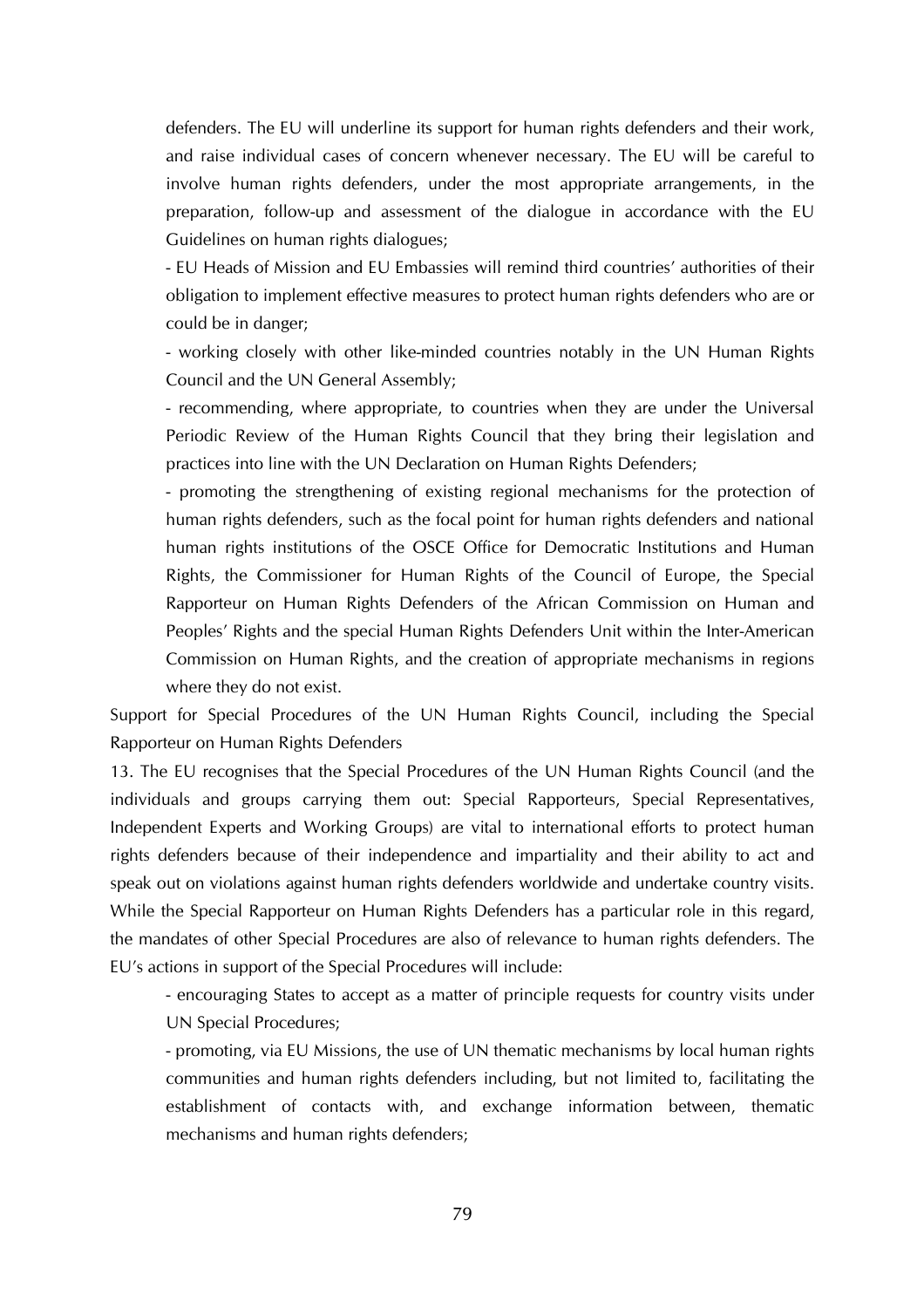- since the Special Procedure mandates cannot be carried out in the absence of adequate resources, EU Member States will support the allocation of sufficient funds from the general budget to the Office of the United Nations High Commissioner for Human Rights.

Practical supports for Human Rights Defenders including through Development Policy

14. Programmes of the European Union and Member States aimed at assisting in the development of democratic processes and institutions, and the promotion and protection of human rights in developing countries–such as the European Instrument for Democracy and Human Rights–are among a wide range of practical supports for assisting human rights defenders. These can include but are not necessarily limited to the development cooperation programmes of Member States. Practical supports can include the following:

- supporting human rights defenders, as well as NGOs that promote and protect human rights defenders' activities, through such activities as capacity building and public awareness campaigns, and facilitating cooperation between NGOs, human rights defenders and national human rights institutions;

- encouraging and supporting the establishment, and work, of national bodies for the promotion and protection of human rights, established in accordance with the Paris Principles, including, National Human Rights Institutions, Ombudsman's Offices and Human Rights Commissions;

- assisting in the establishment of networks of human rights defenders at international level, including by facilitating meetings of human rights defenders both within and outside the EU;

- seeking to ensure that human rights defenders in third countries can access resources, including financial resources, from abroad and that they can be informed of the availability of those resources and of the means of requesting them;

- ensuring that human rights education programmes promote, inter alia, the UN Declaration on Human Rights Defenders;

- providing measures for swift assistance and protection to human rights defenders in danger in third countries, such as, where appropriate, issuing emergency visas and facilitating temporary shelter in the EU Member States.

### Role of Council Working Parties

15. In accordance with its mandate COHOM will keep under review the implementation and follow-up to the Guidelines on Human Rights Defenders in close coordination and cooperation with other relevant Council Working Parties. This will include:

- promoting the integration of the issue of human rights defenders into relevant EU policies and actions;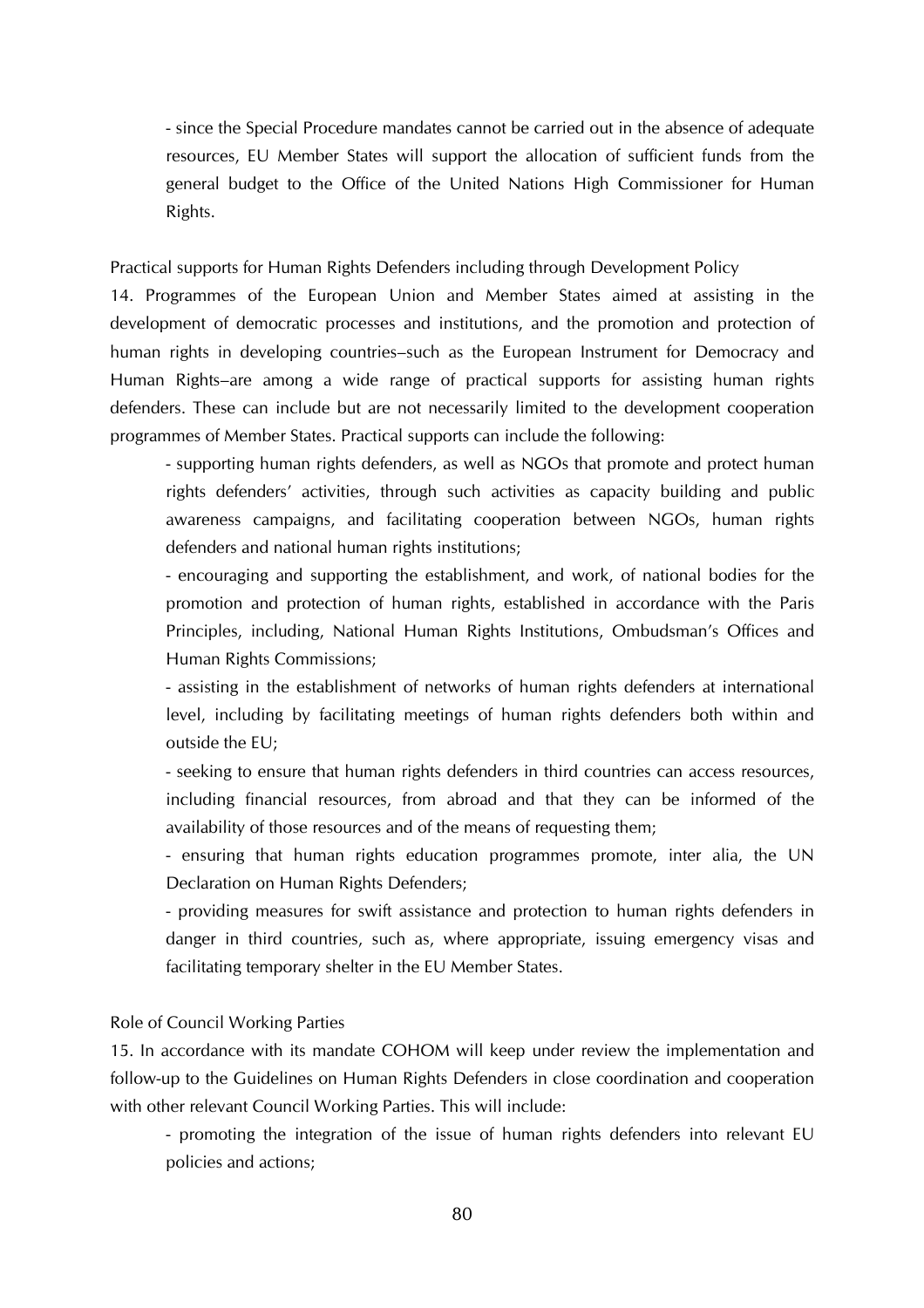- undertaking reviews of the implementation of these Guidelines at appropriate intervals; - continuing to examine, as appropriate, further ways of cooperating with UN and other international and regional mechanisms in support of human rights defenders;

- reporting to the Council, via PSC and COREPER, as appropriate on an annual basis, on progress made towards implementing these Guidelines.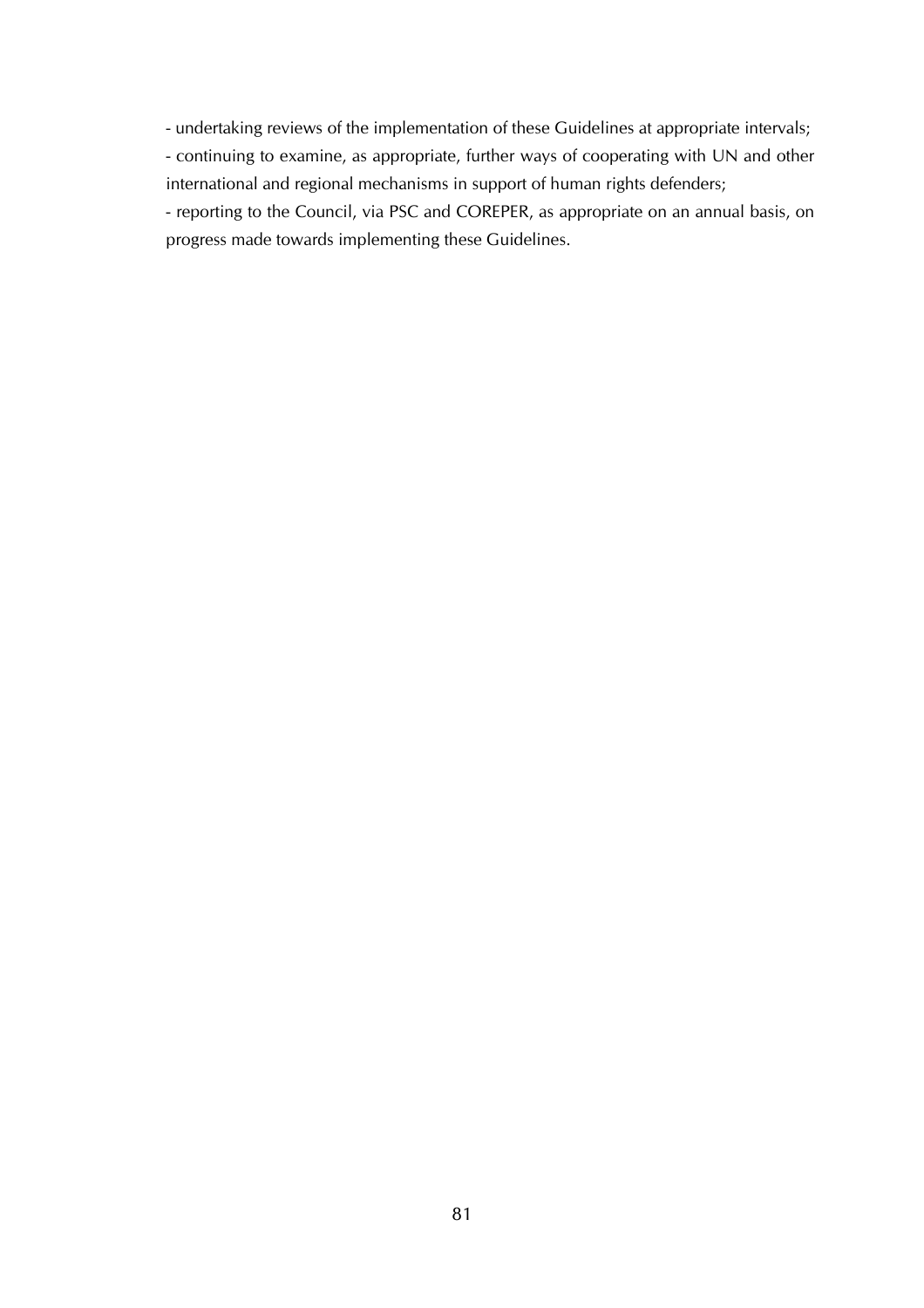### **III. African Commission on Human and Peoples' Rights**

### **69: Resolution on the Protection of Human Rights Defenders In Africa**

The African Commission on Human and Peoples' Rights meeting at its 35th Ordinary Session held from 21st May to 4th June 2004, in Banjul, The Gambia:

*Recognising* the crucial contribution of the work of human rights defenders in promoting human rights, democracy and the rule of law in Africa;

*Seriously* concerned about the persistence of violations targeting individuals and members of their families, groups or organisations working to promote and protect human and peoples' rights and by the growing risks faced by human rights defenders in Africa;

*Noting* with deep concern that impunity for threats, attacks and acts of intimidation against human rights defenders persists and that this impacts negatively on the work and safety of human rights defenders;

*Recalling* that it is entrusted by the African Charter on Human and Peoples' Rights with the mandate to promote human and peoples' rights and ensure their protection in Africa;

*Reaffirming* the importance of the observance of the purposes and principles of the African Charter for the promotion and protection of all human rights and fundamental freedoms for human rights defenders and all persons on the continent;

*Bearing* in mind the Declaration on the Right and Responsibility of Individuals, Groups and Organs of Society to Promote and Protect Universally Recognized Human Rights and Fundamental Freedoms (Declaration on Human Rights Defenders);

*Mindful* that in the Grand Bay (Mauritius) Declaration, the Organisation of African Unity called on Member States "to take appropriate steps to implement the UN Declaration on Human Rights Defenders in Africa";

*Mindful* that the Kigali Declaration recognises "the important role that the human rights defenders play in the promotion and protection of human rights in Africa"

*Recalling* its decision to include on its agenda the situation of human rights defenders and to nominate a focal point on human rights defenders;

1. Now decides to appoint a Special Rapporteur on human rights defenders in Africa for a period of two years with the following mandate:

- to seek, receive, examine and to act upon information on the situation of human rights defenders in Africa;

- to submit reports at every Ordinary Session of the African Commission;

- to cooperate and engage in dialogue with Member States, National Human Rights Institutions, relevant intergovernmental bodies, international and regional mechanisms of protection of human rights defenders, human rights defenders and other stake holders;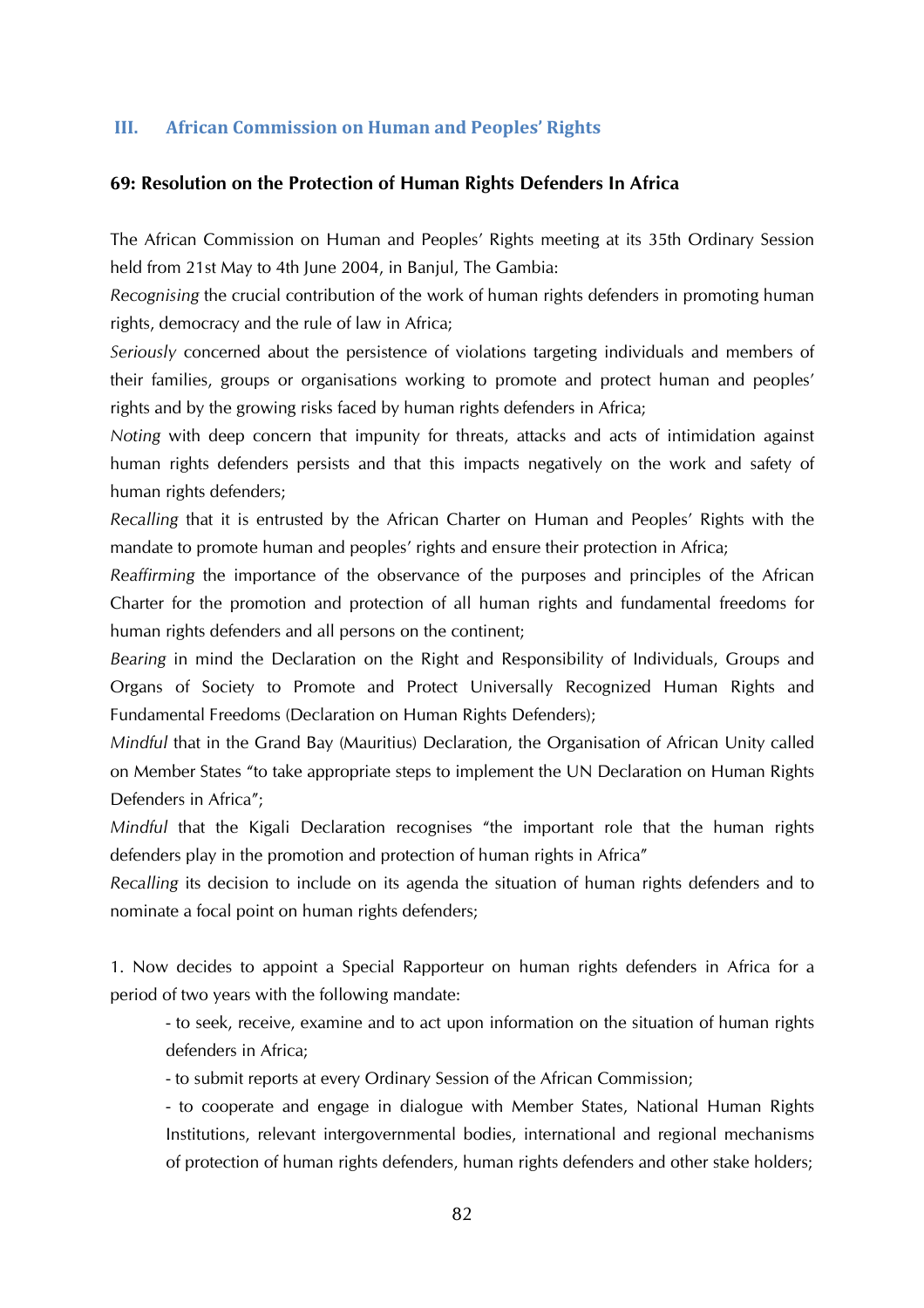- to develop and recommend effective strategies to better protect human rights defenders and to follow up on his/her recommendations;

- to raise awareness and promote the implementation of the UN Declaration on Human Rights Defenders in Africa;

2. Further decides to nominate Commissioner Jainaba Johm as the Special Rapporteur on Human Rights Defenders for the current duration of her mandate within this Commission;

3. Reiterates its support for the work carried out by human rights defenders in Africa;

4. Calls upon Member States to promote and give full effect to the UN Declaration on Human Rights Defenders, to take all necessary measures to ensure the protection of human rights defenders and to include information on measures taken to protect human rights defenders in their periodic reports;

5. Invites its members to mainstream the issue of human rights defenders in their activities;

6. Urges Member States to co-operate with and assist the Focal Point in the performance of his/her tasks and to provide all necessary information for the fulfillment of his/her mandate;

7. Requests the African Union to provide adequate resources, assistance and support in the implementation of this Resolution.

Banjul, The Gambia, 4 June 2004.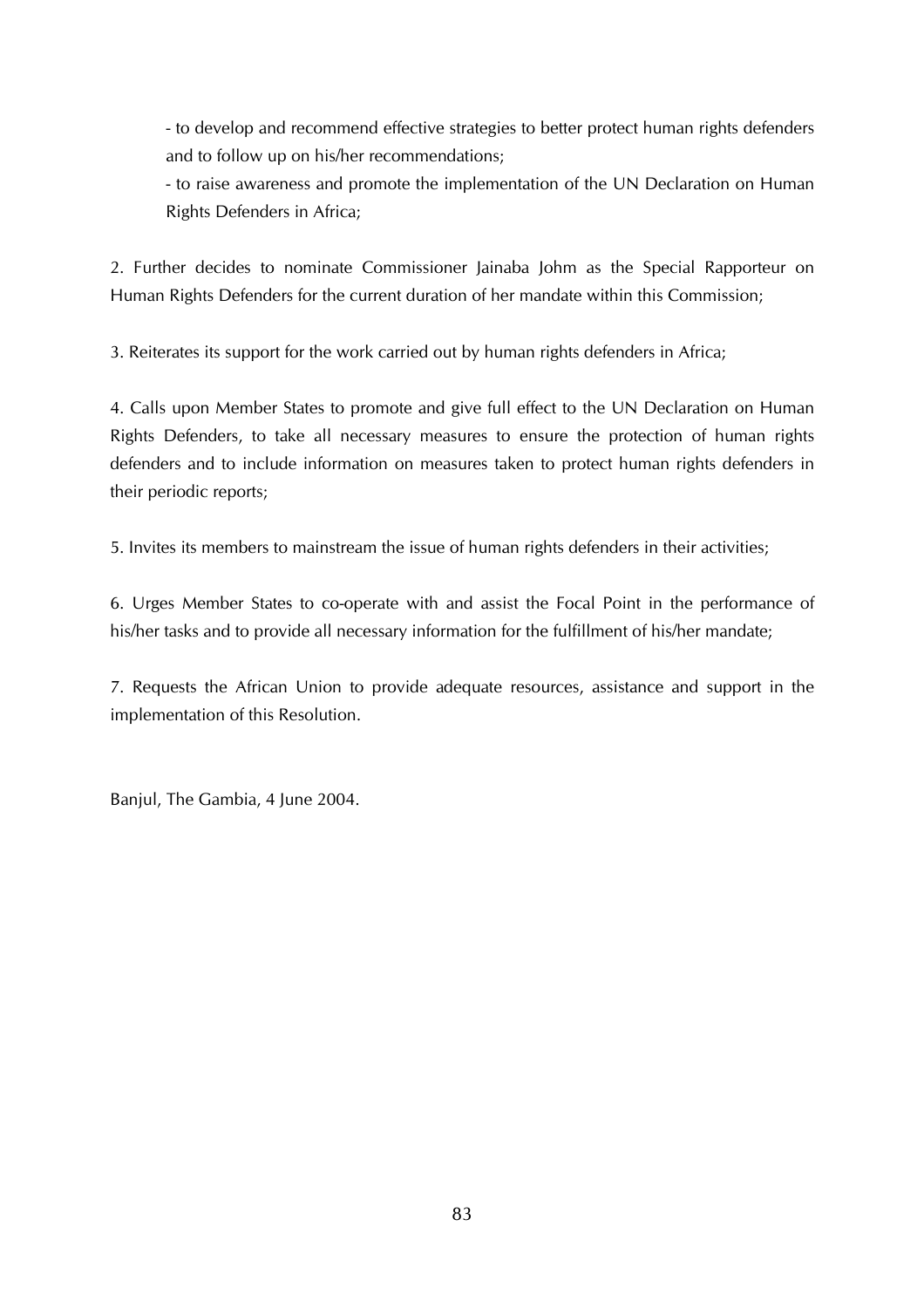# **Abschlusserklärung**

*Workshop "Der Einsatz für Menschenwürde und Menschenrechte: eine Herausforderung für die internationale Kooperation", Februar 2014* 

### **Das Potenzial der Kirche zur Verteidigung von Menschenrechten**

"Unsere Reise führt uns vom Dialog zur gemeinsamen Aktion" erklärten kirchliche Menschenrechtsverteidiger und andere Menschenrechtsakteure aus Afrika und Europa zum Abschluss des Workshops "Defending Human Dignity and Human Rights: International Workshop on Human Rights Defenders", der vom 5. bis 8. Februar 2014 in Den Haag stattfand. Dieser Workshop war die letzte Zusammenkunft einer Reihe von Workshops, die unter dem Titel "Human Dignity and Human Rights–Historical Experiences and Present Day Challenges" vom 24. bis 25. Mai in Berlin und zu "Defending Human Dignity and Human Rights–A Challenge for International Cooperation" vom 7. bis 9. Februar in Lusaka, Sambia, durchgeführt wurden. Durch die Zuspitzung auf die Frage, wie die Kirche die Implementierung der Menschenrechte vor Ort fördern und stärken kann und wie diese Arbeit mit den Anstrengungen auf internationaler Ebene angemessen verbunden werden kann, konnte der Workshop in Den Haag Anregungen für eine verstärkte Zusammenarbeit geben. "Die Kirchen und die Zivilgesellschaft sollten bei der Förderung der Menschenrechte zusammenarbeiten. Zu diesem Zweck ist eine systematischere und engere Zusammenarbeit zwischen den jeweiligen Akteuren im Norden und im Süden erforderlich, damit die Staaten zur Verantwortung gezogen werden", so wurde die Erkenntnis prägnant von einem Teilnehmer zusammengefasst.

Diese Abschlusserklärung gibt Empfehlungen, die auf den im Workshop erzielten Ergebnissen basieren und konzentriert sich auf die wichtige Rolle der Kirche bei der Förderung der Menschenrechte.

#### **I. Menschenrechte in der Lehre der Kirche**

Während der Gedanke der Menschenrechte – im Sinne von einklagbaren Rechten auf größtmögliche Freiheit, Gleichheit und Solidarität für alle – eine moderne Errungenschaft ist, stehen die zugrundeliegenden Prinzipien seit jeher im Zentrum der kirchlichen Lehre. Wie im Buch Genesis bekundet, besitzen die Menschen eine unveräußerliche Würde, da sie nach dem Bild und Gleichnis Gottes geschaffen wurden. Die Achtung dieser von Gott verliehenen Gabe muss für jeden gleichermaßen gelten. In diesem Sinne bezeichneten die Enzykliken *Pacem in Terris* und *Populorum Progressio* und die Pastoralkonstitution *Gaudium et Spes* des Zweiten Vatikanischen Konzils die modernen Menschenrechte als unerlässlichen Bestandteil der Achtung der Würde eines jeden Menschen. In jüngerer Zeit hat die Enzyklika *Deus Caritas est*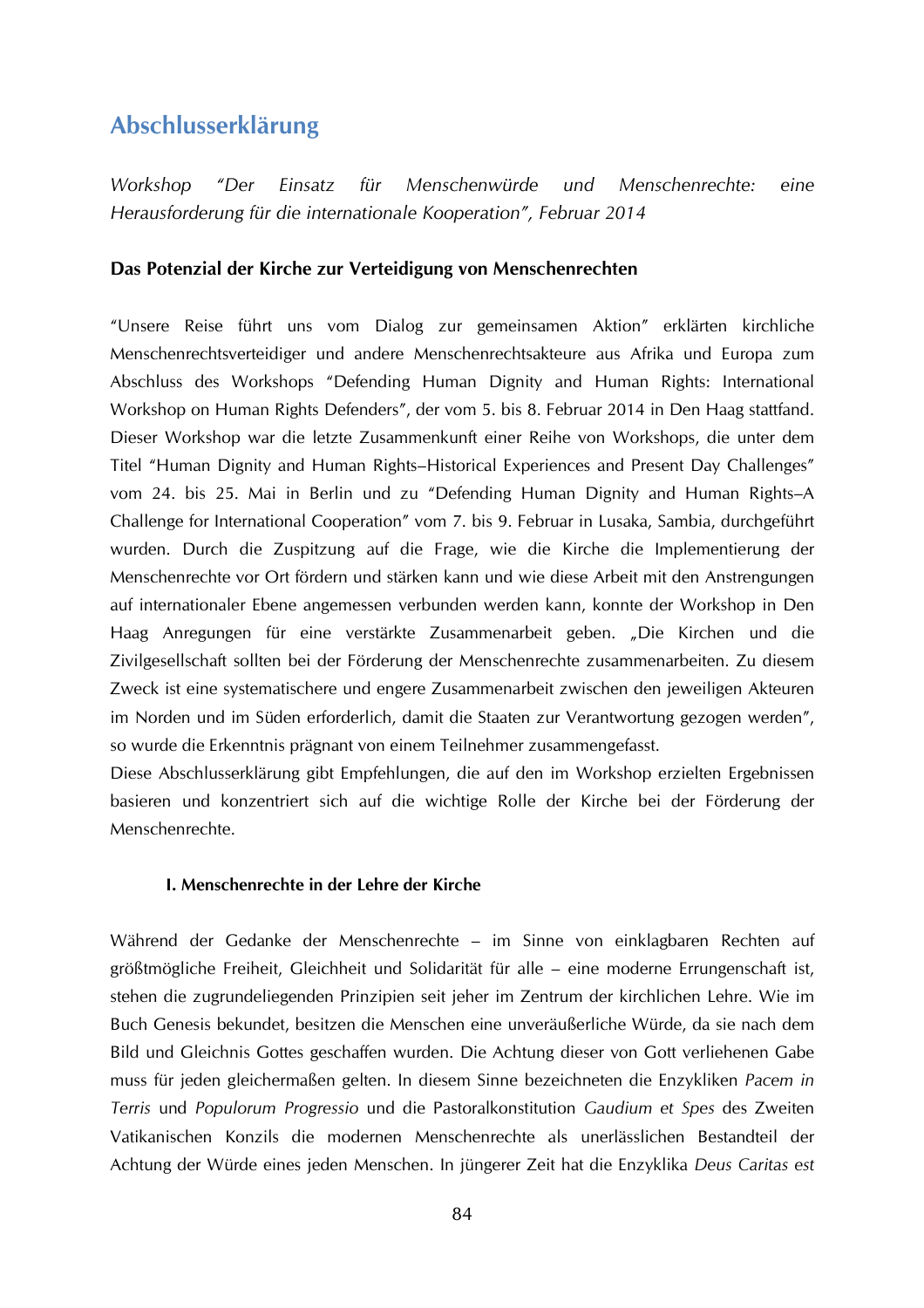(DC) die politischen Implikationen der Achtung der Menschenrechte konkreter formuliert: "Die Kirche kann nicht und darf nicht den politischen Kampf an sich reißen, um die möglichst gerechte Gesellschaft zu verwirklichen. Sie kann und darf nicht sich an die Stelle des Staates setzen. Aber sie kann und darf im Ringen um Gerechtigkeit auch nicht abseits bleiben. […] (D)as Mühen um die Gerechtigkeit durch eine Öffnung von Erkenntnis und Willen für die Erfordernisse des Guten geht sie zutiefst an." (DC, 28).

Für die Kirche sind die Menschenrechte ein wesentlicher Bestandteil ihrer pastoralen Arbeit im weitesten Sinne. Sie muss den Stimmlosen eine Stimme geben. Dabei erinnert die Kirche Staaten, Unternehmen und andere Akteure an ihre Pflicht, die Menschenwürde in einer "möglichst gerechten Gesellschaft" (DC, 28) zu schützen. Die Arbeit der Kirche beinhaltet die Förderung von Aktivitäten zur Verbreitung von Menschenrechtsnormen und –instrumenten, die praktische Unterstützung derer, deren Würde und Rechte verletzt werden, sowie Beiträge zum Aufbau einer wirksamen Menschenrechtsinfrastruktur auf lokaler, regionaler und internationaler Ebene. Das konkrete Engagement für Menschenrechte ist nicht etwas, das lediglich "außerhalb" des Evangeliums steht; vielmehr ist es ein wesentlicher Teil der Aufgabe der Kirche, Zeugnis zu geben und von daher wird es zu einer Frage glaubwürdiger Evangelisierung. Bei der Förderung der Menschenrechte wendet sich die Kirche an "alle Menschen guten Willens" und damit nicht nur an ihre eigenen Anhänger.

## **II. Das spezifische Potenzial der Kirche zur Unterstützung von Menschenrechtsverteidigern**

Das größte Kapital der Kirche für die Menschenrechtsarbeit ist ihre Präsenz und Nähe zu den Menschen, wie ihre vielfältigen Einrichtungen und Organisationen für die Hilfs- und Schutzbedürftigen zeigen. Die Kirche ist auch auf regionaler Ebene präsent – zum Beispiel in Form von regionalen Bischofskonferenzen – und auf internationaler Ebene, nicht nur durch die Institutionen des Heiligen Stuhls sondern auch durch eine Vielzahl internationaler Organisationen (z.B. religiöse Orden, das weltweite Netz kirchennaher Organisationen, usw.). Als globale Instanz vereint die Kirche Menschen aus allen Regionen der Welt. Ihre Möglichkeiten, lokales, regionales und internationales Engagement zu bündeln, sind einmalig, und darin liegt auch das enorme Potenzial für eine effektivere Menschenrechtsarbeit.

Sehr viele Menschen, die für die und innerhalb der Kirche arbeiten, sehen sich selbst als Menschenrechtsverteidiger, und sie zeigen dieses Selbstverständnis in ihrer täglichen Arbeit als Lehrer, Prediger, Sozialarbeiter, Rechtsanwälte und in vielen anderen Berufen. Darüber hinaus bieten ,ganz normale' Kirchenmitglieder Bedürftigen ihre Unterstützung an. In vielen Ländern, in denen die Kirche Bildungsangebote an Schulen und Universitäten oder gar staatsbürgerliche Bildungsangebote bereitstellt, stehen die Menschenrechte mit auf dem Lehrplan.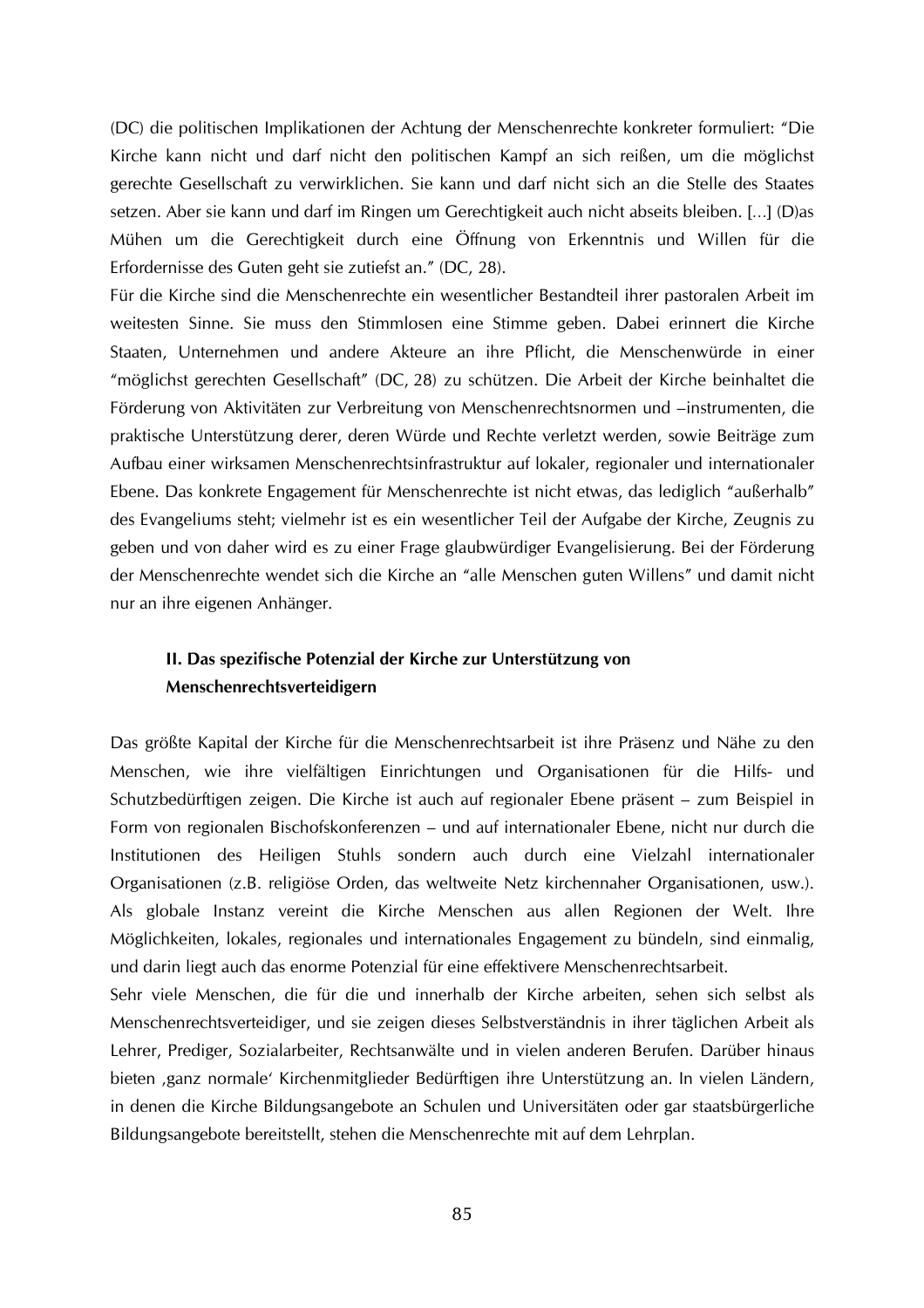In ihrer alltäglichen Arbeit versetzen Menschenrechtsverteidiger Menschen in die Lage, sich für ihre eigenen Rechte und die anderer einzusetzen und damit ungerechte Machtverhältnisse anzufechten. Ein Menschenrechtsansatz lehnt jede Form von willkürlicher Macht ab und verlangt, dass Staaten glaubwürdige Einrichtungen zur Förderung und zum Schutz der Rechte aller schaffen. Die Menschenrechtsweltkonferenz von 1993 bekräftigte "das feierliche Bekenntnis aller Staaten zur Erfüllung ihrer Verpflichtungen zur Förderung der allseitigen Achtung, Einhaltung und Wahrung aller Menschenrechte und Grundfreiheiten für alle Menschen" (Wiener Erklärung und Aktionsprogramm, 1993).

Doch trotz dieser Verpflichtung der Staaten leben Menschenrechtsverteidiger in vielen Ländern gefährlich. Sie leiden unter öffentlicher Diffamierung, Erpressung, physischer Bedrohung und anderen Formen der Einschüchterung. Wie von der UNO aufgezeigt "haben viele Menschenrechtsverteidiger in allen Teilen der Welt Verletzungen ihrer Menschenrechte erleiden müssen. Sie waren Ziel von Hinrichtungen, Folter, Schlägen, willkürlicher Festnahme und Inhaftierung. Ebenso waren Menschenrechtsverteidiger Opfer von falschen Anschuldigungen und unfairen Gerichtsverhandlungen und Urteilen" (UN Fact Sheet Nr. 29, Human Rights). Diese Situation verlangt nach einer systematischeren Arbeit zum Schutz der Menschenrechtsverteidiger. Mit anderen Worten brauchen diejenigen, die den Stimmlosen ihre Stimme leihen, nationale und internationale politische Unterstützung, damit sie ihre Arbeit für die Menschenrechte ausüben können. In der Tat hat die Notwendigkeit einer Stärkung der Menschenrechtsverteidiger in der internationalen Menschenrechtsdebatte mehr Aufmerksamkeit erlangt. Im Dezember 1998 verabschiedete die UNO zum 50. Jahrestag der Allgemeinen Erklärung der Menschenrechte eine speziell den Menschenrechtsverteidigern gewidmete Erklärung und richtete danach das Amt des UN-Sonderberichterstatters zur Lage von Menschenrechtsverteidigern ein. Die strategische Bedeutung des Schutzes der Verteidiger schlug sich auch in anderen offiziellen Dokumenten regionaler und internationaler Menschenrechtsgremien nieder.

Trotz zahlloser Beispiele lobenswerter Menschenrechtsverteidigung vor Ort hat die Kirche bis heute ihr Potenzial, Menschenrechtsverteidiger auch politisch zu schützen, noch nicht systematisch erkundet. Die große Bandbreite an menschenrechtlichem Engagement, das täglich an der Basis geleistet wird, wird in den Aussagen und der Handlungsweise der Kirche auf "höherer Ebene" nicht immer angemessen reflektiert. Bestehende Aktivitäten auf diesem Gebiet scheinen meist Ad-hoc-Maßnahmen als Reaktion auf Krisensituationen zu bleiben. Regionale Konferenzen wie IMBISA oder COMECE und kontinentale Organisationen wie CCEE oder SECAM sollten ihr Potenzial zur politischen Unterstützung der in der Kirche vor Ort tätigen Menschenrechtsaktivisten systematischer erkennen und nutzen. Durch die Zusammenarbeit der regionalen Konferenzen mit ihren politischen Ansprechpartnern hinsichtlich der Situation der Menschenrechte und Menschenrechtsverteidiger können sie dazu beitragen, die Position der Menschenrechtsverteidiger innerhalb und außerhalb der Kirche zu stärken, so wie es die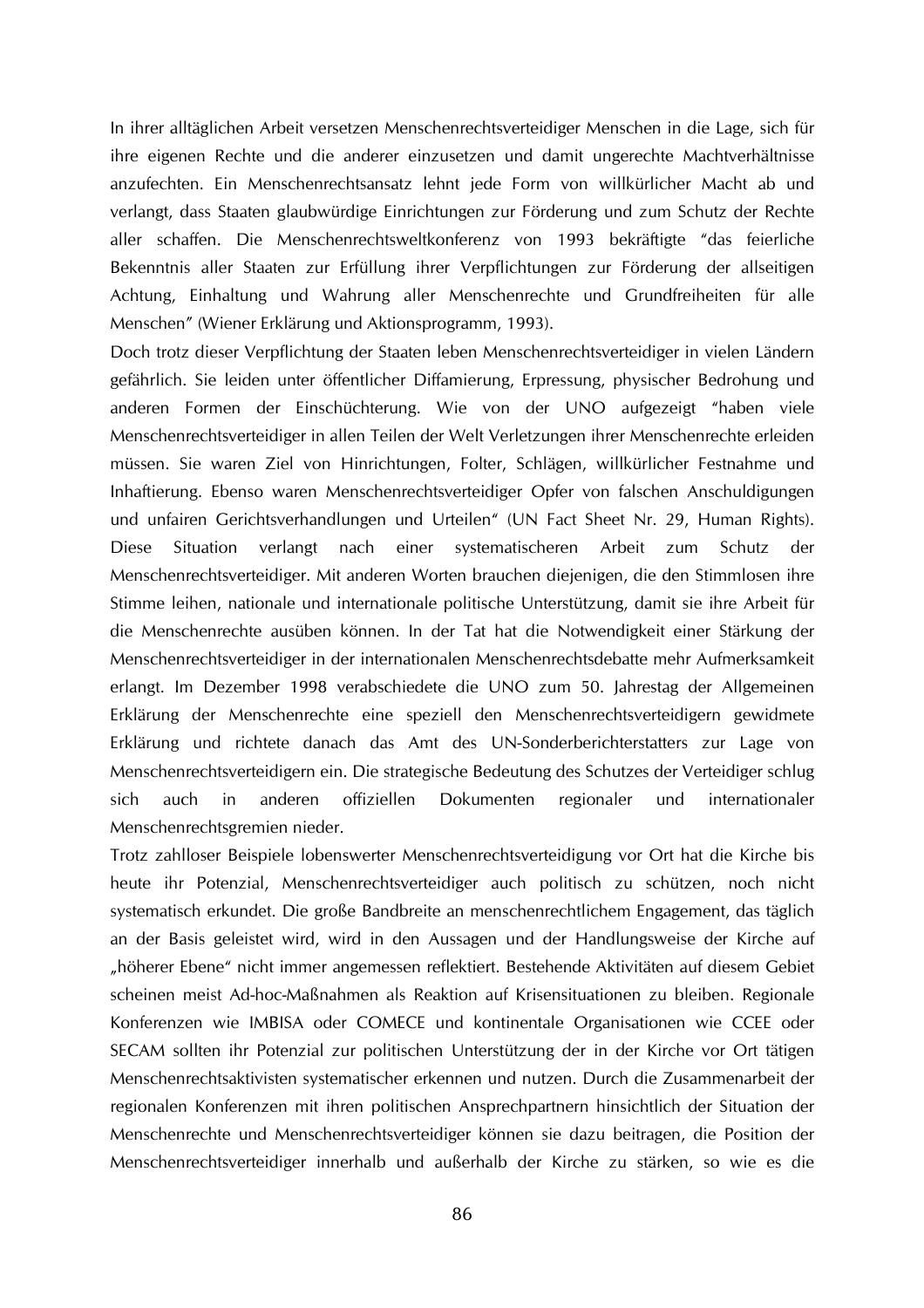europäischen Bischofskonferenzen in Bezug auf das Recht auf Religions- und Glaubensfreiheit getan haben. Papst Franziskus erinnert uns: "Die Kirche verkündet » das Evangelium vom Frieden « (*Eph* 6,15) und ist für die Zusammenarbeit mit allen nationalen und internationalen Autoritäten offen, um für dieses so große universale Gut Sorge zu tragen. … Es ist Zeit in Erfahrung zu bringen, wie man in einer Kultur, die den Dialog als Form der Begegnung bevorzugt, die Suche nach Einvernehmen und Übereinkünften planen kann, ohne sie jedoch von der Sorge um eine gerechte Gesellschaft zu trennen, die erinnerungsfähig ist und niemanden ausschließt." (Apostolisches Schreiben *Evangelii Gaudium*, 239).

#### **III. Verstärkte Kooperation über die Kirche hinaus**

Kirchliche Akteure sollten auch mit anderen Menschenrechtsorganisationen systematischer zusammenarbeiten. Dazu gehört natürlich auch die Zusammenarbeit mit anderen religiösen (christlichen und nicht-christlichen) Organisationen. Angesichts der Konflikte in vielen Teilen der Welt, die religiöse Dimensionen aufweisen oder die zumindest als solche gesehen werden, ist die interreligiöse Zusammenarbeit neben sich darin erschließenden praktischen Vorteilen auch von hoher symbolischer Bedeutung. Nationale Menschenrechtsinstitute (NHRIs) stellen sich gerade als wichtige und wesentliche Akteure in der Menschenrechtsdebatte, besonders in Afrika, dar. Dennoch ist eine Zusammenarbeit zwischen NHRIs und der Kirche de facto nicht vorhanden. Es ist kaum zu unterschätzen, wie sehr einen solche Distanz der Sache der Menschenrechte schadet und die Notlage von Menschenrechtsverteidigern bisweilen verstärkt. Außerdem gibt es eine ganze Bandbreite von zivilgesellschaftlichen Organisationen, die sich für Menschenrechte einsetzen. Zwar gibt es gute Beispiele für gelungene Zusammenarbeit zwischen der Zivilgesellschaft und der Kirche an der Basis, doch auf internationaler Ebene sind sie weit seltener. Besonders fällt auf, dass katholische Organisationen bei internationalen oder auf UN-Ebene von der Zivilgesellschaft organisierten Veranstaltungen häufig fehlen. Diese Beobachtung erhellt die Notwendigkeit, dass die Kirche ihre Beziehungen zu zivilgesellschaftlichen Organisationen und internationalen Institutionen klärt und verbessert. Auch Papst Franziskus wies auf den Bedarf hin, in einen fruchtbaren Dialog einzutreten: "Für die Kirche gibt es in dieser Zeit besonders drei Bereiche des Dialogs, in denen sie präsent sein muss, um einen Dienst zugunsten der vollkommenen Entwicklung des Menschen zu leisten und das Gemeinwohl zu verfolgen: im Dialog mit den Staaten, im Dialog mit der Gesellschaft – der den Dialog mit den Kulturen und den Wissenschaften einschließt – und im Dialog mit anderen Glaubenden, die nicht zur katholischen Kirche gehören" (EG, 238). Daher sollte die Kirche ihre Stimme erheben und zum Schutz für die Menschenrechte präsent sein, wo immer diese Präsenz notwendig ist.

Die Zusammenarbeit mit nichtkirchlichen Akteuren ist besonders wichtig für die Gestaltung und Durchsetzung einer Politik zum Schutz von Menschenrechtsverteidigern. Die dafür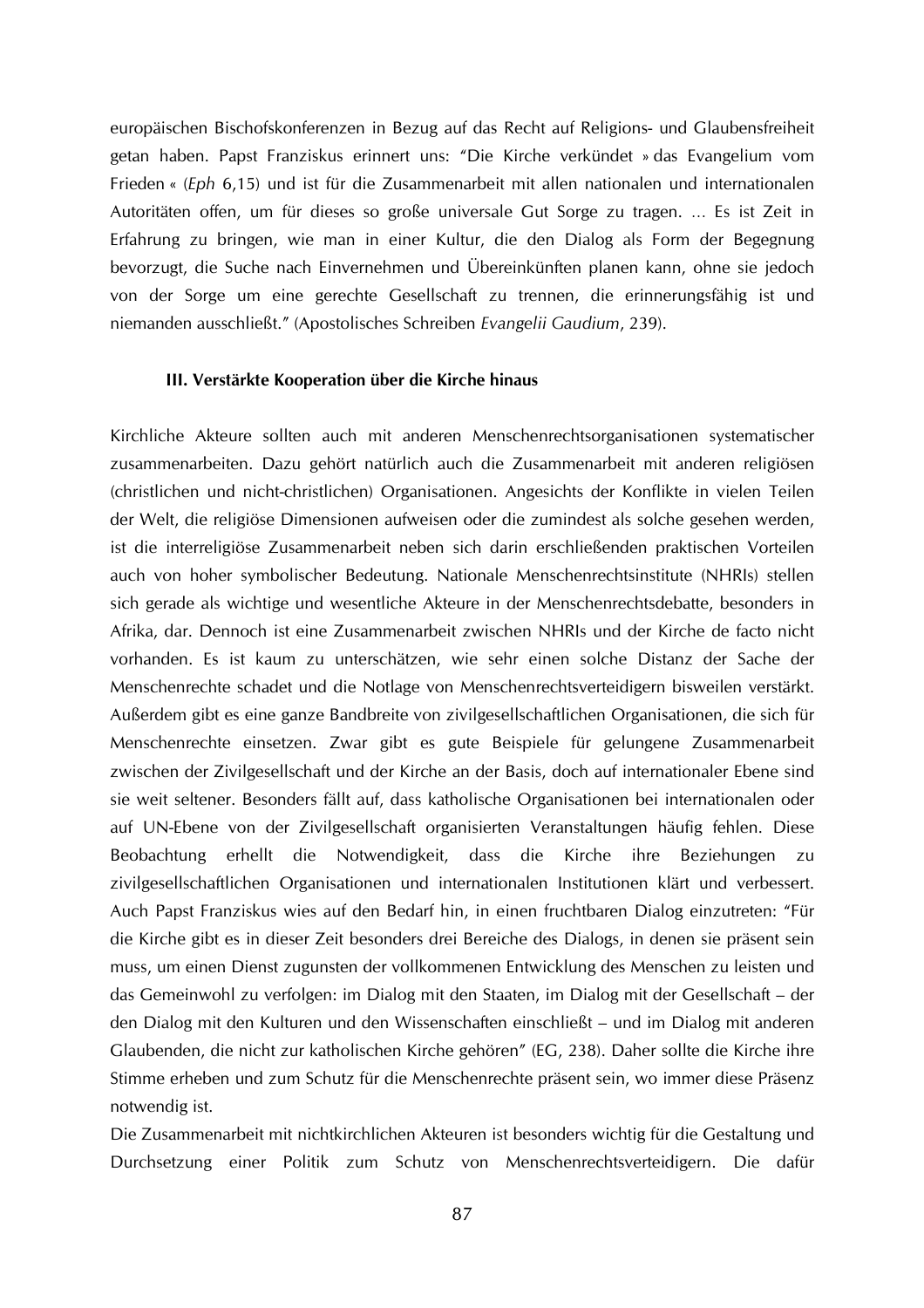geschaffenen Möglichkeiten sind oft selbst den Experten nicht bekannt. Dazu gehören unter anderem die bereits erwähnte UN-Erklärung zum Schutz von Menschenrechtsverteidigern von 1998 und die Leitlinien der EU zum Schutz von Menschenrechtsverteidigern von 2008, in denen sich die EU- Mitgliedsstaaten verpflichten, Menschenrechtsverteidiger auf der ganzen Welt praktisch zu unterstützen. Mit der auf ihrer 35. Versammlung verabschiedeten Resolution 69 beschloss die Afrikanische Kommission für Menschenrechte und Rechte der Völker die Einsetzung des Sonderberichterstatters für Menschenrechtsverteidiger, dessen Mandat die Bewusstseinsbildung und Förderung der UN-Erklärung zum Schutz von Menschenrechtsverteidigern umfasst. Die Leitlinien der EU basieren auf dieser UN-Erklärung. Wenngleich diese Erklärungen und Resolutionen auf das breite Spektrum des Schutzes aller Menschenrechte abzielen, wird wirtschaftlichen, sozialen und kulturellen Rechten oft ein Sonderstatus zugeschrieben – als seien sie nicht gleichermaßen justiziabel wie bürgerliche und politische Rechte. Daher erläutert der "Entwurf von Leitlinien und Prinzipien für wirtschaftliche, soziale und kulturelle Rechte in der Afrikanischen Charta der Menschen und Völkerrechte" (November 2011) das Verständnis von wirtschaftlichen, sozialen und kulturellen Rechten im afrikanischen Kontext. Insgesamt können diese Erklärungen eine klare Vorstellung von der Bedeutung, Wichtigkeit und Praxis des Schutzes von wirtschaftlichen, sozialen und kulturellen Rechten und von der Verantwortung zum Schutz von Menschenrechtsverteidigern vermitteln. So liegt es z.B. in der Verantwortung von Beschäftigten in Botschaften und Konsulaten von EU-Mitgliedsstaaten im Ausland, sich mit Verteidigern zu vernetzen, sie zu Konferenzen einzuladen, sich als Prozessbeobachter zu betätigen, in Krisensituationen ein Notfallvisum auszustellen, usw. Diese pragmatischen Maßnahmen können dazu beitragen, den (in vielen Ländern heute eher kleiner werdenden) Handlungsspielraum für Menschenrechtsverteidiger zu vergrößern. Das Problem jedoch ist, dass es mehr an Information, Koordination und Kooperation bedarf, damit die EU-Leitlinien und der Entwurf von Leitlinien und Prinzipien für wirtschaftliche, soziale und kulturelle Rechte in der Afrikanischen Charta der Menschen und Völkerrechte Wirkung erlangen können. Das ist ein Gebiet, auf dem die Kirche zweifellos eine bedeutendere Rolle übernehmen könnte, die es noch zu erarbeiten gilt.

### **IV. Ermutigung zu gemeinsamem Handeln**

Während des Workshops wurden bereits bewährte Praktiken aufgezeigt, die die Potenziale der Zusammenarbeit auf lokaler, nationaler, regionaler und internationaler Ebene deutlich machten: • Menschenrechtsverteidiger leben vielerorts gefährlich. Sie nehmen zum Beispiel Risiken auf sich, wenn sie ausgegrenzten Menschen Obdach und Unterstützung gewähren. Oft können Menschenrechtsverteidiger auf den Schutz von Justitia et Pax Kommissionen und anderen kirchennahen Organisationen, aber auch von Netzwerken in der breiteren Zivilgesellschaft zählen. Auch in Europa werden Asylsuchende von der Kirche und ihren Einrichtungen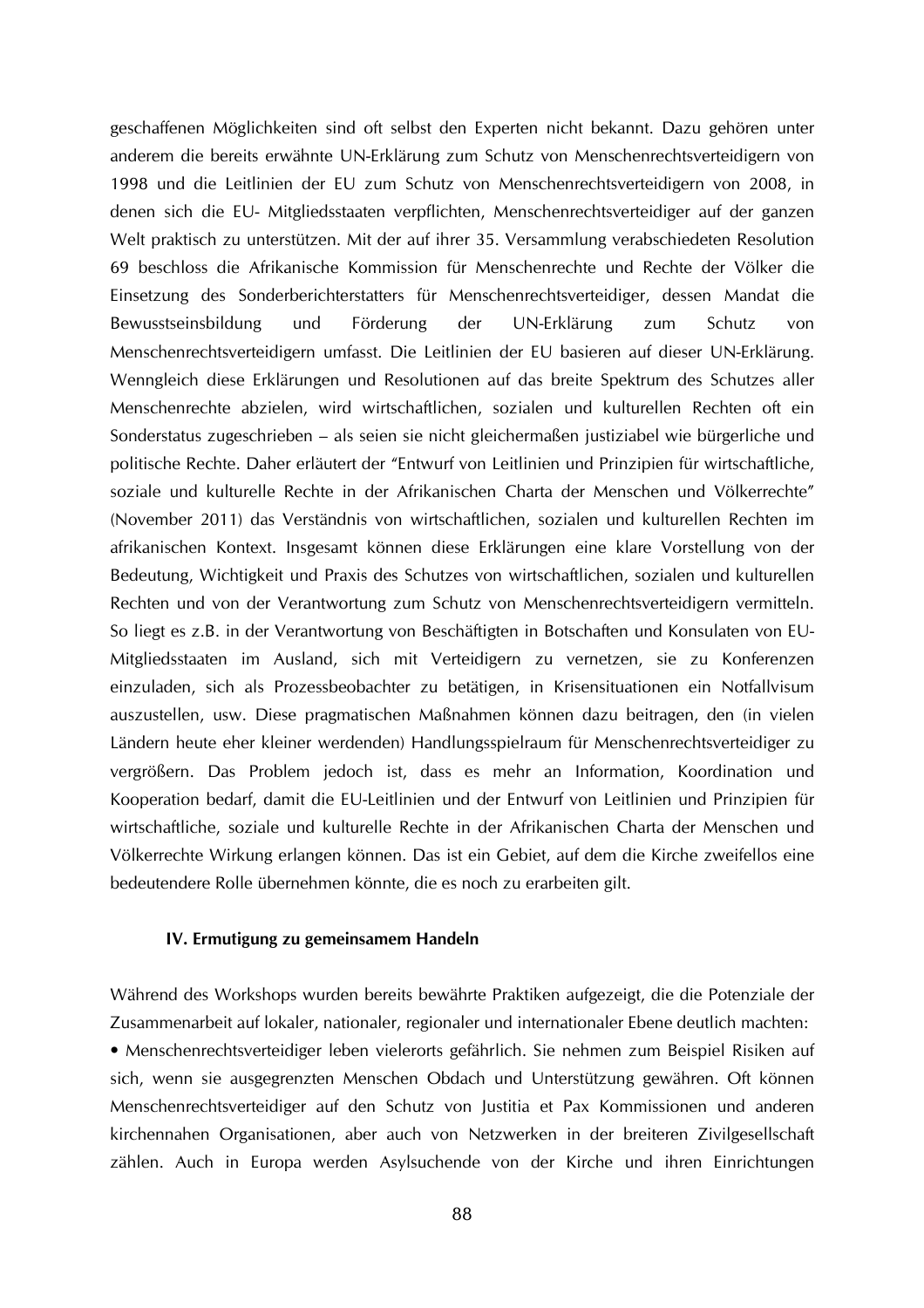aufgenommen und unterstützt; sie finden Unterkunft in Kirchenasylen, viele der als "sans papiers" bezeichneten Personen werden von kirchennahen Organisationen beraten. In den afrikanischen Ländern bietet die Kirche Flüchtlingen und Binnenvertriebenen ähnliche Dienste an. Kirchen machen sich in der ganzen Welt zum Fürsprecher für Migranten und Menschen ohne Papiere. Für die ganze Gemeinschaft der Menschenrechtsaktivisten war es eine enorme Ermutigung, als Papst Franziskus die italienische Insel Lampedusa besuchte und ein Zeichen setzte für die Würde aller Menschen und gegen das, was er als die "Globalisierung der Gleichgültigkeit" (EG, 54) bezeichnete. Dies alles zeigt, wie gläubige Menschen, die an der Basis arbeiten, von kirchlichen Amtsträgern in ihrer weiteren Arbeit für die Würde anderer ermutigt werden.

• Bei bestehenden oder auftretenden Konflikten eröffnet die interreligiöse Zusammenarbeit der katholischen Kirche mit Muslimen und muslimischen Organisationen Chancen für eine Vermittlung zwischen den Konfliktparteien. Die interreligiöse Zusammenarbeit trägt zur Gewaltprävention bei und bietet den Opfern und Bedürftigen Schutz. Aufgrund ihrer engen Beziehungen zu ihren Brüdern und Schwestern im Süden können die Kirchen in Europa im Norden mehr Klarheit und Verständnis schaffen, indem sie über verkürzend auf das Religiös reduzierte politische, soziale und ethnische Konflikte aufklären. Religion kann als Instrument erheblich zur Überwindung von Differenzen beitragen.

• In den Workshops erfuhren wir von erfolgreichen gemeinsamen Aktionen auf internationalen Foren wie dem UN Menschenrechtsrat in Genf: Die regelmäßigen Berichte der Vertragsorgane bieten bedeutsame Gelegenheiten, kirchliche und kirchennahe Organisationen mit der örtlichen Zivilbevölkerung in die Erstellung sogenannter "Schattenberichte" einzubinden. Vor allem der neu eingeführte "Universal Periodic Review" eröffnet Möglichkeiten, Verpflichtungen eines Staates anzusprechen, und zwar über Eingaben bei der Berichtserstellung auf nationaler Ebene sowie direkt bei der Annahme des Berichts im Menschenrechtsrat. Es sind zumeist internationale zivilgesellschaftliche Organisationen, die im Menschenrechtsrat anwesend sind und zu den Berichten der Staaten Stellung nehmen. Angesichts der Netzwerke, die die Kirche über ihre Organisationen von der Basis bis hin zu ihrer Vertretung im Menschenrechtsrat durch den Gesandten des Heiligen Stuhls unterhält, sind das Potenzial und die Möglichkeiten der Kirche als kritischer Partner und Stimme in Menschenrechtsfragen bisher nicht ausgeschöpft worden. Viel stärker in die Diskussion eingebracht werden müsste der offenkundige Vorteil, den lokale Stimmen gegenüber internationalen Akteuren haben, was Authentizität und Autorität in diesen Foren betrifft; Erfahrungen haben in der Tat gezeigt, dass eine lokale Beteiligung größere Aufmerksamkeit und mehr Engagement seitens der Mitglieder des Menschenrechtsrates weckt. Die Kirche könnte ihr Netzwerk nutzen, um häufiger solche Begegnungen von Akteuren vor Ort und an der Basis mit der internationalen Gesellschaft zu initiieren.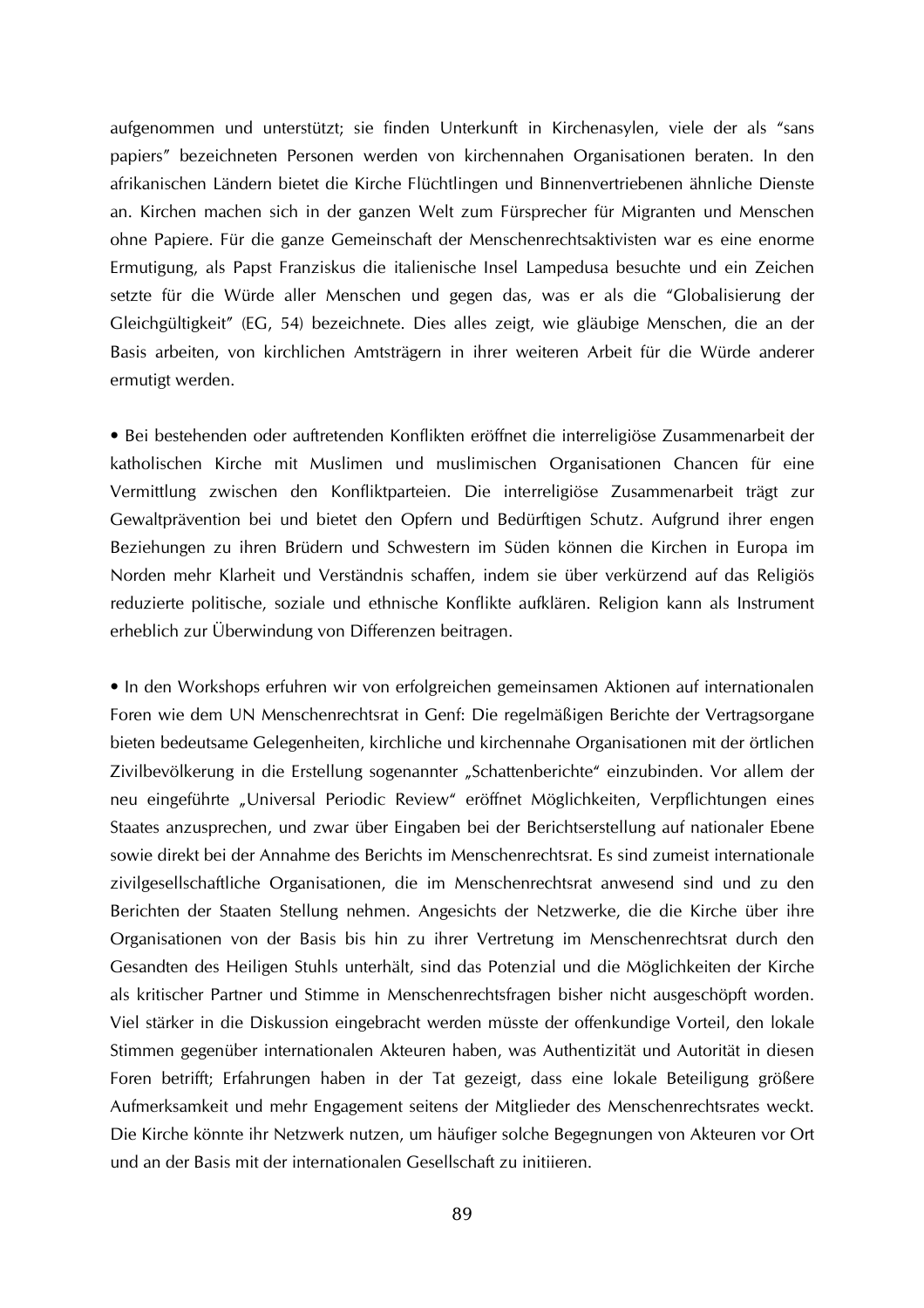Wir sind dankbar für die vielen Beispiele, die uns das Potenzial dieses weltweiten Netzwerkes der Kirche zum Schutz von Menschenrechten aufgezeigt haben. Eine Voraussetzung für diese Kooperation lokaler und nationaler Organisationen in internationalen oder globalen Foren ist, dass wir von der Relevanz der Erfahrungen und Botschaften, die wir der internationalen Gesellschaft mitzuteilen haben, überzeugt sind. Der Appell des Vertreters des Päpstlichen Rates Justitia et Pax, P. Jan Stuyt SJ, an die Konferenzteilnehmer brachte es auf den Punkt: "Nur keine Scheu!". Diese Botschaft möchten wir allen zurufen: Scheut euch nicht, für die Rechte eines jeden Menschen einzutreten.

März 2014 Bonn, Lusaka, Den Haag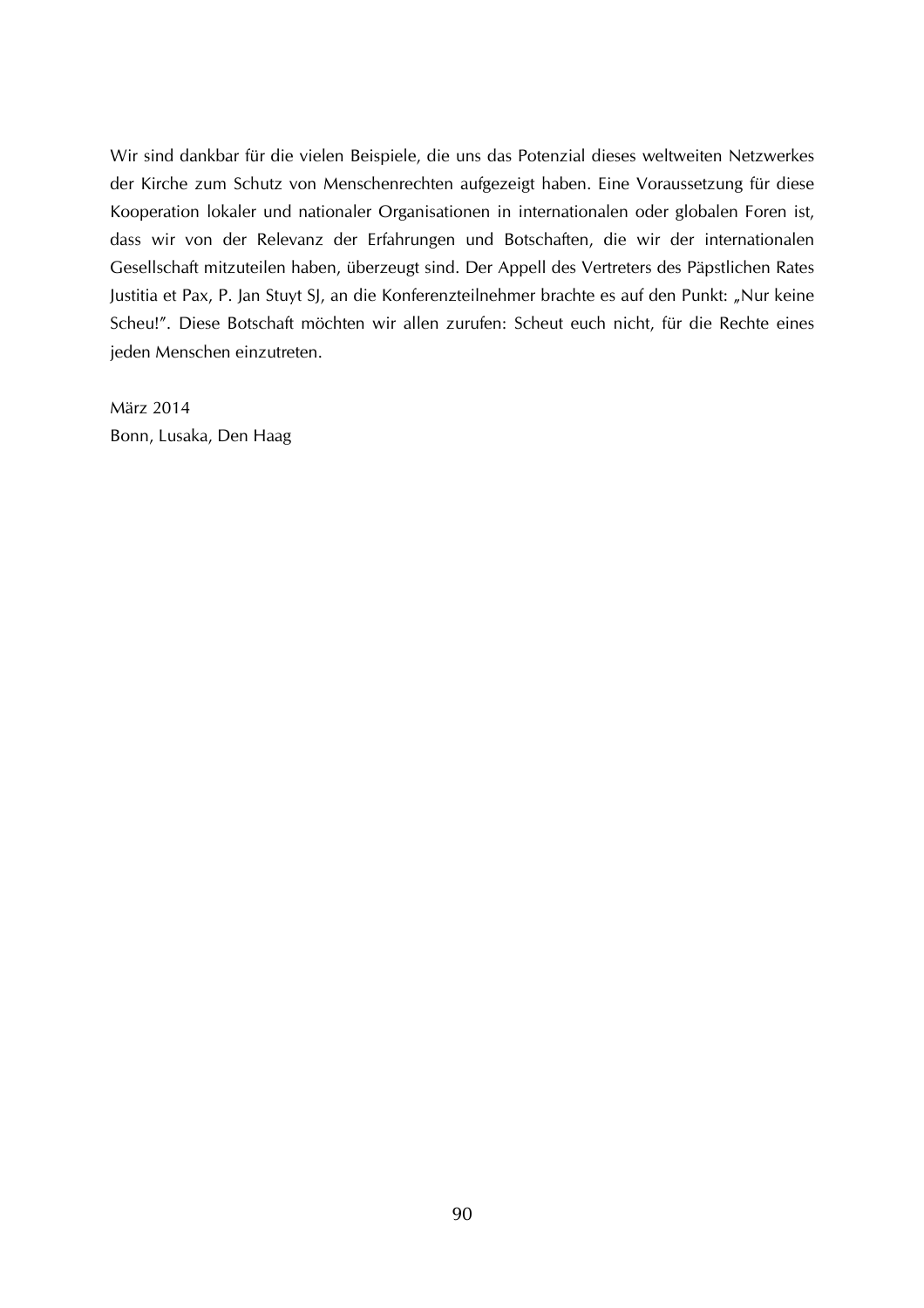#### **Publikationsverzeichnis**

#### **Entwicklungspolitik**

Gerechtigkeit für alle.

Zur Grundlegung kirchlicher Entwicklungsarbeit. 1991; bearb. Auflage 2009 E 12 (Einzelex. kostenlos) ISBN 978-3- 940137-28-9

Neue Wege zur Lösung der internationalen Schuldenfrage. Stellungnahme der Deutschen Kommission Justitia et Pax. 1999. 30 S. E 15 (Einzelex. kostenlos) ISBN 978-3- 932535-35-2

Reform des Welthandels. Die Reform der Welthandelsorganisation und die Interessen der Armen. Das TRIPS-Abkommen bedroht die Menschenrechte der Armen. 2001. 65 S. (Einzelexemplar kostenlos) ISBN 978-3- 932535-55-0

Walter Eberlei

Partizipation in der Armutsbekämpfung. Mindeststandards für zivilgesellschaftliche Beteiligung in nationalen PRS-Prozessen. 2002. 47 S.

ARB 96 € 3,-- ISBN 978-3-932535-58-1

Roter Faden Partizipation

Erklärungen und Untersuchungen zur Partizipationsorientierung der Poverty Reduction Strategy Prozesse und des Cotonou-Abkommens der AKP- und EU-Länder. 2004. 57 S. Heft 105 € 3,-- ISBN 978-3-932535-78-9

Agrarhandel als Testfall für gerechte Welthandelsbedingungen. Gemeinsames Positionspapier der Deutschen Kommission Justitia et Pax, der Katholischen Landvolkbewegung und der Katholischen Landjugendbewegung.

Deutsch/Englisch. 2005. 64 S.

Heft 108 € 3,-- ISBN 978-3-932535-89-5

Le commerce agricole, opportunité de tester l'équité du commerce mondial. / Comércio Agrário como Caso de Teste para Condições de Comércio Mundial Justo.

Französisch/Portugiesisch. 2006. 74 S. Heft 108f/p € 3,-- ISBN 978-3-932535-95-6

Organisieren – Nicht Resignieren

Armutsbekämpfung durch die Umsetzung des Rechts auf Vereinigungsfreiheit in der informellen Wirtschaft. Dokumentation eines Vorhabens der

Deutschen Kommission Justitia et Pax 2003–2006. 2006. 105 S. Heft 110 € 4,-- ISBN 978-3-932535-94-9 Organise – don't resign Fighting poverty through the implementation of the right to organise in the informal economy. 2007. 95 p. Heft 110e € 4,-- ISBN 978-3-932535-99-4 Hay que organizarse - No hay que resignarse Combatir la pobreza en la economía informal con el derecho de libertad de asociación. 2007. 106 p. Heft 110s € 4,-- ISBN 978-3-940137-03-6 New Chances for Participatory Processes in Deveopment Cooperation. A Dialogue of Justice and Peace Structures in Africa and Europe 2005-2007. 2008. 169 p. Heft 114 € 4,-- ISBN 978-3-940137-09-8 Nouvelles chances pour les processus de participation dans la coopération au développement. Dialogue entre les structures de Justice et Paix en Afrique et en Europe entre 2005 et 2007. 2008. 191 p. Heft 114f € 4,-- ISBN 978-3-940137-18-0 Integrale Entwicklung für alle - wie lernfähig ist die westliche Welt? Dokumentation der Tagung "40 Jahre Justitia et Pax". 2008. 169 S. Heft 116 € 4,-- ISBN 978-3-940137-13-5 Ernährungssicherung und Energieversorgung zwischen Eigeninteressen und globaler Gerechtigkeit. Internationale Experten Dialog-Konferenz 3. und 4. April 2009, Lusaka, Sambia. 2010. 122 S. Heft 120 € 4,-- ISBN 978-3-940137-31-9 Food Security and Energy Supply between Self-Interest and Global Justice International Experts Dialogue Conference 3 and 4 April 2009, Lusaka, Zambia. 2010. 109 p. Heft 121 € 4,-- ISBN 978-3-940137-32-6 Karl Osner

With the strength of the powerless. Experiences of using Exposure and Dialogue Programmes for processes of structural change. 2010. 60 p. Heft 123 € 3,-- ISBN 978-3-940137-35-7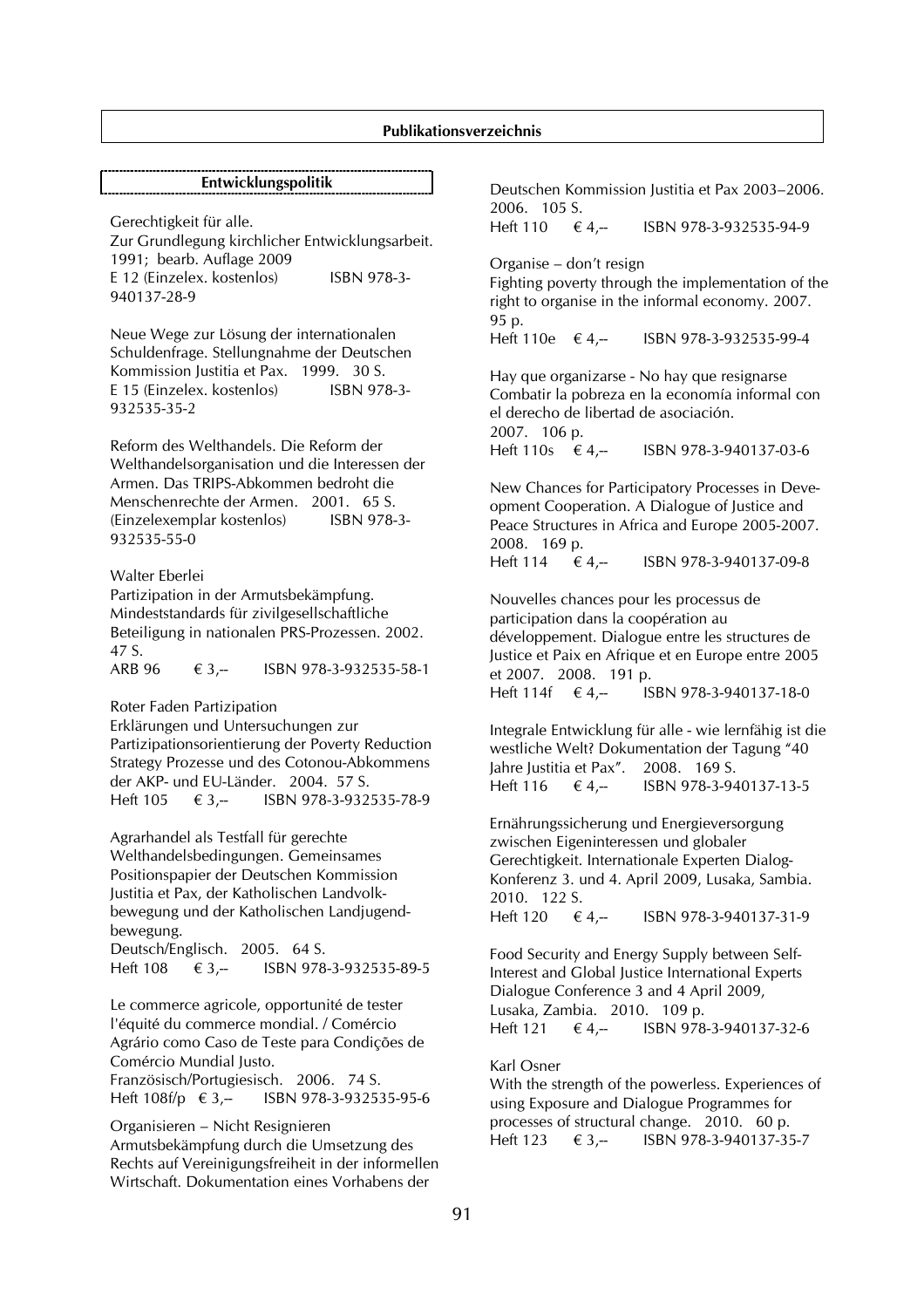Süße Früchte - gut für alle

Ländliche Entwicklung durch Selbstorganisation, Wertschöpfungsketten und soziale Standards. Eine Handreichung für den Dialog mit Agrarpolitik, Agrarwirtschaft und Agrarhandel. 2012. 108 S.

Heft 126 € 3,-- ISBN 978-3-940137-47-0

Süße Früchte - gut für alle Dokumentation der internationalen Fachtagung der Deutschen Kommission Justitia et Pax am 16. Januar 2014 in Köln. 2014. 79 S. Heft 128 € 3,-- ISBN 978-940137-54-8

### **Frieden / Sicherheit Versöhnung**

Peter Schulte-Holtey

Minen wissen nicht, wann Frieden ist. Bericht und Dokumente zum Engagement des Bundesdeutschen Initiativkreises für das Verbot von Landminen. 1996. 148 S. ARB 79 € 4,-- ISBN 978-3-928214-84-1

Jörg Lüer

Einmischung zum Schutz der Menschenrechte mit militärischen Mitteln? Beiträge zur aktuellen Diskussion. 1998. 53 S. ARB 88  $\epsilon$  3.- ISBN 978-3-932535-21-5

Wehrdienst oder Kriegsdienstverweigerung? Ethische Überlegungen zur aktuellen Entwicklung bezüglich der Gründe und Motive junger Männer für die Kriegsdienstverweigerung. Vorgelegt von der Ständigen AG Dienste für den Frieden der Deutschen Kommission Justitia et Pax. 1997. 28 S.<br>ARB 84  $61 -$  ISBN 978-3-932535-04-8

Der Konflikt im ehemaligen Jugoslawien. Vorgeschichte, Ausbruch und Verlauf. Nichtmilitärische und militärische Interventionsmöglichkeiten aus ethischer und politikwissenschaftlicher Sicht. Hrg. von der AG Sicherheitspolitik der Deutschen Kommission Justitia et Pax. 1994. 100 S.

ARB 66 € 3,-- ISBN 978-3-928214-41-4

Erfahrungen aus dem Konflikt im ehemaligen Jugoslawien. Teil I: Analysen und Empfehlungen. Vorgelegt von der Projektgruppe Gerechter Frieden der Deutschen Kommission Justitia et Pax. 1997. 80 S.

ARB 87 € 3,-- ISBN 978-3-932535-08-6 Thomas Hoppe / Jörg Lüer

Erfahrungen aus dem Konflikt im ehemaligen Jugoslawien. Teil ll: Dokumentation eines

Workshops. Durchgeführt von der Projektgruppe Gerechter Frieden der Deutschen Kommission Justitia et Pax. 1997. 135 S. DOK 40  $\epsilon$  4,- ISBN 978-3-932535-05-5

Versöhnung suchen - Leben gewinnen. Texte und Materialien zu den Ökumenischen Versammlungen in Erfurt und Graz. Eine Handreichung der Projektgruppe Versöhnung der Deutschen Kommission Justitia et Pax. 1996. 94 S.<br>ARB 73  $63 -$  ISBN 978-3-928214-78-0

Versöhnung - Gabe Gottes und Quelle neuen Lebens. Texte und Materialien zur Zweiten Europäischen Ökumenischen Versammlung in Graz 1997. Eine Handreichung der Projektgruppe Versöhnung der Deutschen Kommission Justitia et Pax. Teil 1. 1997. 26 S. ARB 83 € 1.-- ISBN 978-3-928214-96-4

Versöhnung zwischen Ost und West? Möglichkeiten und Bedingungen christlichen Versöhnungshandelns. Eine Handreichung der Projektgruppe Versöhnung der Deutschen Kornmission Justitia et Pax. 1997. 160 S. ARB 86  $\epsilon$  4,-- ISBN 978-3-932535-07-9

Reconciliation between East and West? 1998. 148 p. ARB 86e € 4.-- ISBN 978-3-932535-15-4

Reconciliation entre I'Ouest et I'Est?. 1998.149S. ARB 86f  $\epsilon$  4,-- ISBN 978-3-932535-16-1

Versöhnung zwischen Ost und West? Russischsprachige Ausgabe von ARB 86. 1998. 133 S. ARB 86r € 4.-- ISBN 978-3-932535-17-8

Dieter Grande Without memory there will be no reconciliation. Approaches to, and reflections on, a Charta Memoriae. 2000. 90 S. DOK41e  $\epsilon$  4,- ISBN 978-3-932535-46-8

Der deutsch-deutsche Umgang mit der SED-Vergangenheit. Perspektiven kirchlichen Handelns. Dokumentation eines Workshops in der Forschungsund Gedenkstätte Normannenstraße in Berlin. Hrg. von Dieter Grande. 2001. 75 S. DOK 42  $\epsilon$  3,-- ISBN 978-3-932535-32-1

Zatschistka - Säuberung.

Verletzung der Menschenrechte und der Normen des humanitären Völkerrechts im bewaffneten. ARB 84 € 1,-- ISBN 978-3-932535-04-8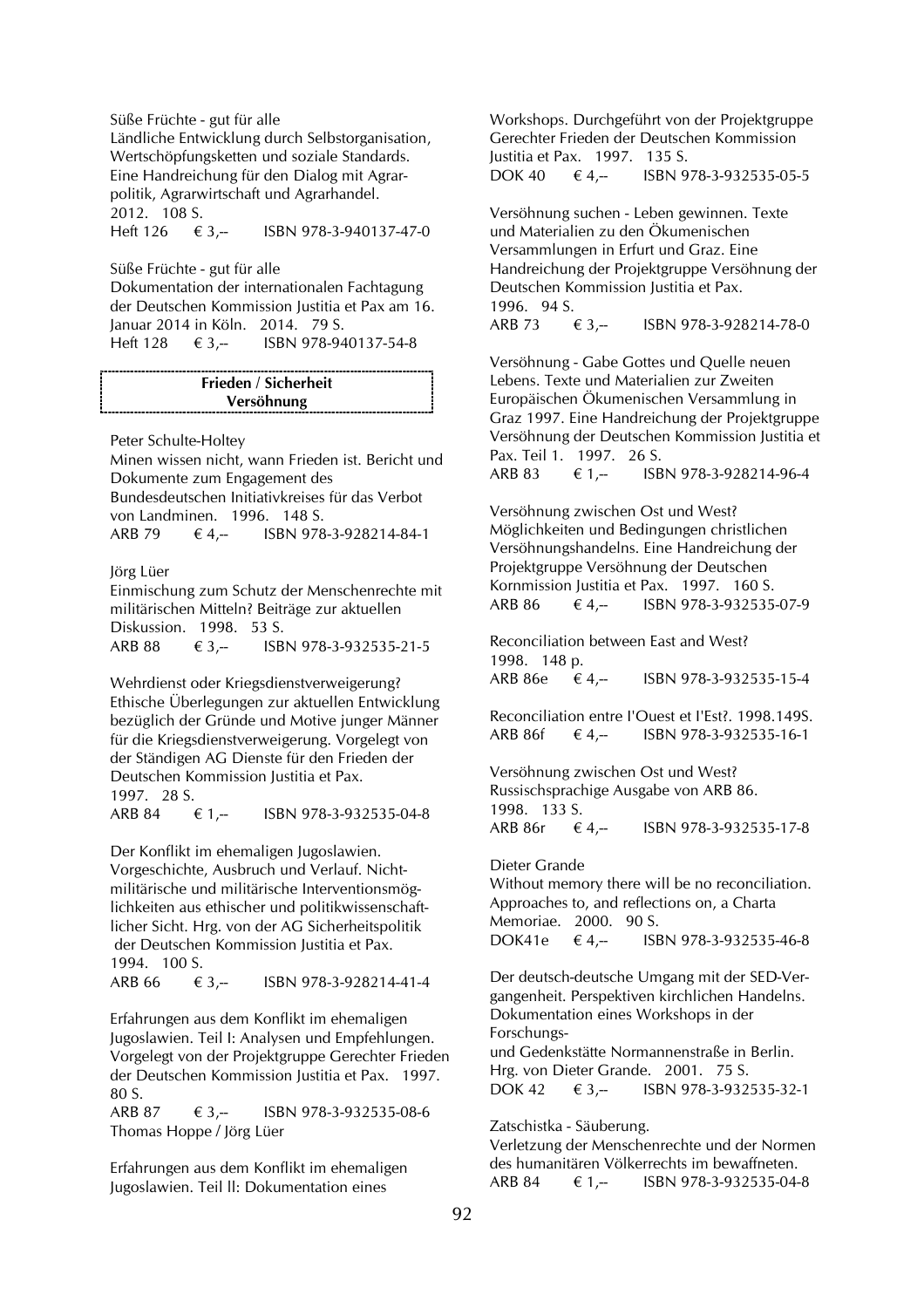Konflikt in Tschetschenien. Dokumentation der russischen Menschenrechtsorganisation "MEMORIAL" zum Massaker an der Bevölkerung des Dorfes Nowyje Aldy am 5. Februar 2000. 2001. 78 S.<br>DOK 43

 $\epsilon$  3,- ISBN 978-3-932535-49-9

Axel Heinrich

Schuld und Versöhnung. Zum Umgang mit belasteter Vergangenheit in systematischtheologischen und pastoral-praktischen Diskursen seit dem Zweiten Vatikanum. 2001. 75 S. ARB 95  $\epsilon$  3.- ISBN 978-3-932535-44-4

Dieter Grande

Dem Frieden eine Chance. Die Arbeit von Justitia et Pax in der ehemaligen Deutschen Demokratischen Republik (DDR). 2003. 97 S.

Heft 97 € 3,-- ISBN 978-3-932535-65-9

Erinnerung, Wahrheit, Gerechtigkeit.

Empfehlungen zum Umgang mit belasteter Vergangenheit. Handreichung der Projektgruppe Versöhnung. 2004. 44 S. Heft 102 € 3,-- ISBN 978-3-932535-74-1 Memory, Truth, Justice. Recommendations on Dealing with Burdened Past. 2004. 42 S. Heft 102e € 3,-- ISBN 978-3-932535-82-6

Souvenir, vérité, justice. Recommandations sur l'abord d'un passé douloureux. 2004. 46 S. Heft 102f € 3,-- ISBN 978-3-932535-81-9

Memoria, Verdad, Justicia. Recomendaciones para afrontar un pasado lastrado. 2004. 46 S. Heft 102sp € 3,-- ISBN 978-3-932535-12-3

Sjećanje, istina, pravda. Preporuke za ophođenje s opterećenom prošlošću. 2004. 39 S. Heft 102kr € 3,-- ISBN 978-3-932535-80-2

Pamięć, prawda, sprawiedliwość. Zalecenia dotyczące podejścia do trudnej przeszłości. 2004. 42 S. Heft 102pol € 3,-- ISBN 978-3-932535-14-7

Kirchliches Verständnis vom Dienst am Frieden - Dienste für den Frieden. Grundlagenpapier der Arbeitsgruppe Dienste für den Frieden der Deutschen Kommission Justitia et Pax. 2004. 55 S. Heft 103 € 3,-- ISBN 978-3-932535-75-8

Kirchliches Verständnis vom Dienst am Frieden dienste für den Frieden. Aktualisiertes Grundlagenpapier der Deutschen Kommission Justitia et Pax. 2008. 65 S. Heft 103 € 3,-- ISBN 978-3-940137-19-7 (neubearb. und erw. Auflage)

Axel Heinrich Denkmuster zur Eindämmung und zur Legitimation von Gewalt im Christentum und im Islam. 2006. 78 S.

Heft 109 € 3,-- ISBN 978-3-932535-93-2

Annette Meuthrath Gewaltpotentiale im Hinduismus. 2007. 44 S. Heft 112 € 3,-- ISBN 978-3-940137-00-5

Die wachsende Bedeutung nuklearer Rüstung. Herausforderung für Friedensethik und Politik. 2008. 66 S. Heft 113 € 3,-- ISBN 978-3-940137-08-1

The growing significance of nuclear armaments. A challenge for the ethics of peace and the political sphere. 2008. 66 S. Heft 113e € 3,-- ISBN 978-3-940137-15-9

#### Matthias Gillner

Gewissensfreiheit unter den Bedingungen von Befehl und Gehorsam. Das Urteil des Bundesverwaltungsgerichts vom 21. Juni 2005 zur Gewissensfreiheit des Soldaten und die katholische Lehre von der Kriegsdienst- und Gehorsamsverweigerung aus Gewissens-gründen. 2008. 56 S. Heft 117 € 3,-- ISBN 978-3-940137-16-6

Mit Zeitzeugen im Gespräch. Bericht eines Fachgesprächs zur Arbeit von Justitia et Pax in den politischen Konfrontationen des Kalten Krieges am 14./15. Juni 2010. 2011. 74 S. Heft 124 € 3,-- ISBN 978-3-940137-38-8

#### **Menschenrechte**

Udo Marquardt Bedrohung Islam? Christen und Muslime in der Bundesrepublik Deutschland. 1996. 75 S. ARB 72 € 3,-- ISBN 978-3-928214-73-5

Udo Marquardt Miteinander leben. Christen und Muslime in der Bundesrepublik Deutschland. 1996. 168 S. ARB 77 € 4,-- ISBN 978-3-928214-82-7

Vergewaltigt - Verschwunden - Versöhnt. Versöhnung mit dem Leben angesichts von Menschen-rechtsverletzungen an Frauen in Friedens- und Kriegszeiten. Eine Handreichung der Projektgruppe Frauen und Menschenrechte der Deutschen Kommission Justitia et Pax. 1998. 50 S. ARB 85 € 3,-- ISBN 978-3-932535-06-2